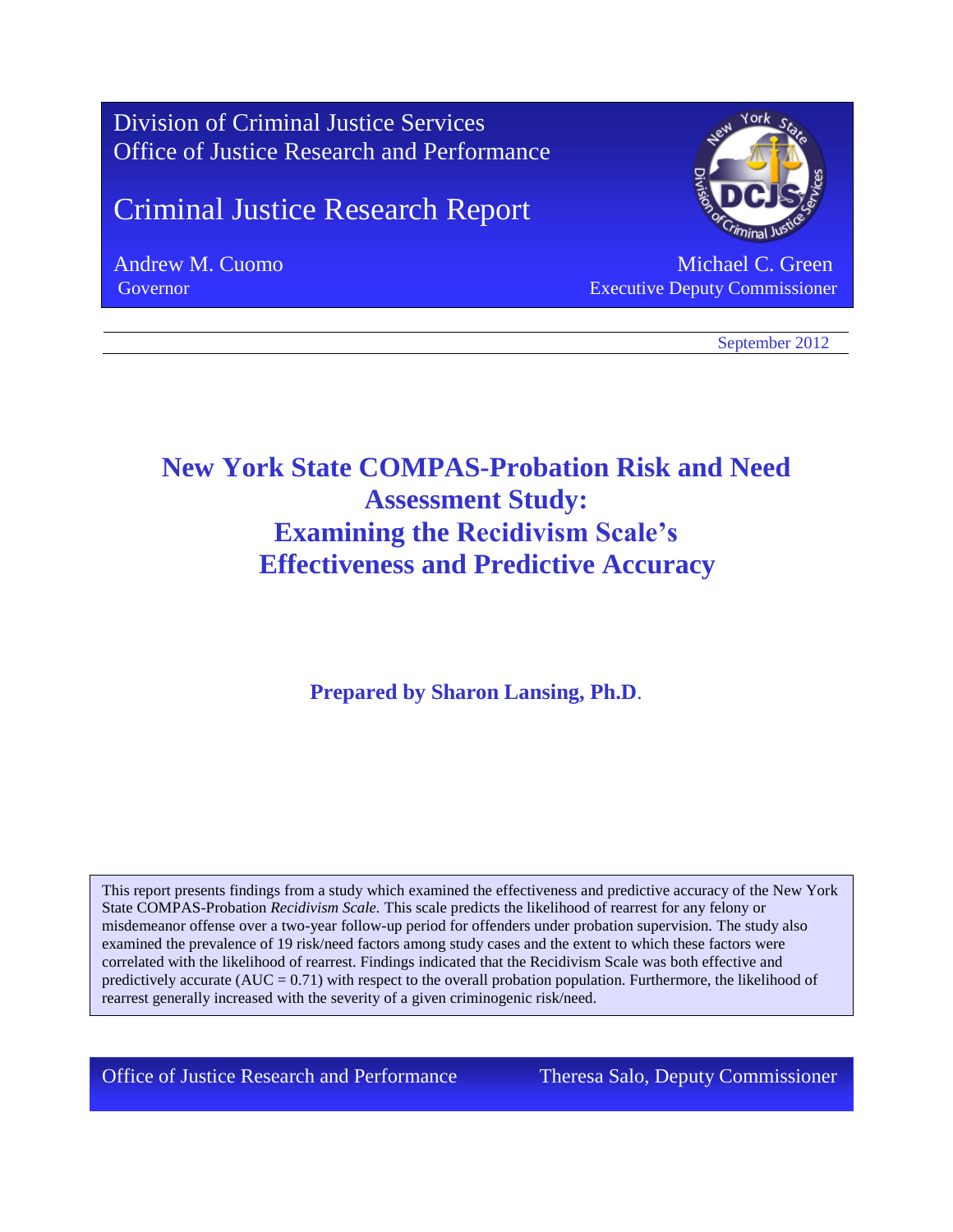# *Executive Summary*

# **New York State COMPAS-Probation Risk and Needs Assessment Study: Examining the Recidivism Scale's Effectiveness and Predictive Accuracy**

The New York State COMPAS-Probation risk and needs assessment system is used by all 57 probation departments outside New York City. The assessment system helps to better inform probation department supervision planning for adult probationers, as well as court decisions regarding pretrial release and sanctions.

This study had *two primary purposes*. First, it examined the effectiveness and predictive accuracy of the New York State COMPAS-Probation Recidivism Scale with respect to ANY (felony or misdemeanor) rearrest. Second, it examined the prevalence of COMPAS-Probation risk/need factors among probationers and the extent to which these factors were correlated with the likelihood of rearrest.

*Study cases* were drawn from 2009 probation supervision admission cases representing 56 probation departments outside New York City. Of the 26,315 admission cases from these 56 counties, 16,303 (62%) were included in the study. Study cases were representative of the 2009 admission cases from which they were extracted.

The study found that the Recidivism Scale worked effectively and achieved satisfactory predictive accuracy.

- Case distribution across the scale's 10 decile scores was as expected – each score generally accounted for about 10% of study cases.
- The rates for ANY rearrest increased with each successive decile score (DS) in a linear manner, climbing gradually from 9.1% for DS1 cases to 64.1% for DS10 cases – a span of 55 percentage points.
- Rearrest rates increased substantially with each successive risk level:
	- 16.9% for low risk cases;
	- 32.7% for medium risk cases; and
	- 53.8% for high risk cases.
- Actual and expected rates for ANY rearrest were closely aligned across decile scores.
- The Recidivism Scale achieved an acceptable level of predictive accuracy (0.71 AUC value).

Moreover, COMPAS-Probation effectively partitioned cases by supervision levels. Rates for ANY rearrest increased substantially with the intensity of COMPAS-Probation "recommended" supervision levels:

- 17.5% for *minimum* supervision cases;
- 32.3% for *medium* supervision cases;
- 47.0% for *medium* supervision cases *with a possible override to high*; and
- 57.3% for *high* supervision cases.

As expected, rearrest rates for COMPAS-Probation's 19 base risk/need scales were generally highest for high-risk/need individuals. The five scales most strongly correlated with the likelihood of ANY rearrest included (beginning with the most strongly correlated scale): History of Non-Compliance (with conditions of pretrial release or sentence), Educational/Vocational Problems, Criminal Associates/Peers, Anger and Impulsivity.

### **Additional Analyses**

There was interest in knowing how effectively the scale estimated the likelihood of rearrest with respect to offender age (historically, a strong predictor of rearrest) and two subgroups with substantially different rearrest rates – Penal Law cases (40.9%) and Vehicle and Traffic Law (VTL) cases (15.9%). The Recidivism Scale equation does not control for possible differences in risk for these subgroups. There was also interest in knowing what types of offenses were associated with rearrest events.

With respect to *offender age at assessment*, the study found that the Recidivism Scale somewhat UNDERestimated the likelihood of rearrest for offenders 16 to 18-years-old and substantially OVER-estimated the likelihood of rearrest for offenders in their midforties and onward. Importantly, though, the scale captured the overall downward trend in the likelihood of rearrest as age increased. Consequently, this estimation problem should not reduce confidence in the Recidivism Scale's already proven effectiveness and predictive accuracy. Any adjustments made to the scale's equation to correct this over/underestimation will increase its predictive accuracy.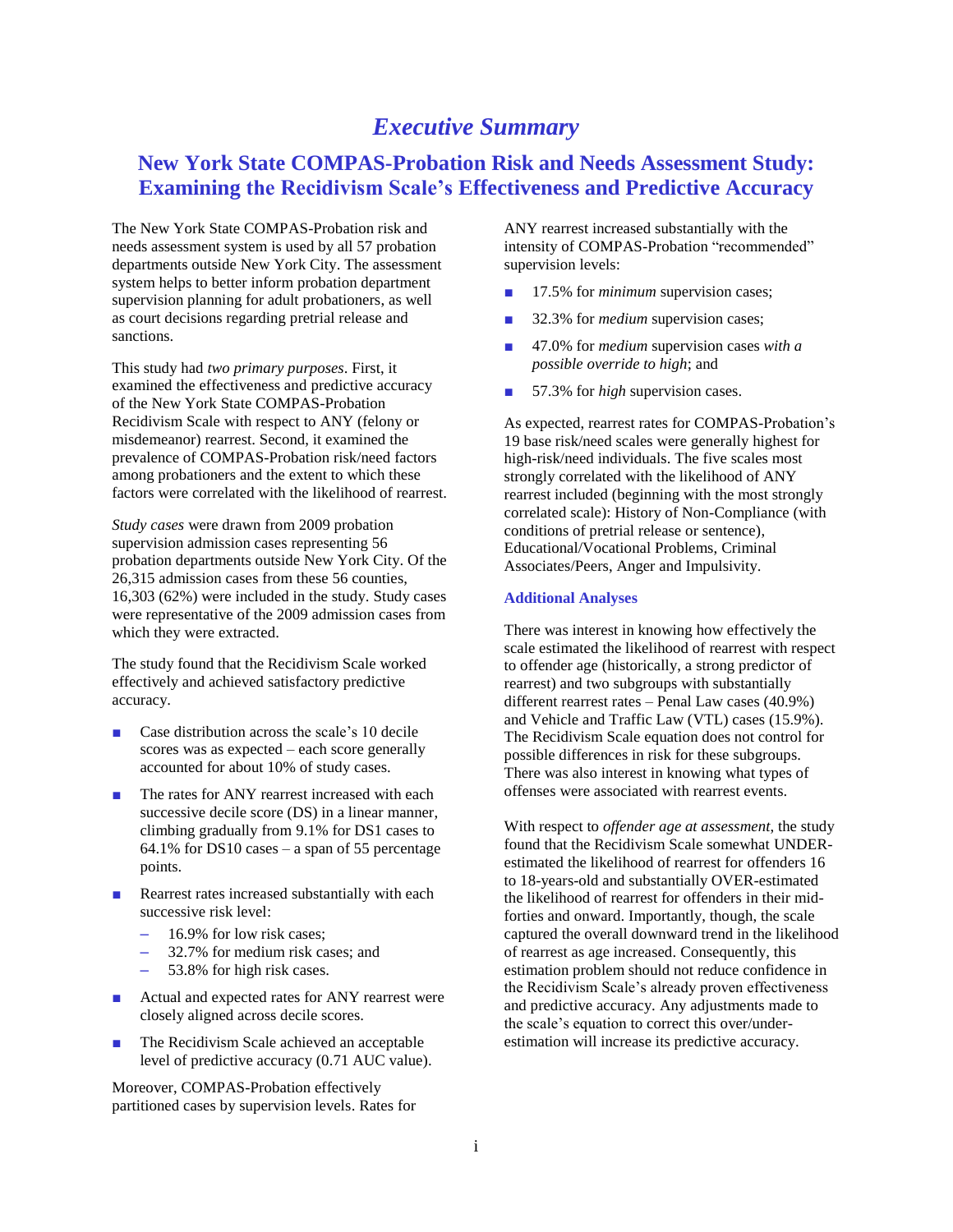With respect to the *Penal Law and VTL subgroups*, the Recidivism Scale achieved acceptable levels of predictive accuracy (though slightly lower than that for the full model) – the AUC value for each was 0.68. However, the study also found that the likelihood of rearrest was somewhat UNDERestimated for certain Penal Law cases and substantially OVER-estimated for certain VTL cases. Action will be taken to correct this over/under estimation. In the interim, it is important to remember that the Recidivism Scale did a good job identifying those cases of most concern – high-risk cases.

The substantial OVER-estimation of ANY rearrest for VTL cases highlights an important fact – the Recidivism Sale estimates the "general" risk of rearrest – not the risk of rearrest for specific types of offenses. The only risk-specific rearrest scale that is currently available through COMPAS-Probation is the Violence Scale which estimates the likelihood of rearrest for a violent offense. Thus, it is important that COMPAS-Probation users understand that VTL cases represent a special offender population. This means that a specialized assessment tool for predicting the likelihood of rearrest for VTL alcoholrelated offenses should be included among the other risk-specific assessment tools (e.g., those targeting mental health problems, substance abuse, young

offenders and sex offenders) most probation departments already use in conjunction with COMPAS-Probation.

With respect to *rearrest offenses*, the study found that rearrests for *Penal Law drug offenses* and *VTL alcohol-related offenses* accounted for:

- 10% and 8%, respectively, of the first rearrest events associated with Penal Law non-drug conviction cases;
- 35% and 10%, respectively of the first rearrest events associated with Penal Law drug conviction cases; and
- 12% and 25%, respectively of the first rearrest events associated with VTL conviction cases.

The substantial percentage of drug offenses and VTL alcohol-related offenses associated with each of three probation supervision case types clearly illustrates that conviction-offense type is not the sole indicator for determining whether a risk-specific assessment is warranted. Whether any type of risk-specific assessment needs to be conducted is determined in large part by an offender's overall criminal and, when available, clinical histories.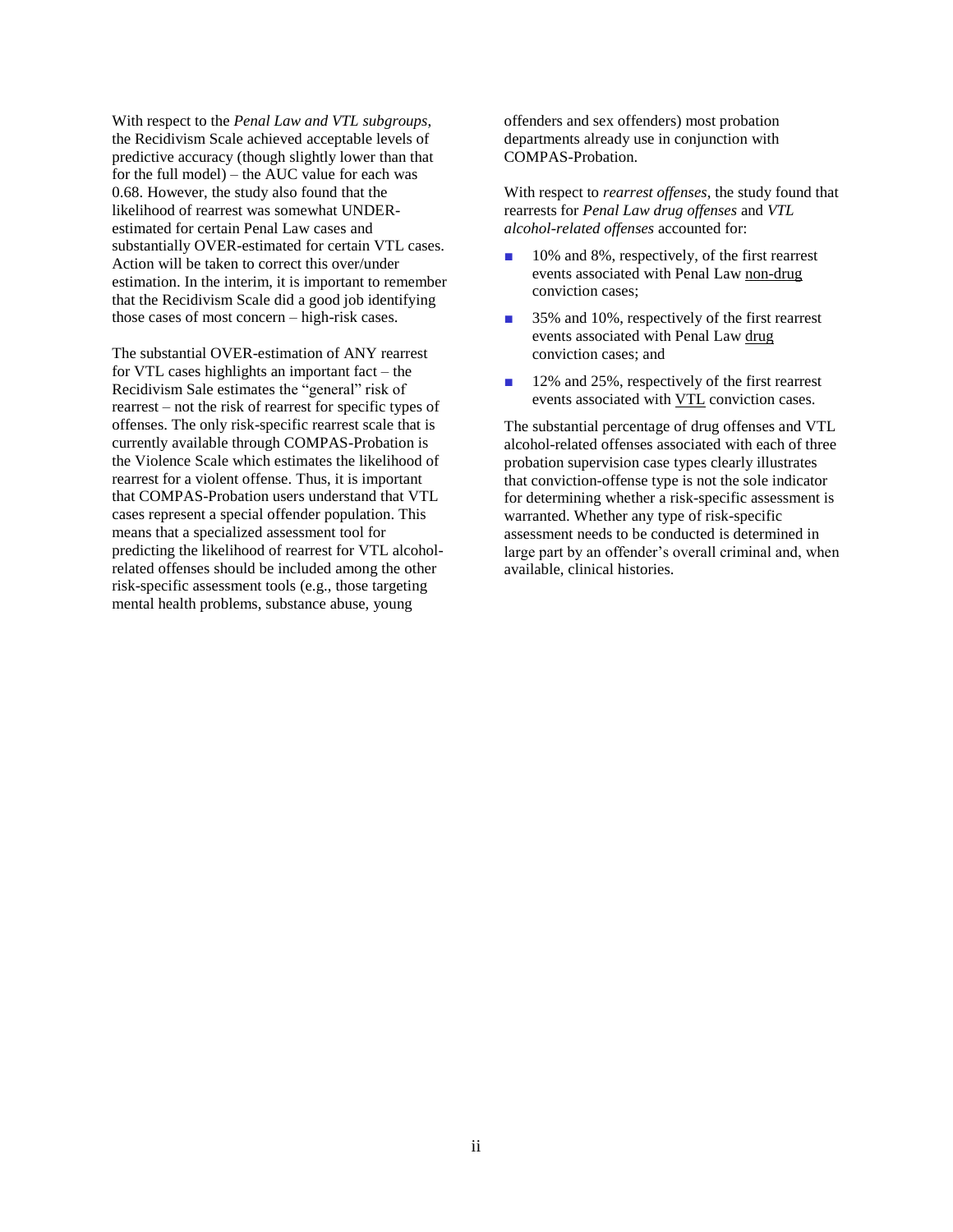### **Acknowledgements**

The Division of Criminal Justice Services and the author of this report would like to thank everyone who contributed to its preparation. Special thanks go to Terry Salo, the Division's Deputy Commissioner for the Office of Justice Research and Performance (OJRP), for dedicating the staff and resources required to produce this report. Thanks also go to Robert Maccarone, the Division's Deputy Directory for the Office of Probation and Correctional Alternatives (OPCA), as well as OPCA's Thomas Slater and Gary Govel, for the guidance and invaluable insights each provided regarding the development and implementation of COMPAS-Probation. Northpointe researchers Bill Dieterich and Bill Oliver also deserve special thanks for their support and helpful comments.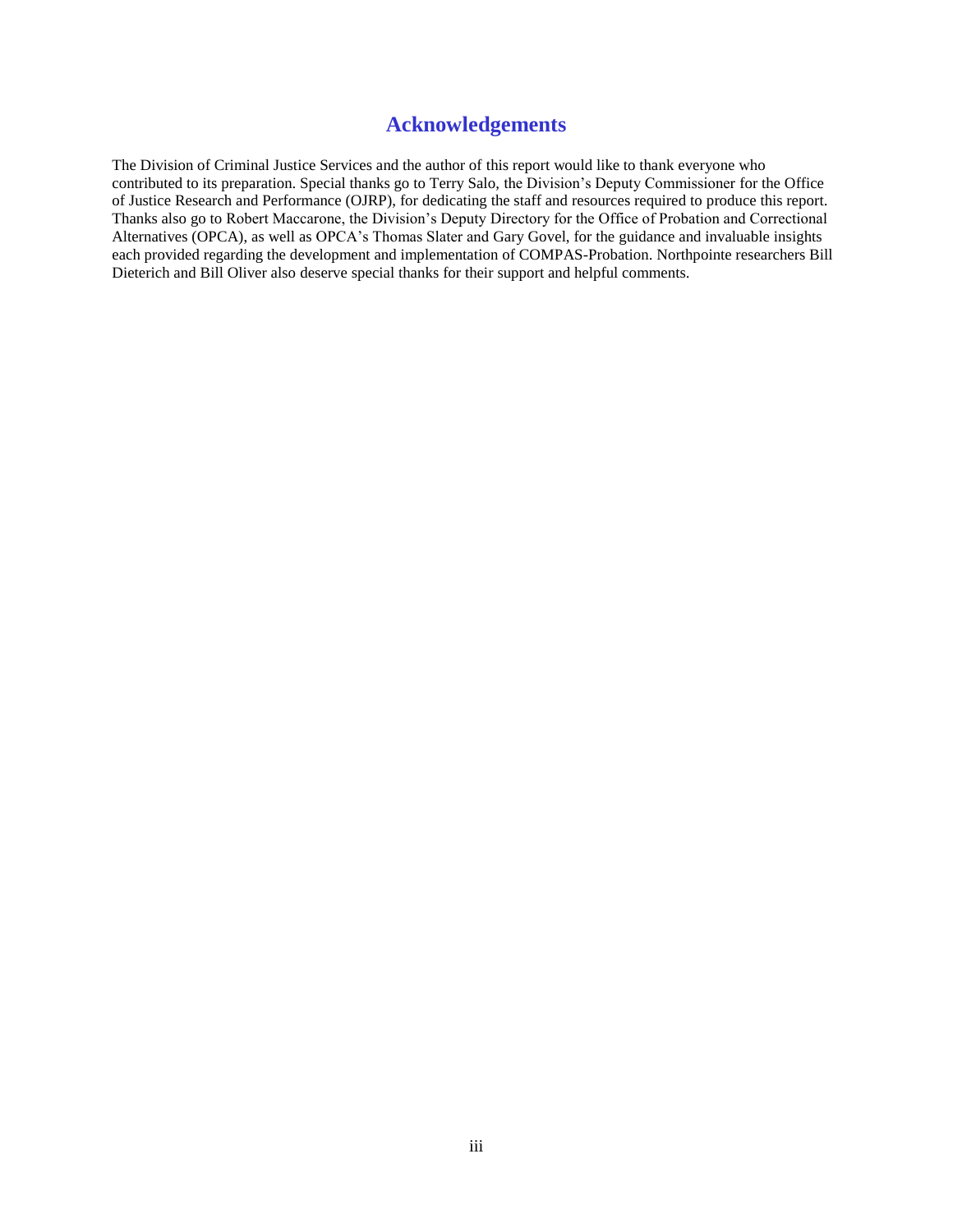### **Contents**

## **Appendices**

### **Tables**

| Table 1              | Admission Cases (Source File) and Study Cases: Comparison of Case Characteristics               |  |
|----------------------|-------------------------------------------------------------------------------------------------|--|
| Table 2              |                                                                                                 |  |
| Table 3              |                                                                                                 |  |
| Table 4              |                                                                                                 |  |
| Table 5              |                                                                                                 |  |
| Table 6              | Study Cases with "Full COMPAS" Assessments (n=11,289): Risk/Need Scale Decile Score (DS) Cut-   |  |
| Table B1             | Percent of 2009 Admission Cases Included in Study and Recidivism Scale Percent Distributions by |  |
| Table B <sub>2</sub> | COMPAS-Probation Study Cases: Rearrest Rates for ANY Offense by Probation Department, Law and   |  |
| Table B3             | Study Cases With "Full COMPAS" Assessments (n=11,289):* Rearrest Rates at Two Years for ANY     |  |
| Table B4             | Study Cases With "Full COMPAS" Assessments (n=11,289): Percent of Cases Classified as High      |  |
| Table B5             | Study Cases With "Full COMPAS" Assessments (n=11,289): Pearson Correlations for ANY Rearrest at |  |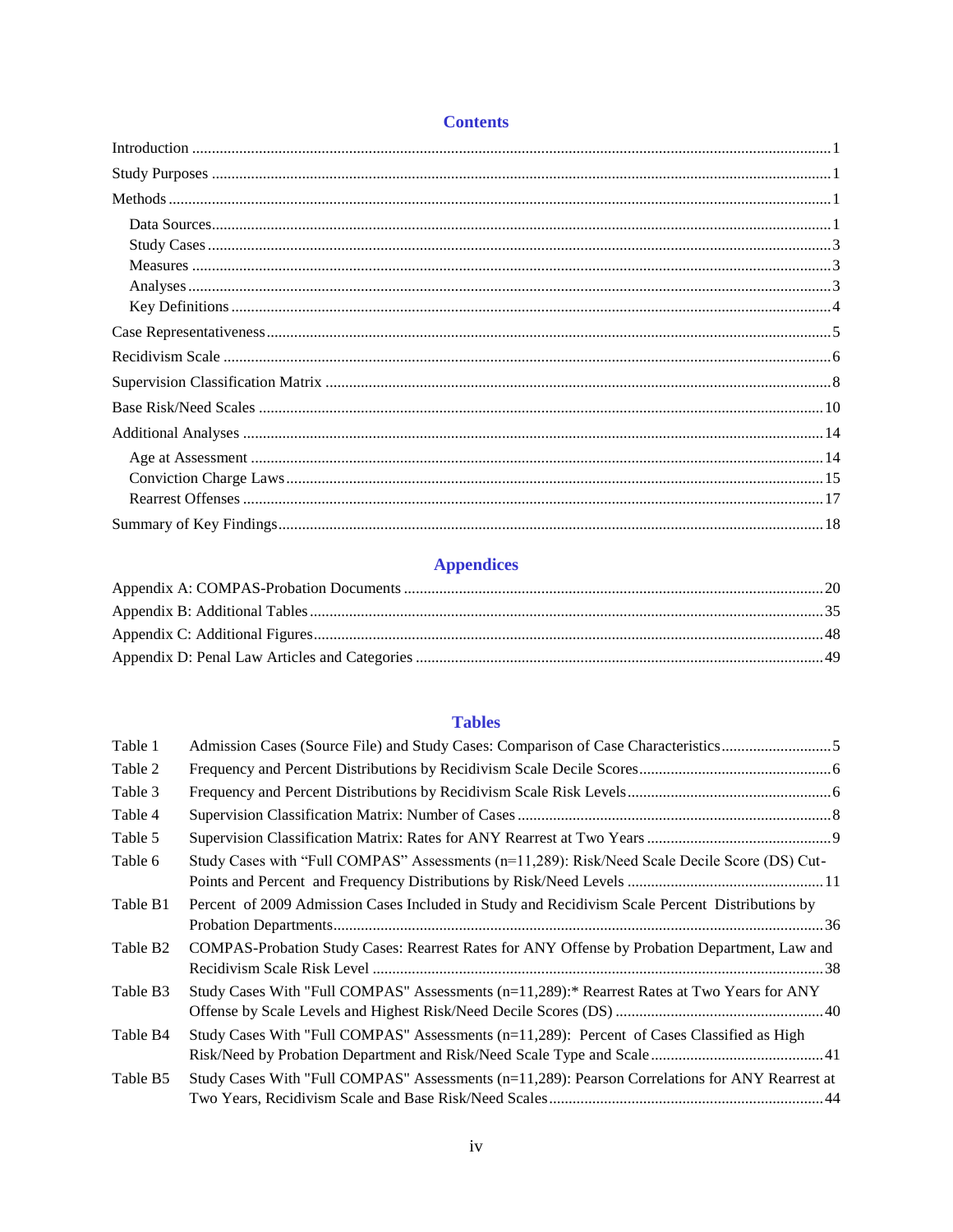| Table B6 COMPAS-Probation Study Cases: Actual and Expected Rearrest Rates for ANY Offense by Age at     |
|---------------------------------------------------------------------------------------------------------|
|                                                                                                         |
| Table B7 COMPAS-Probation Study Cases: Actual and Expected Rearrest Rates for ANY Offense by Recidivism |
|                                                                                                         |

# **Figures**

| Figure 1  |                                                                                                     |
|-----------|-----------------------------------------------------------------------------------------------------|
| Figure 2  | Rearrest Rates for ANY Offense During Two-Year Follow-up Period: ACTUAL and EXPECTED                |
|           |                                                                                                     |
| Figure 3  | COMPAS-Probation Classification Matrix for Supervision-Level Recommendations                        |
| Figure 4  |                                                                                                     |
| Figure 5  | Rates for ANY Rearrest at Two Years for Criminal History Scales by Risk Levels  12                  |
| Figure 6  | Rates for ANY Rearrest at Two Years for Personality Profile Scales by Risk Levels  12               |
| Figure 7  | Rates for ANY Rearrest at Two Years for Personal Development Scales by Risk Levels  12              |
| Figure 8  | Rates for ANY Rearrest at Two Years for Personal Support Network Scales by Risk Levels  13          |
| Figure 9  | Rates for ANY Rearrest at Two Years for Social Environment by Risk Levels 13                        |
| Figure 10 | Rates for ANY Rearrest at Two Years for Cooperative Stance and Depression Scales by Risk Levels .13 |
| Figure 11 | ACTUAL and EXPECTED Rates for ANY Rearrest at Two Years by Age at Assessment  14                    |
| Figure 12 | ACTUAL and EXPECTED Rates for ANY Rearrest at Two Years by Conviction Charge Law Type and           |
|           |                                                                                                     |
| Figure 13 | ACTUAL and EXPECTED Rates for ANY at Two Years Rearrest and Expected Risk-Level Ranges16            |
| Figure 14 | All COMPAS-Probation Study Cases: Rates for ANY Rearrest at Two Years by Original Conviction        |
|           |                                                                                                     |
| Figure 15 | Study Cases Involving Rearrests: Percent Distributions for First Rearrest Offense Type by Original  |
|           |                                                                                                     |
| Figure C1 | All COMPAS-Probation Study Cases: Recidivism Scale Frequency Distributions by Law Type and          |
|           |                                                                                                     |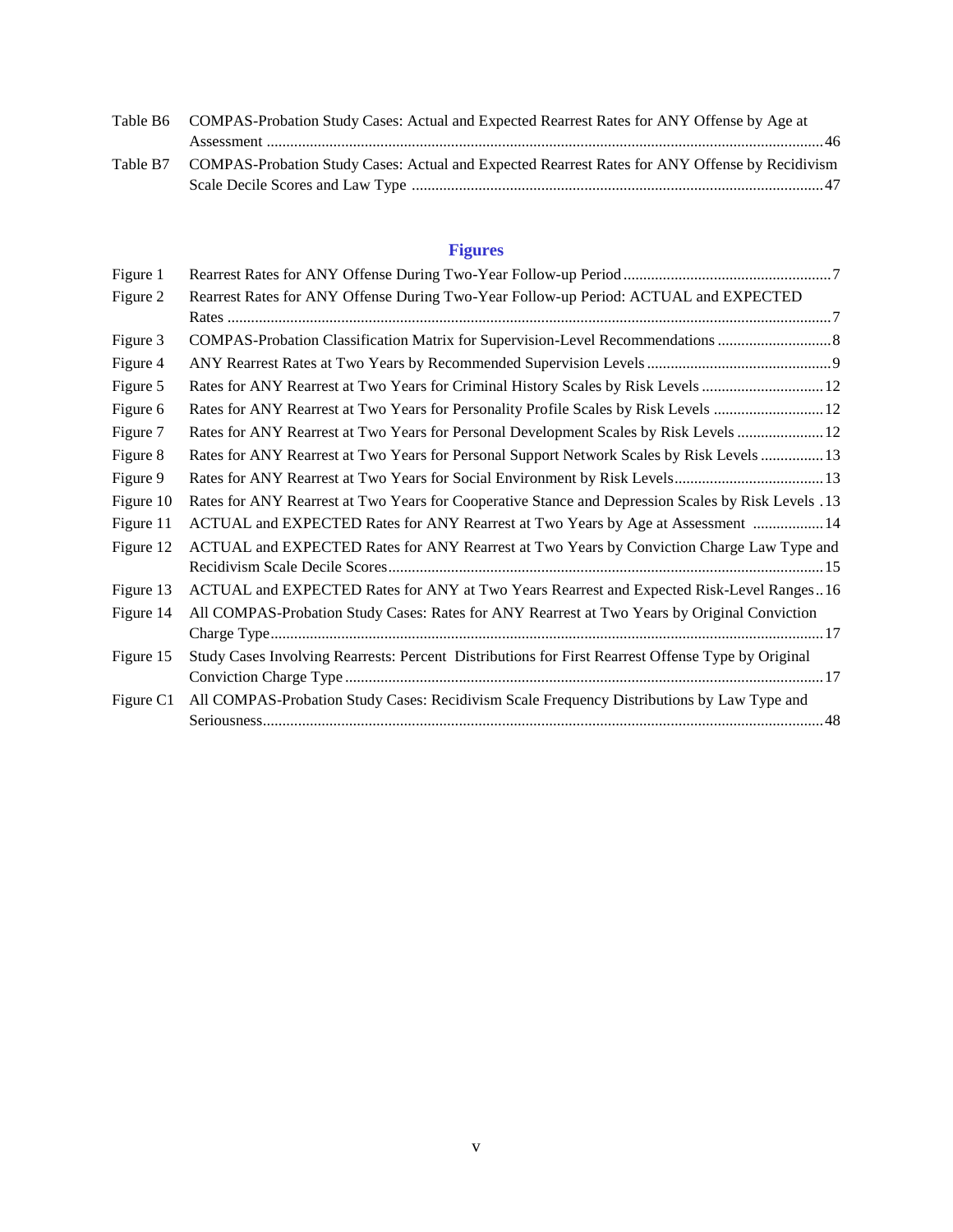# **New York State COMPAS-Probation Risk and Needs Assessment Study: Examining the Recidivism Scale's Effectiveness and Predictive Accuracy**

### **INTRODUCTION**

New York State (NYS) COMPAS-Probation is a risk and needs assessment software package for use with adult offenders that was customized to address the characteristics of the state's probation population. It helps to inform probation department decisions regarding supervision intensity and service/treatment interventions, as well as court decisions regarding pretrial release and sanctions.

COMPAS-Probation adheres to the three core principles of the risk-needs-responsivity model.<sup>1</sup> The *risk principle* focuses on who should be targeted for intervention and matching the level of offender risk to the intensity of treatment and services. The *needs principle* focuses on accurately identifying and targeting for intervention the personal, family and social deficits (i.e., criminogenic needs) of an offender which research has shown to increase the likelihood of recidivism. The *responsivity principle* focuses on maximizing an offender's ability to benefit from interventions by providing cognitive behavioral treatment that is tailored to the offender's unique profile (e.g., gender, learning style, motivation, strengths and abilities).

COMPAS-Probation was developed by Northpointe Institute for Public Management Inc. in conjunction with the Division of Criminal Justice Services' (DCJS) Office of Probation and Correctional Alternatives (OPCA) (formerly the NYS Division of Probation and Correctional Alternatives). It was fully implemented in December 2007 and is currently used by all 57 county probation departments outside New York City.

Using standardized assessment instruments, COMPAS-Probation gathers information on risk/need factors that past research has found to be associated with three types of *overall* risk – failure to

l

appear for a pretrial hearing, recidivism (i.e., rearrest for a felony or misdemeanor offense), and violence (rearrest for a violent offense).

This study assessed the predictive accuracy of only one of the overall risk scales – *Recidivism*. There are 19 base risk/need scales associated with the Recidivism Scale. These base scales and a description of the Recidivism Scale are highlighted on the next page.

### **STUDY PURPOSES**

This study had two primary purposes.

- First, it examined the effectiveness and predictive accuracy of the New York State COMPAS-Probation Recidivism Scale.
- Second, it examined the prevalence of COMPAS-Probation risk/need factors among probationers and the extent to which these factors were correlated with the likelihood of rearrest.

It did not evaluate the COMPAS-Probation Violence Scale because modifications made to the scale in July 2010 to improve its predictive accuracy did not allow sufficient follow-up time for tracking rearrests.

### **METHODS**

### **Data Sources**

Data for this study were obtained from three databases maintained by DCJS.

- Probation supervision data came from the Integrated Probation Registrant System (IPRS).
- Criminal history data came from the Computerized Criminal History (CCH) System.
- Risk/need assessment data came from the COMPAS-Probation database.

COMPAS-Probation cases were limited to those with assessments conducted using one of the three assessment instruments which gather data needed to calculate the Recidivism Scale. All three instruments also capture data for the Violence Scale, but only one

<sup>&</sup>lt;sup>1</sup> Andrews, D.A., James Bonta, and R.D. Hoge. (1990). Classification for effective rehabilitation: Rediscovering psychology. *Criminal Justice and Behavior*, 17(1), 19-52. Also see Andrews, D.A. and Dowden, C. (2007). The riskneed-responsivity model of assessment and human service in prevention and corrections: Crime-prevention jurisprudence. *Canadian Journal of Criminology and Criminal Justice, 49(4)* 439-464.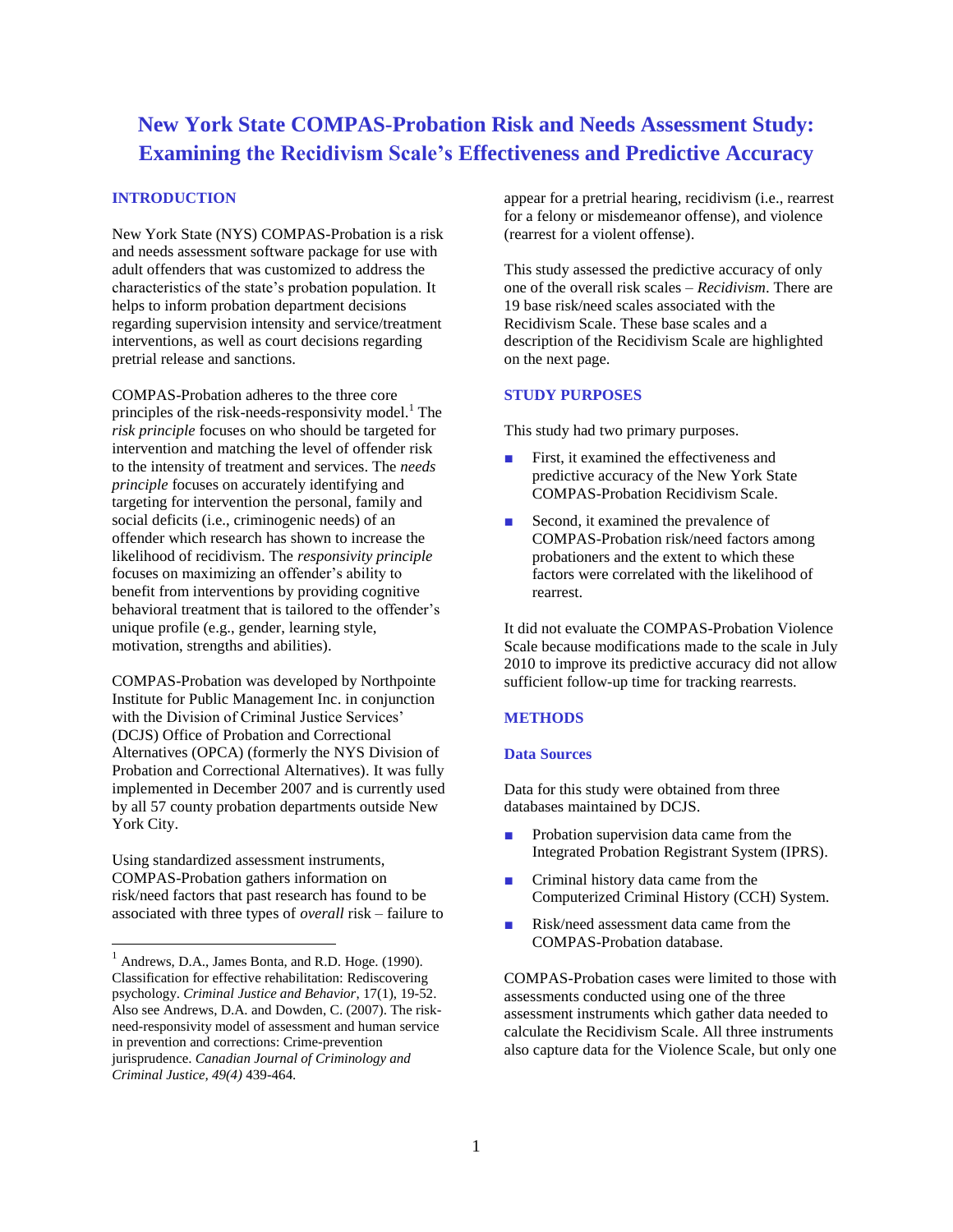### **New York State COMPAS-Probation Risk/Need Scales\***

\_\_\_\_\_\_\_\_\_\_\_\_\_\_\_\_\_\_\_\_\_\_\_\_\_\_\_\_\_\_\_\_\_\_\_\_\_

### **OVERALL Risk Scales**

■ Recidivism

### **BASE Risk/Need Scales Criminal History**

- Criminal Involvement
- History of Non-Compliance
- History of Violence

### **Attitudes**

- Criminal Attitude
- Resentful/Mistrust
- Responsivity Problems

### **Associates**

- Few Pro-Social Peers
- Criminal Associates/Peers

### **Personality**

- Impulsivity
- Anger

### **Family**

- Few Family Supports
- Family Criminality

### **Substance Abuse**

■ Substance Abuse

### **Social Engagement**

- Life Goals/Idleness
- Financial Problems
- Educational/Vocational Problems
- Social Environment
- Social Isolation

### **Mental Health**

■ Depression

\*As categorized in the offender-based "COMPAS-Probation Risk Assessment Report." An example of this report can be found in Appendix A.

\_\_\_\_\_\_\_\_\_\_\_\_\_\_\_\_\_\_\_\_\_\_\_\_\_\_\_\_\_\_\_\_\_\_\_\_\_\_\_\_

### **Recidivism Scale: Construction and Interpretation**

The *Recidivism Scale* is based on an equation derived from a regression modeling approach. Scores are calculated using a single equation and a single set of decile cut-points. This scale estimates the "general" risk of rearrest – not the risk of rearrest for specific types of offenses. It is derived, in part, from three "base" COMPAS-Probation risk/need scales. These three base scales and the other data elements included in the Recidivism Scale's regression equation follow.

- Criminal Involvement Scale
- Educational/Vocational Problem Scale
- Substance Abuse Problem Scale
- Age at First Arrest
- Age at COMPAS Assessment
- Offender Arrest Rate (total prior arrests/years from first arrest to COMPAS assessment)

**Decile Scores.** Decile Scores (DS) range from one to 10. The distribution of scale scores (from the regression equation) across the 10 deciles was determined by ranking the scale scores from the normed group from low to high and then dividing the scores into 10 roughly equal sized groups. Consequently, each decile should account for about 10% of all cases.

- A DS1 score indicates a case was in the lowest 10% of the normed score range and identifies those cases least at risk.
- A DS10 score indicates a case was in the highest 10% of the normed score range and identifies those cases most at risk.

**Risk Levels.** Decile scores were partitioned into three risk levels. These levels, their respective DS ranges, and the expected case distribution across levels follow.

- Low Risk  $(DS1-DS4)$  40% of all cases
- Medium Risk (DS5–DS7) 30% of all cases
- High Risk (DS8–DS10) 30% of all cases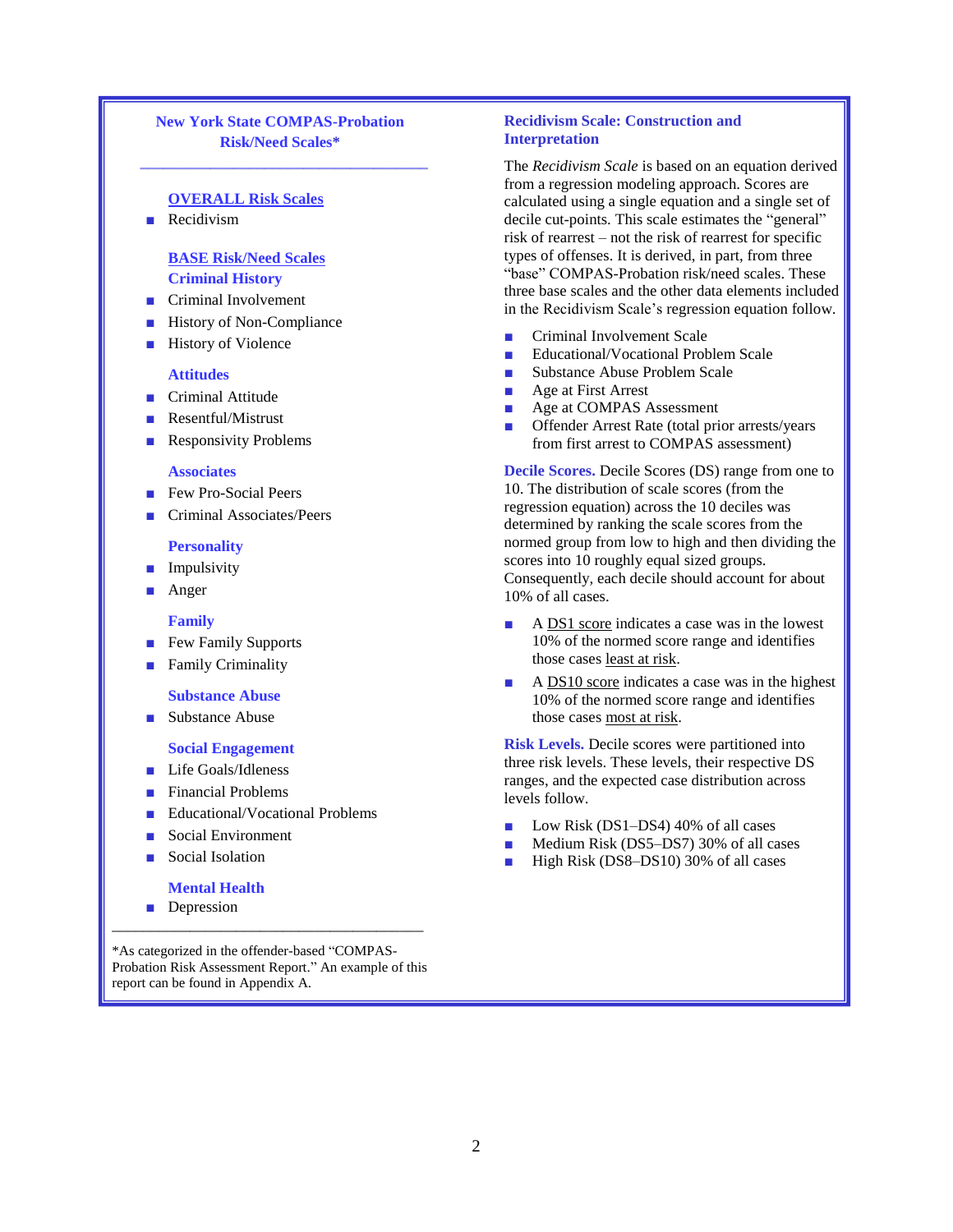– the *Full COMPAS Assessment* – captures data for all 19 base risk/need scales*.* The *Screener Input Only with Recidivism Assessment* instrument captures data for 15 base risk/need scales. The *Violence and Recidivism with Substance Abuse Assessment* instrument captures data for seven risk/need scales. The Full COMPAS Assessment is OPCA's preferred instrument. <sup>2</sup> Nonetheless, it is left to each probation department to determine which assessment instrument(s) it uses. The Full COMPAS Assessment instrument can be found in Appendix A.

Case extraction dates for all three data sets spanned the week of July 22, 2012.

### **Study Cases**

l

Study cases were drawn from 2009 probation supervision admission cases in the IPRS database. Cases were limited to those from 56 of the 57 probation departments outside New York City (NYC). COMPAS-Probation is not used by the NYC Probation Department. Suffolk County Probation Department accounted for a substantial proportion of admission cases, but only a small number of the assessment cases because it had not fully implemented COMPAS-Probation as of 2009.

Of the 26,315 probation supervision cases (from 56 counties) with 2009 admission dates, 16,303 (62%) were included in the study. Case-inclusion percentages by county/department can be found in Appendix B, Table B1.

A case was included when it met all three of the following selection criteria:

- An IPRS case record was matched to a COMPAS assessment record.
- The COMPAS assessment date was no more than six months before or two months after the probation admission date and preceded the rearrest date.
- The IPRS and COMPAS case records matched on name, gender and birth date (within a 12 month range) and were not associated with an out-of-state transfer or reported death.

The boundaries established for valid COMPAS assessment dates – six months before to two months after the probation admission date – were based on proposed *New York State Probation Rules* pertaining to the currency and timeliness of assessments*.* With regard to the currency of information, Section 351.7(6) specifies that reassessments should be conducted every six months. With regard to timeliness, Section 351.5 states that initial assessments and case plans should be completed within 30 business days following initial interviews and that initial interviews must be conducted within eight business days of case assignments. Collectively, these time frames span a period of almost two months. When there were multiple assessments per case (about 10% of cases), the assessment with the date nearest the probation supervision admission date was selected.

Reasons for case exclusion follow in the order cases were removed from the base file:

- 18% of the 26,315 admission cases had no matching COMPAS records;
- 6% had COMPAS matches, but *first rearrest* dates preceded COMPAS assessment dates;
- 13% had COMPAS matches, but COMPAS assessment dates were more than six months before or two months after probation admission dates; and
- 2% of cases were associated with reported deaths (144 cases); transfers out of NYS (63 cases); or inconsistent data (e.g., name, gender, age) across databases (267 cases).

### **Measures**

This study focused on one outcome measure – rearrest for ANY offense classified as a fingerprintable felony or misdemeanor arrest that occurred within two years following the probation admission date. (All felony offenses and practically all misdemeanor offenses are fingerprintable in NYS.) This outcome measure was examined with respect to the Recidivism Scale; the 19 base risk/need scales by decile scores and risk levels; and COMPAS-Probation recommended supervision levels.

### **Analyses**

The study's principal focus was the effectiveness and predictive accuracy of the Recidivism Scale with respect to *all cases* and *ANY rearrest* during the twoyear follow-up period. This is because the empirically validated, normed Recidivism Scale was

<sup>&</sup>lt;sup>2</sup> New York State Division of Criminal Justice Services, Office of Probation and Correctional Alternatives (formerly the NYS Division of Probation and Correctional Alternatives) (Revised October 2008). *Guidance for the New York Correctional Offender Management Profiling for Alternative Sanctions (NYCOMPAS) Risk/Needs Assessment Instrument.* (p. 8). Albany, NY: Author.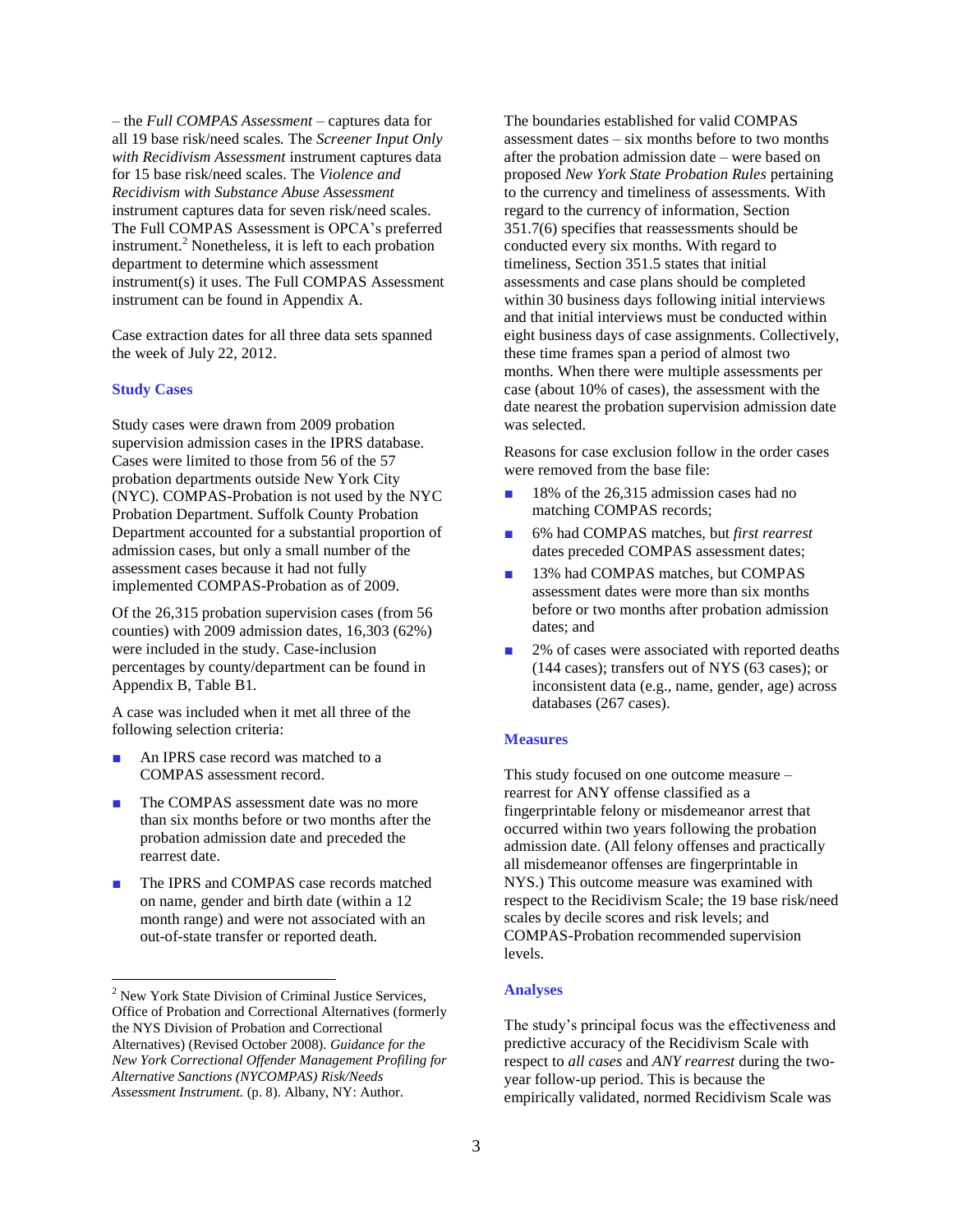calculated using this outcome measure and follow-up period. This normed scale was calculated using a single logistic regression equation and single set of decile cut-points (see p. 2).

Additional analyses focused on the Recidivism Scale's effectiveness and predictive accuracy with respect to offender age and two subgroups with substantially different rearrest rates: Penal Law cases and Vehicle and Traffic Law (VTL) cases. First rearrest events were also examined with respect to rearrest offense types.

All quantitative analyses were conducted with *PASW*  Statistics 17.0.<sup>3</sup> Statistical methods included descriptive statistics (frequency and percentage distributions, cross-tabulations and means) and point bi-serial correlations. Sheffe's test was used to determine whether differences in rearrest rates across risk/needs levels were statistically significant (p<.05). With respect to the Recidivism Scale, the t-test was used to determine whether differences in actual and expected rearrest rates were statistically significant (p<.05). Expected rates were calculated by regressing Recidivism Scale decile scores on the binary (0,1) rearrest outcome measure using logistic regression models.

The area under the receiver operator character (ROC) curve, commonly referred to as the area under the curve (AUC) was used to measure *model discrimination*. This is the most widely used and accepted measure in risk classification research for assessing model discrimination. <sup>4</sup> Conceptually, the AUC value shows the extent to which a scale is able to accurately discriminate between case outcomes – in this instance, rearrest and no rearrest – by assessing the degree to which cases rank appropriately based on their predicted scores. AUC values can range from 0.50 to 1.00. Values in the 0.50s are considered to have no to little predictive accuracy; those in the 0.60s are viewed as having low to moderate predictive accuracy; those approaching or reaching the 0.70s are considered to have satisfactory predictive accuracy; and those 0.80 or above provide evidence of strong predictive

l

accuracy. Criminal justice studies concerning COMPAS and other risk-classification systems generally report AUC values ranging from 0.65 to 0.75.

A separate analysis for cases involving recommendation "overrides" was not conducted because only 1% of study cases involved overrides.

### **Key Definitions**

A *probation supervision case* was defined as any case under pre/post-sentence probation supervision. The types of sentences associated with cases in this study included probation and probation-jail sentences and, for a small percentage (1%) of cases, conditional discharge sentences

A *rearrest event* was defined as the first new fingerprintable felony or misdemeanor arrest event during the two-year follow-up period.

The *two-year follow-up period* for a new arrest began on the first day following the probation admission date. This period was not equivalent to "time at risk" because it may have included (1) jail-time for those who received split sentences; (2) jail-time for technical probation violations; and (3) jail/prisontime resulting from resentencing or concurrent cases. The data required to measure such periods of incarceration were not readily available. Importantly, these jail/prison data were not available for the construction of the normed model. Thus, in this respect, the normed and current validation models are comparable.

<sup>&</sup>lt;sup>3</sup> PASW Statistics 17.0, Release 17.0.2 (March 11, 2009). <sup>4</sup> Gottfredson, S. D. and Moriarty, L. J. (2006). Statistical risk assessment: Old problems and new application. *Crime and Delinquency*, 52, 178-200. Also see Brennan, T., Dieterich, W. and Beate, E. (2009). Evaluating the predictive validity of the COMPAS risk and needs assessment system. *Criminal Justice and Behavior*, 36, 21- 40.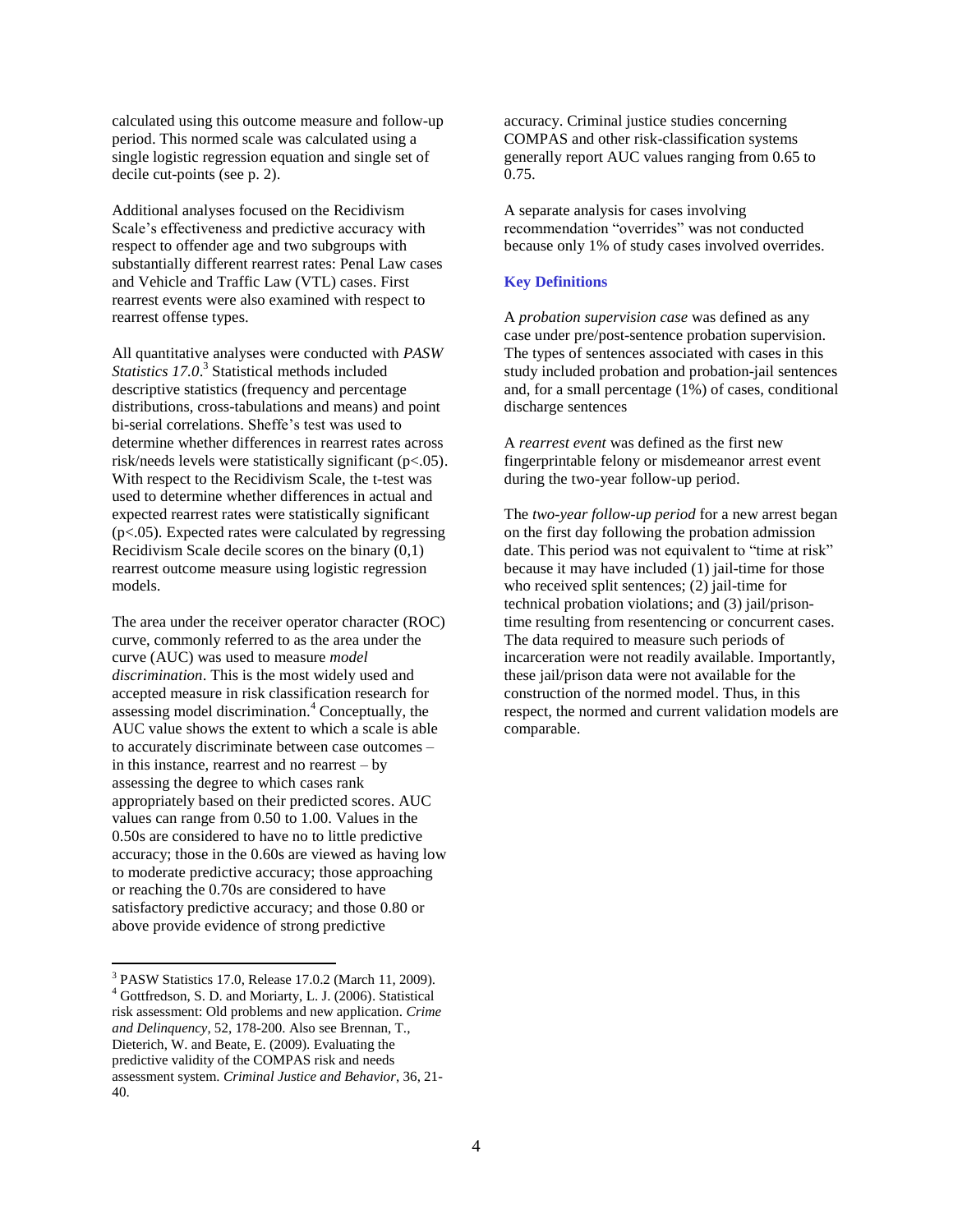### **CASE REPRESENTATIVENESS**

Table 1 shows that study cases were representative of the 2009 admission cases from which they were extracted.

- Gender percentage distributions were identical. Males accounted for 77% of cases in both the source and study data sets.
- Age-at-admission distributions varied one percentage point. Cases involving offenders 19 to 35-years-old comprised over half (54%) of each data set.
- Conviction charge (type and seriousness) distributions varied by one percentage point.
	- Penal Law cases accounted of 72% of all study cases and VTL cases the remaining 28%.
	- Misdemeanor cases accounted for 65% of study cases and felony cases the remaining 35%.

### **Table 1 Admission Cases (Source File) and Study Cases: Comparison of Case Characteristics**

|                                      | <b>Percent Distributions</b> |                    |  |  |  |
|--------------------------------------|------------------------------|--------------------|--|--|--|
| Case                                 | <b>Admission Cases</b>       | <b>Study Cases</b> |  |  |  |
| <b>Characteristics</b>               | $(n=26,315)$                 | $(n=16,303)$       |  |  |  |
| Total                                | 100%                         | 100%               |  |  |  |
| Gender                               |                              |                    |  |  |  |
| Male                                 | 77%                          | 77%                |  |  |  |
| Female                               | 23%                          | 23%                |  |  |  |
| Unknown                              | 0%                           | 0%                 |  |  |  |
| <b>Age at Admission</b>              |                              |                    |  |  |  |
| Ages 16-18                           | 14%                          | 15%                |  |  |  |
| Ages 19-25                           | 30%                          | 29%                |  |  |  |
| Ages 26-35                           | 24%                          | 25%                |  |  |  |
| Ages 36-45                           | 18%                          | 17%                |  |  |  |
| Ages 46-55                           | 11%                          | 11%                |  |  |  |
| Ages $56+$                           | 3%                           | 3%                 |  |  |  |
| <b>Conviction Charge Type</b>        |                              |                    |  |  |  |
| <b>Penal Law</b>                     | 72%                          | 72%                |  |  |  |
| Personal/Weapon                      | 18%                          | 18%                |  |  |  |
| Property                             | 33%                          | 34%                |  |  |  |
| Drug                                 | 12%                          | 12%                |  |  |  |
| Other PL                             | 9%                           | 8%                 |  |  |  |
| <b>Vehicle and Traffic Lat</b>       | 28%                          | 28%                |  |  |  |
| DWI (VTL 1192)                       | 26%                          | 26%                |  |  |  |
| Other VTL                            | 3%                           | 2%                 |  |  |  |
| <b>Conviction Charge Seriousness</b> |                              |                    |  |  |  |
| M is demean or                       | 66%                          | 65%                |  |  |  |
| Felony                               | 34%                          | 35%                |  |  |  |

Note: Percentages may not add to 100% due to rounding.

Data Source: NYS Division of Criminal Justice Services IPRS database.

Source: NYS Division of Criminal Justice Services, *New York*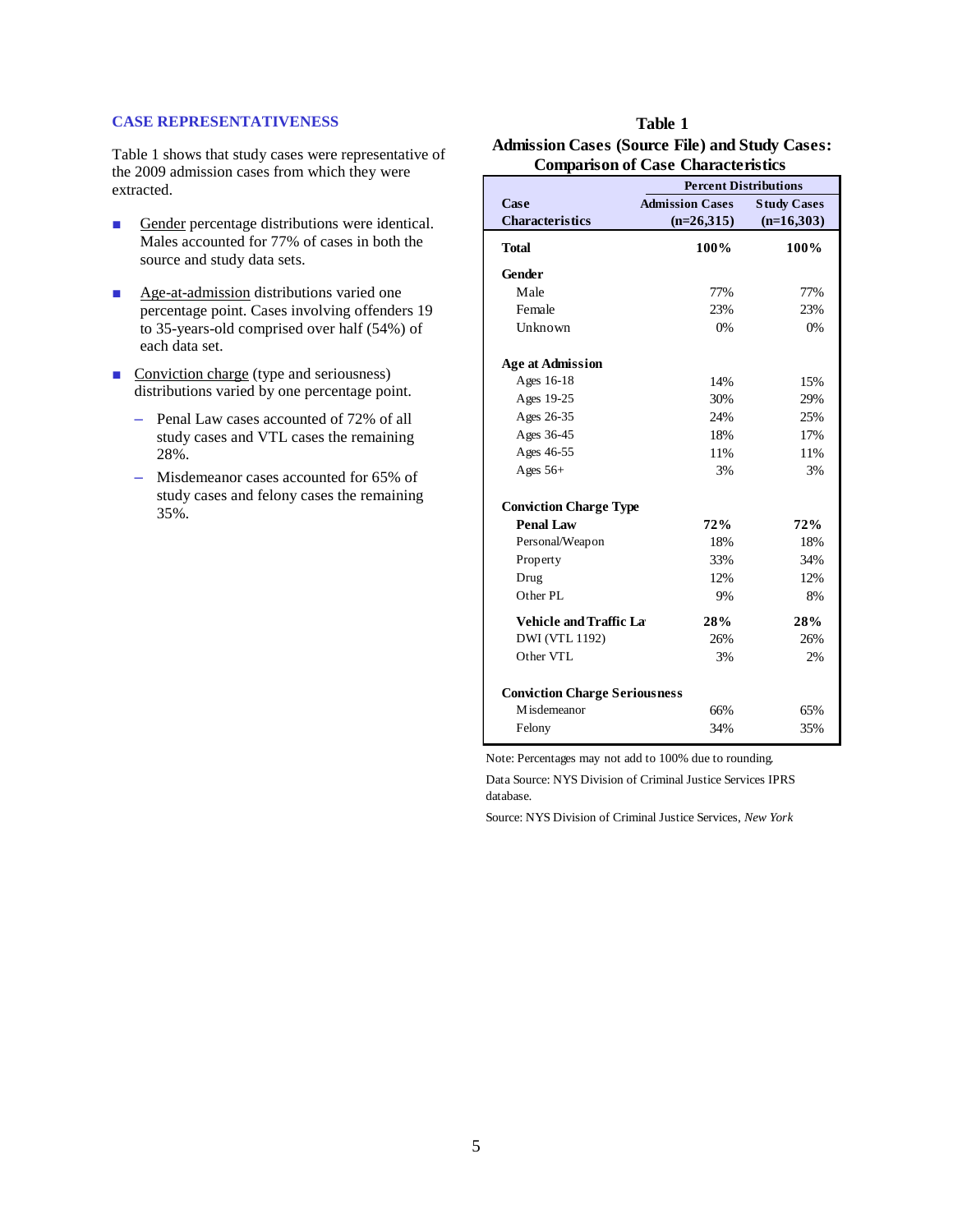### **RECIDIVISM SCALE**

The Recidivism Scale is an indicator of the overall risk of ANY rearrest for cases under probation supervision in New York State. The construction and interpretation of this scale were discussed on page 2.

This study assessed the Recidivism Scale's effectiveness (i.e., calibration) and predictive accuracy (i.e., discrimination). This Scale had to meet four statistical criteria to be considered "effective" and a fifth criterion to be considered "predictively accurate." To be considered effective:

- 1. Cases must near or achieve even distribution across the 10 decile scores.
- 2. Rearrest rates must increase with each successive decile score in a linear manner.
- 3. Rearrest rates must increase substantially  $(p<.05)$ with each successive risk level.
- 4. Actual and expected (i.e., predicted) rearrest rates must be closely aligned across decile scores.

To be considered predictively accurate:

5. The scale must produce an AUC value that nears or achieves a value of 0.70 or higher (see Methods).

The study found that the Recidivism Scale was both effective and predictively accurate – it met all five statistical criteria. Findings are presented below.

### **Effectiveness**

**Frequency distributions.** The first criterion specified that cases must near or achieve even distribution across the 10 decile scores. Table 2 displays the overall frequency and percentage distributions for the Recidivism Scale by decile scores. Each decile score should account for about 10% of all cases (see p. 2).

Eight of the 10 decile scores each accounted for 9% to 11% of all cases. DS2 accounted for 7% and DS10 for 12% of cases.

Table 3 displays the overall frequency and percentage distributions for the Recidivism Scale's three risk levels – low, medium and high – and the expected case distribution of 40%, 30% and 30%, respectively.

■ Case distribution percentages for the three Recidivism Scale risk levels were similar to those expected – low-risk, 37%; medium-risk, 29%; and high-risk 34%.

County/department-level distributions are presented by risk-levels in Appendix B, Table B1. These

| Table 2                                    |
|--------------------------------------------|
| <b>Frequency and Percent Distributions</b> |
| by Recidivism Scale Decile Scores          |

| <b>Recidivism</b><br>Scale<br><b>Decile Scores</b> |                                                 | <b>Expected</b><br><b>Percent</b><br><b>Distribution</b> |                   | <b>Number</b><br>of Cases |  |
|----------------------------------------------------|-------------------------------------------------|----------------------------------------------------------|-------------------|---------------------------|--|
| $DS-1$<br>$DS-2$                                   |                                                 | 10%<br>10%                                               | 10%<br>7%         | 1,634<br>1,156            |  |
| $_{\text{Low}}$                                    | $DS-3$<br>$DS-4$                                | 10%<br>10%                                               | 9%<br>11%         | 1,513<br>1,757            |  |
| Medium                                             | $DS-5$<br>10%<br>$DS-6$<br>10%<br>$DS-7$<br>10% |                                                          | 9%<br>10%<br>10%  | 1,465<br>1,595<br>1,661   |  |
| $DS-8$<br>High<br>$DS-9$<br>$DS-10$                |                                                 | 10%<br>10%<br>10%                                        | 10%<br>11%<br>12% | 1,694<br>1,797<br>2,031   |  |
| Total                                              |                                                 | 100%                                                     | 100%              | 16,303                    |  |

### **Table 3 Frequency and Percent Distributions by Recidivism Scale Risk Levels**

| <b>Recidivism</b><br><b>Scale</b> | <b>Expected</b><br><b>Percent</b> | <b>Actual</b><br><b>Percent</b> | <b>Number</b> |
|-----------------------------------|-----------------------------------|---------------------------------|---------------|
| <b>Risk Levels</b>                | <b>Distribution</b>               | <b>Distribution</b>             | of Cases      |
| Low                               | 40%                               | 37%                             | 6,060         |
| Medium                            | 30%                               | 29%                             | 4,721         |
| High                              | 30%                               | 34%                             | 5,522         |
| <b>Total</b>                      | 100%                              | 100%                            | 16,303        |

Note: Percentages may not add to 100% due to rounding. Data Sources: NYS Division of Criminal Justice Services IPRS, COMPAS-Probation and CCH databases.

Source: NYS Division of Criminal Justice Services, *New York State COMPAS-Probation Risk and Needs Assessment Study* (2012).

frequency distributions were not expected to adhere to those expected for the overall model because the Recidivism Scale equation does not control for differences in the distribution of risk across counties/probation departments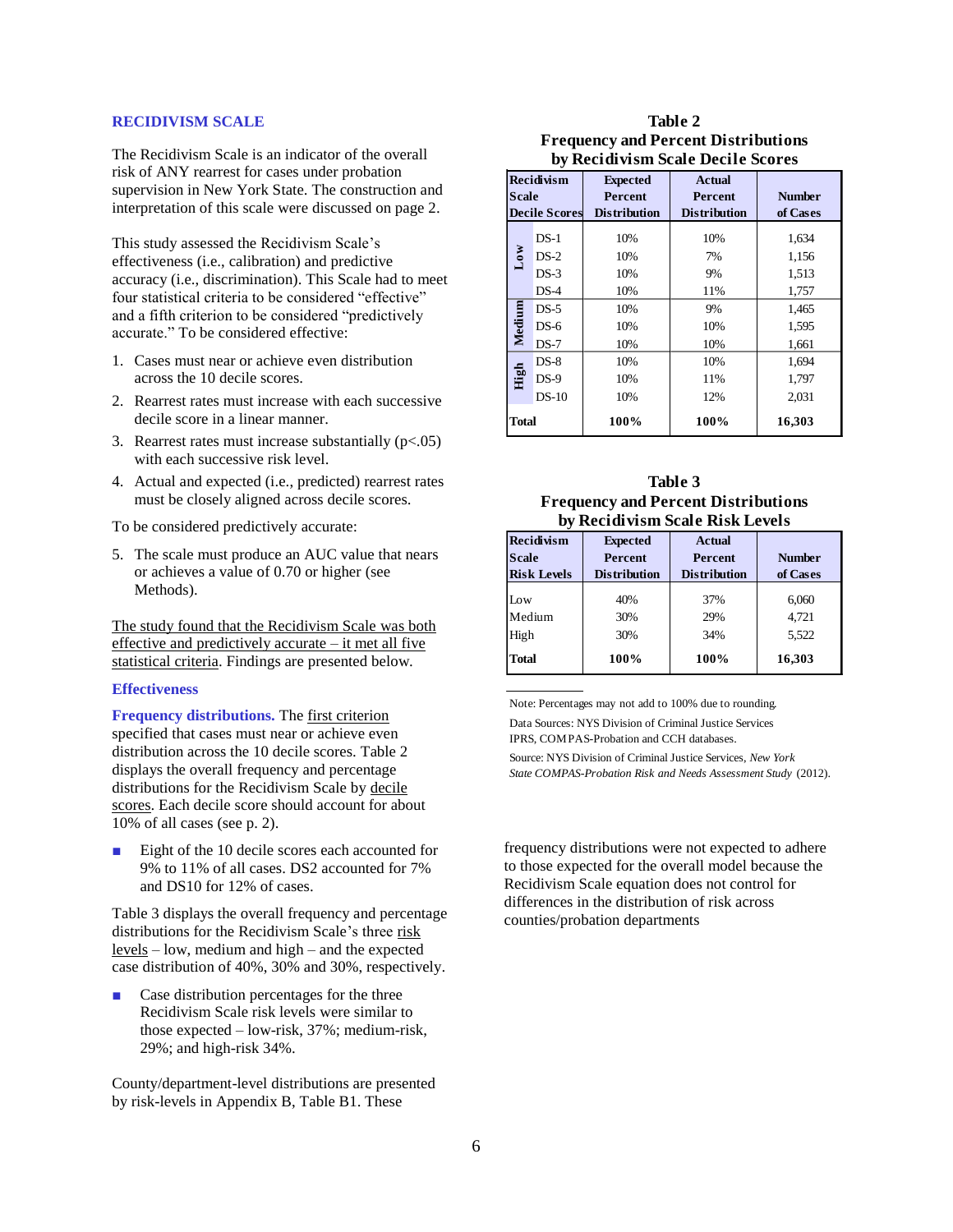

**Recidivism Scale Decile Scores and Risk Levels**

Source: NYS Division of Criminal Justice Services, *NYS COMPAS-Probation Risk and Needs Assessment Study* (2012).





### **Recidivism Scale Decile Scores and Risk Levels**

Source: NYS Division of Criminal Justice Services, *NYS COMPAS-Probation Risk and Needs Assessment Study* (2012).

**Rearrest rates.** Criteria two and three specified that (1) the likelihood of rearrest must increase with each successive decile score in a linear manner and (2) actual and expected (predicted) rearrest rates must closely align across decile scores.

Figure 1 displays rearrest rates for ANY rearrest that occurred during the two-year follow-up period.

- The likelihood of ANY rearrest increased in a linear manner with each successive decile score. Rates gradually climbed from 9.1% for DS1 cases to 64.1% for DS10 cases – a span of 55 percentage points.
- Rates for ANY rearrest also increased significantly  $(p<.05)$  and substantially with each successive Recidivism Scale risk level:
	- 16.9% for low-risk cases;
	- 32.7% for medium-risk cases; and
	- 53.8% for high-risk cases.

As expected, there was substantial variation in rearrest rates across county probation departments. These county/department-level statistics can be found in Appendix B, Table B2.

The fourth criterion specified that ACTUAL and EXPECTED (i.e., predicted) rearrest rates must closely align across decile scores. Figure 2 shows that these rates achieved this objective.

### **Predictive Accuracy**

The fifth criterion stipulated that the Recidivism Scale must produce an AUC value that nears or achieves a value of 0.70 or higher.

The Scale's AUC value of 0.71 allowed it to be classified as having "satisfactory" predictive accuracy (see Methods).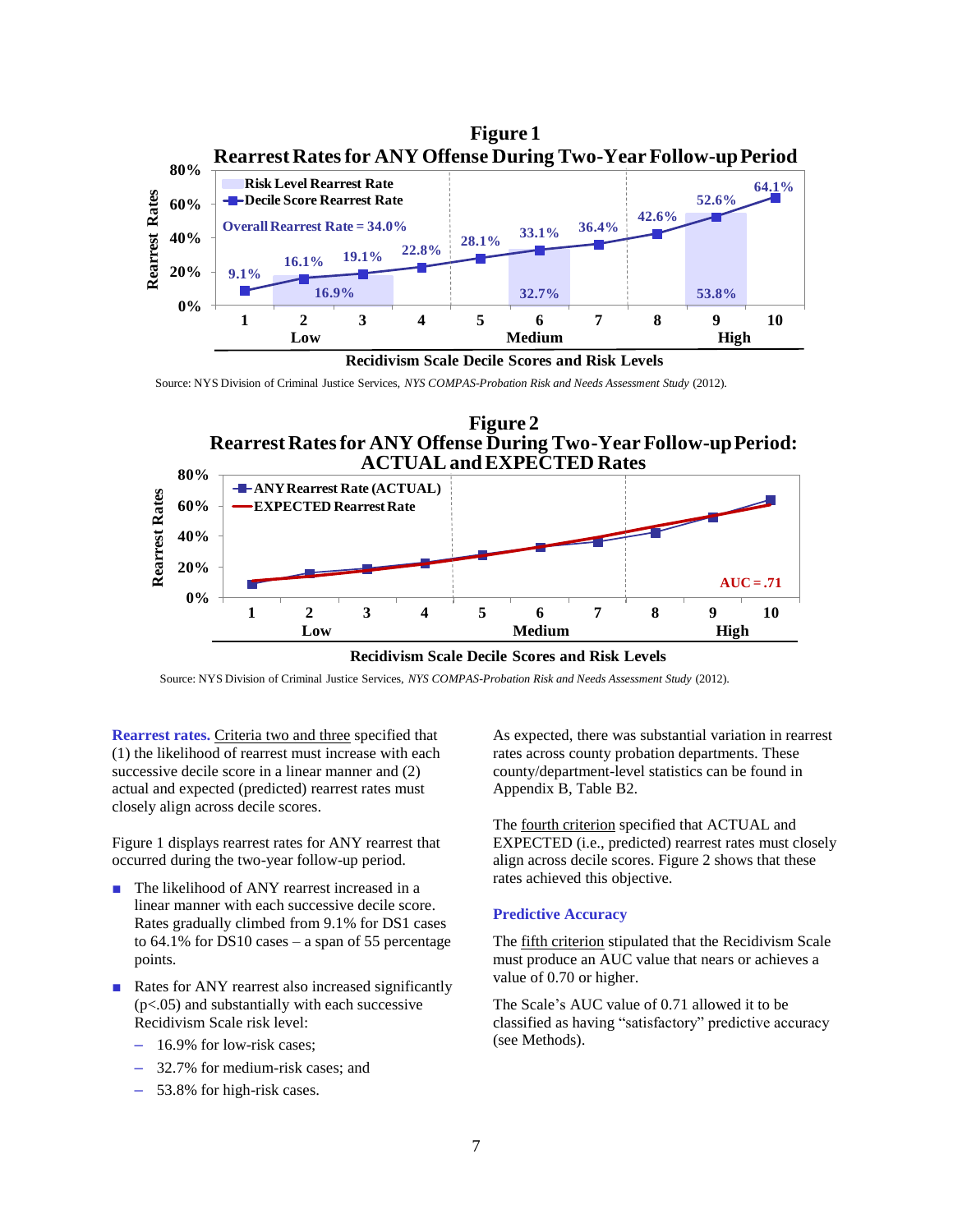### **SUPERVISION CLASSIFICATION MATRIX**

The *COMPAS-Probation Classification Matrix for Supervision-Level Recommendations* in Figure 3 brings together the Recidivism Scale with the Violence Scale. This matrix is used to guide decisions regarding supervision levels.

This two-dimensional classification matrix provides a more discriminating measure of the risk of rearrest for supervision purposes in that it also considers whether a rearrest event is likely to involve the commission of a violent crime such as robbery or assault.

Matrix cells were statistically partitioned to divide cases among four "recommended" supervision levels (Figure 3).

- Minimum supervision
- Medium supervision
- $Median$  with override considerations to High
- High supervision

The decile scores for the *Recidivism Risk Scale* (scores 1-10) define matrix rows,<sup>5</sup> while the decile scores for the *Violence Risk Scale* (scores 1, 5 and 7- 10) define matrix columns. Violence Scale decile scores reflect the fact that violence is a less likely outcome for most offenders. The scale jumps from decile score 1 to 5 because the 9,687 offenders with no history of violence were all assigned to DS1 (see Table 4).

### **Case Distributions**

l

Table 4 shows the number of cases assigned to each matrix cell based on both their Recidivism Scale and

<sup>5</sup> Unlike the Recidivism Scale's low-risk category which includes decile scores 1-4, the "minimum supervision recommendation" category includes Recidivism Scale deciles scores 1-5.

### **Figure 3 COMPAS-Probation Classification Matrix for Supervision-Level Recommendations**



\* The Violence Scale was modified in July 2010.

Source: NYS Division of Criminal Justice Services, *NYS COMPAS-Probation Risk and Needs Assessment Study* (2012).

| Table 4                                                   |
|-----------------------------------------------------------|
| <b>Supervision Classification Matrix: Number of Cases</b> |

|                                                                    | <b>Supervision Classification Matrix: Number of Cases</b> |       |                                                  |     |     |        |     |                |  |
|--------------------------------------------------------------------|-----------------------------------------------------------|-------|--------------------------------------------------|-----|-----|--------|-----|----------------|--|
|                                                                    |                                                           |       | Violence Scale Decile Scores (Previous Version)* |     |     |        |     |                |  |
|                                                                    |                                                           | 1     | 5                                                | 7   | 8   | 9      | 10  | <b>Overall</b> |  |
|                                                                    | $\mathbf{1}$                                              | 1,307 | 138                                              | 76  | 53  | 25     | 35  | 1,634          |  |
|                                                                    | $\overline{2}$                                            | 873   | 114                                              | 60  | 45  | 28     | 36  | 1,156          |  |
|                                                                    | 3                                                         | 1,061 | 185                                              | 96  | 70  | 51     | 50  | 1,513          |  |
|                                                                    | $\overline{\mathbf{4}}$                                   | 1.168 | 213                                              | 128 | 90  | 64     | 94  | 1,757          |  |
|                                                                    | 5                                                         | 947   | 174                                              | 129 | 103 | 53     | 59  | 1,465          |  |
|                                                                    | 6                                                         | 955   | 203                                              | 152 | 121 | 66     | 98  | 1,595          |  |
|                                                                    | $\overline{7}$                                            | 933   | 250                                              | 169 | 115 | 74     | 120 | 1,661          |  |
| Recidivism Scale Decile Scores                                     | 8                                                         | 900   | 288                                              | 144 | 130 | 87     | 145 | 1,694          |  |
|                                                                    | 9                                                         | 827   | 307                                              | 203 | 140 | 101    | 219 | 1,797          |  |
|                                                                    | 10                                                        | 716   | 339                                              | 269 | 191 | 159    | 357 | 2,031          |  |
| <b>Overall</b><br>708<br>9,687<br>2,211<br>1,426<br>1,058<br>1,213 |                                                           |       |                                                  |     |     | 16,303 |     |                |  |

\* The Violence Scale was modified in July 2010.

Data Sources: NYS Division of Criminal Justice Services: IPRS, COMPAS-Probation and CCH databases. Source: NYS Division of Criminal Justice Services, *NYS COMPAS-Probation Risk and Needs Assessment Study* (2012).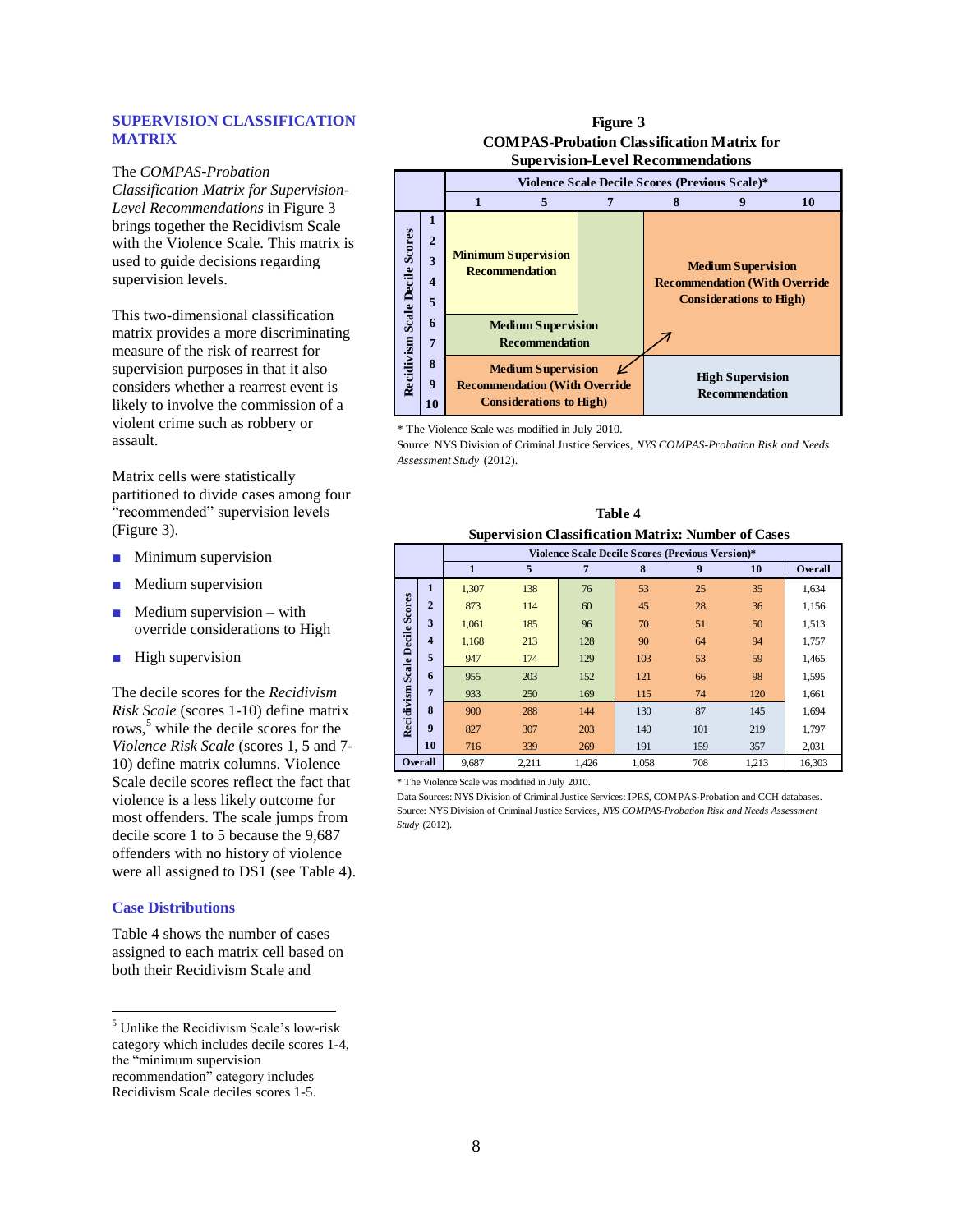Violence Scale decile scores. Case percentage distributions across the four "recommended" supervision levels (not shown) were:

- 38%, minimum supervision;
- 19%, medium supervision;
- 33%, medium supervision with override consideration to high; and
- 9%, high supervision.

### **Rates for ANY Rearrest**

Rates for ANY rearrest increased with each recommended supervision level (Figure 4) and spanned 40 percentage points:

- 17.5%, minimum supervision;
- 32.3%, medium supervision;
- $\blacksquare$  47.0%, medium supervision with possible override to high; and
- 57.3%, high supervision.

Rates differed significantly (p<.05) and substantially (10 to 15 percentage points) across each recommended supervision level.

**Matrix cells.** Rearrest rates are presented by matrix cells in Table 5. The most straight-forward way to evaluate the discriminatory ability of the supervision classification matrix with respect to the likelihood of ANY rearrest is to compare rearrest rates along the diagonal cells beginning with the Recidivism DS1 and Violence DS1 cell (cell 1/1). These diagonal cells are circled in Table 5. Moving along this diagonal path from cell 1/1 to cell 10/10 the rates for ANY rearrest steadily increase: 7.6%, 27.0% 40.2%, 44.6%, 49.5% and 66.1%.

The relatively smaller increases in rates from cells 7/7 to 8/8 (40.2% to 44.6%, 4 percentage points) and cells 8/8 to 9/9 (44.6% to 49.5%, 5 percentage points) reflect the shortcomings in the effectiveness and predictive accuracy of the previous Violence Scale.

### **Figure 4 ANY Rearrest Rates at Two Years by Recommended Supervision Levels**



Source: NYS Division of Criminal Justice Services, *NYS COMPAS-Probation Risk and Needs Assessment Study* (2012)

**Table 5**

| <b>Supervision Classification Matrix: Rates for Any Rearrest at Two Years</b>                      |                         |                                                  |       |       |       |       |                |       |
|----------------------------------------------------------------------------------------------------|-------------------------|--------------------------------------------------|-------|-------|-------|-------|----------------|-------|
|                                                                                                    |                         | Violence Scale Decile Scores (Previous Version)* |       |       |       |       |                |       |
| 5<br>8<br>9<br>7<br>1<br>10                                                                        |                         |                                                  |       |       |       |       | <b>Overall</b> |       |
|                                                                                                    | $\mathbf{1}$            | 7.6%                                             | 14.5% | 17.1% | 13.2% | 12.0% | 17.1%          | 9.1%  |
|                                                                                                    | $\overline{2}$          | 14.4%                                            | 20.2% | 15.0% | 28.9% | 28.6% | 19.4%          | 16.1% |
|                                                                                                    | 3                       | 17.8%                                            | 18.9% | 22.9% | 27.1% | 15.7% | 32.0%          | 19.1% |
|                                                                                                    | $\overline{\mathbf{4}}$ | 20.7%                                            | 22.5% | 22.7% | 33.3% | 40.6% | 26.6%          | 22.8% |
| Recidivism Scale Decile Scores                                                                     | 5                       | 26.7%                                            | 27.0% | 31.8% | 32.0% | 32.1% | 35.6%          | 28.1% |
|                                                                                                    | 6                       | 29.6%                                            | 38.4% | 37.5% | 36.4% | 40.9% | 39.8%          | 33.1% |
|                                                                                                    | $\overline{7}$          | 34.8%                                            | 37.6% | 40.2% | 33.0% | 37.8% | 42.5%          | 36.4% |
|                                                                                                    | 8                       | 40.0%                                            | 42.0% | 53.5% | 44.6% | 41.4% | 48.3%          | 42.6% |
|                                                                                                    | 9                       | 50.9%                                            | 53.1% | 58.6% | 57.1% | 49.5% | 51.6%          | 52.6% |
|                                                                                                    | 10                      | 59.9%                                            | 62.8% | 71.0% | 67.0% | 66.0% | 66.1%          | 64.1% |
|                                                                                                    | <b>Overall</b>          | 28.2%                                            | 38.1% | 43.9% | 42.5% | 43.5% | 48.1%          | 34.0% |
| * The Violence Scale was modified in July 2010.                                                    |                         |                                                  |       |       |       |       |                |       |
| Data Sources: NYS Division of Criminal Justice Services: IPRS, COMPAS-Probation and CCH databases. |                         |                                                  |       |       |       |       |                |       |
| Source: NYS Division of Criminal Justice Services, NYS COMPAS-Probation Risk and Needs Assessment  |                         |                                                  |       |       |       |       |                |       |
| Study (2012).                                                                                      |                         |                                                  |       |       |       |       |                |       |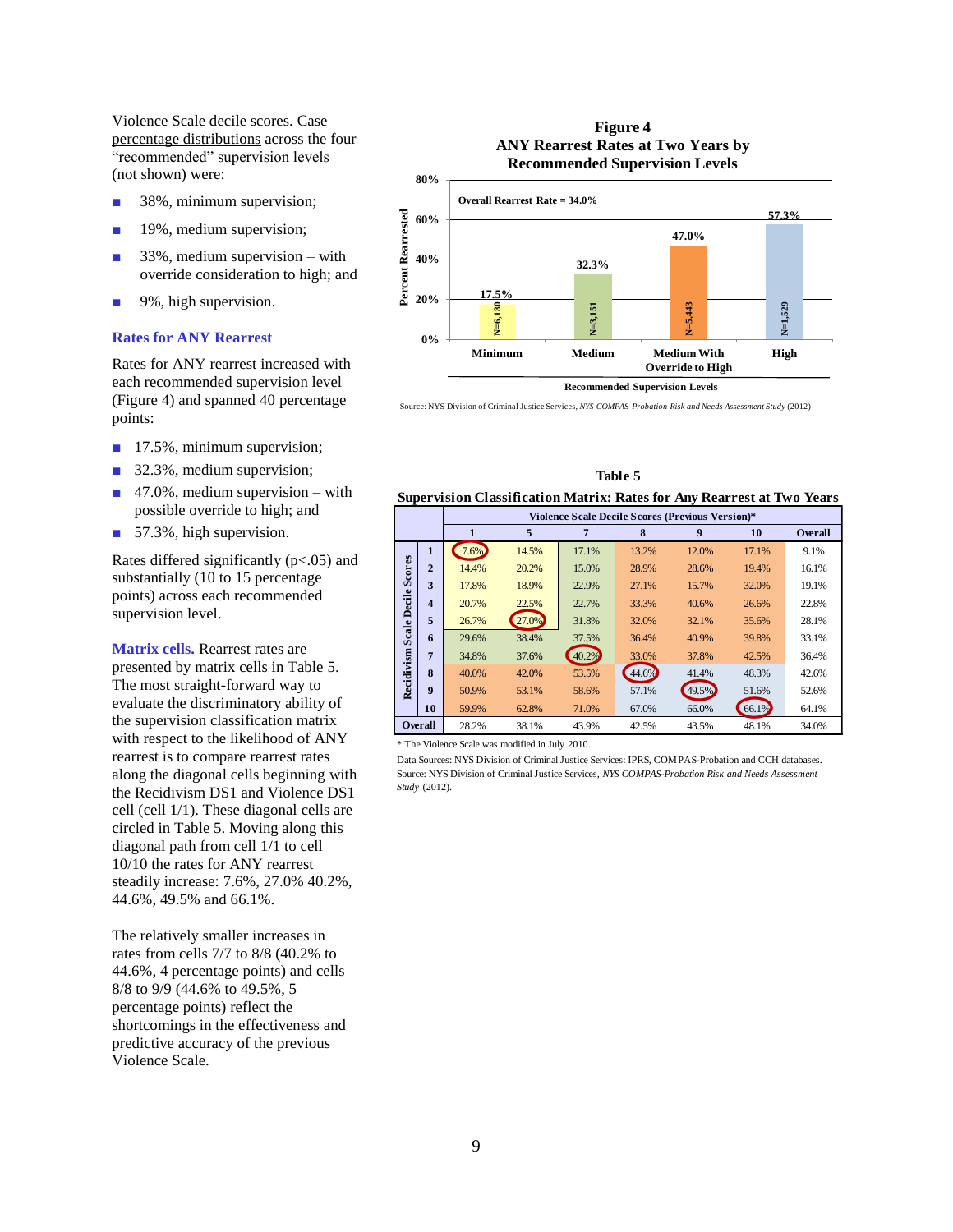### **BASE RISK/NEED SCALES**

This section of the report focuses on the COMPAS-Probation 19 base risk/need scales. Concise explanations of scale meanings and treatment implications can be found in Appendix A.

The base risk/need scales are considered descriptive scales rather than predictive like the Recidivism Scale. All but one of these scales (Depression) are considered *criminogenic* indicators in that the likelihood of rearrest is expected to increase with the seriousness of the risk/need.<sup>6</sup>

This study examined (1) the prevalence of COMPAS-Probation risk/need factors among probationers and (2) the extent to which rates for ANY rearrest increased with each successive risk/need level during the two-year follow-up period.

The analysis of risk/need scales was limited to the 11,289 cases with "Full COMPAS" assessments – the only assessment instrument that collects the data needed to calculate all 19 base risk/need scales.<sup>7</sup>

Factor analysis was used to identify base scales that were moderately to strongly correlated with each other. Scales were partitioned into seven contextual categories based on findings from this analysis.

- Criminal History
- Personality Profile
- Personal Development
- Personal Support Network
- Social Environment
- Cooperative Stance
- Depression

l

These categories differ from those in the casespecific assessment report (see page 2) produced by COMPAS-Probation in that the latter categories were subjectively, rather that statistically, determined. A sample assessment report can be found in Appendix A.

### **Case Distributions**

Table 6 presents frequency and percentage distributions for the Recidivism Scale and the 19 base scales by risk level (low, medium and high rearrest likelihood) and need level (unlikely, probable and highly probable likelihood of rearrest if no intervention).

The decile cut-points that determined case assignment to risk/need levels are also presented in Table 6 for each scale. As Table 6 shows, there are fewer than 10 decile scores for some scales. This is because there was less overall variation in raw scores for some base scales, making it impossible to divide cases into 10 equal-sized groups. 8 For example, 71% of cases were assigned to DS1 for the *History of Violence* Scale because the assessment found no history of violence associated with these cases. A statistical algorithm was used to determine how cases with some history of violence were distributed across the remaining nine decile scores, In this instance, the algorithm distributed cases across four additional decile scores, resulting in a scale with five decile scores  $(1, 5, 8, 9, 10)$  rather than all 10 scores.

Case percentage distributions were often largest for low-risk/need cases because the assessment more often found no or little evidence of a given risk/need. Conversely, the Substance Abuse scale had the largest percentage of cases (65%) classified as high risk/need. This is because five decile scores (5-10) comprised this high-need level rather than the three deciles scores (8-10) that comprised the high-need level for most other scales.

There were five scales where the highest risk level accounted for more than one-third of all cases (Table 5):

- Substance Abuse (65%),
- Educational/Vocational Problems (41%),
- Financial Problems (38%),
- Responsivity Problems (38%), and
- Family Criminality (35%).

l

 $6$  See Brennan, T., Dieterich, W. and Oliver, W. (2004). The COMPAS scales: Normative data for males and females in community and incarcerated samples. Northpointe Institute for Public Management, Traverse City Michigan.

 $\frac{7}{1}$  Case distributions across risk/need levels for the other two instruments – the *Screener Input Only with Recidivism* and *Violence and Recidivism with Substance Abuse –* were similar to those for the *Full COMPAS*.

<sup>&</sup>lt;sup>8</sup> See note 4 above. According to Northpointe, this was "due to the granularity or "bunching" together of the sampling distribution of the raw scores..." for some scales (p. 13).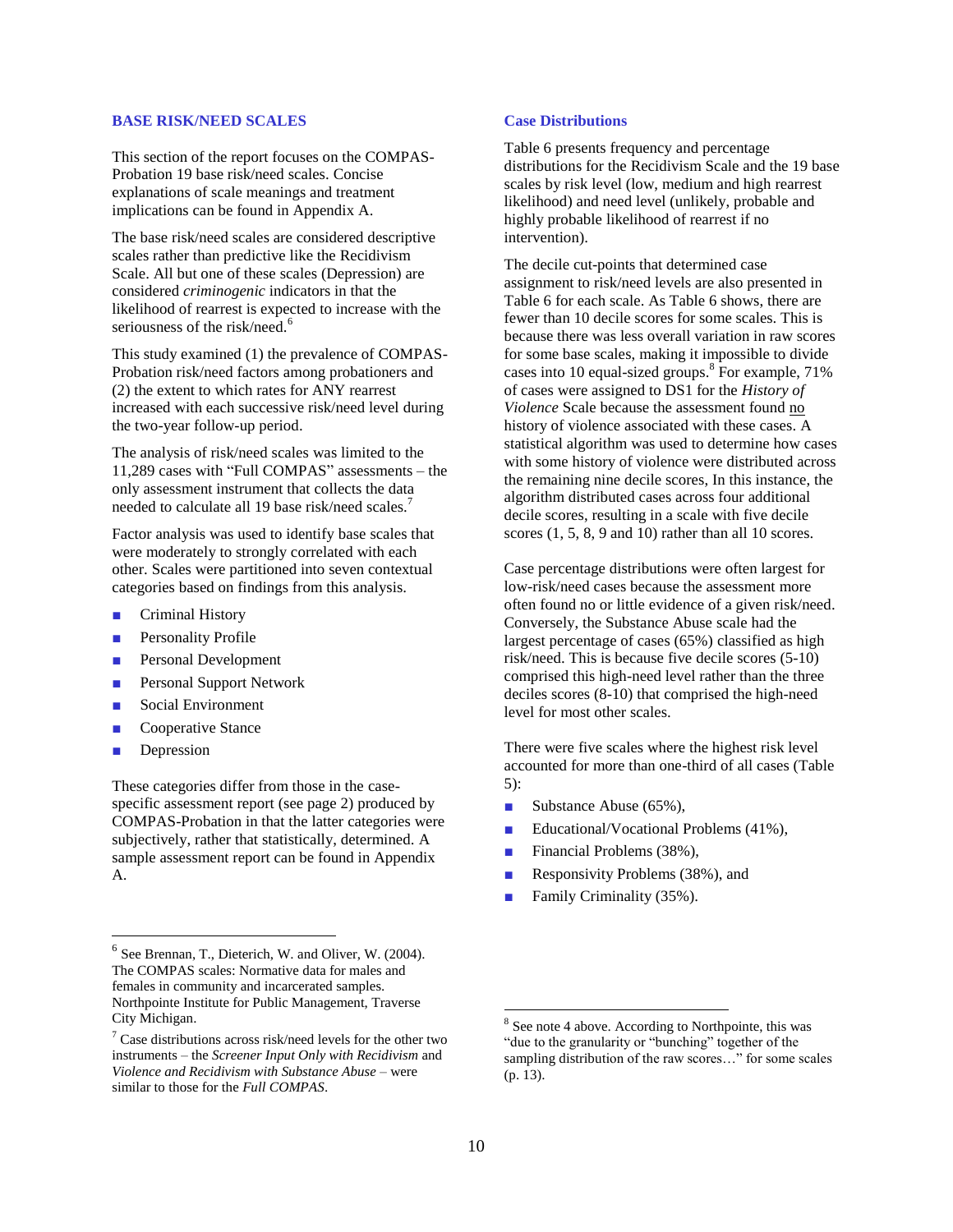### **Study Cases With "Full COMPAS" Assessments (n=11,289):\* Percent and Frequency Distributions by Risk/Need Levels Risk/Need Scale Decile Score (DS) Cut-Points and Table 6**

|                                                                                                                                                                                                                       | <b>Decile Cut-Points for Risk Levels</b> |                        | <b>Percent Distributions</b>     |            |                        | <b>Frequency Distributions</b>   |                        |                 |                                  |
|-----------------------------------------------------------------------------------------------------------------------------------------------------------------------------------------------------------------------|------------------------------------------|------------------------|----------------------------------|------------|------------------------|----------------------------------|------------------------|-----------------|----------------------------------|
|                                                                                                                                                                                                                       |                                          | <b>Risk/Need Level</b> |                                  |            | <b>Risk/Need Level</b> |                                  | <b>Risk/Need Level</b> |                 |                                  |
| <b>Risk Categories and Scales</b>                                                                                                                                                                                     | Low                                      | <b>Medium</b>          | High                             | Low        | Medium                 | High                             | Low                    | Medium          | High                             |
| <b>Any Rearrest (Overall Risk)</b>                                                                                                                                                                                    | $1-4$                                    | $5 - 7$                | $8 - 10$                         | 35%        | 30%                    | 34%                              | 3,991                  | 3,431           | 3,867                            |
| <b>Criminal History</b>                                                                                                                                                                                               |                                          |                        |                                  |            |                        |                                  |                        |                 |                                  |
| History of Non-compliance                                                                                                                                                                                             | $\mathbf{1}$                             | $5 - 7$                | $8 - 10$                         | 46%        | 31%                    | 23%                              | 5,167                  | 3,523           | 2,599                            |
| History of Violence                                                                                                                                                                                                   | $\mathbf{1}$                             | 5                      | $8 - 10$                         | 71%        | 11%                    | 17%                              | 8,066                  | 1,284           | 1,939                            |
| Criminal Involvement                                                                                                                                                                                                  | $1 - 4$                                  | $5 - 7$                | $8 - 10$                         | 52%        | 26%                    | 22%                              | 5,920                  | 2,903           | 2,466                            |
|                                                                                                                                                                                                                       |                                          |                        | <b>Highly</b>                    |            |                        | <b>Highly</b>                    |                        |                 | <b>Highly</b>                    |
| <b>Criminogenic Need Categories and Scales</b>                                                                                                                                                                        | Unlikely                                 | Probable               | <b>Probable</b>                  | Unlikely   | <b>Probable</b>        | <b>Probable</b>                  | Unlikely               | <b>Probable</b> | <b>Probable</b>                  |
| <b>Personality Profile</b>                                                                                                                                                                                            |                                          |                        |                                  |            |                        |                                  |                        |                 |                                  |
| Anger                                                                                                                                                                                                                 | 1,4,5                                    | $\tau$                 | $8 - 10$                         | 66%        | 11%                    | 23%                              | 7,490                  | 1,208           | 2,591                            |
| Impulsivity                                                                                                                                                                                                           | 1,2,3,5                                  | $6 - 7$                | $8 - 10$                         | 62%        | 12%                    | 27%                              | 6,949                  | 1,348           | 2,992                            |
| Resentment/Mistrust                                                                                                                                                                                                   | $1-5$                                    | $6 - 7$                | $8 - 10$                         | 62%        | 13%                    | 25%                              | 6,944                  | 1,479           | 2,866                            |
| Social Isolation                                                                                                                                                                                                      | 1,5                                      | $6 - 7$                | $8 - 10$                         | 60%        | 23%                    | 17%                              | 6,778                  | 2,646           | 1,865                            |
| <b>Personal Development</b>                                                                                                                                                                                           |                                          |                        |                                  |            |                        |                                  |                        |                 |                                  |
| Educational/Vocational Problems*                                                                                                                                                                                      | $1-5$                                    | $6 - 7$                | $8 - 10$                         | 40%        | 19%                    | 41%                              | 4,519                  | 2,175           | 4,595                            |
| Idleness/Absence of Life Goals<br><b>Financial Problems</b>                                                                                                                                                           | $1-5$                                    | $6 - 7$<br>$6 - 7$     | $8 - 10$                         | 56%        | 21%<br>18%             | 23%                              | 6,316                  | 2,391           | 2,582                            |
|                                                                                                                                                                                                                       | 1,3,4,5                                  |                        | $8 - 10$                         | 44%        |                        | 38%                              | 5,016                  | 2,020           | 4,253                            |
| <b>Personal Support Network</b>                                                                                                                                                                                       |                                          |                        |                                  |            |                        |                                  |                        |                 |                                  |
| Criminal Associates/Peers                                                                                                                                                                                             | $\mathbf{1}$                             | 5,6                    | 8                                | 43%        | 35%                    | 22%                              | 4,812                  | 3,975           | 2,502                            |
| Family Criminality                                                                                                                                                                                                    | 1,5<br>$1 - 2$                           | $6 - 7$<br>$3-4$       | $8 - 10$                         | 51%        | 14%                    | 35%                              | 5,793                  | 1,592           | 3,904                            |
| Substance Abuse                                                                                                                                                                                                       |                                          |                        | $5-10$                           | 16%        | 18%                    | 65%                              | 1,860                  | 2,079           | 7,350                            |
| <b>Social Environment</b>                                                                                                                                                                                             |                                          |                        |                                  |            |                        |                                  |                        |                 |                                  |
| Neighborhood Crime/Disorganiztion                                                                                                                                                                                     | $1-5$                                    | $6 - 7$                | $8 - 10$                         | 60%        | 17%                    | 24%                              | 6,717                  | 1,911           | 2,661                            |
| Few Family Supports<br>Few Pro-Social Peers                                                                                                                                                                           | 1,5<br>1,4                               | $6 - 7$<br>$6 - 7$     | $8 - 10$<br>$\qquad \qquad -$    | 58%<br>55% | 18%<br>45%             | 24%<br>NA                        | 6,507<br>6,195         | 2,018<br>5,094  | 2,764<br><b>NA</b>               |
|                                                                                                                                                                                                                       |                                          |                        |                                  |            |                        |                                  |                        |                 |                                  |
| <b>Cooperative Stance</b>                                                                                                                                                                                             |                                          |                        |                                  |            |                        |                                  |                        |                 |                                  |
| Responsivity Problems<br>Criminal Attitude                                                                                                                                                                            | 1,2,3,5<br>1                             | $6 - 7$<br>6           | $8-10$<br>$8 - 10$               | 35%<br>49% | 27%<br>19%             | 38%<br>32%                       | 3,918<br>5,491         | 3,070<br>2,192  | 4,301<br>3,606                   |
|                                                                                                                                                                                                                       |                                          |                        |                                  |            |                        |                                  |                        |                 |                                  |
| <b>Non-Criminogenic Need Scale</b>                                                                                                                                                                                    | Unlikely                                 | <b>Probable</b>        | <b>Highly</b><br><b>Probable</b> | Unlikely   | <b>Probable</b>        | <b>Highly</b><br><b>Probable</b> | Unlikely               | <b>Probable</b> | <b>Highly</b><br><b>Probable</b> |
| Depression                                                                                                                                                                                                            | 1,5                                      | $6 - 7$                | $8 - 10$                         | 65%        | 12%                    | 23%                              | 7,355                  | 1,312           | 2,622                            |
| * Cases with Screener Input Only or Violence and Recidivism assessments were excluded from the analysis presented in this table because they do not assess all risks/needs.                                           |                                          |                        |                                  |            |                        |                                  |                        |                 |                                  |
| Data Sources: NYS Division of Criminal Justice Services, IPRS, COMPAS-Probation and CCH databases.<br>Source: NYS Division of Criminal Justice Services, NYS COMPAS-Probation Risk and Needs Assessment Study (2012). |                                          |                        |                                  |            |                        |                                  |                        |                 |                                  |
|                                                                                                                                                                                                                       |                                          |                        |                                  |            |                        |                                  |                        |                 |                                  |
|                                                                                                                                                                                                                       |                                          |                        |                                  |            |                        |                                  |                        |                 |                                  |
|                                                                                                                                                                                                                       |                                          |                        |                                  |            |                        |                                  |                        |                 |                                  |
|                                                                                                                                                                                                                       |                                          |                        |                                  |            |                        |                                  |                        |                 |                                  |
|                                                                                                                                                                                                                       |                                          |                        |                                  |            |                        |                                  |                        |                 |                                  |
|                                                                                                                                                                                                                       |                                          |                        |                                  |            |                        |                                  |                        |                 |                                  |
|                                                                                                                                                                                                                       |                                          |                        |                                  |            |                        |                                  |                        |                 |                                  |
|                                                                                                                                                                                                                       |                                          |                        |                                  |            |                        |                                  |                        |                 |                                  |

 $\sim$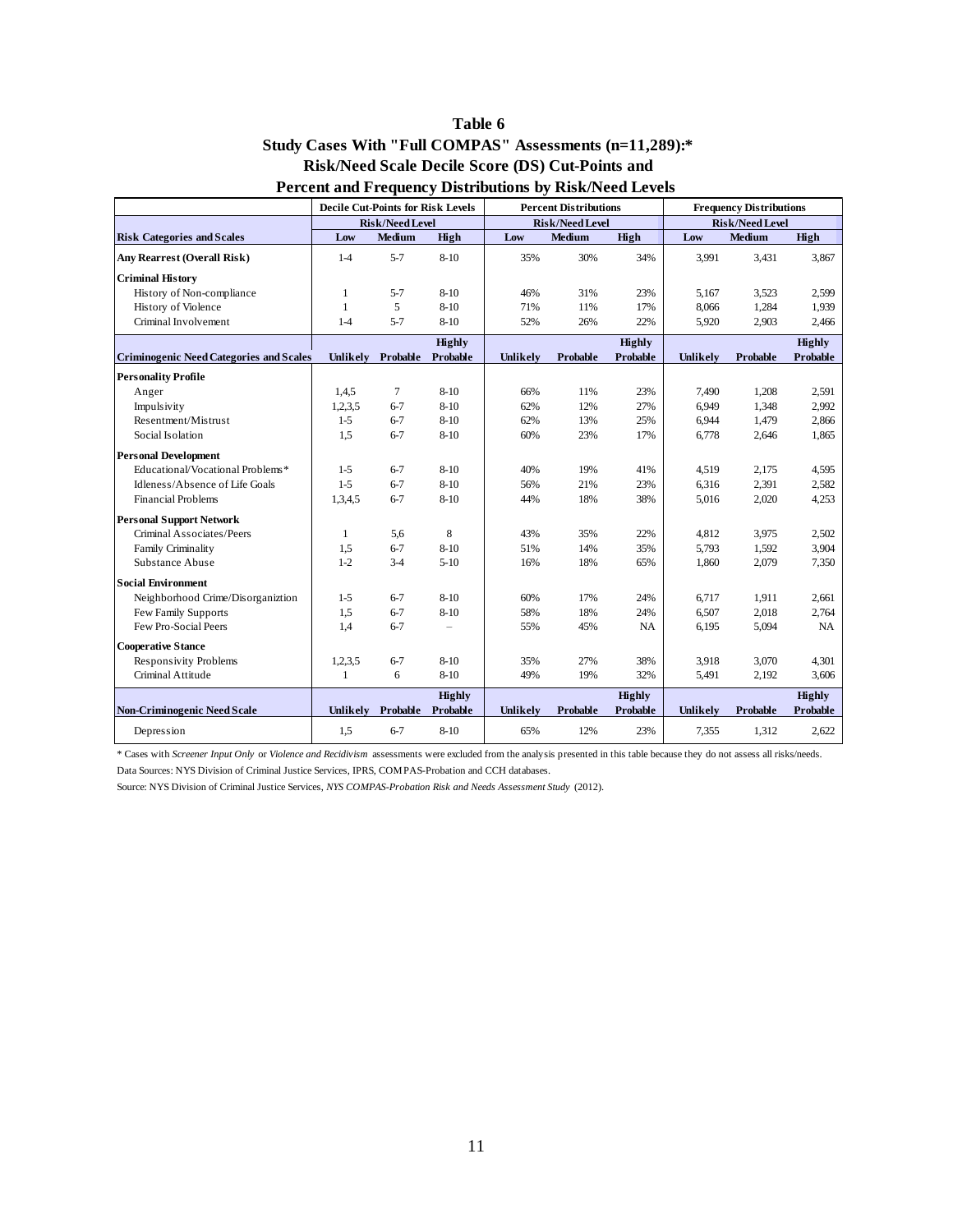### **Rates for ANY Rearrest**

Figure 5 through Figure 10 show that, as expected, the rates for ANY rearrest during the two-year follow-up period increased with each successive risk/need level for most scales. These rates are presented in a tabular format in Appendix B, Table B4.

The overall rearrest rate for Full-COMPAS assessment cases, 34.9%, was similar to that for all study cases, 34.0%.

The individual scales were ordered within scale categories based on the magnitude of rearrest rates for "high" risk and "highly probable" need levels. Generally, differences across levels in rearrest rates were statistically significant (p<.05) when rates differed by four or more percentage points.

The scales most strongly correlated with the ANY rearrest outcome were generally those with the largest percentage-point span between the lowest and highest scale levels.<sup>9</sup>

The two scales most strongly correlated with ANY rearrest were *Non-Compliance History* and *Educational/Vocational Problems*. The magnitude of correlations were the same for both  $(r = .21)$ . The percentage-point differences between low and high-risk rearrest rates were:

- 25-percentage points for the *Non*-*Compliance History Scale* (25.0% and 50.0%, respectively) (Figure 5); and
- 21-percentage-points for the *Educational/ Vocational Problems Scale* (24.5% and 45.4%, respectively) (Figure 7).

The three next most important scales were *Criminal Associates/Peers, Anger* and *Impulsivity.* The magnitude of correlations with ANY arrest were similar for all three scales ( $r =$ .16 to .17). Percentage-point differences between low and high-risk rearrest rates for each follow:

■ 21 percentage points for the *Criminal Associates/Peers Scale* (26.7% and 47.4%, respectively) (Figure 8);

 $\overline{a}$ 

#### **Figure 5 Rates for ANY Rearrest at Two Years for Criminal HistoryScales by Risk Levels**











**60%**

 $9$  Correlations were measured using decile scores  $-$  not scale levels.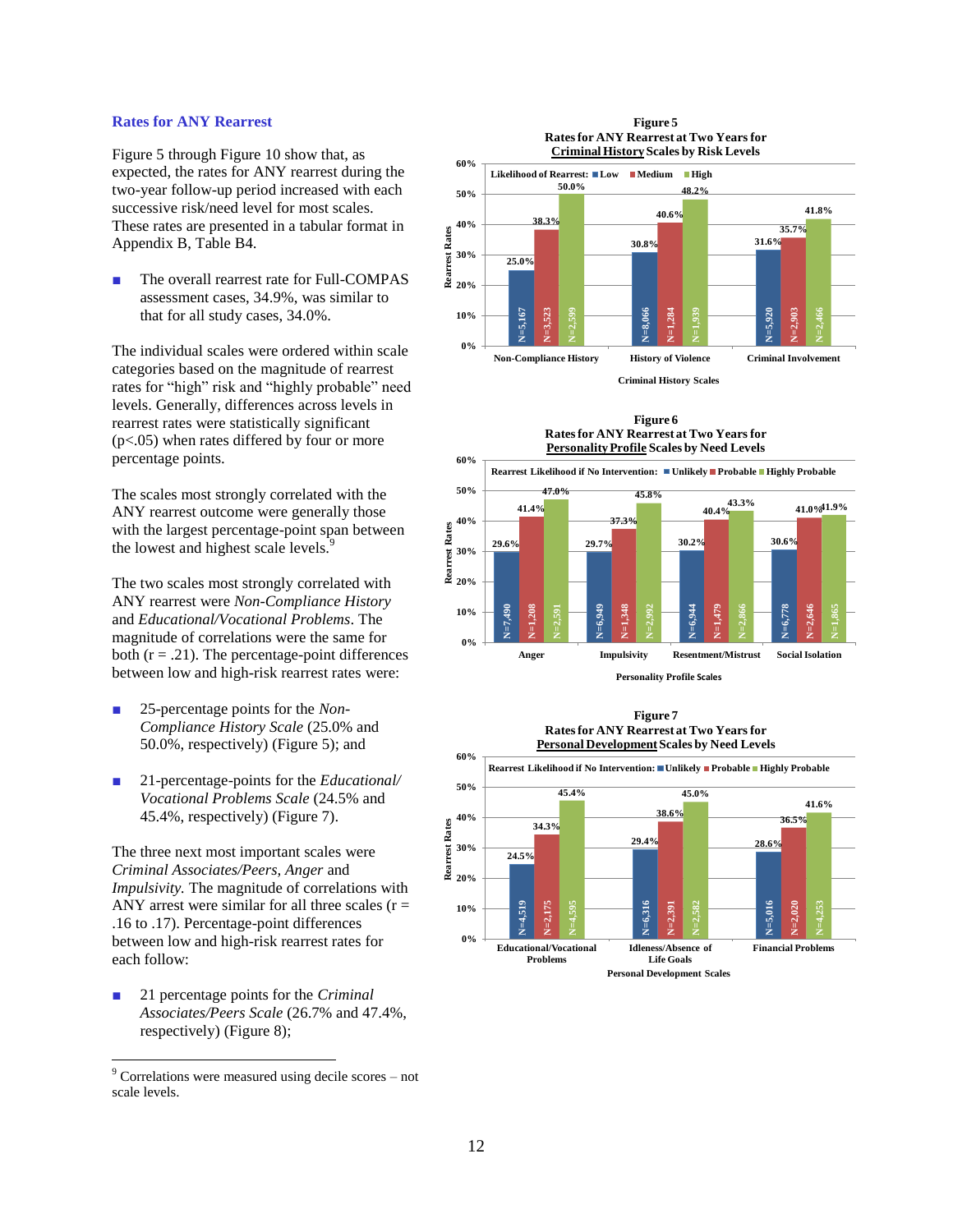- 17 percentage points for the *Anger Scale*  $(29.6\%$  and  $47.0\%$ , respectively) (Figure 6); and
- 16-percentage-points for the *Impulsivity Scale* (29.7% and 45.8%, respectively) (Figure 6).

Correlations for scales within the same categories were generally moderate to high, while those for scales across categories were generally weak. Correlation statistics can be found in Appendix B, Table B5).



**Personal Support Network Scales**

**Figure 9 Rates for ANY Rearrest at Two Years for** 



**Social Environment Scales**





Note: Percentages may not add to 100% due to rounding.

\* Labeled as "Social Environment" in COMPAS-Probation Risk Assesment Report (see Appendix A; also referenced on page 2).

and CCH databases. Data Sources: NYS Division of Criminal Justice Services IPRS, COMPAS-Probation

Source: NYS Division of Criminal Justice Services, *New York State COMPAS-Probation Risk and Needs Assessment Study* (2012).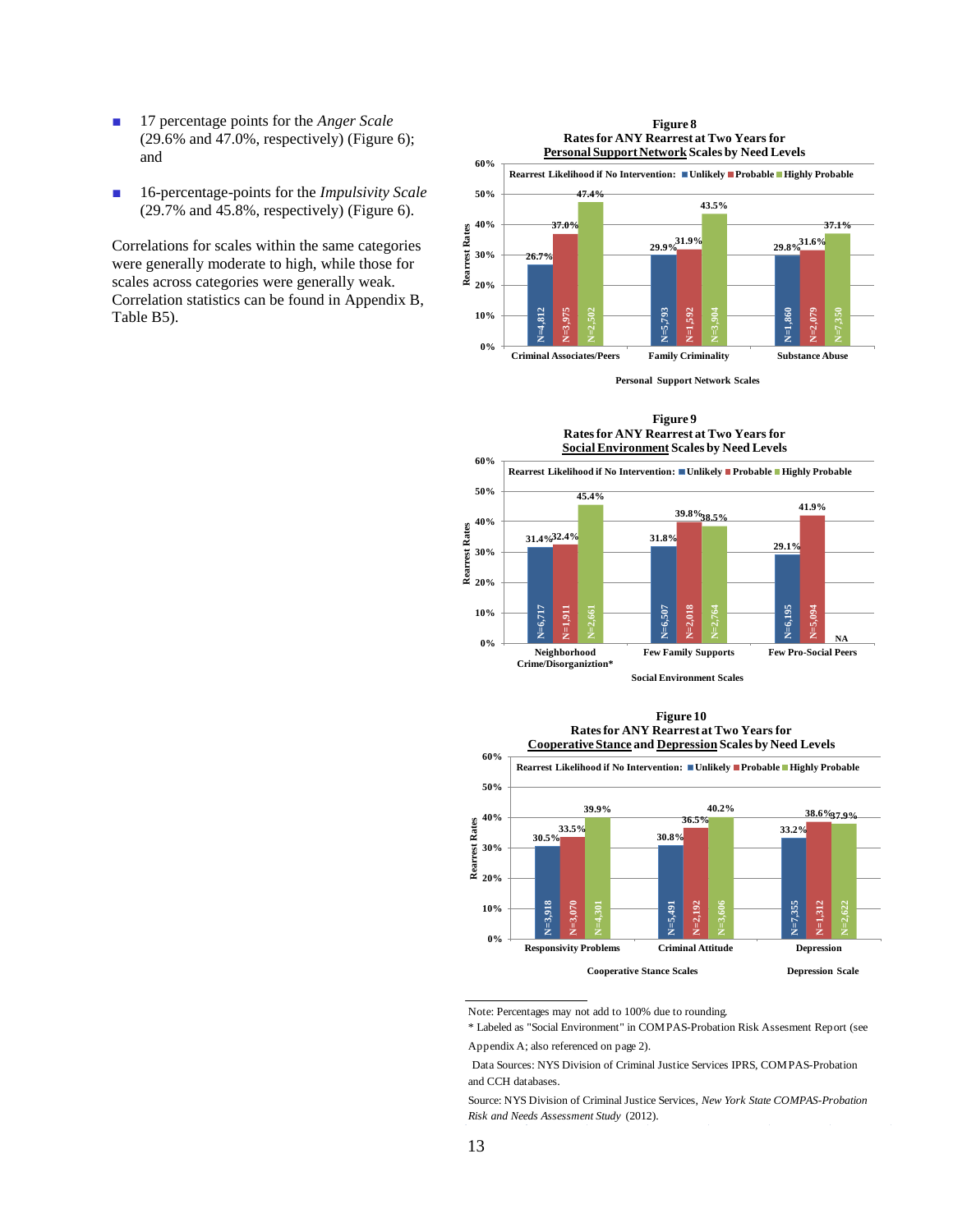### **ADDITIONAL ANALYSES**

The Recidivism Scale was found to be a good predictor for the likelihood of ANY rearrest for the *overall-case model* – the Recidivism Scale logistic regression model that included all study cases. There was interest, though, in knowing how effectively the scale would be able to estimate rearrest with respect to offender age and subgroups with substantially different rearrest rates. There was also interest in looking at the types of offenses for which offenders were rearrested.



### **Age at Assessment**

The purpose of the age-based analysis was to determine how effectively the Recidivism Scale was able to estimate the likelihood of ANY rearrest by age at assessment.

**Findings.** Because age at assessment is a factor that is included in the Recidivism Scale equation, the expectation was that *actual rates* and *overall-case model expected rates* would closely align. The percentage point differences between expected and actual rates for each age category were used to measure the extent to which the Recidivism Scale accurately estimated the likelihood of rearrest by age at assessment.

Figure 11 displays the actual and expected rates for ANY rearrest during the two-year follow-up period by age at assessment. The study found that rearrest rates were:

- UNDER-estimated for cases involving very young offenders 16 to 18-years-old with differences spanning 6 to 10 percentage points;
- generally on-target for cases involving offenders 19 to 43-years-old; and
- OVER-estimated for cases involving offenders age 44 or older with differences generally spanning up to 12 percentage points.

Despite this over/under estimation, it is important to recognize that the Recidivism Scale captured the overall downward trend in the likelihood of rearrest as age increased**.** The expected rates were highest for young-offender cases, declining gradually with each successive age category. Similarly, the expected rates for older-offender cases generally declined with each

successive age category  $-$  just not as sharply as the

**Age at Assessment**

Source: NYS Division of Criminal Justice Services, *NYS COMPAS-Probation Risk and Needs Assessment Study* (2012).

actual rates. Actual and expected rates and percentage point differences are presented by age categories in Appendix B, Table B7).

**Discussion.** The over/under-estimation of rearrest for certain age categories may be due in part to the limited criminal histories of very young offenders and the interaction between criminal history and age for older offenders. Specifically, given the importance of criminal history in predicting rearrest, the UNDER-estimation of rearrest rates for youngoffender cases is explained in part by the fact that youth have no or limited criminal histories.<sup>10</sup>

The OVER-estimation of the likelihood of rearrest for older-offender cases may be due in part to the fact that the importance of criminal history as a predictor diminishes as an offender's age increases – as he or she "ages out" of offending.<sup>11</sup> The Recidivism Scale equation does not directly control for this interaction between criminal history and age. Instead, this

l

 $10$  Even those youth with extensive histories of delinquent or criminal activity may appear to have no or very limited arrest and adjudication/conviction histories because of record sealing and destruction laws governing Juvenile Delinquent cases (e.g., FCA §354.1) and the confidentiality (equivalent to sealing) of Youthful Offender cases (see CPL Article 720).

 $11$  See Kurlychek, M., Brame, R. and Bushway, S. D. (2006). Scarlet letters and recidivism: Does an old criminal record predict future offending? *Criminology & Public Policy*, 5(3), 483-504.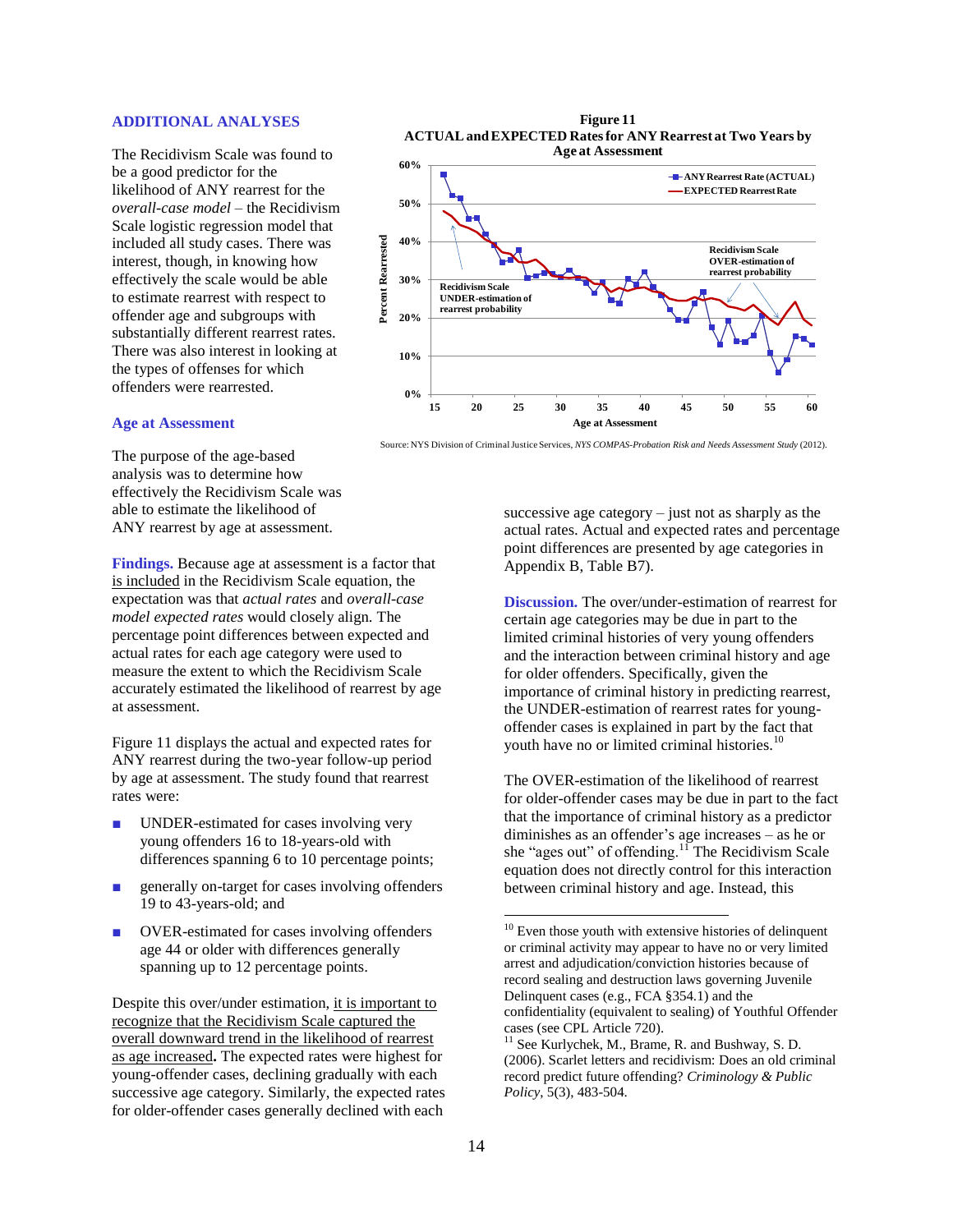phenomenon was addressed indirectly with a variable – "offender arrest rate" (total prior arrests/years from first arrest to COMPAS assessment) – which measured movement toward desistance.

This estimation problem may also be due in part to the fact that very young offenders and older offenders were under-represented in the probation admissions data set used to construct the Recidivism Scale equation.

This over/under-estimation will be addressed through adjustments to the Recidivism Scale equation. Again, it is important to remember that the current equation does a good job of capturing the inverse relationship between age and rearrest. Consequently, this estimation problem should not reduce confidence in the Recidivism Scale's effectiveness.

Furthermore, it is important to remember that young adult offenders – because of their youth – comprise a special population with needs not fully addressed by COMPAS-Probation. In fact, the state recommends that COMPAS-probation not be administered to persons under the age of 17 because it is oriented toward more independent adults. The NYS Youth Assessment Screening Instrument (YASI) is the preferred assessment instrument for offenders under 17 years of age. The YASI is valid, reliable and used for offenders up to age 18 in most other states. Thus, the use of YASI in conjunction with COMPAS-Probation is recommended for young adult offenders.

### **Conviction Charge Laws**

The purpose of the law-based analysis was twofold. One purpose was to determine to what extent, if any, the *overall-case model* was over/under estimating the likelihood of rearrest for two subgroups – Penal Law cases and VTL cases – with substantially different rates for ANY rearrest (40.9% and 15.9%, respectively). The other purpose was to examine the predictive accuracy of the Recidivism Scale with respect to Penal Law and VTL cases using subgrouplevel regression models.

**Findings.** For this analysis, there was no expectation of a close alignment between actual subgroup rates and *overall-case model* expected rates, because



Source: NYS Division of Criminal Justice Services, *NYS COMPAS-Probation Risk and Needs Assessment Study* (2012).

conviction charge law was not among the factors included in the Recidivism Scale equation.<sup>12</sup> Similarly, there was no expectation that cases would be evenly distributed across decile scores. Frequency distributions, which can be found in Appendix C, Figure C1, show that the number of Penal Law cases associated with each decile score increased with each successive score, while the number of VTL cases generally declined with each successive decile score.

The percentage point differences between the *overall* expected rates and each subgroup's actual rates, as well as the AUC values, were used to measure the extent to which the Recidivism Scale accurately estimated the likelihood of rearrest for cases in each subgroup.

Figure 12 displays *expected overall* rearrest rates, as well as the *actual* rearrest rates for Penal Law and VTL cases, by Recidivism Scale decile scores. The magnitude of the differences between the actual subgroup rates and the expected rates from the overall-case model are highlighted below and presented by decile scores in Appendix B, Table B7.

For Penal Law cases, the study found that the Recidivism Scale somewhat UNDER-estimated (p<.05) the likelihood of ANY rearrest for cases with decile scores DS2 though DS6 and DS10. Actual and expected rates differed by 4 to 7 percentage points

 $\overline{a}$ 

<sup>&</sup>lt;sup>12</sup> Rates would be similar only if the actual rates for a given subgroup were similar to those for cases overall.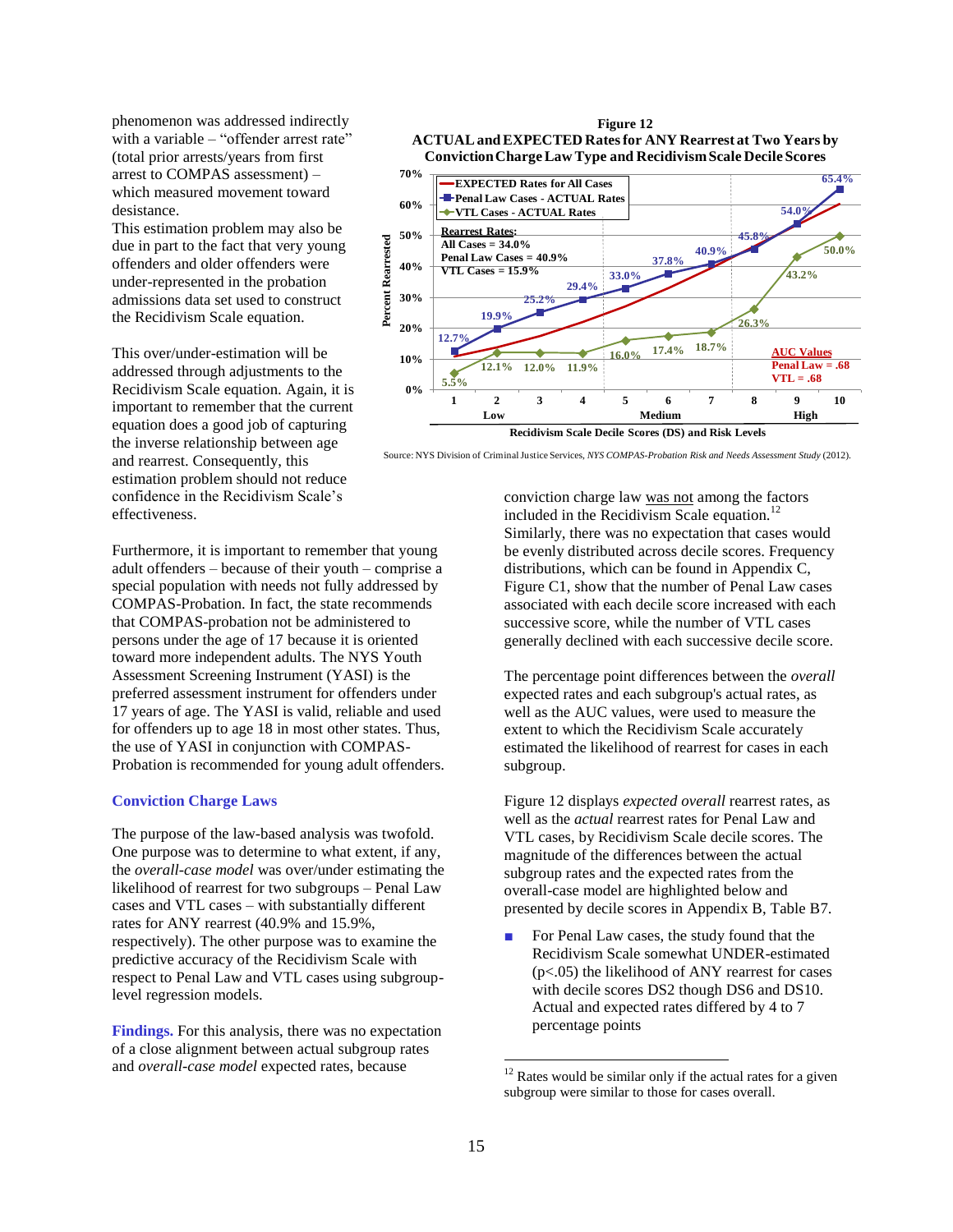■ For VTL cases, the study found that the Recidivism Scale substantially OVER-estimated the likelihood of rearrest for all but DS2 cases. Actual and expected rates differed by 5 to 22 percentage points; DS4 through DS10 differences exceeded 10 percentage points.

While there was some UNDER-estimation of the likelihood of rearrest for Penal Law cases, actual rearrest rates for Penal Law cases *increased* with each successive decile score. However, as Figure 13 illustrates, DS3 and DS4 cases fell outside the expected range for low-risk cases. (In Figure 13, decile rates that fell within the correct risk level and percentile range – determined by risk-level cut points, fell within the shaded boxes.)  $13$ 

### **Figure 13 ACTUALand EXPECTED Rates for ANY Rearrest at Two Years and Expected Risk-Level Ranges**



Note: Decile scores with rearrest rates falling within shaded risk-level boxes represent cases correctly classifed by COMPAS-Probation, while those falling outside the shaded boxes represent misclassified cases. Source: NYS Division of Criminal Justice Services, *NYS COMPAS-Probation Risk and Needs Assessment Study* (2012).

### For VTL cases, though, actual rearrest rates *did not increase* with each successive

decile score. Furthermore, as Figure 13 illustrates, the rearrest rates for cases classified DS5 through DS8 fell outside the expected range for medium and highrisk cases. These deciles accounted for four of the six deciles with rates exceeding 10 percentage points.

**Predictive accuracy.** Although there was over/under estimation of the likelihood of ANY rearrest for the Penal Law and VTL subgroups, the study found that the Recidivism Scale achieved "moderate" (but acceptable) levels of predictive accuracy within both subgroups with an AUC value of 0.68 for each. These values fall within the lower half of acceptable AUC value ranges (0.65 to 0.75) reported in other criminal justice risk-classification studies.

**Discussion.** Determining the reasons for the over/under-estimation of rearrest likelihood for certain Penal Law and VTL cases will require further analysis.

With respect to VTL cases, it is important to remember that the Recidivism Scale estimates the

l

"general" risk of rearrest – not the risk of rearrest for specific types of offenses. Probation departments routinely use risk-specific assessment tools for special populations (e.g., sex offenders, young offenders and offenders with mental health problems) in conjunction with the COMPAS-Probation general risk assessment instruments. Recognizing that offenders with alcohol-dependency problems comprise one of these special populations, the state provides probation departments with guidance in the selection of an assessment instrument designed to predict the likelihood of arrest for an *alcohol-related driving offense*. 14

 $\overline{\phantom{a}}$ 

<sup>&</sup>lt;sup>13</sup> For example, with respect to medium-risk decile scores 5-7, the Penal Law rearrests rates associated with these three scores all fall within the appropriate range for these three scores. Conversely, the VTL rates associated with these medium-risk decile scores all fall below the acceptable range for these scores – indicating that the Recidivism Scale OVER-estimated the likelihood of rearrest for VTL cases with decile sores 5-7.

<sup>&</sup>lt;sup>14</sup> New York State Division of Criminal Justice Services, Office of Probation and Correctional Alternatives (formerly the NYS Division of Probation and Correctional Alternatives) (May 2008). *Abbreviated Summary of Alcohol-Related Risk Assessment Instruments.* Albany, NY: Author.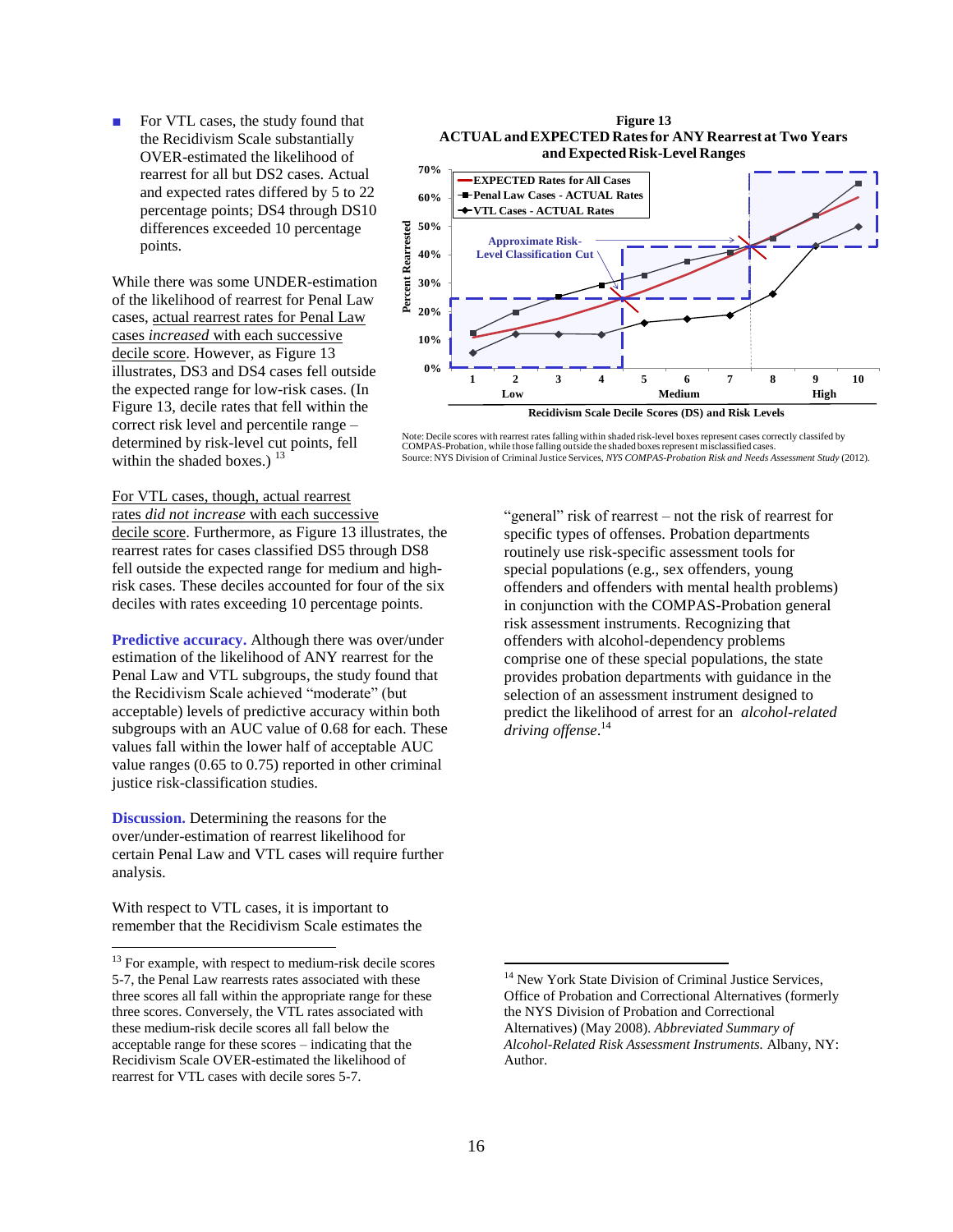### **Rearrest Offenses**

The purpose of this analysis was to examine the types of offenses – Penal Law person/weapon, property, drug and public safety/other and VTL alcohol-related offenses – for which probationers were rearrested. The analysis also controlled for original conviction charge type: Penal Law non-drug, Penal Law drug, and VTL. Penal Law articles are listed by offense type in Appendix D.

Penal Law drug cases were not examined apart from other Penal Law cases in preceding analyses because the rearrest rate for each was similar. As shown in Figure 14, rates for ANY rearrest were 41.4% for nondrug cases and 38.4% for drug cases. Drug conviction cases were examined separately here because a drug conviction can be strong indicator of drug dependency.

**Findings.** Figure 15 displays percentage distributions of *first-*rearrest offense types by probation supervision subgroups.

- Rearrests associated with *Penal Law non-drug cases* more often involved property offense rearrests (43%).
- Penal Law drug cases more often involved drug rearrests (35%).
- For *VTL cases*, Penal Law rearrest offenses (drug, property, person/weapon and public safety/other) collectively comprised 75% of first rearrests. VTL alcohol-related offenses accounted for the remaining 25% of rearrests.
- The percentage of person/weapon and public safety/other rearrests were similar across all three subgroups:
	- 21%, 18% and 21%, respectively, for person/weapon offenses; and
	- 16%, 12% and 15%, respectively for public safety/other offenses.

### **Discussion**

When considered against the backdrop of findings from the preceding analysis concerning law type, the substantial percentages of cases across all three subgroups involving drug and VTL alcoholrelated rearrests help to emphasize the

**Figure 14 All COMPAS-Probation Study Cases: Rates for ANY Rearrest at Two Years by Original Conviction Charge Type**



Source: NYS Division of Criminal Justice Services, *NYS COMPAS-Probation Risk and Needs Assessment Study (*2012).



**Figure 15 Study Cases Involving Rearrests: Percent Distributions for** 

\* VTL alcohol related charges. Source: NYS Division of Criminal Justice Services, *NYS COMPAS-Probation Risk and Needs Assessment Study (*2012).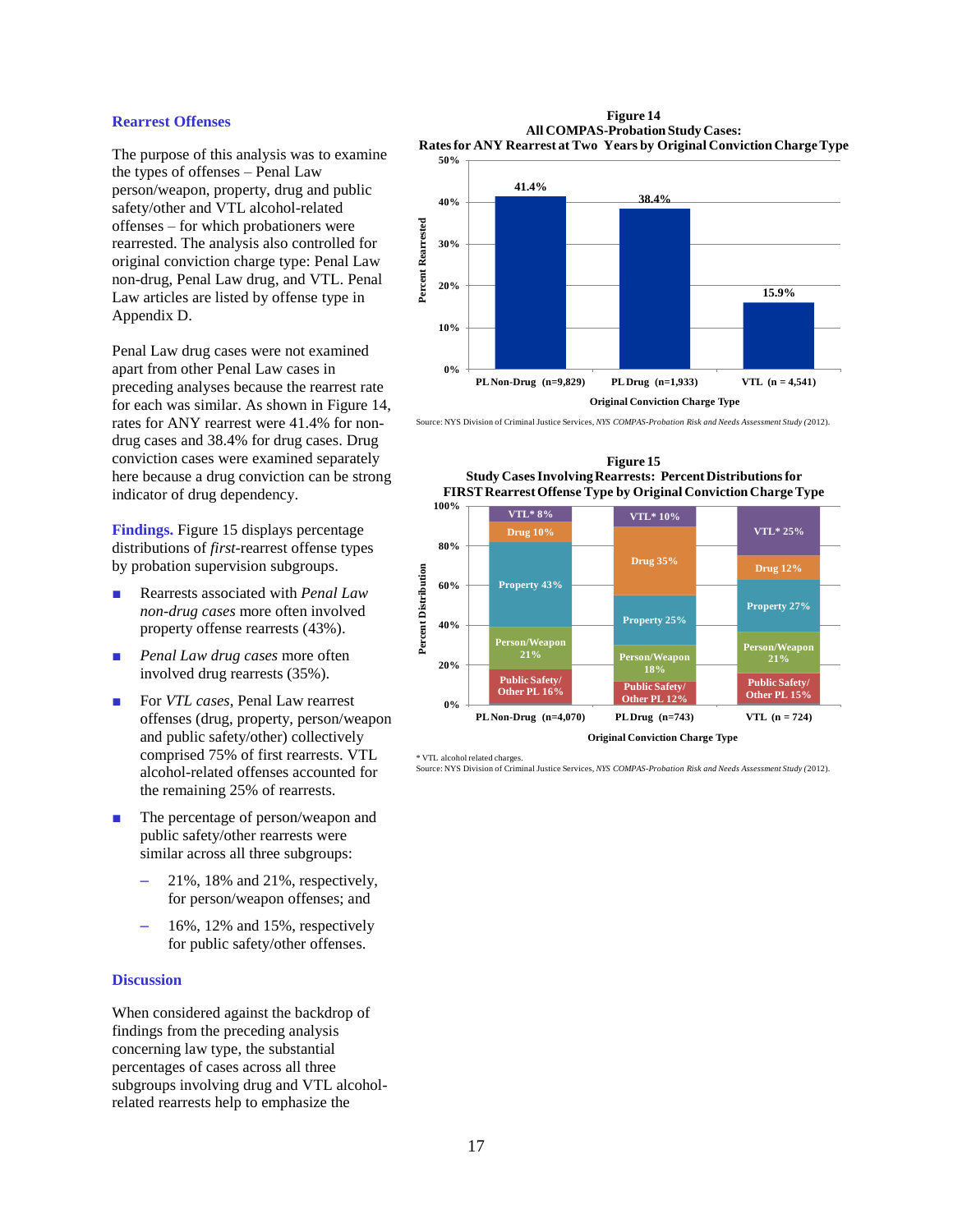importance of using specialized risk assessment tool whenever warranted by an offender's history of drug or alcohol dependency.

### **SUMMARY OF KEY FINDINGS**

The study found that the Recidivism Scale worked effectively with respect to study cases overall.

- Case distributions across decile scores and risk levels were largely as expected.
- The likelihood of ANY rearrest increased with each successive decile score in a linear manner.
- Furthermore, the likelihood of rearrest increased substantially with each successive risk level.
- Actual and expected rearrest rates were closely aligned across decile scores.
- The scale achieved "satisfactory" predictive accuracy with an AUC value of 0.71.

The Supervision Classification Matrix effectively partitioned cases by supervision level. Rates for ANY rearrest increased substantially with each "recommended" supervision level: 16.2% for minimum supervision cases; 31.6% for medium supervision cases; 45.3% for medium supervision with a possible override to high cases; and 54.4% for high supervision cases.

As expected, rearrest rates for the 19 base risk/need scales were generally highest for high-risk/need individuals. The five scales most highly correlated with the likelihood of ANY rearrest included (beginning with the most strongly correlated scale): History of Non-Compliance, Vocational/Educational Problems, Criminal Associates/Peers, Anger and Impulsivity.

### **Additional Analyses**

There was interest in knowing how effectively the Recidivism Scale would be able to estimate rearrest with respect to offender age and two subgroups with substantially different rearrest rates: Penal Law cases and VTL cases. The types of offenses for which probationers were rearrested were also examined.

With respect to the age-based analysis, the study found that the likelihood of rearrest was UNDERestimated for 16 to 18-year-olds and OVERestimated for offenders in their mid-forties and onward. While these findings warrant modification of the Recidivism Scale equation, this over/underestimation should not reduce confidence in the scale's overall effectiveness and predictive accuracy in that it effectively captured the overall downward trend in the likelihood of rearrest as age increased**.**

With respect to the conviction charge law analysis, the study found that there was some UNDERestimation of the likelihood of rearrest for certain Penal Law cases and substantial OVER-estimation of this likelihood for certain VTL cases. This was largely due to the fact that NYS COMPAS-Probation was designed to serve as a *general* risk assessment tool. Among possible solutions are modification of the Recidivism Scale equation and the construction and implementation of a risk-specific COMPAS-Probation assessment tool for predicting the likelihood of alcohol-related driving offenses.

The last special analysis focused on types of rearrest offenses. The study found that substantial percentages of cases across all three subgroups conviction charge categories – Penal Law non-drug, Penal Law drug, and VTL – involved drug and VTL alcohol-related rearrests. This finding helps to emphasize the importance of using specialized risk assessment tools whenever warranted by an offender's history of drug or alcohol dependency.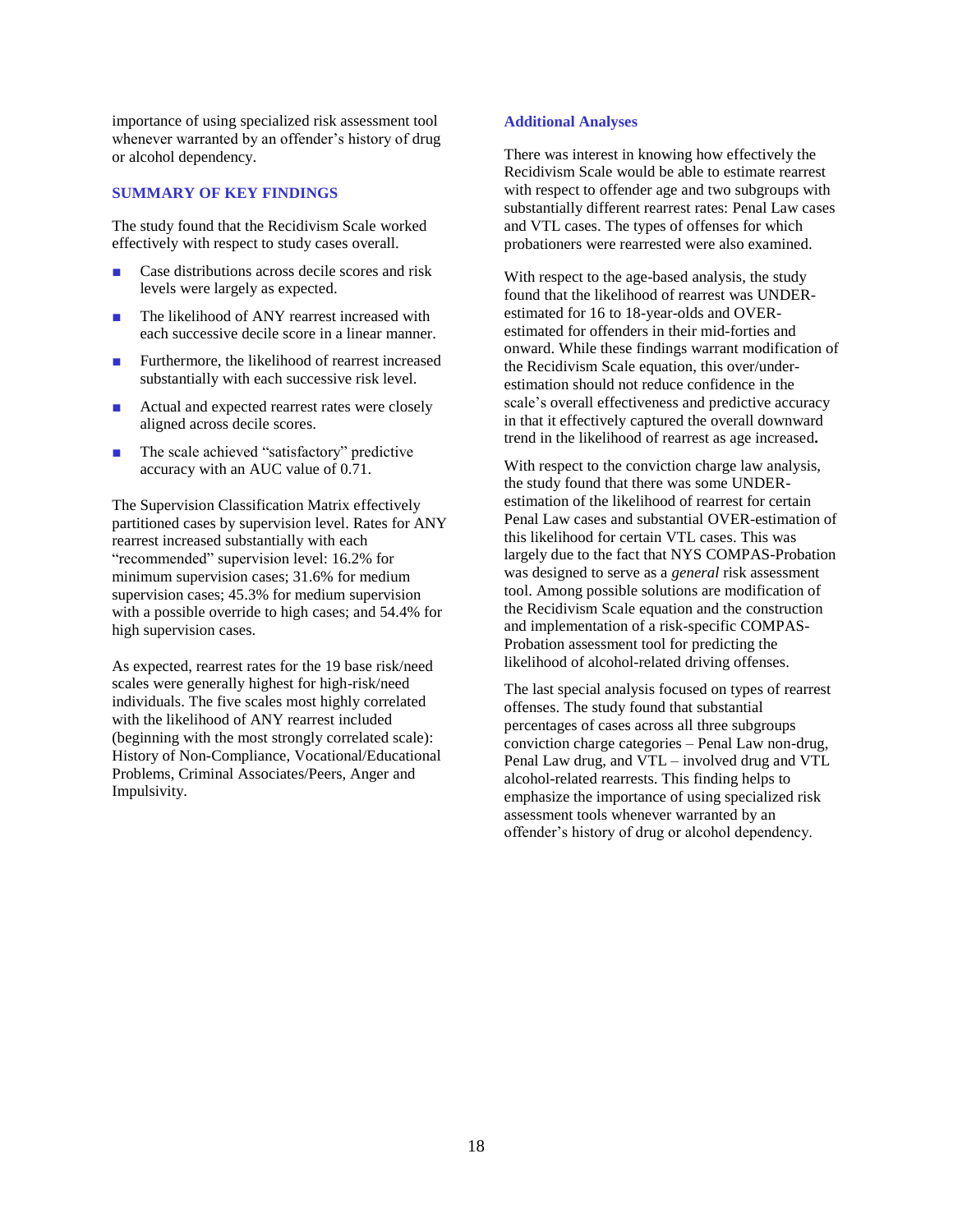# Appendices

**Appendix A – COMPAS-Probation Documents Appendix B – Additional Tables Appendix C – Additional Figures Appendix D – Offense Categories**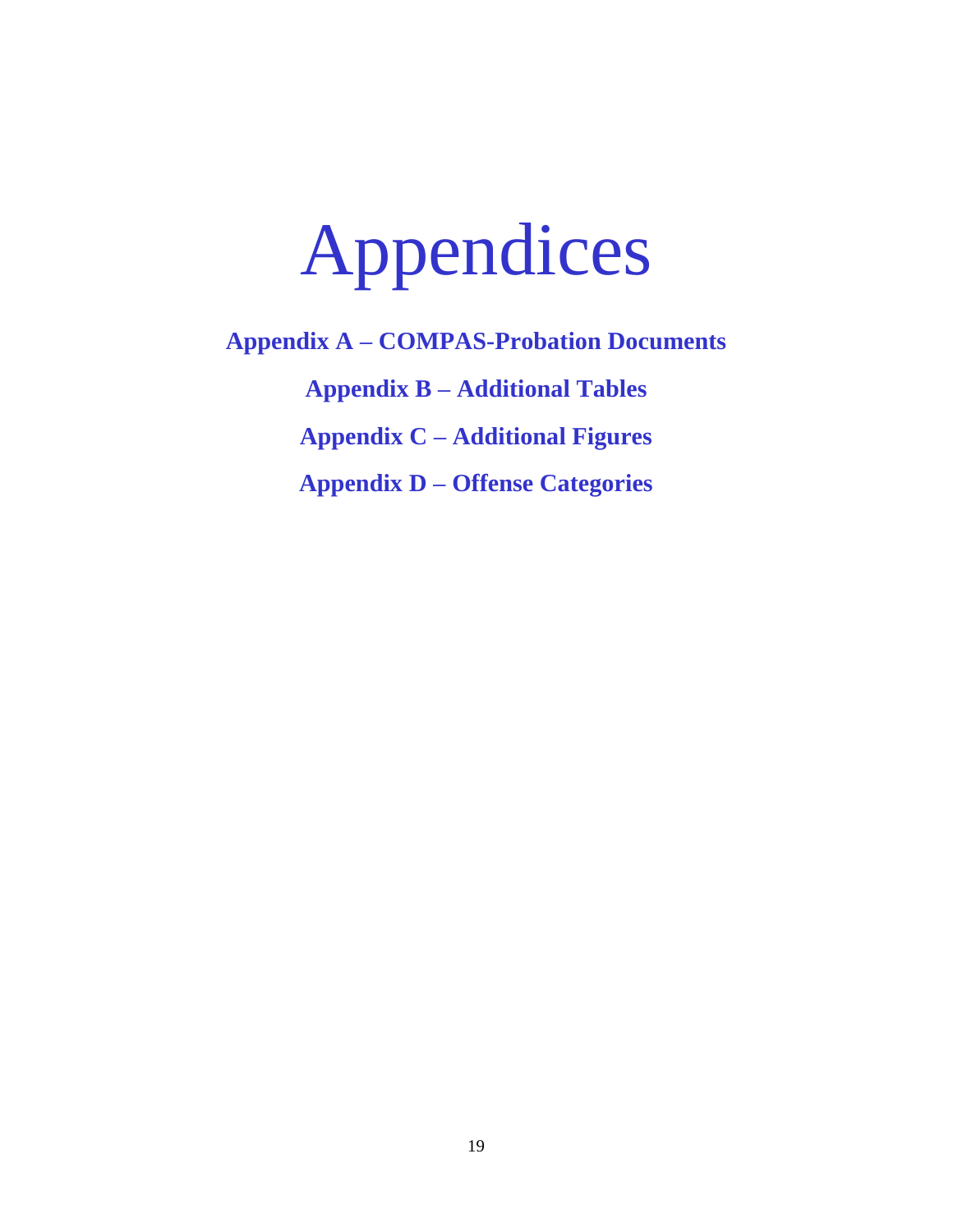# **Appendix A: COMPAS-Probation Documents**

**Full COMPAS Assessment Instrument**

**Sample Case Report**

**Risk/Need Scale Meanings and Treatment Implications**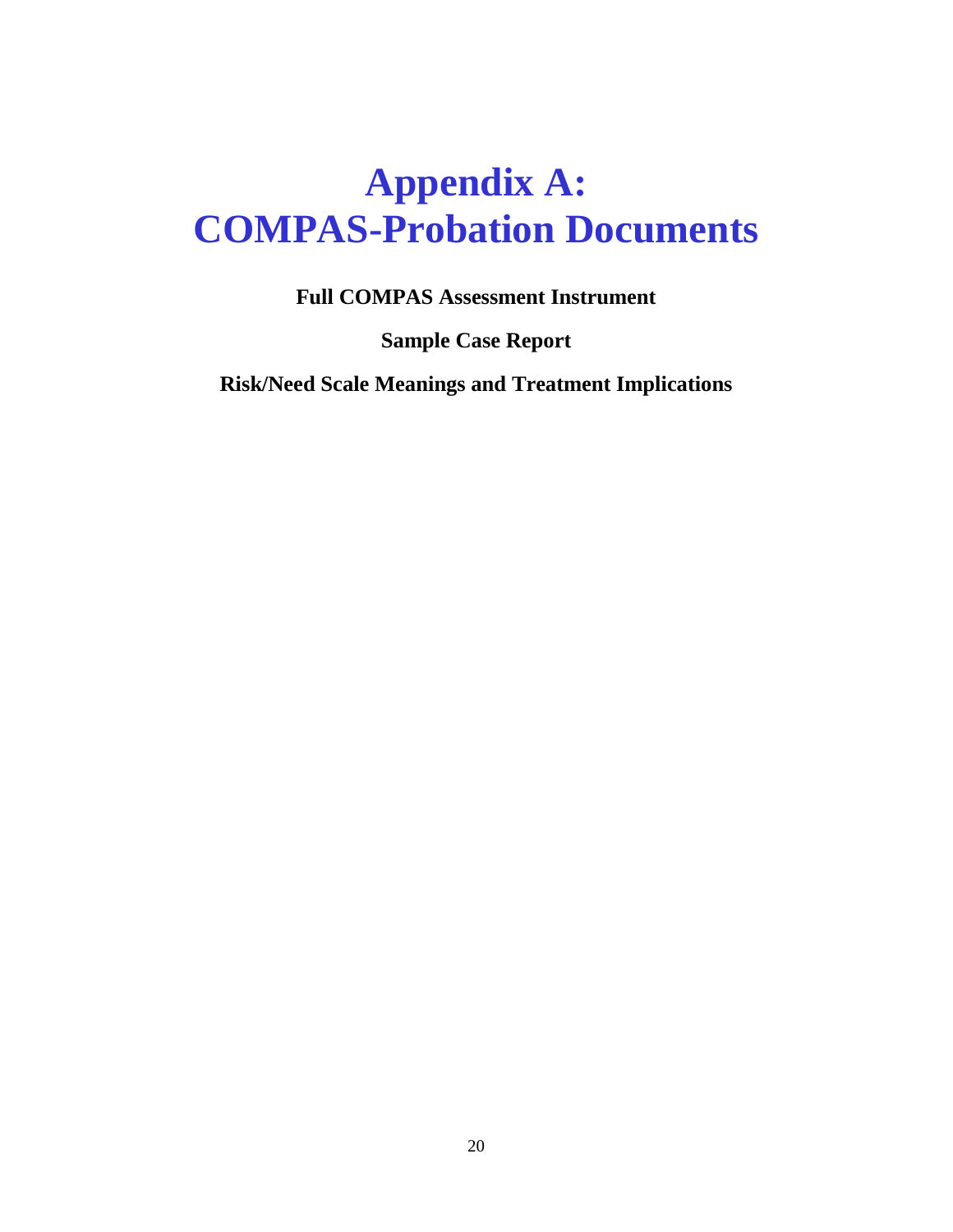| COMPAS Probation Risk and Needs Assessment Questionnaire |  |  |  |  |
|----------------------------------------------------------|--|--|--|--|
|----------------------------------------------------------|--|--|--|--|

| OFFENDER NAME:                                           | NYSID:          | STATUS: |
|----------------------------------------------------------|-----------------|---------|
| RACE:                                                    | SFX:            | DOB:    |
| DATE OF ASSESSMENT:                                      | MARITAL STATUS: |         |
| SCALE SET: Full COMPAS Assessment v2 AGENCY/COUNTY NAME: |                 |         |

### **PART ONE: CRIMINAL HISTORY / RISK ASSESSMENT**

### **CURRENT CHARGES**

What offenses are covered by the current charges (check all that apply)?

| Homicide                    | Arson           | Property/Larceny |
|-----------------------------|-----------------|------------------|
| Assault                     | Weapons         | Fraud            |
| Robbery                     | Drug Sales      | DWI / DWAI       |
| Sex Offense (with force)    | Drug Possession | <b>AUO</b>       |
| Sex Offense (without force) | Burglary        | Other            |

1 Do any of the current offenses involve domestic violence? Yes No

2 What offense category represents the most serious current charge? Misdemeanor Non-Assault Felony Assaultive Felony

3 Was there any degree of physical injury to a victim in the current offense? Yes No

4 Based on your judgment, after reviewing the history of the offender from all known sources of information (PSI, police reports, prior supervision, victim, etc.) does the defendant demonstrate a pattern of violent behavior against people resulting in physical injury? Yes No

5 If yes, does the defendant demonstrate a pattern of violent behavior against people resulting in physical injury involving family or household members (spouses/significant others, children, elders)?

Yes No

6 What is the number of other pending warrants, holds or charges (include criminal, family court and Immigration Customs Enforcement (ICE) actions)?

None 1 2 3 4+

7 Was this person under Probation or Parole supervision at time of current offense? Probation Parole Both Neither

### **OFFENSE HISTORY** DO NOT INCLUDE CURRENT OFFENSE

8 Indicate the number of adult/JO arrests, JD petitions, and convictions/adjudications (including JD and YO). Count each arrest date or petition date once, regardless of the number of arrest charges or level, in each category.

|                                          | Number of Arrests or Petitions | Number of Convictions or<br>Adjudications |
|------------------------------------------|--------------------------------|-------------------------------------------|
| Total Felony and Misdemeanor Offenses    |                                |                                           |
| All Felony Offenses                      |                                |                                           |
| Adult Violent Felony Offenses (see note) |                                |                                           |
| Juvenile Felony                          |                                |                                           |
| Juvenile Violent Felony (see note)       |                                |                                           |

Note: Record the number of assaultive type felony arrest or convictions. Assaultive offenses are defined as crimes of violence which have the potential to result in personal injury, whether or not such injury actually occurs (i.e. robbery, homicide, sex offenses with force, felonious assaults, arson of occupied dwelling, etc.)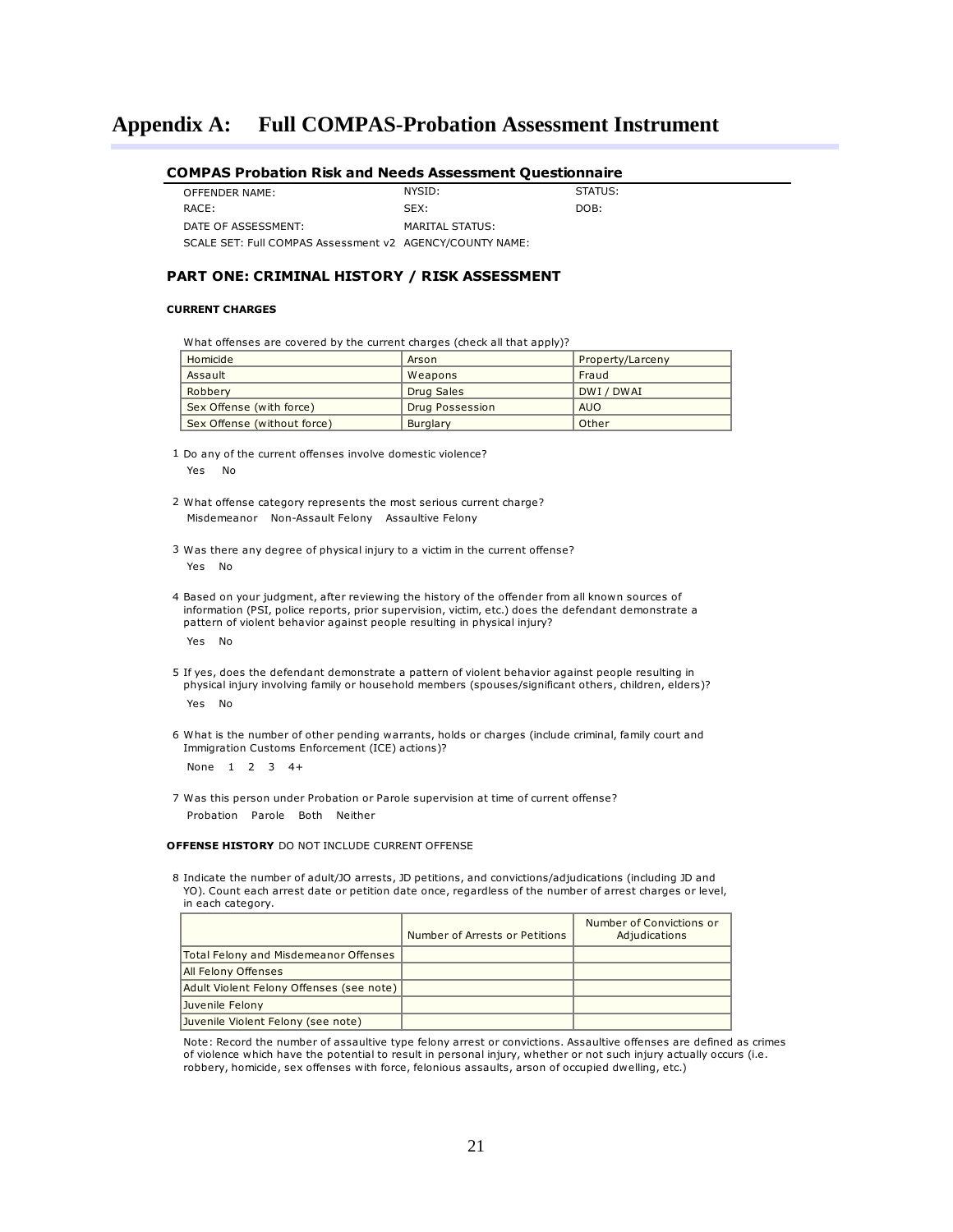#### **COMPAS Probation Risk and Needs Assessment Questionnaire –** *Continued*

9 How many times has the offender been sentenced to jail or prison in the past? **MPAS Probation Risk and Needs Assessment Questionna**<br>How many times has the offender been sentenced to jail or prison in the past?<br>0 1 2 3-7 8-12 13+ 0 1 2 3-7 8-12 13+

- 10 Was the offender ever placed by a court into a juvenile residential facility, *not including foster care* ? Yes No Unknown
- 11 Record the number of previous arrests for each of the following offense types (DO NOT include the current offense):**An arrest can count in more than one category:**

| <b>Offense Types</b>        |             |              |                |      |  |
|-----------------------------|-------------|--------------|----------------|------|--|
| Homicide                    | $\mathbf 0$ | 1            | 2              | $3+$ |  |
| Assault                     | 0           | 1            | $\overline{2}$ | $3+$ |  |
| Robbery                     | 0           | $\mathbf{1}$ | 2              | $3+$ |  |
| Sex Offense (with force)    | $\Omega$    | $\mathbf{1}$ | 2              | $3+$ |  |
| Sex Offense (without force) | $\Omega$    | $\mathbf{1}$ | 2              | $3+$ |  |
| Arson                       | $\mathbf 0$ | 1            | 2              | $3+$ |  |
| Weapons                     | 0           | $\mathbf{1}$ | $\overline{2}$ | $3+$ |  |
| Drug Sales                  | $\Omega$    | $\mathbf{1}$ | $\overline{2}$ | $3+$ |  |
| Drug Possession             | $\mathbf 0$ | $\mathbf{1}$ | 2              | $3+$ |  |
| <b>Burglary</b>             | $\Omega$    | 1            | $\overline{2}$ | $3+$ |  |
| Property/Larceny            | 0           | $\mathbf{1}$ | 2              | $3+$ |  |
| Fraud                       | 0           | $\mathbf{1}$ | 2              | $3+$ |  |
| DWI / DWAI                  | 0           | $\mathbf{1}$ | 2              | $3+$ |  |
| <b>AUO</b>                  | $\Omega$    | $\mathbf{1}$ | 2              | $3+$ |  |
| Other                       | 0           | $\mathbf{1}$ | 2              | $3+$ |  |

12 What was the age (in years) of the offender when he or she was first arrested for a criminal/delinquency offense? What was the age (in years) of the offender when he or she was first arrested for a<br>Age<br>How many times has the offender been arrested while other charges were pending?<br>0 1 2 3+ Age

- 13 How many times has the offender been arrested while other channel<br>0 1 2 3 +<br>How many times has the offender been on probation or parole?<br>0 1 2 3 4 5 +  $0 \t1 \t2 \t3+$
- 14 How many times has the offender been on probation or parole?

0 1 2 3 4 5+

- 14 How many times has the offender been on probation or parole?<br>
0 1 2 3 4 5+<br>
15 How many times has the offender been arrested while on probation or parole?<br>
0 1 2 3+ 15 How many times has the offender been arrested while on probation or p<br>
0 1 2 3 +<br>
16 How many times has the offender 's probation or parole been revoked?<br>
0 1 2 3 4 5 + 0 1 2 3+
- 0 1 2 3 4 5+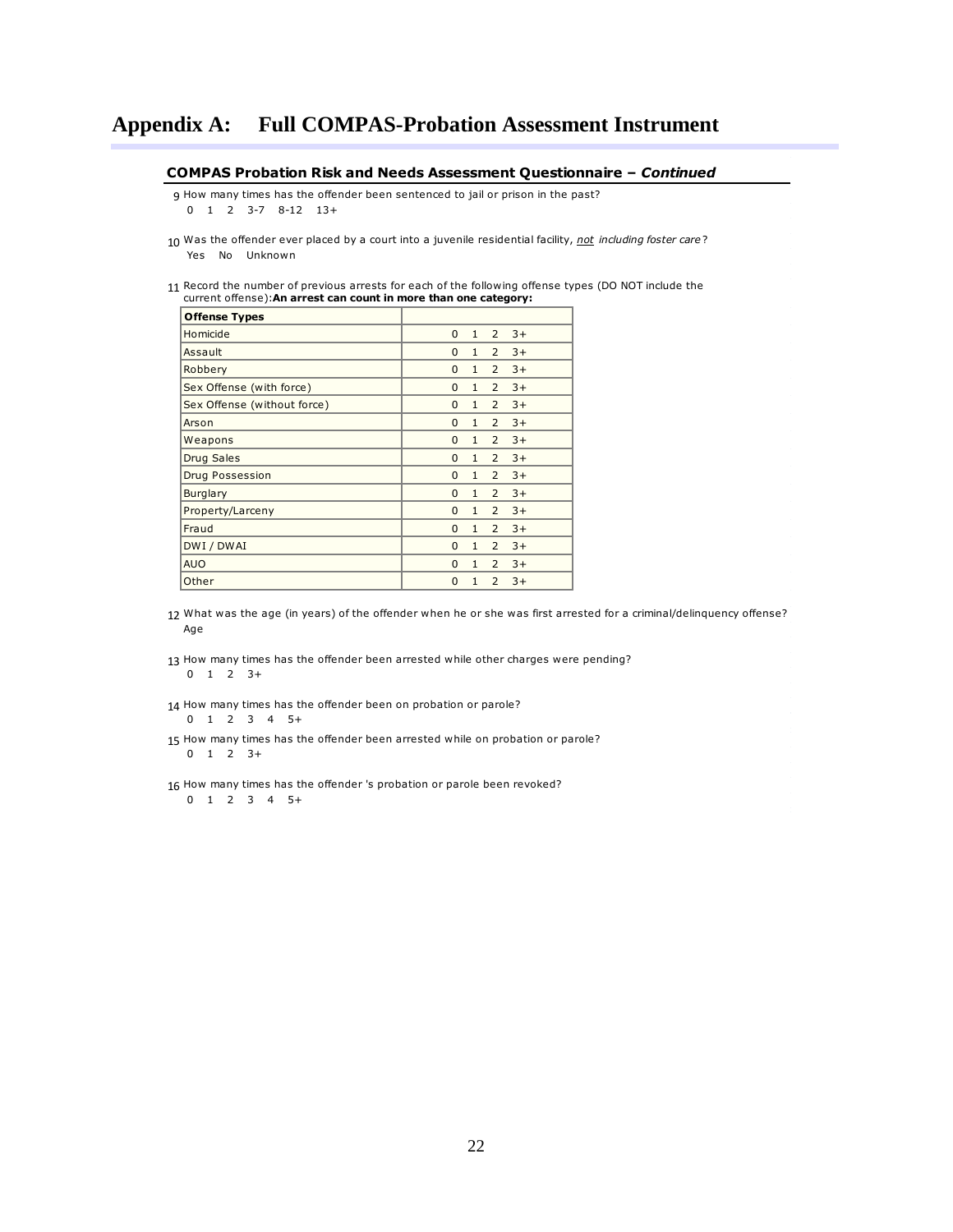### **COMPAS Probation Risk and Needs Assessment Questionnaire –** *Continued* **PART TWO: NEEDS ASSESSMENT A. ASSOCIATES / PEERS** 17 The offender has peers and associates who *(check all that apply)* : Use illegal drugs Have been arrested Have been incarcerated None 18 Current gang membership Previous gang membership Not a member but associates with gang members None 19 19<br>20 20<br>21 Yes Unsure No **B. FAMILY B.**<br>22 2<br>23<br>| Lead law-abiding lifestyles Are gainfully employed Are involved in pro-social activities 22 Are the offender 's family or household members able and willing to support a law abiding lifestyle? 19 Does the offender have a criminal alias, a gang-related or street name? Yes No 20 Does unstructured idle time contribute to the opportunity for the offender to commit criminal offenses? Yes Unsure No 21 Does offender report boredom as a contributing factor to his or her criminal behavior? 18 What is the gang affiliation status of the offender : Yes Unsure No

Is the offender's current household characterized by *(check all that apply)* :

| Arrests                | Yes | No Unknown     |
|------------------------|-----|----------------|
| Incarceration          |     | Yes No Unknown |
| Mental Health Issues   |     | Yes No Unknown |
| Substance Abuse Issues |     | Yes No Unknown |
| Violence               | Yes | No Unknown     |

 $\begin{array}{c} \hline \end{array}$  24 24 With whom or where does offender currently reside or plan to reside while under supervision?

 Spouse Parent or person who raised the probationer Children Other relative Boy/Girl friend (relationship less than 1 year) Boy/Girl friend (relationship greater than 1 year) Friend(s) Alone Residential treatment program Other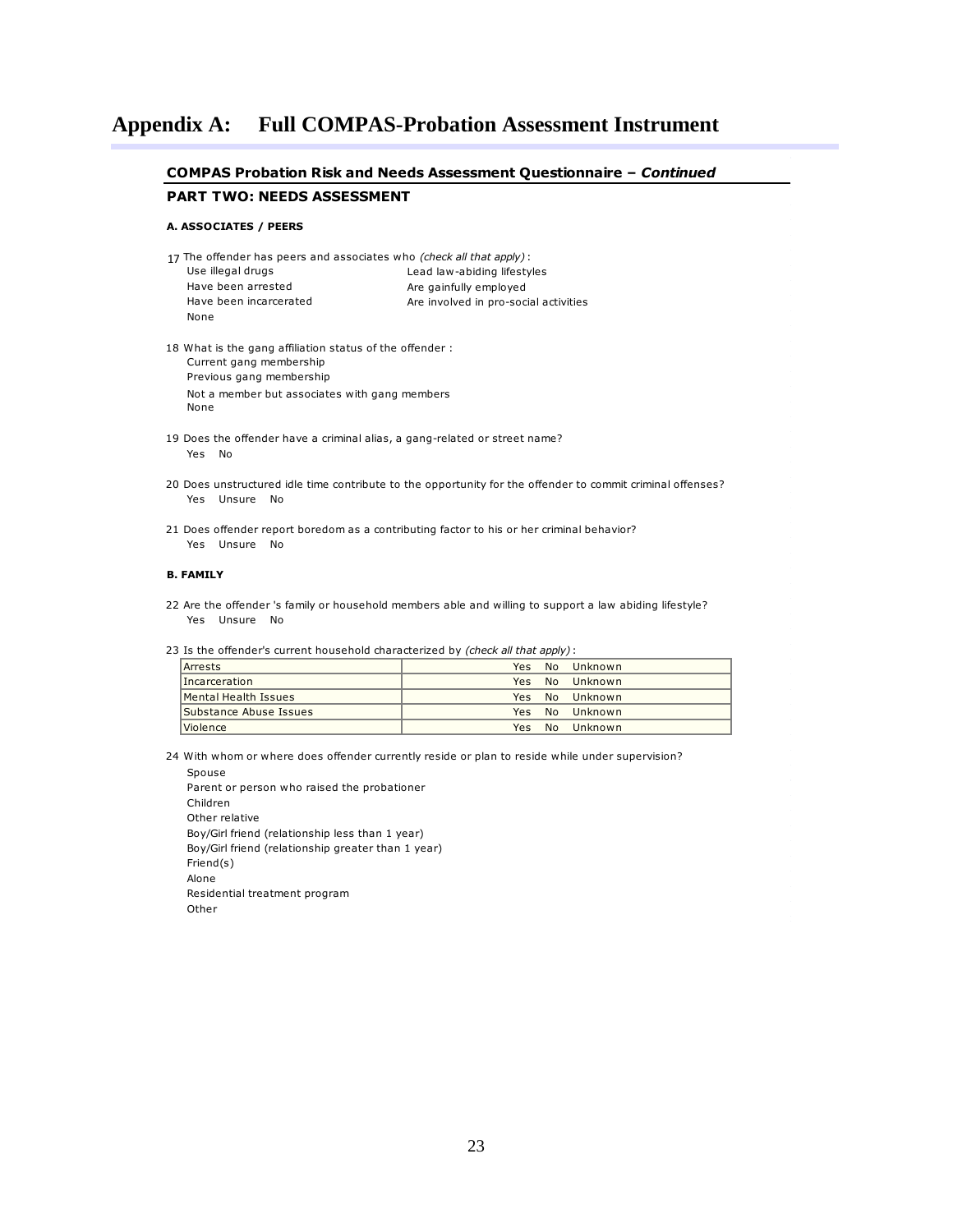# **COMPAS Probation Risk and Needs Assessment Questionnaire –** *Continued*  $rac{C}{25}$

25 What kind of relationship does the offender have with parents/caretakers or immediate family?

A. Gets/got along well with them? Yes No Unsure N/A, no parents/contact

B. Can rely on parents/caretakers/family when in trouble? Yes No Unsure N/A, no parents/contact

C. In contact with them regularly? Yes No Unsure N/A, no parents/contact

 $\begin{array}{c}\n26 \\
\hline\n\end{array}$ 26 Was the offender's family of origin characterized by:

| Arrests                       | <b>Yes</b><br>- No |
|-------------------------------|--------------------|
| Incarceration                 | Yes No             |
| Mental Health Issues          | Yes No             |
| Substance Abuse Issues        | Yes No             |
| <i><u><b>Violence</b></u></i> | Yes No             |

#### **C. FINANCIAL STATUS**

- $C.$ <br>27 27<br>28 27 Is the offender's income adequate to meet his or her basic needs? Yes Unsure No
- 28 Does the offender appropriately manage their income to adequately handle their financial Yes Unsure No

### **D. LEISURE / RECREATION**

D.<br>29 Yes Unsure No 29 Does the offender frequently engage in impulsive high risk or sensation seeking behavior?

# **E.**<br>30 **E. RESIDENTIAL STABILITY**

Does the offender *(check one)* :

- Own residence Rent with lease Rent without lease (month to month) Stay with others Have no home or verifiable address
- 31 31<br>32 31 How many times has the offender moved in the last twelve months? 0 1 2 3 4 5+

32 How many years has the offender lived in the community or neighborhood? Less than  $1$  year  $1$  2 3 4 5+

### **F. SOCIAL ENVIRONMENT**

People look out for each other

F. :<br>33 *p*<br>Drug availability Gangs Weapons Violent crime Most people are employed in regular jobs<br>
It's safe at night<br>
People look out for each other<br>
People are law abiding It's safe at night Do any of the following characterize the area immediately surrounding the offender's residence *(check*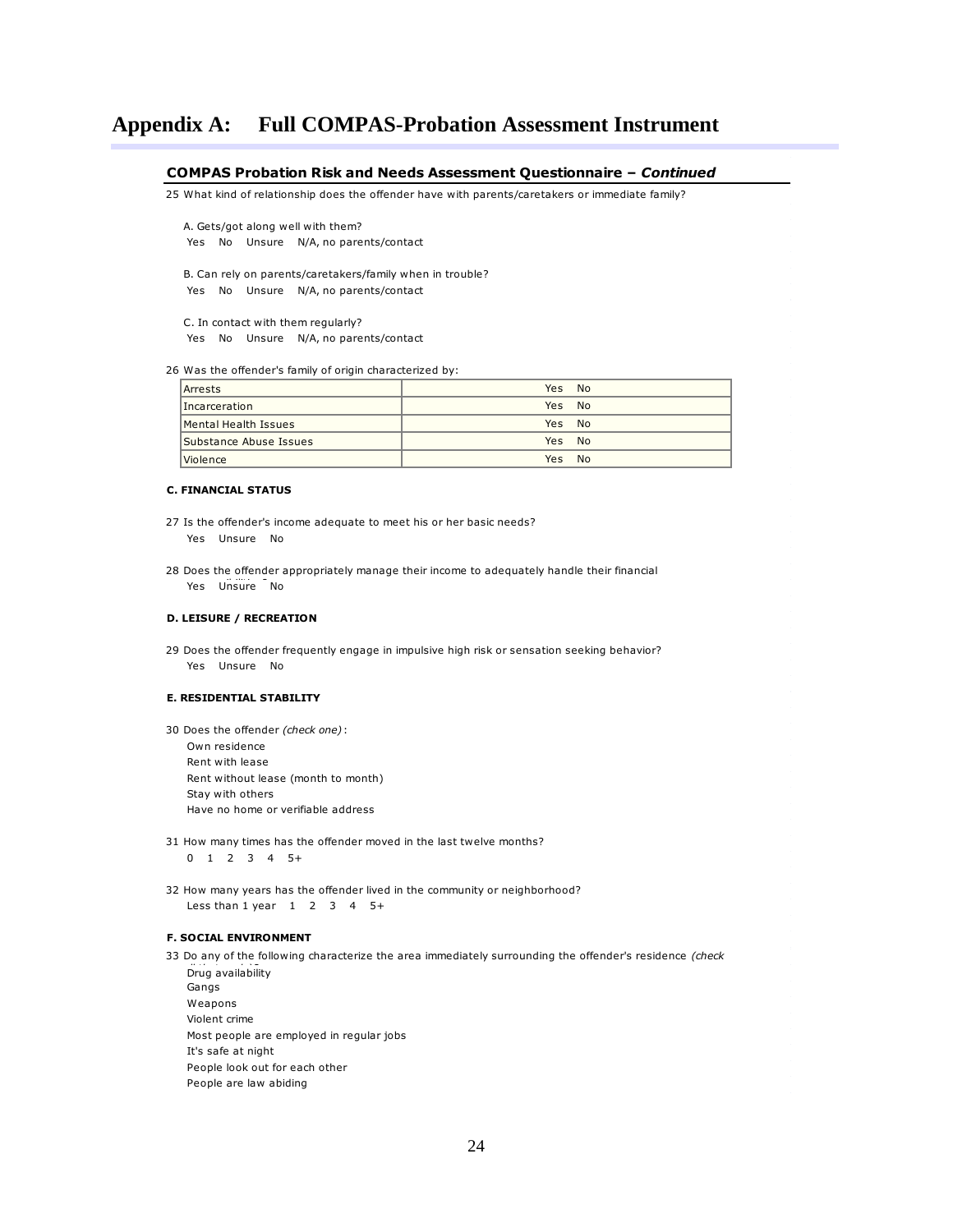# **COMPAS Probation Risk and Needs Assessment Questionnaire –** *Continued***<br>G. VOCATION<br>34 Employment status** *(check one)* **:**

### **G. VOCATION**

| Full-time                                                               |
|-------------------------------------------------------------------------|
| Part-time                                                               |
| Unemployed, actively seeking employment                                 |
| Unemployed, failing to seek employment                                  |
| Not in labor force: student, inmate, disabled, retired, homemaker, etc. |
|                                                                         |

- 35 35<br>36 35 Does the offender have skills that can lead to or assist in maintaining gainful employment? Yes Unsure No
- 36 Has the offender been steadily employed for the past five years? Yes Unsure No

#### **H. EDUCATION**

**H.**<br>37 Did not finish high school Currently attending high school GED High school diploma Currently attending college Associates Degree Bachelors Degree Graduate Degree (MA, MS) Professional Degree (MD, JD/LLM, Ph.D., etc.) Educational Background *(check one)* :

# **I. MENTAL HEALTH**  $\begin{bmatrix} 1.1 \\ 38 \\ 1 \end{bmatrix}$

38 Has the offender ever been or is the offender currently in treatment for any of the following: *(check all* 

| Aggression/Anger Management        | Yes<br><b>No</b> |
|------------------------------------|------------------|
| Depression                         | <b>No</b><br>Yes |
| Disruptive Disorder (ADHD, Conduct | <b>No</b><br>Yes |
| Suicidal                           | <b>No</b><br>Yes |
| Anxiety                            | <b>No</b><br>Yes |
| Bipolar                            | <b>No</b><br>Yes |
| Schizophrenia                      | <b>No</b><br>Yes |
| Other Mental Health Related        | <b>No</b><br>Yes |

 $\begin{matrix} \hline \end{matrix}$ 39 39 Has the offender ever been prescribed psychotropic drugs? Yes No

- 39<br>40 40<br>41 40 Is the offender currently taking prescribed psychotropic drugs? Yes No
- 41<br>42 Yes No Does the offender have a history of suicide attempts or depression?
- Was the offender ever assessed as developmentally disabled or mentally retarded? Yes No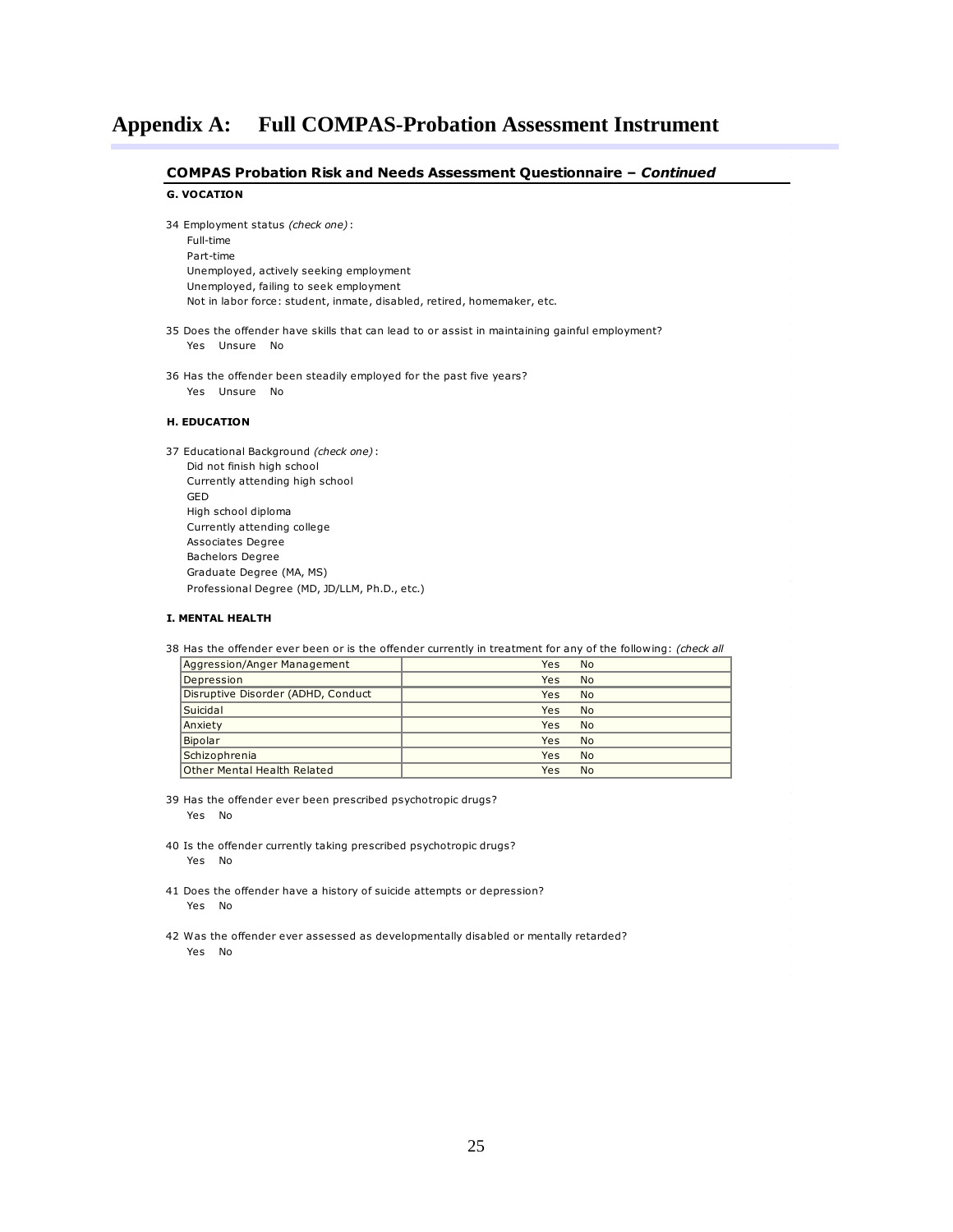### **COMPAS Probation Risk and Needs Assessment Questionnaire –** *Continued*

# **J. SUBSTANCE ABUSE**  $rac{CC}{1}$ <br>43

Substance Abuse Treatment History *(check all that apply)* :

| <b>Drug/Alcohol Treatment</b> |                           |                             |  |  |
|-------------------------------|---------------------------|-----------------------------|--|--|
| <b>Outpatient</b>             | Formerly                  | Currently Less than 90 days |  |  |
|                               | Currently 90 days or more | Never                       |  |  |
|                               | Formerly                  | Currently Less than 90 days |  |  |
| Inpatient                     | Currently 90 days or more | Never                       |  |  |

 $\begin{array}{c} \begin{array}{c} \begin{array}{c} \end{array}\\ \begin{array}{c} \end{array}\\ \begin{array}{c} \end{array}\\ \begin{array}{c} \end{array}\\ \begin{array}{c} \end{array}\\ \begin{array}{c} \end{array}\\ \begin{array}{c} \end{array}\\ \begin{array}{c} \end{array}\\ \begin{array}{c} \end{array}\\ \begin{array}{c} \end{array}\\ \begin{array}{c} \end{array}\\ \begin{array}{c} \end{array}\\ \begin{array}{c} \end{array}\\ \begin{array}{c} \end{array}\\ \begin{array}{c} \end{array}\\ \begin{array}{c} \end{array}\\ \begin{array}{c} \end{array}\\ \begin$ Abuse History *(check all that apply)*

|                                                                                                | Tobacco                              | Formerly | Currently    | Never |  |
|------------------------------------------------------------------------------------------------|--------------------------------------|----------|--------------|-------|--|
|                                                                                                | Alcohol                              | Formerly | Currently    | Never |  |
|                                                                                                | Marijuana                            | Formerly | Currently    | Never |  |
|                                                                                                | Hard/Illegal Drugs (Heroin, Cocaine, | Formerly | Currently    | Never |  |
|                                                                                                | Injected Drugs                       | Formerly | Currently    | Never |  |
|                                                                                                |                                      |          |              |       |  |
| 45 If offender has used drugs how old was he/she at first use? (leave blank if age is unknown) |                                      |          |              |       |  |
|                                                                                                |                                      |          | Ago at First |       |  |

|                    | <b>Age at First</b> |
|--------------------|---------------------|
| Marijuana          |                     |
| Alcohol            |                     |
| Tobacco            |                     |
| Hard/Illegal Drugs |                     |

### **K. CRIMINAL ATTITUDES THINKING**

 $\frac{1}{16}$  Understands true extent of harm caused by his/her actions Admits wrongdoing Expresses remorse Has empathy for victim Is willing to make reparation/pay restitution Is willing to perform community service Is acceptant of/participates in treatment Accepts consequences None of the above The defendant/probationer : *(Check all that apply)*

4 7 The defendant/probationer : *(Check all that apply)* Minimizes wrongdoing Blames victim/others Blames the criminal justice system Thinks conviction/sentence is unfair Excuses own behavior Reinterprets the facts to own benefit Justifies behavior as being the only option None of the above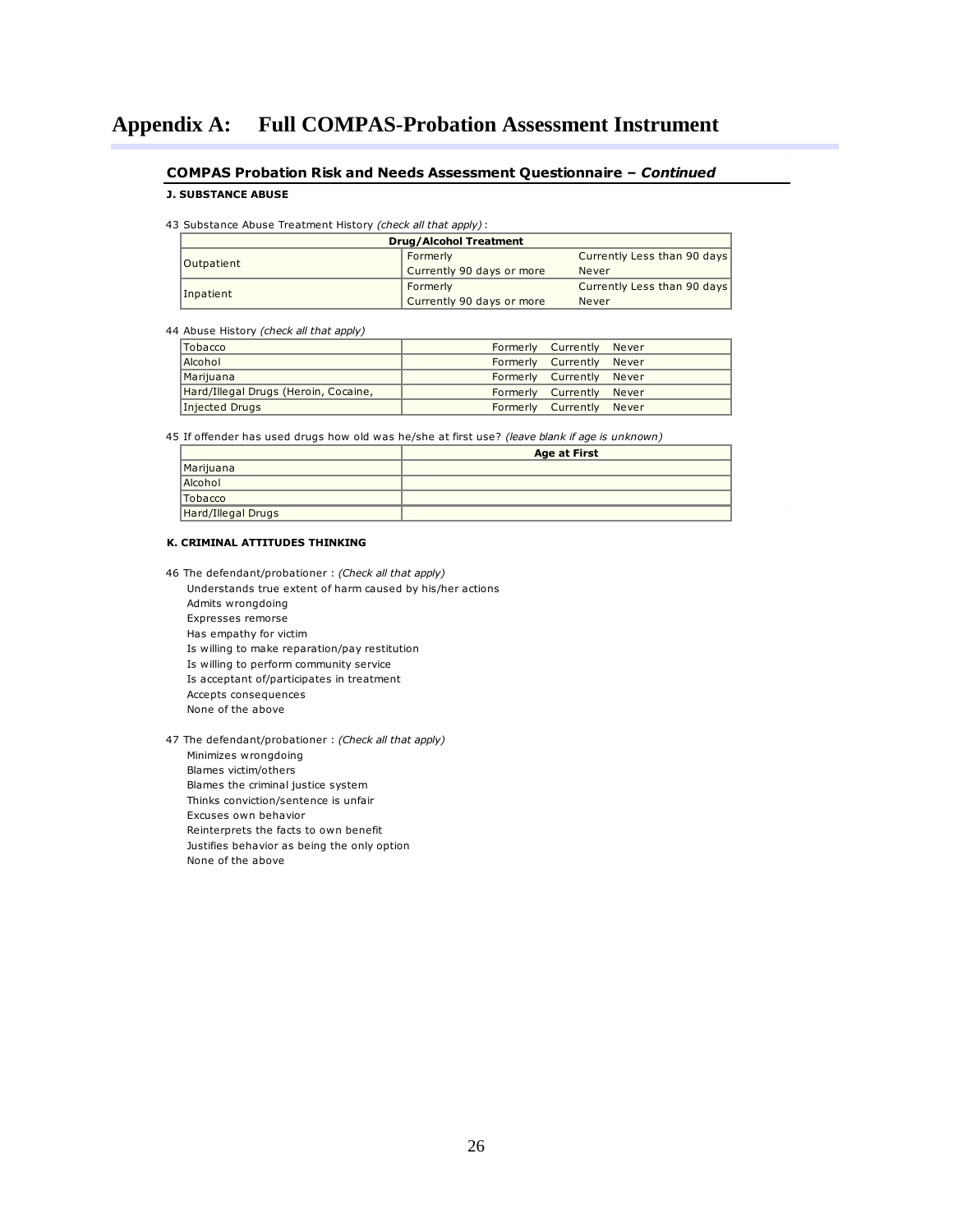### **COMPAS Probation Risk and Needs Assessment Questionnaire –** *Continued*

### **PART THREE: OFFENDER QUESTIONNAIRE**

NYSID : Name : DOB :

*column provided* .

|    | Please look at the following areas and let us know which of them you think will present the greatest problems for you. Please check one response for each question in the<br>column provided. |                      |                           |                          |
|----|-----------------------------------------------------------------------------------------------------------------------------------------------------------------------------------------------|----------------------|---------------------------|--------------------------|
|    | Please answer questions as either No,<br><b>Yes or Don't Know</b>                                                                                                                             | No                   | Yes                       | Don't<br>Know            |
|    | 48 Do you feel you need assistance with<br>finding or maintaining a steady job?                                                                                                               |                      |                           |                          |
|    | 49 Do you feel you need assistance with<br>finding or maintaining a place to live?                                                                                                            |                      |                           |                          |
|    | 50 Will money be a problem for you over<br>the next several months?                                                                                                                           |                      |                           |                          |
|    | How difficult will it be for you to                                                                                                                                                           | <b>Not Difficult</b> | <b>Somewhat Difficult</b> | Very<br><b>Difficult</b> |
|    | 51 manage your money?                                                                                                                                                                         |                      |                           |                          |
|    | 52 keep a job once you have found one or<br>if you currently have one?                                                                                                                        |                      |                           |                          |
|    | 53 find or keep a steady place to live?                                                                                                                                                       |                      |                           |                          |
|    | 54 have enough money to get by?                                                                                                                                                               |                      |                           |                          |
|    | 55 find or keep people that you can trust?                                                                                                                                                    |                      |                           |                          |
|    | 56 find or keep friends who will be a good<br>influence on you?                                                                                                                               |                      |                           |                          |
|    | 57 avoid risky situations?                                                                                                                                                                    |                      |                           |                          |
|    | 58 learn to control your temper?                                                                                                                                                              |                      |                           |                          |
|    | 59 find things that interest you?                                                                                                                                                             |                      |                           |                          |
|    | 60 learn better skills to get or keep a job?                                                                                                                                                  |                      |                           |                          |
|    | 61 find a safe place to live where you won't<br>be hassled or threatened?                                                                                                                     |                      |                           |                          |
|    | 62 get along with people?                                                                                                                                                                     |                      |                           |                          |
|    | 63 avoid spending too much time with<br>people that could get you into trouble?                                                                                                               |                      |                           |                          |
|    | 64 avoid risky sexual behavior?                                                                                                                                                               |                      |                           |                          |
|    | 65 keep control of yourself when other<br>people make you mad?                                                                                                                                |                      |                           |                          |
|    | 66 discover positive goals or purposes for<br>vour life?                                                                                                                                      |                      |                           |                          |
|    | 67 find a job that pays more than minimum<br>wage?                                                                                                                                            |                      |                           |                          |
|    | 68 avoid slipping back into illegal activities?                                                                                                                                               |                      |                           |                          |
|    | 69 deal with loneliness?                                                                                                                                                                      |                      |                           |                          |
|    | 70 avoid places or situations that may get<br>you into trouble?                                                                                                                               |                      |                           |                          |
| 71 | learn to be careful about choices you<br>make?                                                                                                                                                |                      |                           |                          |
|    | 72 find people to do things with?                                                                                                                                                             |                      |                           |                          |
|    | 73 learn to avoid saying things to people<br>that you later regret?                                                                                                                           |                      |                           |                          |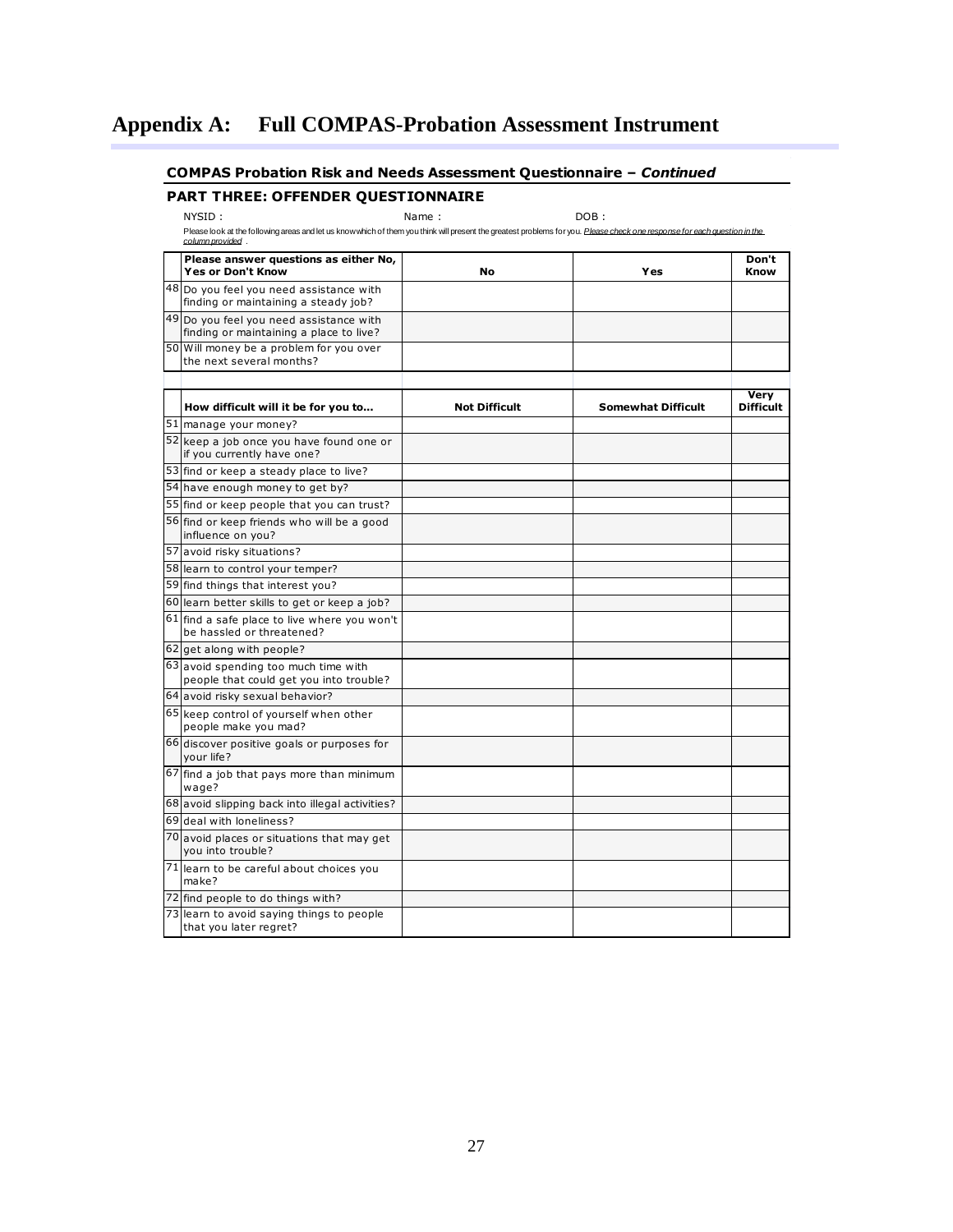| How do you feel about the following?                                        | <b>Mostly Disagree</b> | <b>Uncertain Don't Know</b> | Mostly<br>Agree |
|-----------------------------------------------------------------------------|------------------------|-----------------------------|-----------------|
| 74 I have found a type of job or career that<br>appeals to me.              |                        |                             |                 |
| 75 When I think of my future, my life feels<br>empty and without meaning.   |                        |                             |                 |
| 76 I have found a central purpose for my<br>life.                           |                        |                             |                 |
| 77 I attend religious activities regularly.                                 |                        |                             |                 |
| 78 I have found a religion or spiritual path<br>that I truly believe in.    |                        |                             |                 |
| 79 I feel other people get more breaks<br>than me.                          |                        |                             |                 |
| 80 People have let me down or<br>disappointed me.                           |                        |                             |                 |
| 81 or said something without stopping to<br>think.                          |                        |                             |                 |
| 82 When I get angry I say nasty things to<br>people.                        |                        |                             |                 |
| $\overline{83}$ I feel that people are talking about me<br>behind my back.  |                        |                             |                 |
| 84 I feel it is best to trust nobody.                                       |                        |                             |                 |
| 85 I have taken risks in the past.                                          |                        |                             |                 |
| 86 I often lose my temper.                                                  |                        |                             |                 |
| 87 I get mad at other people easily.                                        |                        |                             |                 |
| 88 I feel I have been mistreated by other<br>people.                        |                        |                             |                 |
| 89 I often feel that I have enemies that are<br>out to hurt me in some way. |                        |                             |                 |
| 90 I do little to control my risky behaviors.                               |                        |                             |                 |
| 91 I often feel a lot of anger inside myself.                               |                        |                             |                 |
| 92 I feel that life has given me a raw deal.                                |                        |                             |                 |
| 93 When people are being nice, I worry<br>about what they really want.      |                        |                             |                 |
| 94 I often say things without thinking.                                     |                        |                             |                 |
| 95 I often get angry quickly, but then get<br>over it quickly.              |                        |                             |                 |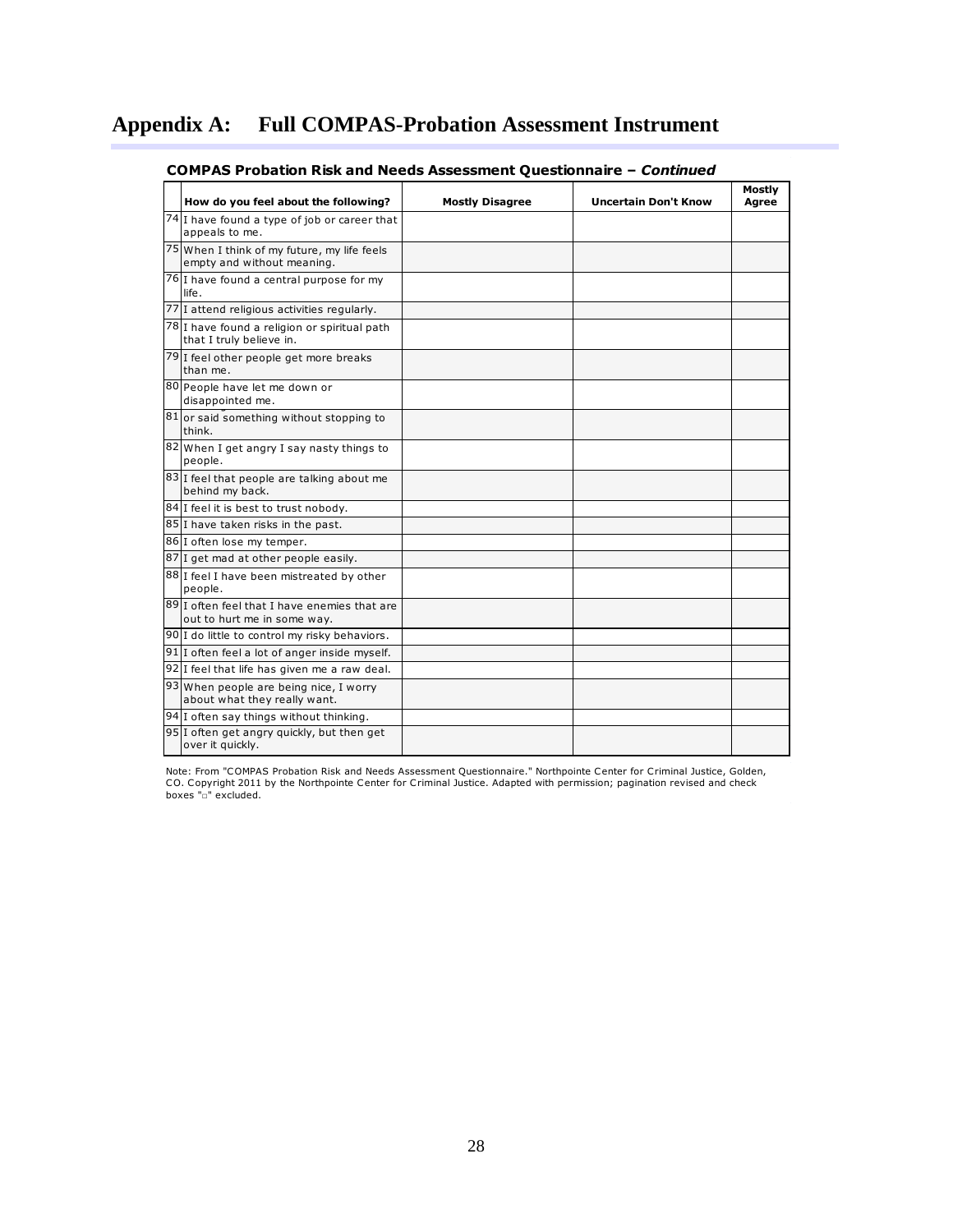# **Appendix A: COMPAS-Probation Sample Risk Assessment Case Report**



#### **COMPAS Probation Risk Assessment**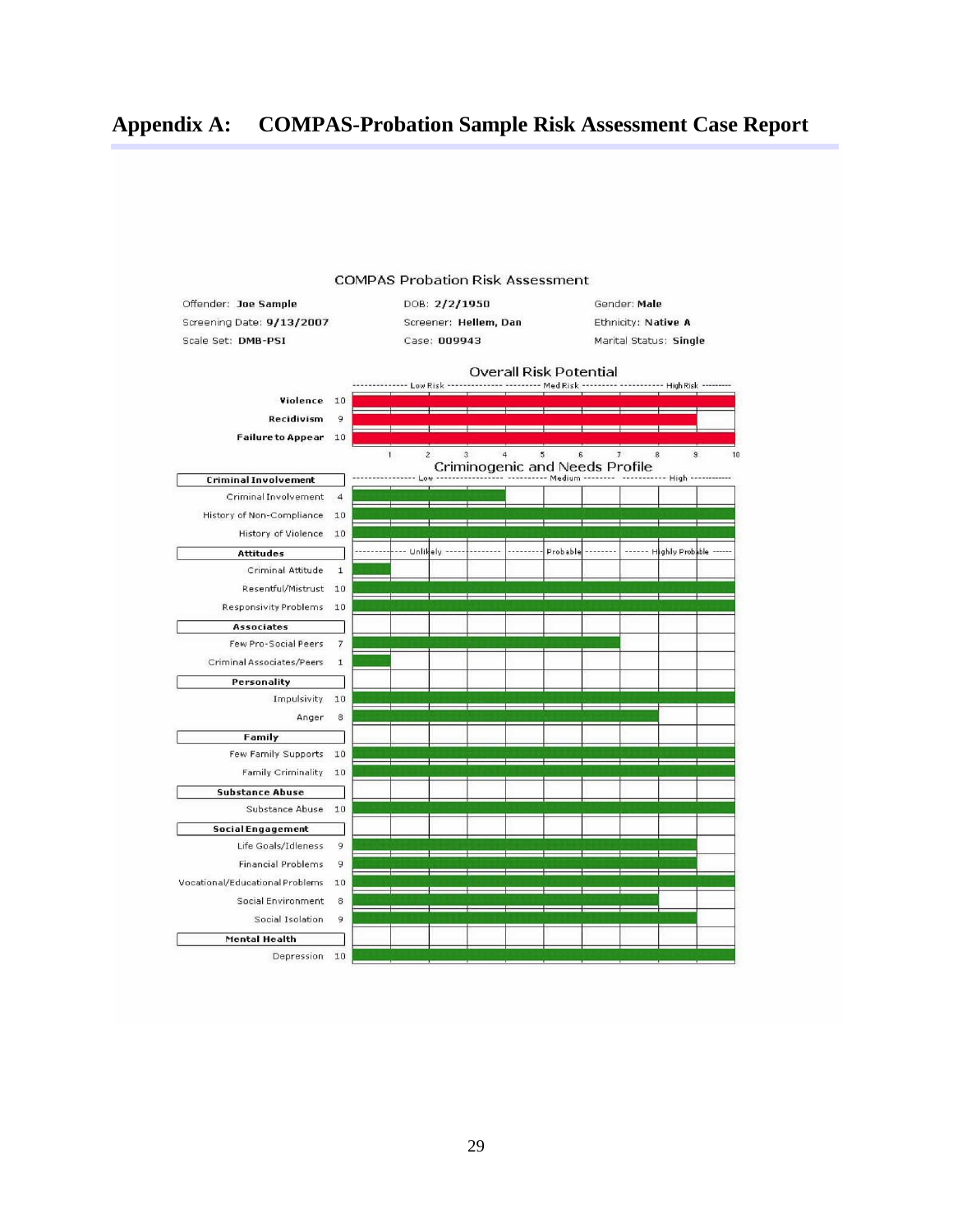| <b>Scale Name</b>                                                      | How is this scale measured?                                                                                                                                                                                                                                                                                                                                                                                                                                                                                                                                                                                                                                                                                                                                                                 | <b>Notes and treatment Implications</b>                                                                                                                                                                                                                                                                                                                                                                                                                                                                                        |
|------------------------------------------------------------------------|---------------------------------------------------------------------------------------------------------------------------------------------------------------------------------------------------------------------------------------------------------------------------------------------------------------------------------------------------------------------------------------------------------------------------------------------------------------------------------------------------------------------------------------------------------------------------------------------------------------------------------------------------------------------------------------------------------------------------------------------------------------------------------------------|--------------------------------------------------------------------------------------------------------------------------------------------------------------------------------------------------------------------------------------------------------------------------------------------------------------------------------------------------------------------------------------------------------------------------------------------------------------------------------------------------------------------------------|
| Violence                                                               | This scale uses a set of items covering a history of<br>juvenile violence, history of assaultive offenses, history of<br>weapons offenses, history of injury, arrest for a current<br>assaultive offense, a tendency to fail while on<br>probation/parole, and affiliating with criminal peers. Thus<br>the central themes involve history of violence, current<br>violence, criminal associates, and probation/parole failure.                                                                                                                                                                                                                                                                                                                                                             | $\blacksquare$ <i>Percentile scores</i> 1-4 may be regarded as low risk since<br>they are clearly lower than "average". Decile Scores from 5-<br>7 may be regarded as medium risk since they are in the<br>middle of the distribution and represent cases that are very<br>close to "average" for the total population of the agency.<br>Decile Scores of 8 and above may be regarded as high risk<br>since they are in the top third of the distribution.<br>$\blacksquare$ Key stakeholders for each agency and/or community |
| Recidivism                                                             | The primary factors making up this scale involve prior<br>criminal history, criminal associates, drug involvement, and<br>early indicators of juvenile delinquency problems. Each of<br>these risk factors are well known predictors of recidivism.                                                                                                                                                                                                                                                                                                                                                                                                                                                                                                                                         | will need to find their "comfort levels" (risk decile score)<br>for each risk scale. Our experience has shown, for example,<br>that rural community criminal justice systems in general<br>have a lower comfort level (tolerance) for risk of violence or<br>recidivism than urban criminal justice systems. In addition,                                                                                                                                                                                                      |
| Failure to<br>Appear                                                   | This scale is based largely on prior history of a failure to<br>appear, current charges for failure to appear, prior<br>recidivism on community placement, general criminal<br>involvement, and unstable residential ties and transience.<br>A high-scoring person would exhibit multiple combinations<br>of these kinds of features.                                                                                                                                                                                                                                                                                                                                                                                                                                                       | it is likely that the cutting point (community placement<br>comfort level) for risk of violence will be less than that for<br>the risk of recidivating or risk of flight/FTA. These two<br>scales in turn may have lower cutting points (risk<br>thresholds) than the risk of community non-compliance<br>(technical rules violations).                                                                                                                                                                                        |
| Criminal<br>Involvement:<br>$1-4$ Low<br>5-7 Medium<br>8-10 High       | This scale is defined by the extent of involvement in the<br>criminal justice system. A high score indicates a person<br>who has had multiple arrests, multiple convictions, and<br>prior incarcerations. The items centrally defining this scale<br>are the number of arrests and number of convictions. A<br>low score identifies the person who is either a first-time<br>arrest or has minimal criminal history. Thus the central<br>meaning of this scale is the extensiveness of the criminal<br>history.                                                                                                                                                                                                                                                                             | Scores of 8 and greater suggest an extensive criminal<br>history. High scores on criminal history scales will be<br>linked to certain patterns of risk factors.                                                                                                                                                                                                                                                                                                                                                                |
| History of Non-<br>Compliance:<br>$1-4$ Low<br>5-7 Medium<br>8-10 High | ■ This scale focuses on the number of times the offender<br>has failed when he or she has been placed in a community<br>status. The central defining item is the number of times<br>probation or parole has been suspended or revoked.<br>Related items include the number of times the offender has<br>failed to appear for a court hearing, the number of times a<br>new charge/arrest or technical rules violation has occurred<br>while on probation, parole and prior community corrections<br>program placement failures (i.e. electronic monitoring,<br>community service work, day reporting, etc.) Thus the<br>scale involves the risk of technical rules violation failure<br>leading to revocation of probation, pretrial release, or<br>community corrections placement status. | Scores of 8 and above indicate a high risk of rules<br>infractions, or technical violation if placed in the<br>community. These offenders have failed multiple times in<br>the past and have other failure characteristics present. A<br>highly structured supervision and case management plan<br>may be in order.                                                                                                                                                                                                            |
| History of<br>Violence:<br>$1-4$ Low<br>5-7 Medium<br>8-10 High        | The aim of this scale is to reflect the seriousness and<br>extent of violence in an offender's criminal history. It<br>focuses on the frequency with which violent felony<br>offenses have occurred, the use of weapons, and the<br>frequency of injuries to victims. The frequency of several<br>specific violent offenses are also included in the scale e.g.<br>robbery, homicide, and assaultive offenses.                                                                                                                                                                                                                                                                                                                                                                              | • Multiple violence may suggest the need for more<br>detailed psychological evaluation. Additionally, if the<br>offender is to be released to the community, requirements<br>regarding victim notification may be important. Anger<br>management training and problem-solving skills may be<br>relevant. Programs regarding social cognition to reduce<br>feelings of hostility etc. may also be relevant.                                                                                                                     |

### **NYS COMPAS-Probation: Scale Meanings, Treatment Implications and Needs Scale Items**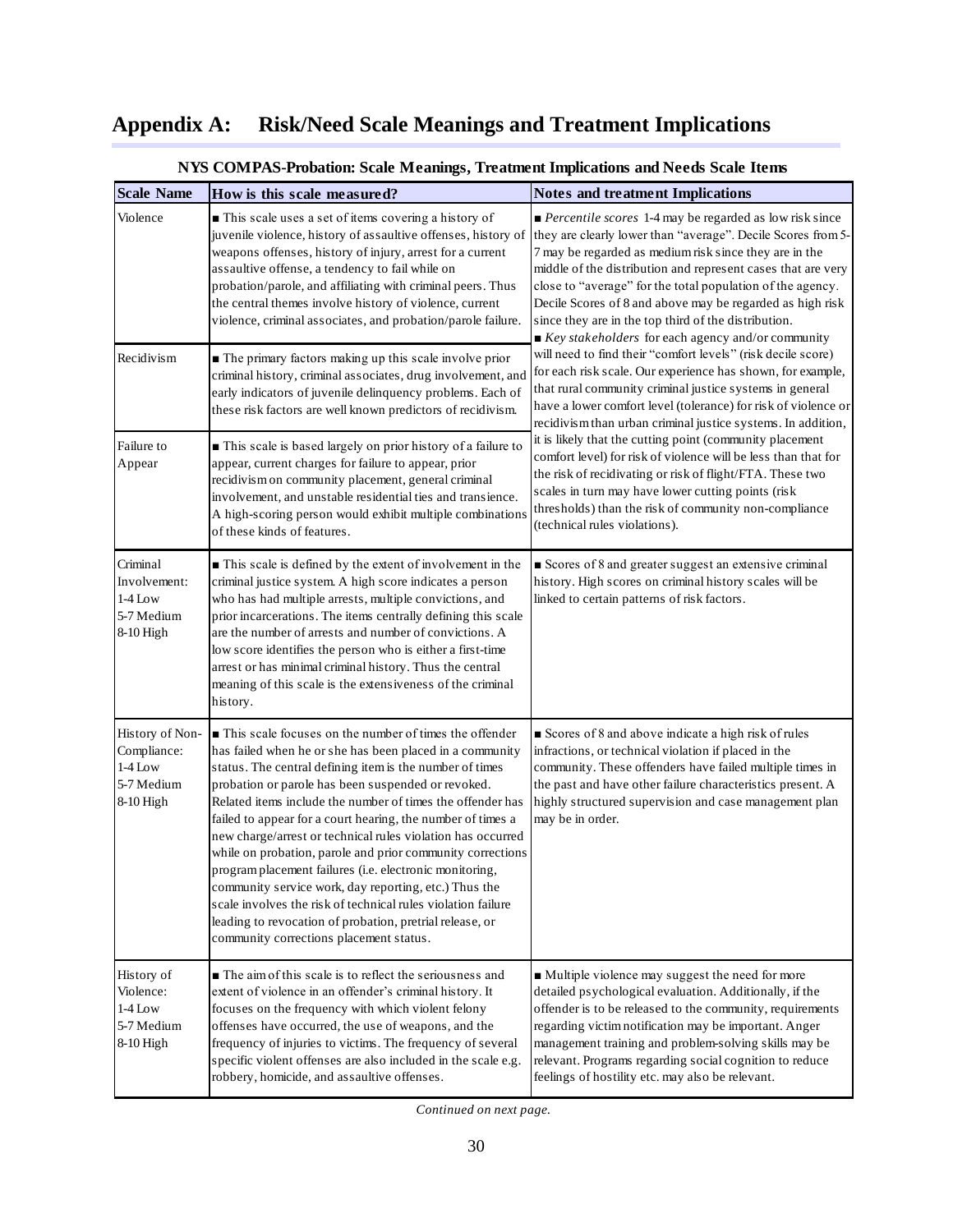| <b>Scale Name</b>                                                               | How is this scale measured?                                                                                                                                                                                                                                                                                                                                                                                                                                                                                                                                                       | <b>Notes and treatment Implications</b>                                                                                                                                                                                                                                                                                                                                                                                                                                                                                                                                                                                                                                |
|---------------------------------------------------------------------------------|-----------------------------------------------------------------------------------------------------------------------------------------------------------------------------------------------------------------------------------------------------------------------------------------------------------------------------------------------------------------------------------------------------------------------------------------------------------------------------------------------------------------------------------------------------------------------------------|------------------------------------------------------------------------------------------------------------------------------------------------------------------------------------------------------------------------------------------------------------------------------------------------------------------------------------------------------------------------------------------------------------------------------------------------------------------------------------------------------------------------------------------------------------------------------------------------------------------------------------------------------------------------|
| Criminal<br>Associates/<br>Peers:<br>$1-4$ Low<br>5-7 Medium<br>8-10 High       | This scale assesses the degree to which a person<br>associates with other persons who are involved in drugs,<br>criminal offenses, gangs, and whether they have a history<br>of arrests and incarceration. A high score would identify<br>persons who are involved in a network of highly<br>delinquent friends and associates.                                                                                                                                                                                                                                                   | A high score for this scale may indicate the need to<br>restrict the offender's contact with current friends and<br>associates. This would typically associate with case<br>management strategies for minimizing criminal opportunity.                                                                                                                                                                                                                                                                                                                                                                                                                                 |
| Substance<br>Abuse:<br>$1-2$ Low<br>3-4 Medium<br>5-10 High                     | The present scale is a general indicator of substance<br>abuse problems. A high score suggests the person who<br>has drug or alcohol problems and may need substance<br>abuse treatment intervention. The items in this scale cover<br>prior treatment for alcohol or drug problems, drunk driving<br>arrests, whether the person blames drugs or alcohol for<br>their present problems, using drugs as a juvenile, and so<br>on.                                                                                                                                                 | Given the high incidence of alcohol and drug problems in<br>offender samples, it is likely that offenders with scores of 6<br>and above have serious alcohol or drug problems. It will be<br>important to assess the extent of previous treatments,<br>current attitudes to treatment, and the responsivity of the<br>offender. Relapse prevention plans may be critical for such<br>offenders. Given the very high frequency of substance<br>abuse problems among offenders, a score of 4 and above<br>indicates a definite need for a more specialized substance<br>abuse assessment inventory (i.e. ASI, SASSI, etc.).                                              |
| Financial<br>Problems/<br>Poverty:<br>$1-5$ Low<br>6-7 Medium<br>8-10 High      | $\blacksquare$ This scale assesses the degree to which a person<br>experiences poverty and financial problems. It assesses<br>whether the person worries about financial survival, has<br>trouble paying bills, and has conflicts with friends or family<br>over money.                                                                                                                                                                                                                                                                                                           | Scores of 6 and above (given the overall frequency) on<br>this scale may suggest a strong need for a focus on<br>financial management, finding and keeping jobs,<br>negotiating social assistance, welfare, and so forth. The<br>person may require help in understanding the use of food<br>stamps, unemployment compensation, and other ways of<br>negotiating government social assistance. Counseling on<br>money management and addressing outstanding child<br>support issues may be required. Coupled with<br>vocational/employment information, the case plan may call<br>for priority in stabilizing the person's income, and<br>developing budgeting skills. |
| Vocational/<br>Educational<br>Problems:<br>$1-5$ Low<br>6-7 Medium<br>8-10 High | This higher order scale assesses the degree of success<br>or failure in the areas of work and education. A high score<br>represents a lack of resources. Those who score high will<br>present a combination of failure to complete high school,<br>being suspended, or expelled from school, poor grades, no<br>job skills, no current job, poor employment history, access<br>only to minimum wage jobs, etc. Thus, the scale represents<br>a lack of educational and/or vocational resources.                                                                                   | Scores of 6 and more may suggest that vocational,<br>employability and educational skills training would be<br>beneficial. Additionally, help may be required in both job<br>seeking and job maintenance. It is important to establish<br>the specific training that is required.                                                                                                                                                                                                                                                                                                                                                                                      |
| Criminal<br>Attitudes:<br>$1-5$ Low<br>6-7 Medium<br>$8-10$ High                | This scale brings together several cognitions that serve<br>to justify, support, or provide rationalizations for the<br>person's criminal behavior. These dimensions include<br>moral justification, refusal to accept responsibility, blaming<br>the victim, and rationalizations (excuses) that minimize the<br>seriousness and consequences of their criminal activity.<br>These include items such as: seeing drug use as harmless<br>because it doesn't hurt anybody else, excusing criminal<br>behavior because of social pressures, they won't misswhat<br>was taken, etc. | Scores of 7 and above may suggest a need for cognitive<br>restructuring intervention as part of the case management<br>plan. Failure may be high if the offender continues to<br>excuse and rationalize his behaviors. A high score in this<br>scale may also indicate the need for close supervision of<br>the case. For very high scoring cases, cognitive<br>interventions, coupled with substance abuse treatment (for<br>example), may best begin in a controlled setting that is<br>separated from all of the community/peer distractions. This<br>might be sequenced prior to other community<br>placement/probation program conditions.                        |

| NYS COMPAS-Probation: Scale Meanings, Treatment Implications and Needs Scale Items - Continued |  |  |
|------------------------------------------------------------------------------------------------|--|--|
|                                                                                                |  |  |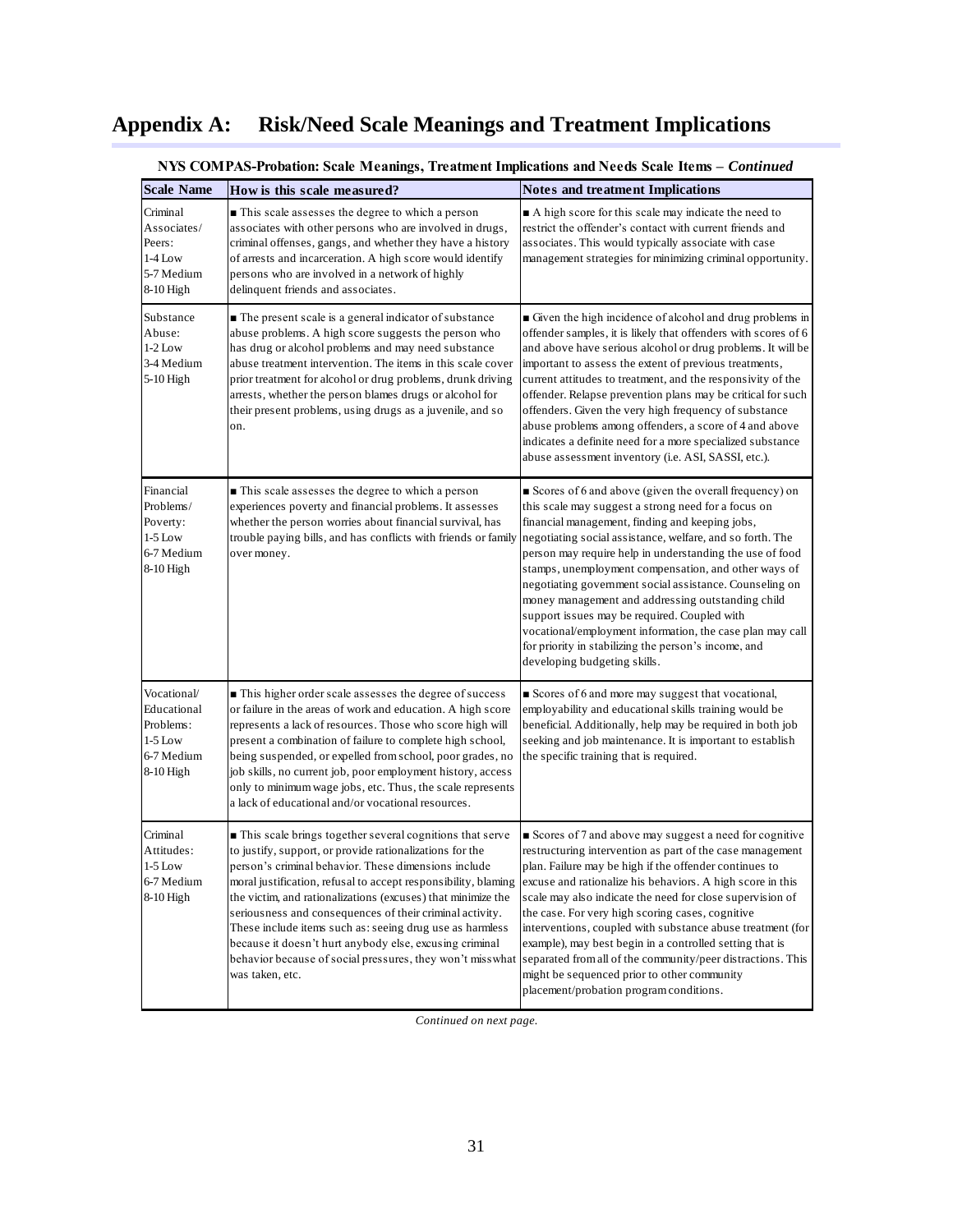| <b>Scale Name</b>                                                                                                             | How is this scale measured?                                                                                                                                                                                                                                                                                                                                                                                                                                                                                                                                                                            | <b>Notes and treatment Implications</b>                                                                                                                                                                                                                                                                                                                                                                                                                                                                     |
|-------------------------------------------------------------------------------------------------------------------------------|--------------------------------------------------------------------------------------------------------------------------------------------------------------------------------------------------------------------------------------------------------------------------------------------------------------------------------------------------------------------------------------------------------------------------------------------------------------------------------------------------------------------------------------------------------------------------------------------------------|-------------------------------------------------------------------------------------------------------------------------------------------------------------------------------------------------------------------------------------------------------------------------------------------------------------------------------------------------------------------------------------------------------------------------------------------------------------------------------------------------------------|
| Family<br>Criminality:<br>$1-5$ Low<br>6-7 Medium<br>8-10 High                                                                | This scale assesses the degree to which the person's<br>family members (mother, father, and siblings) have been<br>involved in criminal activity, drugs, or alcohol abuse. The<br>items cover: arrests of each family member, whether they<br>have been in jail or prison, and whether the parent or<br>parental figure has a history of alcohol or drug problems.                                                                                                                                                                                                                                     | A high score in this scale may indicate the need to<br>minimize or structure the contact with certain members of<br>the family to minimize adverse sibling or parental influence<br>and/or exposure to inappropriate substance use. It may<br>further assist in understanding the clients own criminal<br>involvement.                                                                                                                                                                                      |
| Neighborhood<br>Crime/<br>Disorganization<br>(renamed from<br>Social<br>Environment):<br>$1-5$ Low<br>6-7 Medium<br>8-10 High | This scale focuses on the amount of crime, disorder, and<br>victimization potential in the neighborhood in which a<br>person lives. High crime is indicated by the presence of<br>gangs, ease of obtaining drugs, the likelihood of being<br>victimized, a belief that a weapon is needed for protection,<br>and so on.                                                                                                                                                                                                                                                                                | • Offenders with scores of 7 and above may require help in<br>relocating to a lower risk neighborhood if this is possible,<br>or finding safety in their residential area. This scale often<br>links to other high risk factors (e.g. residential instability,<br>poverty, criminal opportunity, etc.) Therefore, the multi-<br>modal treatment approach may be appropriately aimed at<br>improving residential arrangements, lifestyle issues, and to<br>upgrade conventional skills (i.e. employability). |
| Social Isolation:<br>$1-5$ Low<br>6-7 Medium<br>8-10 High                                                                     | This scale assesses the degree to which the person has a<br>supportive social network and is both accepted and well<br>integrated into this network. The scale is scored such that<br>a high score represents an absence of supports and<br>feelings of social isolation and loneliness. The defining<br>items include: feeling close to friends, feeling left out of<br>things, the presence of companionship, having a close<br>best friend, feeling lonely, etc.                                                                                                                                    | The case management strategy for offenders scoring<br>high in this scale may include emphasis on working within<br>the family and community (i.e. church, support groups,<br>etc.), to mend or strengthen bonds. Social skills<br>improvements may be appropriate; and work on social<br>cognitions related to negative perceptions and rejection<br>may be important.                                                                                                                                      |
| Few Family<br>Supports:<br>$1-5$ Low<br>6-7 Medium<br>8-10 High                                                               | This is a simple screening scale assessing family<br>support. It includes items such as: degree of family<br>contact, getting along with family, degree support/reliance<br>on family, and so on.                                                                                                                                                                                                                                                                                                                                                                                                      | The case management strategy may be to see if family<br>bonds can be strengthened or reestablished if appropriate.                                                                                                                                                                                                                                                                                                                                                                                          |
| Few Pro-social<br>Peers:<br>$1-5$ Low<br>6-7 Medium<br>8-10 High                                                              | Peer relations enters into several explanatory theories of<br>crime and has emerged in meta-analytic studies as one of<br>the most important predictors of recidivism. The present<br>short scale consists of only three items. These indicate<br>whether the peers are law-abiding, whether they are<br>employed or not, and whether they are basically pro-social.<br>Both factor analysis and scaling analysis indicate that<br>these three items strongly cohere into a reliable and<br>unidimensional scale with an alpha coefficient over 0.70<br>and a single strong first principal component. | A high score here, similar to the criminal associates<br>scale, would indicate the need to try and establish more<br>pro-social friends.                                                                                                                                                                                                                                                                                                                                                                    |

### **NYS COMPAS-Probation: Scale Meanings, Treatment Implications and Needs Scale Items –** *Continued*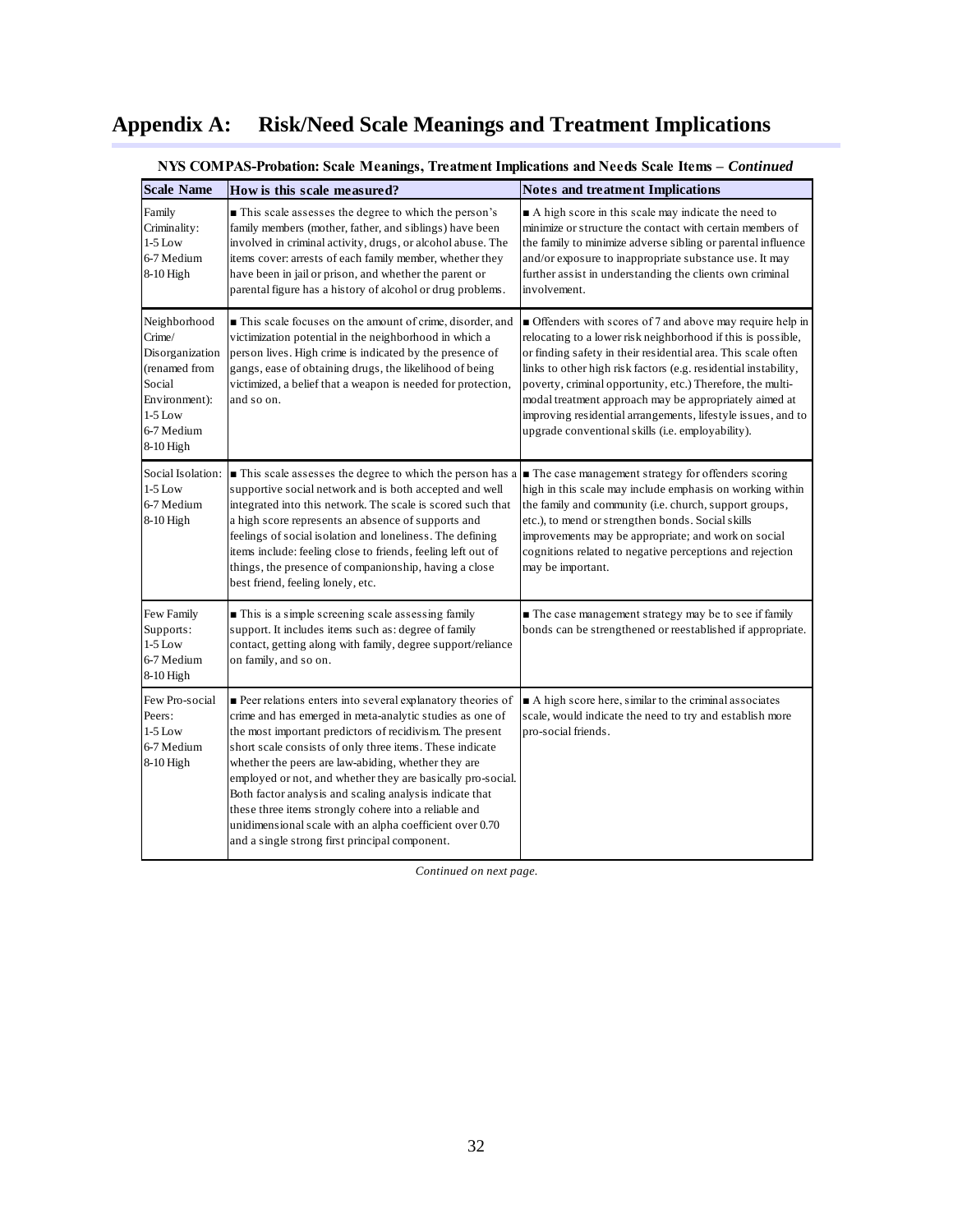| <b>Scale Name</b>                                                                                              | How is this scale measured?                                                                                                                                                                                                                                                                                                                                                                                                                                                                                                                                                                                                                                                                                                                                                                                                                                                                                                                                                                                                                                                                                                       | <b>Notes and treatment Implications</b>                                                                                                                                                                                              |
|----------------------------------------------------------------------------------------------------------------|-----------------------------------------------------------------------------------------------------------------------------------------------------------------------------------------------------------------------------------------------------------------------------------------------------------------------------------------------------------------------------------------------------------------------------------------------------------------------------------------------------------------------------------------------------------------------------------------------------------------------------------------------------------------------------------------------------------------------------------------------------------------------------------------------------------------------------------------------------------------------------------------------------------------------------------------------------------------------------------------------------------------------------------------------------------------------------------------------------------------------------------|--------------------------------------------------------------------------------------------------------------------------------------------------------------------------------------------------------------------------------------|
| Impulsivity:<br>$1-5$ Low<br>6-7 Medium<br>8-10 High                                                           | The present scale includes elements of impulsivity,<br>sensation seeking and avoidance of risky behaviors. It<br>includes items reflecting the ability to carefully monitor and<br>avoid risky or thoughtless choices or casual actions that<br>might take the person into risky sexual behavior, high risk<br>situations and to avoid high risk persons.<br>Impulsivity is one of several sub-dimensions that<br>collectively assess, "low self-control" or "anti-social<br>personality". It is consistently identified as one of the more<br>powerful personality predictors of criminal behavior and<br>plays a key role in general theories of crime (Gottfredson<br>and Hirschi 1990). The present scale is clearly somewhat<br>"hybrid" containing elements of sensation seeking, risk<br>avoidance and impulsivity. However, all 12 items correlate<br>strongly together, the first eigenvalue is over twice the size<br>of the second, most of the items correlate highly with the<br>overall scale, and Cronbach"s alpha supports the internal<br>reliability of the scale.                                              | $\blacksquare$ Treatment interventions may include counseling and/or<br>cognitive behavioral interventions to address thought<br>processes, choices and consequences, etc.                                                           |
| Resentful/<br>Mistrust:<br>$1-5$ Low<br>6-7 Medium<br>8-10 High                                                | ■ This scale is reminiscent of the "negative mental maps"<br>or negative social attributions that have been found to be<br>predictive of violent behavior (Borum 2000). It identifies<br>persons who tend to assume that others are disrespecting<br>them, out to hurt them, or have low opinions of them. It<br>represents a cognitive map of the social world that is<br>relatively bleak and unsupportive.<br>$\blacksquare$ This scale consists of eight items – each reflecting the<br>persons assumptions and subjective experiences of the<br>social world i.e. others are out to hurt me, people are not<br>trustworthy, they let me down, they get better breaks than<br>I do, and so on. The psychometrics of this scale are quite<br>strong. All items load heavily on the first principal<br>component, unidimensionality is indicated by a large first<br>eigenvalue, and Cronbach"s alpha is in a highly acceptable<br>range.                                                                                                                                                                                       | $\blacksquare$ Treatment interventions may include counseling and/or<br>cognitive behavioral interventions to address thoughts of<br>mistrust, suspicion of others, paranoia, etc. A mental<br>health assessment may also be useful. |
| Responsivity<br>Problems<br>(Cooperative<br>stance to<br>programming):<br>$1-5$ Low<br>6-7 Medium<br>8-10 High | The items in this scale assess whether an offender<br>appears willing to enter treatment, is willing to perform<br>restitution or community service, accepts the<br>consequences of their actions, shows remorse, accepts<br>responsibility and generally appears cooperative.<br>This dimension of responsivity primarily reflects a<br>"cognitive" or attitudinal stance to treatment. It does not<br>address broader aspects of responsivity such as the<br>history of treatment success/failure or specific patterns of<br>needs and risks that are used for matching the offender to<br>specific treatments. However, this general cooperative<br>stance may be used in conjunction with the overall pattern<br>of risk / needs and treatment history to help guide program<br>matching.<br>All eight items in this scale load strongly on the first<br>factor. This factor, in turn, subsumes most of the<br>information within these items. It thus appears to be a<br>single dimension. These findings are consistent with the<br>very high Alpha coefficient indicating high inter-item<br>correlations and reliability. |                                                                                                                                                                                                                                      |

**NYS COMPAS-Probation: Scale Meanings, Treatment Implications and Needs Scale Items -** *Continued*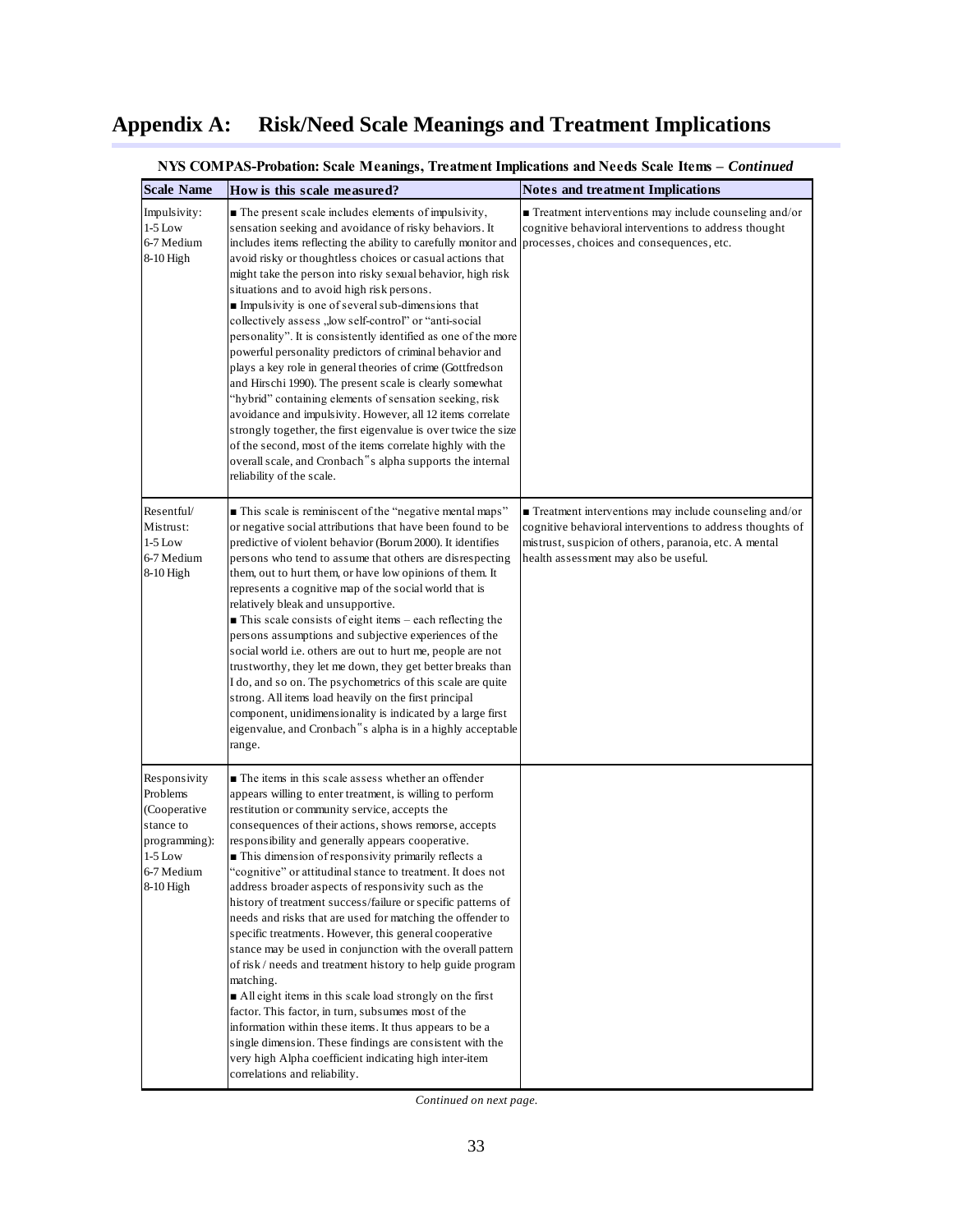| <b>Scale Name</b>                                               | How is this scale measured?                                                                                                                                                                                                                                                                                                                                                                                                                                                                                                                                                                                                                                                                                                                                                                                                                                                                                                                                                                                                                                     | <b>Notes and treatment Implications</b>                                                                                                                                                                                            |
|-----------------------------------------------------------------|-----------------------------------------------------------------------------------------------------------------------------------------------------------------------------------------------------------------------------------------------------------------------------------------------------------------------------------------------------------------------------------------------------------------------------------------------------------------------------------------------------------------------------------------------------------------------------------------------------------------------------------------------------------------------------------------------------------------------------------------------------------------------------------------------------------------------------------------------------------------------------------------------------------------------------------------------------------------------------------------------------------------------------------------------------------------|------------------------------------------------------------------------------------------------------------------------------------------------------------------------------------------------------------------------------------|
| Life/Goals<br>Idleness:<br>$1-5$ Low<br>6-7 Medium<br>8-10 High | • Positive commitments, life goals and future aspirations<br>reflect a major theme within the concept of "attachment"<br>bonds" in the social control theory of crime. Positive<br>aspirations and attachment bonds may be contrasted to<br>idleness, boredom and an absence of positive goals. The<br>present short scale focuses on the presence of positive life<br>goals, commitment and interest in a career or job, a positive<br>future, commitment to a religion in contrast to a life that is<br>purposeless and characterized by idleness and boredom.<br>This scale is somewhat heterogeneous in it"s item<br>content (covering job, career, religion, and general<br>boredom). However, most of the items load positively on<br>the same first principal component and have reasonably<br>positive correlations with the scale. However, the<br>heterogeneity of the item content is such that the Alpha<br>barely reaches 0.60. This suggests that the scale is not<br>truly unidimensional and that care must be taken in it"s<br>interpretation. | A high score on this scale may indicate the need for<br>cognitive intervention to address goal setting, develop<br>aspirations for the future (work, family, etc) and assisting<br>in developing interest in pro-social activites. |
| Anger:<br>$1-5$ Low<br>6-7 Medium<br>8-10 High                  | A tendency toward anger is also often included in<br>general measures of criminal personality or low self-control<br>(Blackburn and Fawcett 1999). The present scale therefore<br>focuses on this specific dimension. It"s seven items<br>address difficulty in controlling the temper, easily losing<br>one"s temper, feeling angry at others, getting angry<br>quickly, saying nasty things when angry, and so on.<br>The scale is unidimensional as indicated by high factor<br>loadings for all items on the first factor, the dominance of<br>this first factor and the high Cronbach"s alpha.                                                                                                                                                                                                                                                                                                                                                                                                                                                             | • Mid to high scores on this scale may indicate the need<br>for anger management counseling and/or cognitive<br>behavioral programs. It may also be appropriate to check<br>for a history of domestic violence.                    |
| Depression:<br>$1-5$ Low<br>6-7 Medium<br>8-10 High             | Large percentages of offenders are characterized by<br>mental health problems. Depression, anxiety and treatment<br>for prior mental health treatments are common indicators.<br>The present short screener focuses on a history of<br>depression, anxiety and several other mental health history<br>indicators. It is not meant to replace more elaborated<br>mental health assessments and is not designed to<br>diagnose any specific diagnostic category or to prescribe<br>treatment. It simply provides a general summary of a prior<br>history of mental health problems.<br>The items in this short scale address prior attempts or<br>treatment for suicide, depression, anxiety and current or<br>prior prescriptions or use of psychotropic drugs. The<br>psychometric properties of this short scale are surprisingly<br>good. All items load highly on the first principal<br>component (most over 0.50), Alpha is satisfactory and over<br>0.70. Thus, it appears to provide a good general measure of<br>mental health history.                 | A high score on this scale may indicate the need for a<br>more in depth mental health assessment.                                                                                                                                  |

**NYS COMPAS-Probation: Scale Meanings, Treatment Implications and Needs Scale Items –** *Continued*

Note: From "DPCA Scale Meanings, Treatment Implications and Needs Scale Items of COMPAS." Northpointe Center for Criminal Justice, Golden, CO. Copyright © 2006 by the Northpointe Center for Criminal Justice. Adapted with permission; chart title revised.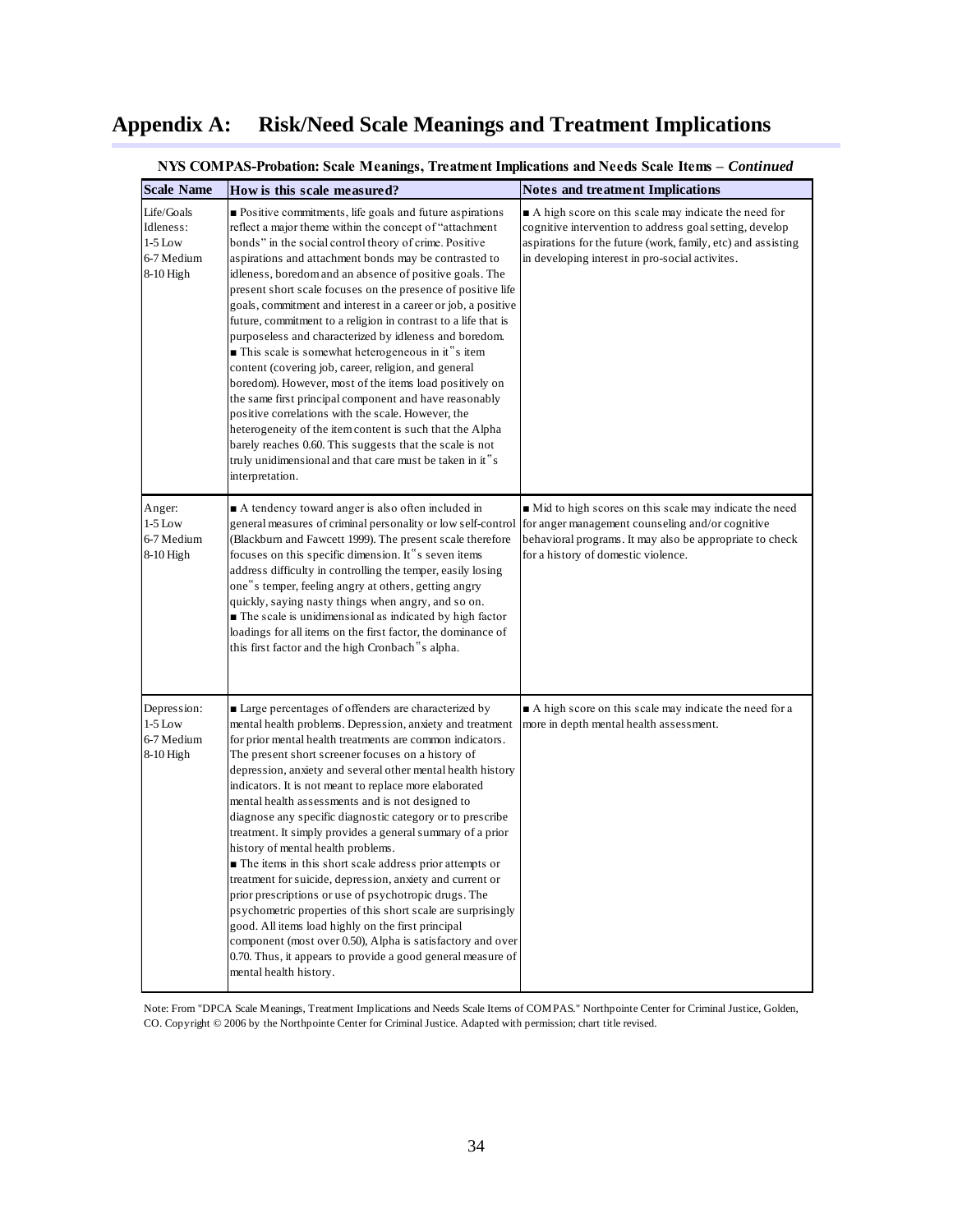# **Appendix B: Additional Tables**

**Table B1: Percent of 2009 Probation Supervision Admission Cases Included in Study and Recidivism Scale Percent Distributions by Probation Departments and Risk Levels Table B2: COMPAS-Probation Study Cases: Rearrest Rates for ANY Offense by Probation Department, Law and Recidivism Scale Risk Levels Table B3: Study Cases With "Full COMPAS" Assessments (n=11,289): Rearrest Rates at Two Years for ANY Offense by Scale Levels and Highest Risk/Need Decile Scores (DS) Table B4: Study Cases With "Full COMPAS" Assessments (n=11,289): Percent of Cases Classified as High Risk/Need by Probation Department, Scale Type and Scale Table B5: Study Cases With "Full COMPAS" Assessments (n=11,289): Pearson Correlations for ANY Rearrest at Two Years, Recidivism Scale and Base Risk/Need Scales Table B6: COMPAS-Probation Study Cases: Actual and Expected Rearrest Rates for ANY Offense by Age at Assessment Table B7: COMPAS-Probation Study Cases: Actual and Expected Rearrest Rates for ANY Offense by Recidivism Scale Decile Scores and Law Type**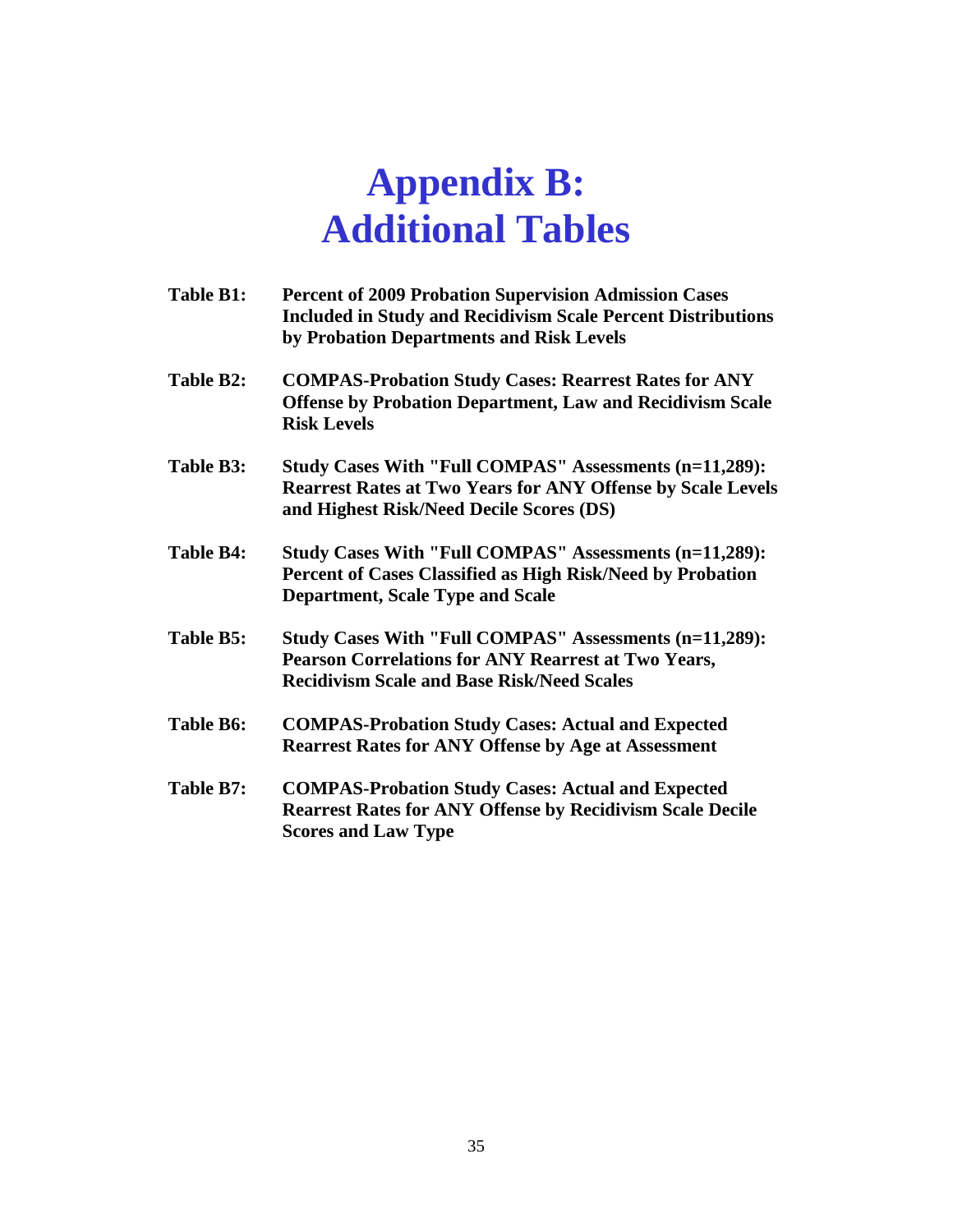### **Table B1**

### **Percent of 2009 Probation Supervision Admission Cases Included in Study and Recidivism Scale Percent Distributions by Probation Departments and Risk Levels**

|                                              | 2009 Admission Cases for Study Sites |              |              | <b>Recidivism Scale</b> |               |              |                                     |        |      |
|----------------------------------------------|--------------------------------------|--------------|--------------|-------------------------|---------------|--------------|-------------------------------------|--------|------|
|                                              | <b>Number</b>                        |              | Percent      |                         |               |              |                                     |        |      |
| of 2009<br><b>Probation</b><br><b>Number</b> |                                      |              | of Source    | Probation               | <b>Number</b> |              | <b>Percent Distributions by</b>     |        |      |
| Department<br>Admission                      |                                      | of Cases     | <b>Cases</b> | <b>Department</b>       | of Cases      |              | <b>Recidivism Scale Risk Levels</b> |        |      |
| <b>Study Sites</b>                           | <b>Source Cases</b>                  | in Study     | in Study     | <b>Study Sites</b>      | in Study      | <b>Total</b> | Low                                 | Medium | High |
| <b>ALL COUNTIES</b>                          | 26,315                               | 16,303       | 62%          | <b>ALL COUNTIES</b>     | 16,303        | 100%         | 37%                                 | 29%    | 34%  |
| <b>ALBANY</b>                                | 904                                  | 716          | 79%          | <b>ALBANY</b>           | 716           | 100%         | 32%                                 | 28%    | 39%  |
| <b>ALLEGANY</b>                              | 175                                  | 128          | 73%          | <b>ALLEGANY</b>         | 128           | 100%         | 32%                                 | 31%    | 37%  |
| <b>BROOME</b>                                | 686                                  | 556          | 81%          | <b>BROOME</b>           | 556           | 100%         | 33%                                 | 32%    | 35%  |
| CATTARAUGUS                                  | 243                                  | 191          | 79%          | CATTARAUGUS             | 191           | 100%         | 34%                                 | 36%    | 30%  |
| <b>CAYUGA</b>                                | 266                                  | 169          | 64%          | <b>CAYUGA</b>           | 169           | 100%         | 37%                                 | 31%    | 32%  |
|                                              |                                      |              |              |                         |               |              |                                     |        |      |
| <b>CHAUTAUQUA</b>                            | 758                                  | 382          | 50%          | CHAUTAUQUA              | 382           | 100%         | 32%                                 | 32%    | 36%  |
| <b>CHEMUNG</b>                               | 377                                  | 296          | 79%          | <b>CHEMUNG</b>          | 296           | 100%         | 32%                                 | 33%    | 35%  |
| <b>CHENANGO</b>                              | 160                                  | 139          | 87%          | <b>CHENANGO</b>         | 139           | 100%         | 25%                                 | 44%    | 31%  |
| <b>CLINTON</b>                               | 374                                  | 293          | 78%          | <b>CLINTON</b>          | 293           | 100%         | 36%                                 | 40%    | 24%  |
| <b>COLUMBIA</b>                              | 190                                  | 156          | 82%          | <b>COLUMBIA</b>         | 156           | 100%         | 42%                                 | 27%    | 31%  |
|                                              |                                      |              |              |                         |               |              |                                     |        |      |
| <b>CORTLAND</b>                              | 213                                  | 149          | 70%          | <b>CORTLAND</b>         | 149           | 100%         | 36%                                 | 27%    | 37%  |
| <b>DELAWARE</b>                              | 91                                   | 56           | 62%          | <b>DELAWARE</b>         | 56            | 100%         | 29%                                 | 32%    | 39%  |
| <b>DUTCHESS</b>                              | 813                                  | 84           | 10%          | <b>DUTCHESS</b>         | 84            | 100%         | 46%                                 | 29%    | 25%  |
| <b>ERIE</b>                                  | 1,992                                | 1,357        | 68%          | <b>ERIE</b>             | 1,357         | 100%         | 33%                                 | 27%    | 40%  |
| <b>ESSEX</b>                                 | 129                                  | 23           | 18%          | <b>ESSEX</b>            | 23            | 100%         | 48%                                 | 43%    | 9%   |
|                                              |                                      |              |              |                         |               |              |                                     |        |      |
| <b>FRANKLIN</b>                              | 248                                  | 205          | 83%          | <b>FRANKLIN</b>         | 205           | 100%         | 21%                                 | 28%    | 50%  |
| <b>FULTON</b>                                | 132                                  | 103          | 78%          | <b>FULTON</b>           | 103           | 100%         | 35%                                 | 25%    | 40%  |
| <b>GENESEE</b>                               | 241                                  | 207          | 86%          | <b>GENESEE</b>          | 207           | 100%         | 37%                                 | 27%    | 37%  |
| <b>GREENE</b>                                | 202                                  | 112          | 55%          | <b>GREENE</b>           | 112           | 100%         | 42%                                 | 23%    | 35%  |
| <b>HAMILTON</b>                              | $\overline{4}$                       | $\mathbf{0}$ | 0%           | <b>HAMILTON</b>         | $\mathbf{0}$  |              |                                     |        |      |
|                                              |                                      |              |              |                         |               |              |                                     |        |      |
| <b>HERKIMER</b>                              | 147                                  | 128          | 87%          | <b>HERKIMER</b>         | 128           | 100%         | 23%                                 | 34%    | 42%  |
| <b>JEFFERSON</b>                             | 421                                  | 370          | 88%          | <b>JEFFERSON</b>        | 370           | 100%         | 33%                                 | 35%    | 32%  |
| <b>LEWIS</b>                                 | 62                                   | 45           | 73%          | <b>LEWIS</b>            | 45            | 100%         | 47%                                 | 40%    | 13%  |
| <b>LIVINGSTON</b>                            | 217                                  | 146          | 67%          | <b>LIVINGSTON</b>       | 146           | 100%         | 32%                                 | 39%    | 29%  |
| <b>MADISON</b>                               | 182                                  | 147          | 81%          | <b>MADISON</b>          | 147           | 100%         | 29%                                 | 34%    | 37%  |
|                                              |                                      |              |              |                         |               |              |                                     |        |      |
| <b>MONROE</b>                                | 2,597                                | 758          | 29%          | <b>MONROE</b>           | 758           | 100%         | 32%                                 | 27%    | 41%  |
| <b>MONTGOMERY</b>                            | 135                                  | 101          | 75%          | <b>MONTGOMERY</b>       | 101           | 100%         | 37%                                 | 42%    | 22%  |
| <b>NASSAU</b>                                | 2,600                                | 1,894        | 73%          | <b>NASSAU</b>           | 1,894         | 100%         | 54%                                 | 24%    | 22%  |
| <b>NIAGARA</b>                               | 594                                  | 507          | 85%          | <b>NIAGARA</b>          | 507           | 100%         | 41%                                 | 32%    | 27%  |
| <b>ONEIDA</b>                                | 684                                  | 458          | 67%          | <b>ONEIDA</b>           | 458           | 100%         | 40%                                 | 31%    | 29%  |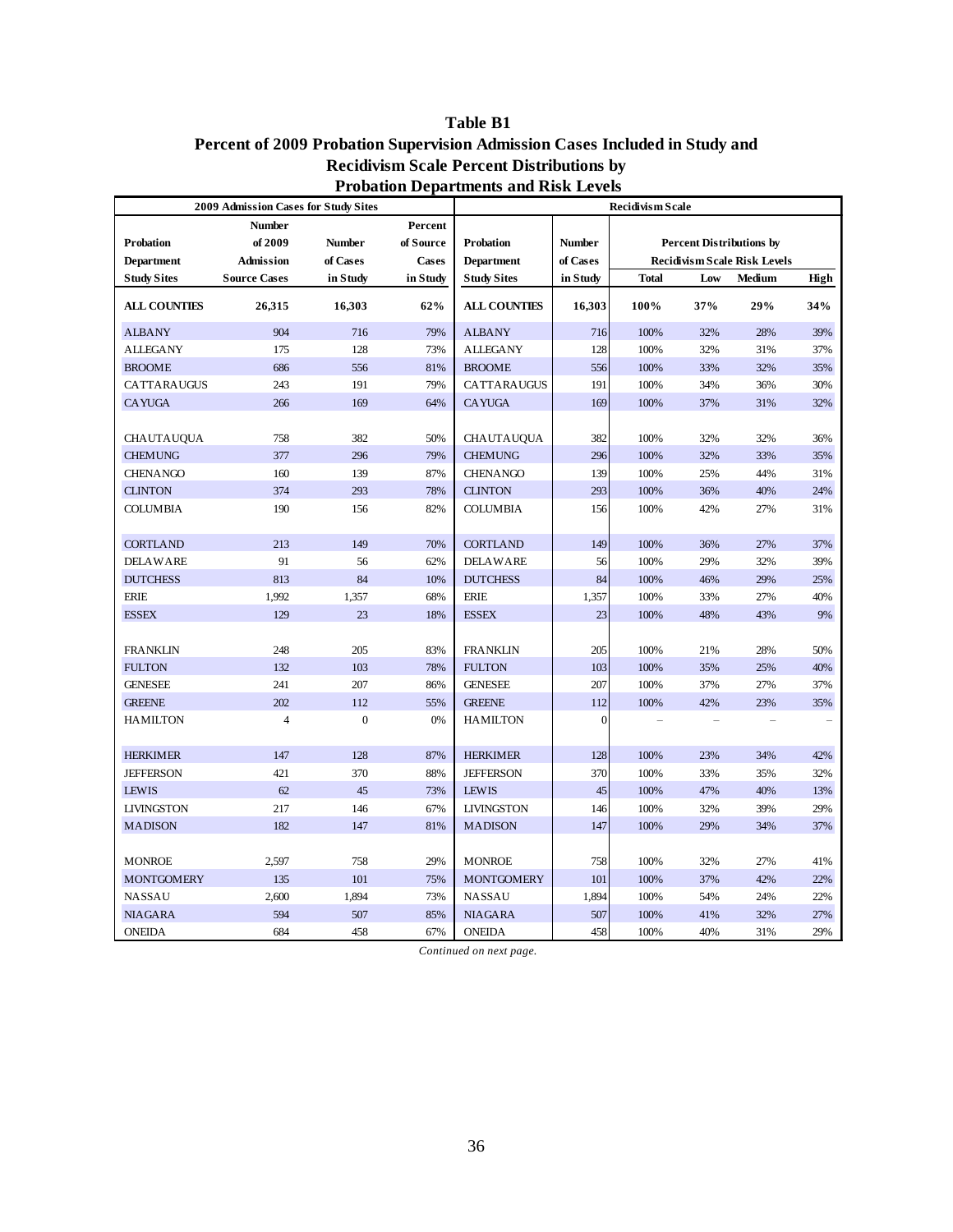|                    | 2009 Admission Cases for Study Sites |               |                          | <b>Recidivism Scale</b> |               |              |                                     |                          |      |
|--------------------|--------------------------------------|---------------|--------------------------|-------------------------|---------------|--------------|-------------------------------------|--------------------------|------|
|                    | <b>Number</b>                        |               | Percent                  |                         |               |              |                                     |                          |      |
| <b>Probation</b>   | of 2009                              | <b>Number</b> | of Source                | Probation               | <b>Number</b> |              | <b>Percent Distributions by</b>     |                          |      |
| Department         | Admission                            | of Cases      | <b>Cases</b>             | <b>Department</b>       | of Cases      |              | <b>Recidivism Scale Risk Levels</b> |                          |      |
| <b>Study Sites</b> | <b>Source Cases</b>                  | in Study      | in Study                 | <b>Study Sites</b>      | in Study      | <b>Total</b> | Low                                 | Medium                   | High |
|                    |                                      |               |                          |                         |               |              |                                     |                          |      |
| <b>ONONDAGA</b>    | 1,427                                | 632           | 44%                      | <b>ONONDAGA</b>         | 632           | 100%         | 23%                                 | 24%                      | 53%  |
| <b>ONTARIO</b>     | 419                                  | 334           | 80%                      | <b>ONTARIO</b>          | 334           | 100%         | 34%                                 | 35%                      | 31%  |
| <b>ORANGE</b>      | 787                                  | 658           | 84%                      | ORANGE                  | 658           | 100%         | 35%                                 | 25%                      | 40%  |
| <b>ORLEANS</b>     | 140                                  | 121           | 86%                      | <b>ORLEANS</b>          | 121           | 100%         | 44%                                 | 27%                      | 29%  |
| <b>OSWEGO</b>      | 332                                  | 280           | 84%                      | <b>OSWEGO</b>           | 280           | 100%         | 32%                                 | 31%                      | 37%  |
|                    |                                      |               |                          |                         |               |              |                                     |                          |      |
| <b>OTSEGO</b>      | 125                                  | 73            | 58%                      | <b>OTSEGO</b>           | 73            | 100%         | 36%                                 | 25%                      | 40%  |
| <b>PUTNAM</b>      | 177                                  | 107           | 60%                      | <b>PUTNAM</b>           | 107           | 100%         | 56%                                 | 21%                      | 22%  |
| <b>RENSSELAER</b>  | 467                                  | 389           | 83%                      | <b>RENSSELAER</b>       | 389           | 100%         | 32%                                 | 31%                      | 37%  |
| <b>ROCKLAND</b>    | 374                                  | 227           | 61%                      | <b>ROCKLAND</b>         | 227           | 100%         | 48%                                 | 24%                      | 29%  |
| <b>ST LAWRENCE</b> | 321                                  | 263           | 82%                      | <b>ST LAWRENCE</b>      | 263           | 100%         | 26%                                 | 26%                      | 48%  |
|                    |                                      |               |                          |                         |               |              |                                     |                          |      |
| <b>SARATOGA</b>    | 460                                  | 333           | 72%                      | <b>SARATOGA</b>         | 333           | 100%         | 49%                                 | 24%                      | 27%  |
| <b>SCHENECTADY</b> | 402                                  | 307           | 76%                      | <b>SCHENECTADY</b>      | 307           | 100%         | 41%                                 | 33%                      | 26%  |
| <b>SCHOHARIE</b>   | 69                                   | 60            | 87%                      | <b>SCHOHARIE</b>        | 60            | 100%         | 30%                                 | 37%                      | 33%  |
| <b>SCHUYLER</b>    | 70                                   | 57            | 81%                      | <b>SCHUYLER</b>         | 57            | 100%         | 53%                                 | 26%                      | 21%  |
| <b>SENECA</b>      | 124                                  | 51            | 41%                      | <b>SENECA</b>           | 51<br>100%    |              | 35%                                 | 31%                      | 33%  |
|                    |                                      |               |                          |                         |               |              |                                     |                          |      |
| <b>STEUBEN</b>     | 308                                  | 238           | 77%                      | <b>STEUBEN</b>          | 238           | 100%         | 40%                                 | 32%                      | 28%  |
| SUFFOLK*           |                                      |               | $\overline{\phantom{0}}$ | SUFFOLK*                |               |              |                                     | $\overline{\phantom{0}}$ |      |
| <b>SULLIVAN</b>    | 269                                  | 176           | 65%                      | <b>SULLIVAN</b>         | 176           | 100%         | 39%                                 | 24%                      | 37%  |
| <b>TIOGA</b>       | 145                                  | 89            | 61%                      | <b>TIOGA</b>            | 89            | 100%         | 29%                                 | 31%                      | 39%  |
| <b>TOMPKINS</b>    | 263                                  | 178           | 68%                      | <b>TOMPKINS</b>         | 178           | 100%         | 32%                                 | 33%                      | 35%  |
|                    |                                      |               |                          |                         |               |              |                                     |                          |      |
| <b>ULSTER</b>      | 613                                  | 403           | 66%                      | <b>ULSTER</b>           | 403           | 100%         | 38%                                 | 27%                      | 35%  |
| <b>WARREN</b>      | 324                                  | 198           | 61%                      | <b>WARREN</b>           | 198           | 100%         | 36%                                 | 37%                      | 27%  |
| <b>WASHINGTON</b>  | 252                                  | 89            | 35%                      | <b>WASHINGTON</b>       | 89            | 100%         | 37%                                 | 31%                      | 31%  |
| WAYNE              | 296                                  | 220           | 74%                      | <b>WAYNE</b>            | 220           | 100%         | 38%                                 | 30%                      | 32%  |
| <b>WESTCHESTER</b> | 2,060                                | 762           | 37%                      | <b>WESTCHESTER</b>      | 762           | 100%         | 40%                                 | 26%                      | 34%  |
|                    |                                      |               |                          |                         |               |              |                                     |                          |      |
| <b>WYOMING</b>     | 167                                  | 116           | 69%                      | <b>WYOMING</b>          | 116           | 100%         | 24%                                 | 32%                      | 44%  |
| <b>YATES</b>       | 87                                   | 66            | 76%                      | <b>YATES</b>            | 66            | 100%         | 33%                                 | 36%                      | 30%  |
|                    |                                      |               |                          |                         |               |              |                                     |                          |      |

**Table B1 –** *Continued*

Note: Percentages may not add correctly due to rounding.

\* Suffolk Probation Department was excluded from the study because it had not fully implemented COMPAS-Probation as of 2009 and accounted for a substantial number of admission cases statewide.

Data Sources: NYS Division of Criminal Justice Services, IPRS, Probation-COMPAS and CCH databases.

Source: NYS Division of Criminal Justice Services, *New York State COMPAS-Probation Risk and Needs Assessment Study* (2012).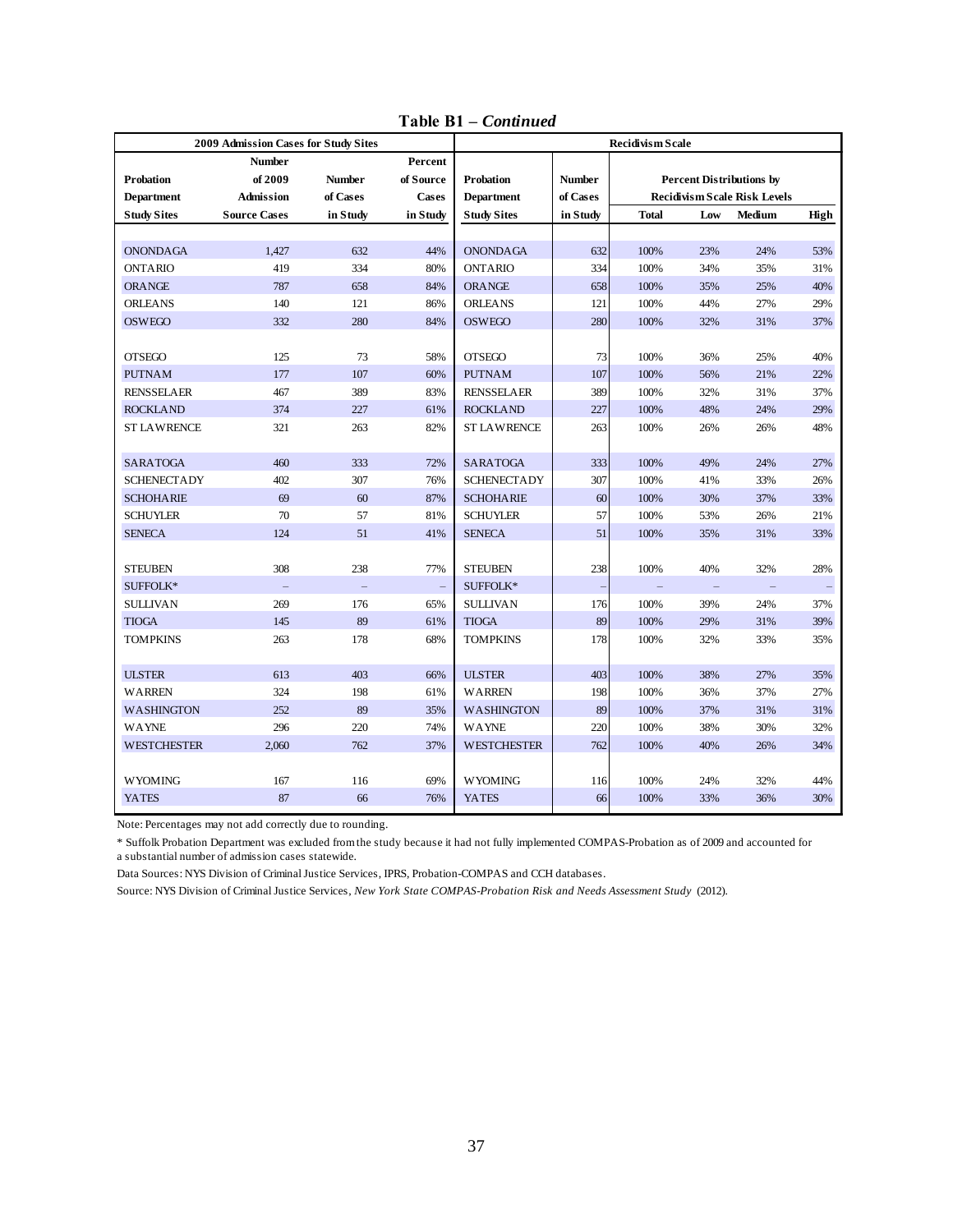|                    |               | <b>Top Charge Laws and Recidivism Scale Risk Levels</b> |                  |                |                |              |                                          |              |                 |                |                                    |                 |                                  |
|--------------------|---------------|---------------------------------------------------------|------------------|----------------|----------------|--------------|------------------------------------------|--------------|-----------------|----------------|------------------------------------|-----------------|----------------------------------|
| <b>Probation</b>   |               |                                                         | <b>All Cases</b> |                |                |              | <b>Penal Law Conviction Charge Cases</b> |              |                 |                | <b>VTL Conviction Charge Cases</b> |                 |                                  |
| <b>Department</b>  |               | <b>Total</b>                                            | Low              | Medium         | <b>High</b>    | <b>Total</b> | Low                                      | Medium       | High            | <b>Total</b>   | Low                                | Medium          | <b>High</b>                      |
| <b>OVERALL</b>     | Rate          | 34.0%                                                   | 16.9%            | 32.7%          | 53.8%          | 40.9%        | 22.5%                                    | 37.5%        | 56.0%           | 15.9%          | 10.1%                              | 17.3%           | 37.9%                            |
|                    | Cases         | 16,303                                                  | 6,060            | 4,721          | 5,522          | 11,762       | 3,314                                    | 3,594        | 4,854           | 4,541          | 2,746                              | 1,127           | 668                              |
|                    |               |                                                         |                  |                |                |              |                                          |              |                 |                |                                    |                 |                                  |
| <b>ALBANY</b>      | Rate          | 38.4%                                                   | 21.1%            | 32.2%          | 57.1%          | 43.7%        | 24.2%                                    | 36.1%        | 60.0%           | 17.8%          | 15.7%                              | 13.9%           | 29.6%                            |
|                    | Cases         | 716                                                     | 232              | 202            | 282            | 570          | 149                                      | 166          | 255             | 146            | 83                                 | 36              | 27                               |
| <b>ALLEGANY</b>    | Rate          | 35.9%                                                   | 17.1%            | 32.5%          | 55.3%          | 40.4%        | 20.0%                                    | 39.4%        | 58.5%           | 10.5%          | 0.0%                               | 0.0%            | 33.3%                            |
|                    | Cases         | 128                                                     | 41               | 40             | 47             | 109          | 35                                       | 33           | 41              | 19             | 6                                  | $7\phantom{.0}$ | 6                                |
| <b>BROOME</b>      | Rate          | 37.8%                                                   | 20.4%            | 36.9%          | 54.6%          | 42.0%        | 22.0%                                    | 39.4%        | 57.1%           | 18.2%          | 17.5%                              | 20.8%           | 16.7%                            |
|                    | Cases         | 556                                                     | 181              | 179            | 196            | 457          | 118                                      | 155          | 184             | 99             | 63                                 | 24              | 12                               |
| <b>CATTARAUGUS</b> | Rate          | 25.1%                                                   | 10.8%            | 20.6%          | 46.6%          | 30.4%        | 15.8%                                    | 23.4%        | 48.0%           | 12.5%          | 3.7%                               | 14.3%           | 37.5%                            |
|                    | Cases         | 191                                                     | 65               | 68             | 58             | 135          | 38                                       | 47           | 50              | 56             | 27                                 | 21              | 8                                |
| <b>CAYUGA</b>      | Rate          | 30.8%                                                   | 9.5%             | 38.5%          | 48.1%          | 38.1%        | 17.1%                                    | 44.2%        | 47.9%           | 9.3%           | 0.0%                               | 11.1%           | 50.0%                            |
|                    | Cases         | 169                                                     | 63               | 52             | 54             | 126          | 35                                       | 43           | 48              | 43             | 28                                 | 9               |                                  |
| <b>CHAUTAUQUA</b>  | Rate          | 42.1%                                                   | 26.8%            | 35.5%          | 61.6%          | 50.0%        | 37.1%                                    | 43.2%        | 62.9%           | 22.2%          | 13.2%                              | 15.2%           | 54.5%                            |
|                    | Cases         | 382                                                     | 123              | 121            | 138            | 274          | 70                                       | 88           | 116             | 108            | 53                                 | 33              | 22                               |
| <b>CHEMUNG</b>     | Rate          | 27.4%                                                   | 16.8%            | 15.3%          | 48.5%          | 36.2%        | 27.3%                                    | 19.7%        | 54.7%           | 6.7%           | 2.5%                               | 6.3%            | 17.6%                            |
|                    | Cases         | 296                                                     | 95               | 98             | 103            | 207          | 55                                       | 66           | 86              | 89             | 40                                 | 32              | 17                               |
| <b>CHENANGO</b>    | Rate          | 37.4%                                                   | 11.4%            | 34.4%          | 62.8%          | 40.2%        | 13.6%                                    | 35.3%        | 61.5%           | 25.9%          | 7.7%                               | 30.0%           | 75.0%                            |
|                    | Cases         | 139                                                     | 35               | 61             | 43             | 112          | 22                                       | 51           | 39              | 27             | 13                                 | 10              | 4                                |
| <b>CLINTON</b>     | Rate          | 29.0%                                                   | 19.0%            | 36.4%          | 31.4%          | 32.6%        | 21.3%                                    | 42.1%        | 31.7%           | 15.0%          | 13.3%                              | 13.0%           | 28.6%                            |
|                    | Cases         | 293                                                     | 105              | 118            | 70             | 233          | 75                                       | 95           | 63              | 60             | 30                                 | 23              | 7                                |
| <b>COLUMBIA</b>    | Rate          | 40.4%                                                   | 24.2%            | 45.2%          | 58.3%          | 44.3%        | 27.7%                                    | 46.2%        | 60.0%           | 20.0%          | 15.8%                              | 33.3%           | 33.3%                            |
|                    | Cases         | 156                                                     | 66               | 42             | 48             | 131          | 47                                       | 39           | 45              | 25             | 19                                 | 3               | 3                                |
| <b>CORTLAND</b>    | Rate          | 32.9%                                                   | 18.5%            | 35.0%          | 45.5%          | 38.3%        | 23.1%                                    | 40.6%        | 44.9%           | 19.0%          | 14.3%                              | 12.5%           | 50.0%                            |
|                    | Cases         | 149                                                     | 54               | 40             | 55             | 107          | 26                                       | 32           | 49              | 42             | 28                                 | $8\phantom{1}$  | 6                                |
| <b>DELAWARE</b>    | Rate          | 25.0%                                                   | 25.0%            | 11.1%          | 36.4%          | 30.2%        | 40.0%                                    | 13.3%        | 38.9%           | 7.7%           | 0.0%                               | 0.0%            | 25.0%                            |
|                    | Cases         | 56                                                      | 16               | 18             | 22             | 43           | 10                                       | 15           | 18              | 13             | 6                                  | 3               |                                  |
| <b>DUTCHESS</b>    | Rate          | 33.3%                                                   | 20.5%            | 33.3%          | 57.1%          | 44.2%        | 28.6%                                    | 41.7%        | 58.8%           | 22.0%          | 16.0%                              | 25.0%           | 50.0%                            |
|                    | Cases         | 84                                                      | 39               | 24             | 21             | 43           | 14                                       | 12           | 17              | 41             | 25                                 | 12              |                                  |
| <b>ERIE</b>        | Rate          | 38.8%                                                   | 18.5%            | 36.7%          | 57.3%          | 46.0%        | 22.2%                                    | 43.1%        | 58.7%           | 20.9%          | 14.9%                              | 20.4%           | 45.6%                            |
|                    | Cases         | 1,357                                                   | 453              | 365            | 539            | 969          | 225                                      | 262          | 482             | 388            | 228                                | 103             | 57                               |
| <b>ESSEX</b>       | Rate          | 21.7%                                                   | 9.1%             | 20.0%          | 100.0%         | 21.4%        | 0.0%                                     | 25.0%        | 100.0%          | 22.2%          | 16.7%                              | 0.0%            | 100.0%                           |
|                    | Cases         | 23                                                      | 11               | 10             | $\overline{2}$ | 14           | 5                                        | 8            | 1               | 9              | 6                                  | $\overline{c}$  | -1                               |
| <b>FRANKLIN</b>    | Rate          | 41.5%                                                   | 20.5%            | 29.3%          | 57.3%          | 47.1%        | 25.8%                                    | 34.2%        | 60.2%           | 22.9%          | 7.7%                               | 20.0%           | 40.0%                            |
|                    | Cases         | 205                                                     | 44               | 58             | 103            | 157          | 31                                       | 38           | 88              | 48             | 13                                 | 20              | 15                               |
| <b>FULTON</b>      | Rate          | 37.9%                                                   | 25.0%            | 34.6%          | 51.2%          | 45.6%        | 38.1%                                    | 38.1%        | 54.1%           | 12.5%          | 6.7%                               | 20.0%           | 25.0%                            |
|                    | Cases         | 103                                                     | 36               | 26             | 41             | 79           | 21                                       | 21           | 37              | 24             | 15                                 | $\sqrt{5}$      |                                  |
| <b>GENESEE</b>     | Rate          | 42.0%                                                   | 28.9%            | 34.5%          | 60.5%          | 47.6%        | 35.2%                                    | 37.5%        | 62.9%           | 20.9%          | 13.6%                              | 26.7%           | 33.3%                            |
|                    | Cases         | 207                                                     | 76               | 55             | 76             | 164          | 54                                       | 40           | 70              | 43             | 22                                 | 15              | 6                                |
| <b>GREENE</b>      | Rate          | 31.3%                                                   | 10.6%            | 30.8%          | 56.4%          | 37.7%        | 17.2%                                    | 31.3%        | 59.4%           | 17.1%          | 0.0%                               | 30.0%           | 42.9%                            |
|                    | Cases         | 112                                                     | 47               | 26             | 39             | 77           | 29                                       | 16           | 32              | 35             | 18                                 | 10              | 7                                |
| <b>HAMILTON</b>    | Rate          | $\equiv$                                                | L,               | $\overline{a}$ | $\overline{a}$ | $\equiv$     | $\equiv$                                 | $\equiv$     | $\overline{a}$  | $\overline{a}$ | $\equiv$                           | $\equiv$        |                                  |
|                    | Cases         |                                                         |                  |                |                |              |                                          |              |                 |                |                                    |                 |                                  |
|                    |               | 35.9%                                                   | 10.0%            | 31.8%          | 53.7%          | 41.2%        | 5.6%                                     | 37.5%        | 55.8%           | 15.4%          | 16.7%                              | 16.7%           | 0.0%                             |
| <b>HERKIMER</b>    | Rate<br>Cases | 128                                                     | 30               | 44             | 54             | 102          | 18                                       | 32           | $52\,$          | 26             | 12                                 | 12              |                                  |
| <b>JEFFERSON</b>   |               | 44.3%                                                   | 30.1%            | 33.8%          | 70.9%          | 47.5%        | 35.8%                                    | 33.9%        | 73.1%           |                | 10.7%                              | 33.3%           | $\overline{\mathbf{c}}$<br>53.8% |
|                    | Rate          | 370                                                     | 123              |                | 117            | 314          |                                          |              | 104             | 26.8%<br>56    |                                    |                 | 13                               |
| <b>LEWIS</b>       | Cases         | 28.9%                                                   | 9.5%             | 130<br>38.9%   | 66.7%          | 36.7%        | 95<br>7.7%                               | 115<br>50.0% | 80.0%           | 13.3%          | 28<br>12.5%                        | 15<br>16.7%     | 0.0%                             |
|                    | Rate<br>Cases |                                                         |                  |                |                |              |                                          |              | $5\phantom{.0}$ |                | $\bf 8$                            |                 |                                  |
| <b>LIVINGSTON</b>  |               | 45                                                      | 21               | 18             | 6<br>45.2%     | 30<br>32.7%  | 13                                       | 12<br>30.0%  |                 | 15             |                                    | 6               |                                  |
|                    | Rate          | 24.7%                                                   | 8.5%<br>47       | 22.8%          | 42             | 98           | 16.7%                                    | 40           | 47.1%<br>34     | 8.3%<br>48     | 0.0%<br>23                         | 5.9%<br>17      | 37.5%                            |
| <b>MADISON</b>     | Cases<br>Rate | 146<br>31.3%                                            | 19.0%            | 57<br>32.0%    | 40.0%          | 39.3%        | 24<br>26.3%                              | 37.5%        | 45.8%           | 10.0%          | 13.0%                              | 10.0%           | 8<br>0.0%                        |
|                    |               |                                                         |                  |                |                |              |                                          |              |                 |                |                                    |                 |                                  |
|                    | Cases         | 147                                                     | 42               | 50             | 55             | 107          | 19                                       | 40           | 48              | 40             | 23                                 | 10              | 7                                |
| <b>MONROE</b>      | Rate          | 36.0%                                                   | 11.8%            | 34.8%          | 55.9%          | 45.5%        | 17.4%                                    | 42.7%        | 59.4%           | 15.5%          | 6.9%                               | 15.5%           | 38.0%                            |
|                    | Cases         | 758                                                     | 246              | 201            | 311            | 519          | 115                                      | 143          | 261             | 239            | 131                                | 58              | 50                               |
| <b>MONTGOMERY</b>  | Rate          | 23.8%                                                   | 8.1%             | 28.6%          | 40.9%          | 28.2%        | 8.3%                                     | 35.7%        | 42.1%           | 13.3%          | 7.7%                               | 14.3%           | 33.3%                            |
|                    | Cases         | 101                                                     | 37               | 42             | 22             | 71           | 24                                       | 28           | 19              | 30             | 13                                 | 14              | 3                                |
| NASSAU             | Rate          | 24.8%                                                   | 12.5%            | 29.0%          | 50.6%          | 35.1%        | 19.6%                                    | 33.2%        | 52.4%           | 13.0%          | 8.9%                               | 19.9%           | 40.6%                            |
|                    | Cases         | 1,894                                                   | 1,021            | 462            | 411            | 1,010        | 347                                      | 316          | 347             | 884            | 674                                | 146             | 64                               |
| <b>NIAGARA</b>     | Rate          | 34.9%                                                   | 17.2%            | 36.3%          | 60.1%          | 42.3%        | 22.5%                                    | 40.0%        | 61.9%           | 16.6%          | 11.2%                              | 22.9%           | 41.7%                            |
|                    | Cases         | 507                                                     | 209              | 160            | 138            | 362          | 111                                      | 125          | 126             | 145            | 98                                 | 35              | 12                               |

**Table B2 COMPAS-Probation Study Cases: Rearrest Rates for ANY Offense by Probation Department, Law and Recidivism Scale Risk Level**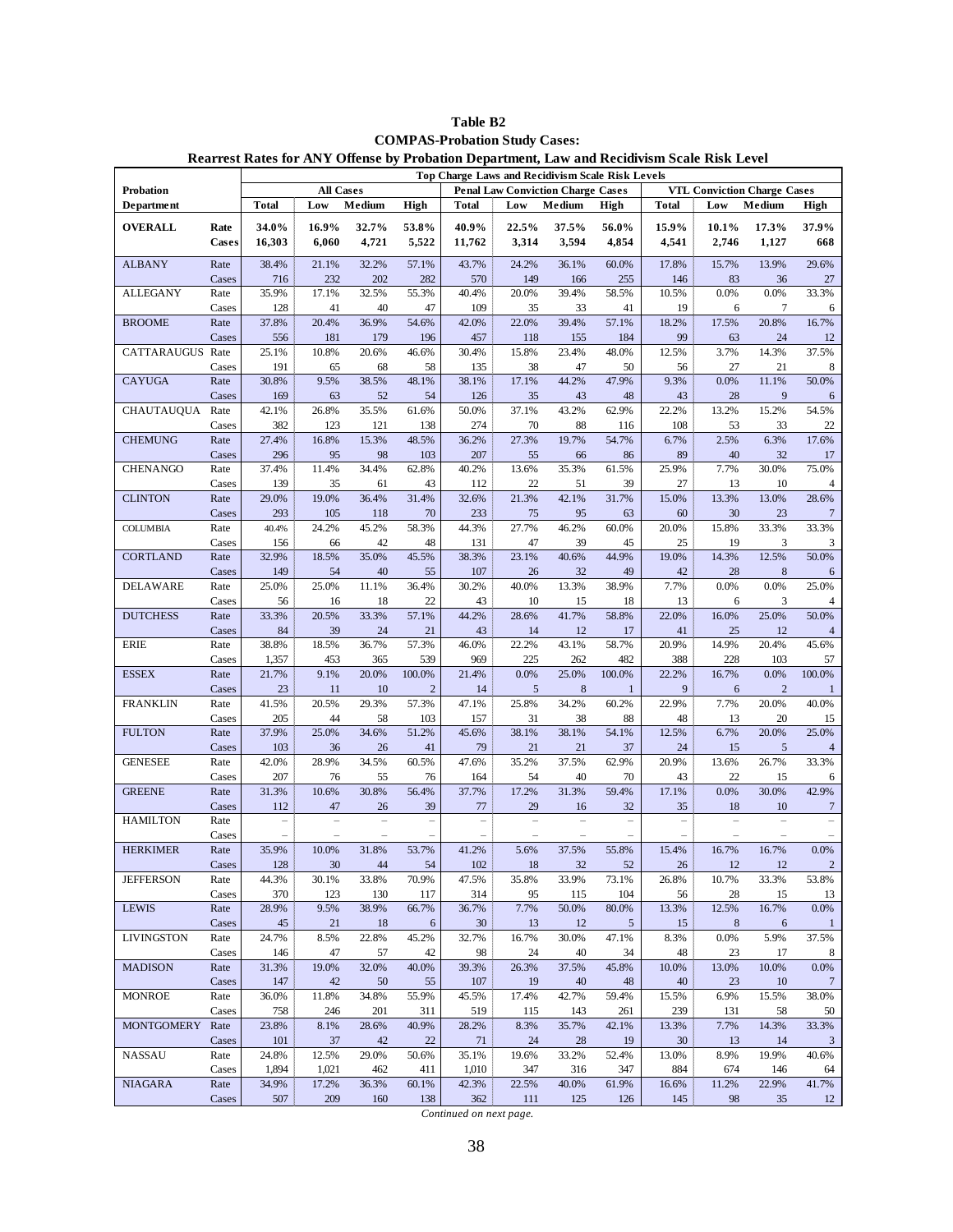|                    | <b>Top Charge Laws and Recidivism Scale Risk Levels</b> |              |                  |              |              |              |                         |                                          |              |              |             |                                    |                |
|--------------------|---------------------------------------------------------|--------------|------------------|--------------|--------------|--------------|-------------------------|------------------------------------------|--------------|--------------|-------------|------------------------------------|----------------|
| <b>Probation</b>   |                                                         |              | <b>All Cases</b> |              |              |              |                         | <b>Penal Law Conviction Charge Cases</b> |              |              |             | <b>VTL Conviction Charge Cases</b> |                |
| <b>Department</b>  |                                                         | <b>Total</b> | Low              | Medium       | High         | <b>Total</b> | Low                     | Medium                                   | High         | <b>Total</b> | Low         | Medium                             | High           |
| <b>ONEIDA</b>      | Rate                                                    | 34.1%        | 18.8%            | 36.4%        | 52.2%        | 39.4%        | 21.4%                   | 41.4%                                    | 54.2%        | 17.3%        | 14.5%       | 14.8%                              | 35.7%          |
|                    | Cases                                                   | 458          | 181              | 143          | 134          | 348          | 112                     | 116                                      | 120          | 110          | 69          | 27                                 | 14             |
| <b>ONONDAGA</b>    | Rate                                                    | 37.2%        | 13.6%            | 25.3%        | 52.8%        | 40.9%        | 18.1%                   | 28.9%                                    | 53.7%        | 15.2%        | 2.4%        | 4.5%                               | 42.9%          |
|                    | Cases                                                   | 632          | 147              | 150          | 335          | 540          | 105                     | 128                                      | 307          | 92           | 42          | 22                                 | 28             |
| <b>ONTARIO</b>     | Rate                                                    | 29.9%        | 18.3%            | 24.8%        | 49.0%        | 32.9%        | 22.1%                   | 26.6%                                    | 47.8%        | 20.7%        | 12.8%       | 17.4%                              | 58.3%          |
|                    | Cases                                                   | 334          | 115              | 117          | 102          | 252          | 68                      | 94                                       | 90           | 82           | 47          | 23                                 | 12             |
| <b>ORANGE</b>      | Rate                                                    | 34.0%        | 11.7%            | 35.8%        | 52.7%        | 40.1%        | 14.3%                   | 41.1%                                    | 54.0%        | 18.1%        | 8.6%        | 19.5%                              | 44.4%          |
|                    | Cases                                                   | 658          | 231              | 165          | 262          | 476          | 126                     | 124                                      | 226          | 182          | 105         | 41                                 | 36             |
| <b>ORLEANS</b>     | Rate                                                    | 27.3%        | 13.2%            | 36.4%        | 40.0%        | 31.9%        | 17.2%                   | 39.3%                                    | 38.2%        | 13.3%        | 8.3%        | 20.0%                              | 100.0%         |
|                    | Cases                                                   | 121          | 53               | 33           | 35           | 91           | 29                      | 28                                       | 34           | 30           | 24          | 5                                  |                |
| <b>OSWEGO</b>      | Rate                                                    | 35.0%        | 20.0%            | 32.6%        | 50.0%        | 39.0%        | 23.5%                   | 35.8%                                    | 50.0%        | 22.9%        | 15.4%       | 21.1%                              | 50.0%          |
|                    | Cases                                                   | 280          | 90               | 86           | 104          | 210          | 51                      | 67                                       | 92           | 70           | 39          | 19                                 | 12             |
| <b>OTSEGO</b>      | Rate                                                    | 42.5%        | 34.6%            | 50.0%        | 44.8%        | 48.1%        | 38.1%                   | 63.6%                                    | 50.0%        | 26.3%        | 20.0%       | 28.6%                              | 28.6%          |
|                    | Cases                                                   | 73           | 26               | 18           | 29           | 54           | 21                      | 11                                       | 22           | 19           | 5           | $\overline{7}$                     | $\overline{7}$ |
| <b>PUTNAM</b>      | Rate                                                    | 32.7%        | 16.7%            | 47.8%        | 58.3%        | 44.3%        | 22.2%                   | 50.0%                                    | 72.2%        | 17.4%        | 12.1%       | 42.9%                              | 16.7%          |
|                    | Cases                                                   | 107          | 60               | 23           | 24           | 61           | 27                      | 16                                       | 18           | 46           | 33          | $\overline{7}$                     | 6              |
| <b>RENSSELAER</b>  | Rate                                                    | 38.0%        | 22.4%            | 43.4%        | 47.2%        | 42.1%        | 25.6%                   | 48.1%                                    | 48.8%        | 18.2%        | 14.3%       | 12.5%                              | 33.3%          |
| <b>ROCKLAND</b>    | Cases                                                   | 389<br>35.7% | 125<br>18.5%     | 122<br>44.4% | 142<br>56.9% | 323<br>41.4% | 90<br>19.6%             | 106<br>46.8%                             | 127<br>57.6% | 66<br>21.5%  | 35<br>17.3% | 16<br>28.6%                        | 15<br>50.0%    |
|                    | Rate<br>Cases                                           | 227          | 108              | 54           | 65           | 162          | 56                      | 47                                       | 59           | 65           | 52          | $\overline{7}$                     |                |
| <b>ST LAWRENCE</b> | Rate                                                    | 41.8%        | 20.3%            | 36.8%        | 56.3%        | 46.4%        | 27.1%                   | 40.0%                                    | 58.3%        | 23.1%        | 4.8%        | 23.1%                              | 44.4%          |
|                    | Cases                                                   | 263          | 69               | 68           | 126          | 211          | 48                      | 55                                       | 108          | 52           | 21          | 13                                 | 18             |
| SARATOGA           | Rate                                                    | 36.0%        | 26.5%            | 39.5%        | 50.0%        | 45.9%        | 38.9%                   | 45.6%                                    | 54.4%        | 13.7%        | 9.0%        | 25.0%                              | 18.2%          |
|                    | Cases                                                   | 333          | 162              | 81           | 90           | 231          | 95                      | 57                                       | 79           | 102          | 67          | 24                                 | 11             |
| <b>SCHENECTADY</b> | Rate                                                    | 34.2%        | 23.0%            | 29.7%        | 57.5%        | 38.4%        | 27.5%                   | 34.2%                                    | 58.1%        | 13.5%        | 4.2%        | 13.6%                              | 50.0%          |
|                    | Cases                                                   | 307          | 126              | 101          | 80           | 255          | 102                     | 79                                       | 74           | 52           | 24          | 22                                 | 6              |
| <b>SCHOHARIE</b>   | Rate                                                    | 16.7%        | 5.6%             | 9.1%<br>22   | 35.0%        | 23.5%        | 14.3%<br>$\overline{7}$ | 15.4%                                    | 35.7%        | 7.7%         | 0.0%        | 0.0%<br>9                          | 33.3%          |
| <b>SCHUYLER</b>    | Cases<br>Rate                                           | 60<br>15.8%  | 18<br>10.0%      | 33.3%        | 20<br>8.3%   | 34<br>16.2%  | 5.9%                    | 13<br>50.0%                              | 14<br>0.0%   | 26<br>15.0%  | 11<br>15.4% | 0.0%                               | 50.0%          |
|                    | Cases                                                   | 57           | 30               | 15           | 12           | 37           | 17                      | 10                                       | 10           | 20           | 13          | 5                                  | $\overline{c}$ |
| <b>SENECA</b>      | Rate                                                    | 17.6%        | 0.0%             | 6.3%         | 47.1%        | 28.6%        | 0.0%                    | 14.3%                                    | 50.0%        | 4.3%         | 0.0%        | 0.0%                               | 33.3%          |
|                    | Cases                                                   | 51           | 18               | 16           | 17           | 28           | $\overline{7}$          | $\overline{7}$                           | 14           | 23           | 11          | 9                                  | 3              |
| <b>STEUBEN</b>     | Rate                                                    | 27.7%        | 9.5%             | 31.2%        | 50.0%        | 35.3%        | 14.3%                   | 33.3%                                    | 62.3%        | 7.7%         | 0.0%        | 25.0%                              | 0.0%           |
|                    | Cases                                                   | 238          | 95               | 77           | 66           | 173          | 63                      | 57                                       | 53           | 65           | 32          | 20                                 | 13             |
| <b>SUFFOLK</b>     | Rate                                                    | $\equiv$     |                  |              |              |              |                         | $\equiv$                                 |              | ÷            |             |                                    |                |
| <b>SULLIVAN</b>    | Cases<br>Rate                                           | 27.8%        | 5.9%             | 32.6%        | 47.7%        | 35.9%        | 6.1%                    | 37.5%                                    | 53.8%        | 11.9%        | 5.7%        | 18.2%                              | 23.1%          |
|                    | Cases                                                   | 176          | 68               | 43           | 65           | 117          | 33                      | 32                                       | 52           | 59           | 35          | 11                                 | 13             |
| <b>TIOGA</b>       | Rate                                                    | 36.0%        | 26.9%            | 39.3%        | 40.0%        | 46.2%        | 40.0%                   | 50.0%                                    | 46.7%        | 8.3%         | 9.1%        | 12.5%                              | 0.0%           |
|                    | Cases                                                   | 89           | 26               | 28           | 35           | 65           | 15                      | 20                                       | 30           | 24           | 11          | 8                                  | 5              |
| <b>TOMPKINS</b>    | Rate                                                    | 32.0%        | 12.3%            | 25.9%        | 55.6%        | 43.2%        | 20.0%                   | 31.6%                                    | 64.6%        | 13.4%        | 6.3%        | 15.0%                              | 26.7%          |
|                    | Cases                                                   | 178          | 57               | 58           | 63           | 111          | 25                      | 38                                       | 48           | 67           | 32          | 20                                 | 15             |
| <b>ULSTER</b>      | Rate                                                    | 38.7%        | 23.5%            | 32.7%        | 59.4%        | 45.0%        | 29.0%                   | 37.2%                                    | 61.2%        | 16.7%        | 15.0%       | 14.3%                              | 33.3%          |
| <b>WARREN</b>      | Cases<br>Rate                                           | 403<br>33.8% | 153<br>19.7%     | 107<br>32.9% | 143<br>53.7% | 313<br>38.9% | 93<br>26.5%             | 86<br>34.4%                              | 134<br>57.1% | 90<br>11.1%  | 60<br>4.5%  | 21<br>22.2%                        | 9<br>20.0%     |
|                    | Cases                                                   | 198          | 71               | 73           | 54           | 162          | 49                      | 64                                       | 49           | 36           | 22          | 9                                  | 5              |
| <b>WASHINGTON</b>  | Rate                                                    | 33.7%        | 24.2%            | 32.1%        | 46.4%        | 41.5%        | 33.3%                   | 42.1%                                    | 48.0%        | 12.5%        | 8.3%        | 11.1%                              | 33.3%          |
|                    | Cases                                                   | 89           | 33               | 28           | 28           | 65           | 21                      | 19                                       | 25           | 24           | 12          | 9                                  | 3              |
| <b>WAYNE</b>       | Rate                                                    | 30.0%        | 15.5%            | 27.7%        | 49.3%        | 35.2%        | 21.4%                   | 31.9%                                    | 48.2%        | 20.0%        | 9.5%        | 16.7%                              | 53.3%          |
|                    | Cases                                                   | 220          | 84               | 65           | 71           | 145          | 42                      | 47                                       | 56           | 75           | 42          | 18                                 | 15             |
| <b>WESTCHESTER</b> | Rate                                                    | 33.7%        | 11.4%            | 33.0%        | 60.9%        | 42.6%        | 15.3%                   | 38.4%                                    | 62.9%        | 13.1%        | 7.7%        | 16.3%                              | 41.7%          |
|                    | Cases                                                   | 762          | 306              | 200          | 256          | 533          | 150                     | 151                                      | 232          | 229          | 156         | 49                                 | 24             |
| <b>WYOMING</b>     | Rate                                                    | 31.9%        | 14.3%            | 21.6%        | 49.0%        | 37.8%        | 16.7%                   | 30.8%                                    | 50.0%        | 11.5%        | 10.0%       | 0.0%                               | 40.0%          |
| <b>YATES</b>       | Cases<br>Rate                                           | 116<br>37.9% | 28<br>22.7%      | 37<br>41.7%  | 51<br>50.0%  | 90<br>40.0%  | 18<br>21.1%             | 26<br>50.0%                              | 46<br>50.0%  | 26<br>27.3%  | 10<br>33.3% | 11<br>16.7%                        | 5<br>50.0%     |
|                    | Cases                                                   | 66           | 22               | 24           | 20           | 55           | 19                      | 18                                       | 18           | 11           | 3           | 6                                  | $\overline{2}$ |

**Table B2 –** *Continued*

Note: Percentages may not add correctly due to rounding.

\* Suffolk Probation Department was excluded because it had not fully implemented COMPAS-Probation as of 2009 and accounted for a substantial number of admission cases statewide. None of the Hamiltion Probation Department's four 2009 admission cases met the selection critiera for inclusion in the study. Data Sources: NYS Division of Criminal Justice Services IPRS, Probation-COMPAS and CCH databases.

Source: NYS Division of Criminal Justice Services, *New York State COMPAS-Probation Risk and Needs Assessment Study* (2012).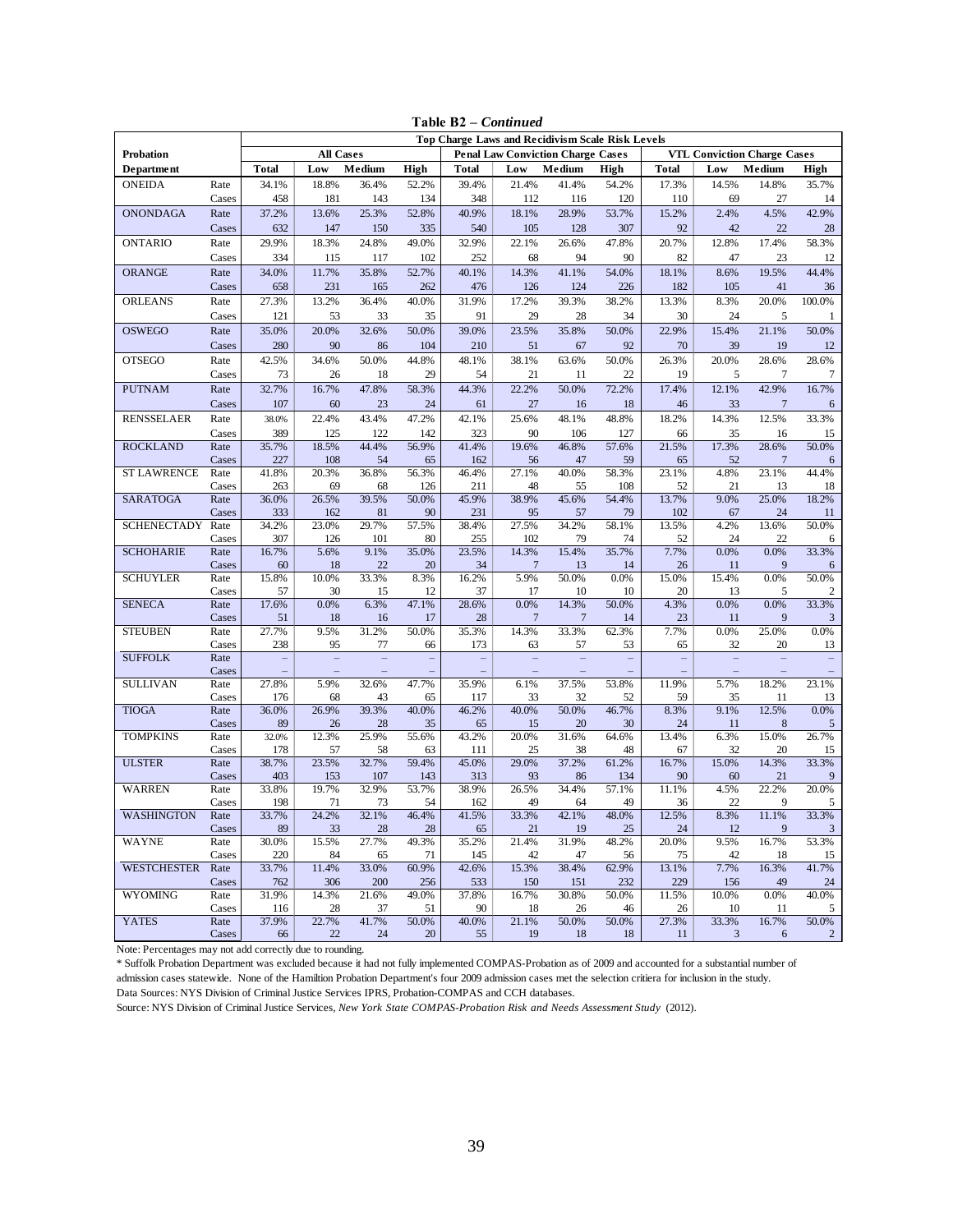|                                                |              | <b>Decile Distributions</b><br><b>Across Scale Levels</b> |                          |          |                         | Rearrest Rates at Two Years for ANY (Felony/Misdemeanor) Offense |             |                      |              |
|------------------------------------------------|--------------|-----------------------------------------------------------|--------------------------|----------|-------------------------|------------------------------------------------------------------|-------------|----------------------|--------------|
|                                                |              | <b>Risk/Need Levels</b>                                   |                          |          | <b>Risk/Need Levels</b> |                                                                  |             | "High" Decile Scores |              |
| <b>Risk Categories and Scales</b>              | Low          | Medium                                                    | High                     | Low      | Medium                  | High                                                             | <b>DS 8</b> | <b>DS9</b>           | <b>DS 10</b> |
| <b>Any Rearrest (Overall Risk)</b>             | $1-4$        | $5 - 7$                                                   | $8 - 10$                 | 18.9%    | 32.9%                   | 53.2%                                                            | 42.5%       | 53.2%                | 63.0%        |
| <b>Criminal History</b>                        |              |                                                           |                          |          |                         |                                                                  |             |                      |              |
| History of Non-compliance                      | $\mathbf{1}$ | $5 - 7$                                                   | $8-10$                   | 25.0%    | 38.3%                   | 50.0%                                                            | 49.1%       | 47.1%                | 52.7%        |
| History of Violence                            | $\mathbf{1}$ | 5                                                         | $8 - 10$                 | 30.8%    | 40.6%                   | 48.2%                                                            | 47.6%       | 47.5%                | 49.5%        |
| Criminal Involvement                           | $1 - 4$      | $5 - 7$                                                   | $8 - 10$                 | 31.6%    | 35.7%                   | 41.8%                                                            | 36.8%       | 42.1%                | 46.0%        |
|                                                |              |                                                           | <b>Highly</b>            |          |                         | <b>Highly</b>                                                    |             |                      |              |
| <b>Criminogenic Need Categories and Scales</b> |              | Unlikely Probable Probable                                |                          | Unlikely | Probable                | <b>Probable</b>                                                  | <b>DS 8</b> | <b>DS</b> 9          | <b>DS 10</b> |
| <b>Personality Profile</b>                     |              |                                                           |                          |          |                         |                                                                  |             |                      |              |
| Anger                                          | 1,4,5        | 7                                                         | $8-10$                   | 29.6%    | 41.4%                   | 47.0%                                                            | 43.3%       | 45.6%                | 51.0%        |
| Impulsivity                                    | 1,2,3,5      | $6 - 7$                                                   | $8 - 10$                 | 29.7%    | 37.3%                   | 45.8%                                                            | 40.9%       | 49.4%                | 50.4%        |
| Resentment/Mistrust                            | $1 - 5$      | $6 - 7$                                                   | $8 - 10$                 | 30.2%    | 40.4%                   | 43.3%                                                            | 41.1%       | 43.0%                | 46.9%        |
| Social Isolation                               | 1,5          | $6 - 7$                                                   | $8 - 10$                 | 30.6%    | 41.0%                   | 41.9%                                                            | 42.1%       | 39.1%                | 43.7%        |
| <b>Personal Development</b>                    |              |                                                           |                          |          |                         |                                                                  |             |                      |              |
| Educational/Vocational Problems*               | $1 - 5$      | $6 - 7$                                                   | $8-10$                   | 24.5%    | 34.3%                   | 45.4%                                                            | 39.8%       | 47.2%                | 49.4%        |
| Idleness/Absence of Life Goals                 | $1 - 5$      | $6 - 7$                                                   | $8 - 10$                 | 29.4%    | 38.6%                   | 45.0%                                                            | 43.4%       | 46.2%                | 45.4%        |
| <b>Financial Problems</b>                      | 1,3,4,5      | $6 - 7$                                                   | $8 - 10$                 | 28.6%    | 36.5%                   | 41.6%                                                            | 37.1%       | 40.6%                | 46.2%        |
| <b>Personal Support Network</b>                |              |                                                           |                          |          |                         |                                                                  |             |                      |              |
| Criminal Associates/Peers                      | $\mathbf{1}$ | 5,6                                                       | $\,8\,$                  | 26.7%    | 37.0%                   | 47.4%                                                            | 47.4%       | NA                   | <b>NA</b>    |
| Family Criminality                             | 1,5          | $6 - 7$                                                   | $8 - 10$                 | 29.9%    | 31.9%                   | 43.5%                                                            | 39.5%       | 41.7%                | 51.0%        |
| Substance Abuse                                | $1-2$        | $3 - 4$                                                   | $5 - 10$                 | 29.8%    | 31.6%                   | 37.1%                                                            | 37.6%       | 41.3%                | 44.1%        |
| <b>Social Environment</b>                      |              |                                                           |                          |          |                         |                                                                  |             |                      |              |
| Neighborhood Crime/Disorganiztion              | $1 - 5$      | $6 - 7$                                                   | $8 - 10$                 | 31.4%    | 32.4%                   | 45.4%                                                            | 42.3%       | 44.1%                | 49.6%        |
| Few Family Supports                            | 1,5          | $6 - 7$                                                   | $8 - 10$                 | 31.8%    | 39.8%                   | 38.5%                                                            | 36.7%       | 36.9%                | 43.3%        |
| Few Pro-Social Peers                           | 1,4          | $6 - 7$                                                   | $\overline{\phantom{0}}$ | 29.1%    | 41.9%                   | NA                                                               | <b>NA</b>   | NA                   | <b>NA</b>    |
| <b>Cooperative Stance</b>                      |              |                                                           |                          |          |                         |                                                                  |             |                      |              |
| <b>Responsivity Problems</b>                   | 1,2,3,5      | $6 - 7$                                                   | $8-10$                   | 30.5%    | 33.5%                   | 39.9%                                                            | 28.7%       | 39.2%                | 45.1%        |
| Criminal Attitude                              | $\mathbf{1}$ | 6                                                         | $8 - 10$                 | 30.8%    | 36.5%                   | 40.2%                                                            | 37.4%       | 40.0%                | 43.5%        |
|                                                |              |                                                           | Highly                   |          |                         | Highly                                                           |             |                      |              |
| <b>Non-Criminogenic Need Scale</b>             |              | Unlikely Probable Probable                                |                          | Unlikely | Probable                | Probable                                                         | <b>DS 8</b> | <b>DS</b> 9          | <b>DS 10</b> |
| Depression                                     | 1,5          | $6 - 7$                                                   | $8 - 10$                 | 33.2%    | 38.6%                   | 37.9%                                                            | 38.5%       | 39.6%                | 36.0%        |

| Table B3                                                                                             |
|------------------------------------------------------------------------------------------------------|
| Study Cases With "Full COMPAS" Assessments (n=11,289):*                                              |
| Rearrest Rates at Two Years for ANY Offense by Scale Levels and Highest Risk/Need Decile Scores (DS) |

\* Cases with *Screener Input Only* or *Violence and Recidivism* assessments were excluded from the analysis presented in this table because they do not assess all risks/needs.

Data Sources: NYS Division of Criminal Justice Services, IPRS, COMPAS-Probation and CCH databases.

Source: NYS Division of Criminal Justice Services, *NYS COMPAS-Probation Risk and Needs Assessment Study* (2012).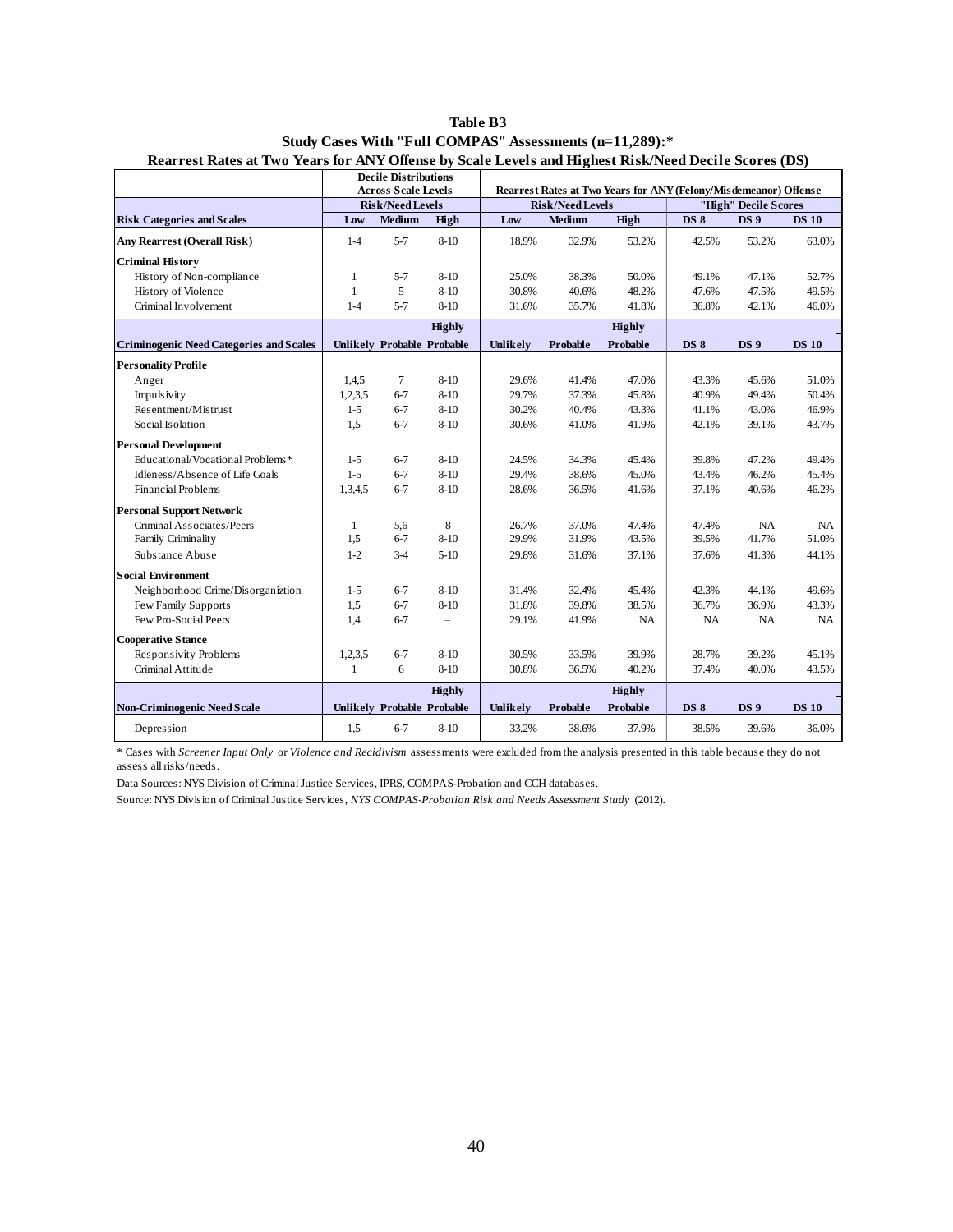|                                       |                           |                                       |                               | Percent of "High Risk" Cases |                          |                            |                                        |                         |                           |                             |                          |                          |                                           |                                                             |                                       |                           |                                                      |                          |                       |                 |
|---------------------------------------|---------------------------|---------------------------------------|-------------------------------|------------------------------|--------------------------|----------------------------|----------------------------------------|-------------------------|---------------------------|-----------------------------|--------------------------|--------------------------|-------------------------------------------|-------------------------------------------------------------|---------------------------------------|---------------------------|------------------------------------------------------|--------------------------|-----------------------|-----------------|
|                                       |                           |                                       | by Scale Type and Scale       |                              |                          |                            |                                        |                         |                           |                             |                          |                          |                                           | Percent of "High Probability" Cases by Scale Type and Scale |                                       |                           |                                                      |                          |                       |                 |
|                                       |                           |                                       | <b>Criminal History</b>       |                              |                          | <b>Personality Profile</b> |                                        |                         |                           | <b>Personal Development</b> |                          |                          | <b>Personal Support</b><br><b>Network</b> |                                                             |                                       | <b>Social Environment</b> |                                                      | Cooperative              | <b>Stance</b>         | Depres-<br>sion |
|                                       |                           |                                       |                               |                              |                          |                            |                                        |                         |                           |                             |                          |                          |                                           |                                                             |                                       |                           |                                                      |                          |                       |                 |
| <b>Probation</b><br><b>Department</b> | <b>Number</b><br>of Cases | Non-Compliance<br>ð<br><b>History</b> | <b>History</b> of<br>Violence | Involvement<br>Criminal      | Anger                    | Impulsivity                | ${\bf Resenment} \atop {\bf Mistrust}$ | <b>Social Isolation</b> | Educ.Vocation<br>Problems | No Life Goals<br>Idleness/  | Problems<br>Financial    | Assoc./Peers<br>Criminal | Criminality<br>Family                     | <b>Substance Abuse</b>                                      | <b>Crime/Disorder</b><br>Neighborhood | Few Family<br>Supports    | Few Pro-Social<br>$\mathbf{Pers}^b$                  | Responsivity<br>Problems | Attitudes<br>Criminal | Depression      |
| <b>OVERALL</b>                        | 11,289                    | 23%                                   | 17%                           | 22%                          | 27%                      | 23%                        | 25%                                    | 17%                     | 41%                       | 23%                         | 38%                      | 22%                      | 35%                                       | 65%                                                         | 24%                                   | 24%                       | $\overline{\phantom{0}}$                             | 38%                      | 32%                   | 23%             |
| <b>ALBANY</b>                         | 648                       | 34%                                   | 27%                           | 32%                          | 28%                      | 25%                        | 32%                                    | 20%                     | 48%                       | 28%                         | 43%                      | 29%                      | 44%                                       | 69%                                                         | 38%                                   | 28%                       | $\qquad \qquad -$                                    | 48%                      | 42%                   | 29%             |
| <b>ALLEGANY</b>                       | 121                       | 22%                                   | 22%                           | 21%                          | 13%                      | 12%                        | 16%                                    | 12%                     | 36%                       | 18%                         | 44%                      | 15%                      | 40%                                       | 54%                                                         | 13%                                   | 30%                       | $\qquad \qquad -$                                    | 43%                      | 26%                   | 25%             |
| <b>BROOME</b>                         | 458                       | 23%                                   | 12%                           | 20%                          | 24%                      | 28%                        | 33%                                    | 17%                     | 40%                       | 21%                         | 40%                      | 14%                      | 25%                                       | 65%                                                         | 26%                                   | 30%                       | $\qquad \qquad -$                                    | 50%                      | 23%                   | 22%             |
| <b>CATTARAUGUS</b>                    | 184                       | 21%                                   | 15%                           | 18%                          | 31%                      | 20%                        | 23%                                    | 13%                     | 31%                       | 22%                         | 32%                      | 15%                      | 46%                                       | 83%                                                         | 4%                                    | 16%                       | $\qquad \qquad -$                                    | 38%                      | 32%                   | 26%             |
| <b>CAYUGA</b>                         | 166                       | 22%                                   | 8%                            | 23%                          | 13%                      | 16%                        | 18%                                    | 12%                     | 31%                       | 15%                         | 22%                      | 10%                      | 27%                                       | 65%                                                         | 3%                                    | 12%                       | $\overline{\phantom{0}}$                             | 16%                      | 11%                   | 19%             |
| <b>CHAUTAUQUA</b>                     | 381                       | 28%                                   | 17%                           | 29%                          | 32%                      | 26%                        | 27%                                    | 18%                     | 43%                       | 27%                         | 41%                      | 12%                      | 37%                                       | 66%                                                         | 51%                                   | 26%                       |                                                      | 47%                      | 39%                   | 28%             |
| <b>CHEMUNG</b>                        | 273                       | 24%                                   | 15%                           | 28%                          | 28%                      | 27%                        | 25%                                    | 18%                     | 46%                       | 25%                         | 38%                      | 21%                      | 35%                                       | 55%                                                         | 29%                                   | 33%                       | $\overline{\phantom{0}}$<br>$\overline{\phantom{a}}$ | 39%                      | 29%                   | 25%             |
| <b>CHENANGO</b>                       | 134                       | 26%                                   | 23%                           | 22%                          | 42%                      | 29%                        | 26%                                    | 18%                     | 49%                       | 45%                         | 43%                      | 42%                      | 49%                                       | 71%                                                         | 12%                                   | 25%                       | $\qquad \qquad -$                                    | 46%                      | 56%                   | 22%             |
| <b>CLINTON</b>                        | 287                       | 17%                                   | 22%                           | 22%                          | 20%                      | 16%                        | 19%                                    | 13%                     | 32%                       | 21%                         | 22%                      | 17%                      | 29%                                       | 59%                                                         | 8%                                    | 23%                       | $-$                                                  | 38%                      | 18%                   | 26%             |
| <b>COLUMBIA</b>                       | 155                       | 26%                                   | 13%                           | 16%                          | 28%                      | 28%                        | 28%                                    | 18%                     | 34%                       | 13%                         | 27%                      | 23%                      | 43%                                       | 81%                                                         | 13%                                   | 7%                        | $\overline{\phantom{0}}$                             | 26%                      | 12%                   | 29%             |
|                                       |                           |                                       |                               |                              |                          |                            |                                        |                         |                           |                             |                          |                          |                                           |                                                             |                                       |                           |                                                      |                          |                       |                 |
| <b>CORTLAND</b>                       | 94                        | 15%                                   | 9%                            | 18%                          | 35%                      | 23%                        | 26%                                    | 23%                     | 43%                       | 26%                         | 30%                      | 19%                      | 35%                                       | 55%                                                         | 7%                                    | 26%                       | $\qquad \qquad -$                                    | 26%                      | 17%                   | 18%             |
| <b>DELAWARE</b>                       | 56                        | 16%                                   | 9%                            | 20%                          | 30%                      | 25%                        | 20%                                    | 13%                     | 39%                       | 36%                         | 38%                      | 29%                      | 38%                                       | 64%                                                         | 50%                                   | 43%                       | $\qquad \qquad -$                                    | 54%                      | 39%                   | 29%             |
| <b>DUTCHESS</b>                       | 45                        | 40%                                   | 7%                            | 24%                          | 16%                      | 4%                         | 4%                                     | 2%                      | 16%                       | 7%                          | 20%                      | 18%                      | 18%                                       | 69%                                                         | 7%                                    | 22%                       | $-$                                                  | 40%                      | 38%                   | 36%             |
| <b>ERIE</b>                           | 1,330                     | 20%                                   | 20%                           | 23%                          | 23%                      | 17%                        | 19%                                    | 12%                     | 39%                       | 16%                         | 34%                      | 14%                      | 20%                                       | 61%                                                         | 31%                                   | 25%                       | $\overline{\phantom{a}}$                             | 34%                      | 35%                   | 16%             |
| <b>ESSEX</b>                          | 23                        | 13%                                   | 4%                            | 13%                          | 26%                      | 30%                        | 26%                                    | 26%                     | 39%                       | 22%                         | 17%                      | 35%                      | 17%                                       | 39%                                                         | 0%                                    | 35%                       | $\overline{\phantom{0}}$                             | 30%                      | 26%                   | 13%             |
| <b>FRANKLIN</b>                       | 132                       | 30%                                   | 21%                           | 33%                          | 16%                      | 20%                        | 17%                                    | 9%                      | 44%                       | 29%                         | 42%                      | 46%                      | 45%                                       | 61%                                                         | 30%                                   | 38%                       | $\qquad \qquad -$                                    | 48%                      | 39%                   | 10%             |
| <b>FULTON</b>                         | 99                        | 18%                                   | 16%                           | 17%                          | 29%                      | 34%                        | 30%                                    | 21%                     | 46%                       | 32%                         | 48%                      | 25%                      | 28%                                       | 62%                                                         | 15%                                   | 40%                       | $-$                                                  | 59%                      | 42%                   | 18%             |
| <b>GENESEE</b>                        | 195                       | 24%                                   | 16%                           | 17%                          | 26%                      | 28%                        | 31%                                    | 19%                     | 46%                       | 22%                         | 44%                      | 28%                      | 39%                                       | 75%                                                         | 16%                                   | 42%                       | $\qquad \qquad -$                                    | 53%                      | 42%                   | 26%             |
| <b>GREENE</b>                         | 104                       | 31%                                   | 17%                           | 33%                          | 22%                      | 16%                        | 24%                                    | 17%                     | 40%                       | 25%                         | 35%                      | 35%                      | 48%                                       | 77%                                                         | 14%                                   | 18%                       | $\overline{\phantom{0}}$                             | 18%                      | 16%                   | 35%             |
| <b>HAMILTON<sup>c</sup></b>           | $\overline{\phantom{a}}$  |                                       | $\equiv$                      | $\overline{\phantom{a}}$     | $\overline{\phantom{0}}$ |                            | $\overline{\phantom{0}}$               |                         |                           | $\overline{\phantom{0}}$    | $\overline{\phantom{0}}$ | $\overline{\phantom{a}}$ | $\overline{\phantom{0}}$                  | $\overline{\phantom{m}}$                                    | $\overline{\phantom{a}}$              | $\overline{\phantom{0}}$  | $\overline{\phantom{0}}$                             | $\overline{\phantom{a}}$ | L.                    |                 |
|                                       |                           |                                       |                               |                              |                          |                            |                                        |                         | Continued on next page.   |                             |                          |                          |                                           |                                                             |                                       |                           |                                                      |                          |                       |                 |

# **Percent of Cases Classified as High Risk/Need by Probation Department and Risk/Need Scale Type and Scale Study Cases With "Full COMPAS" Assessments (n=11,289):<sup>a</sup>**

**Table B4**

41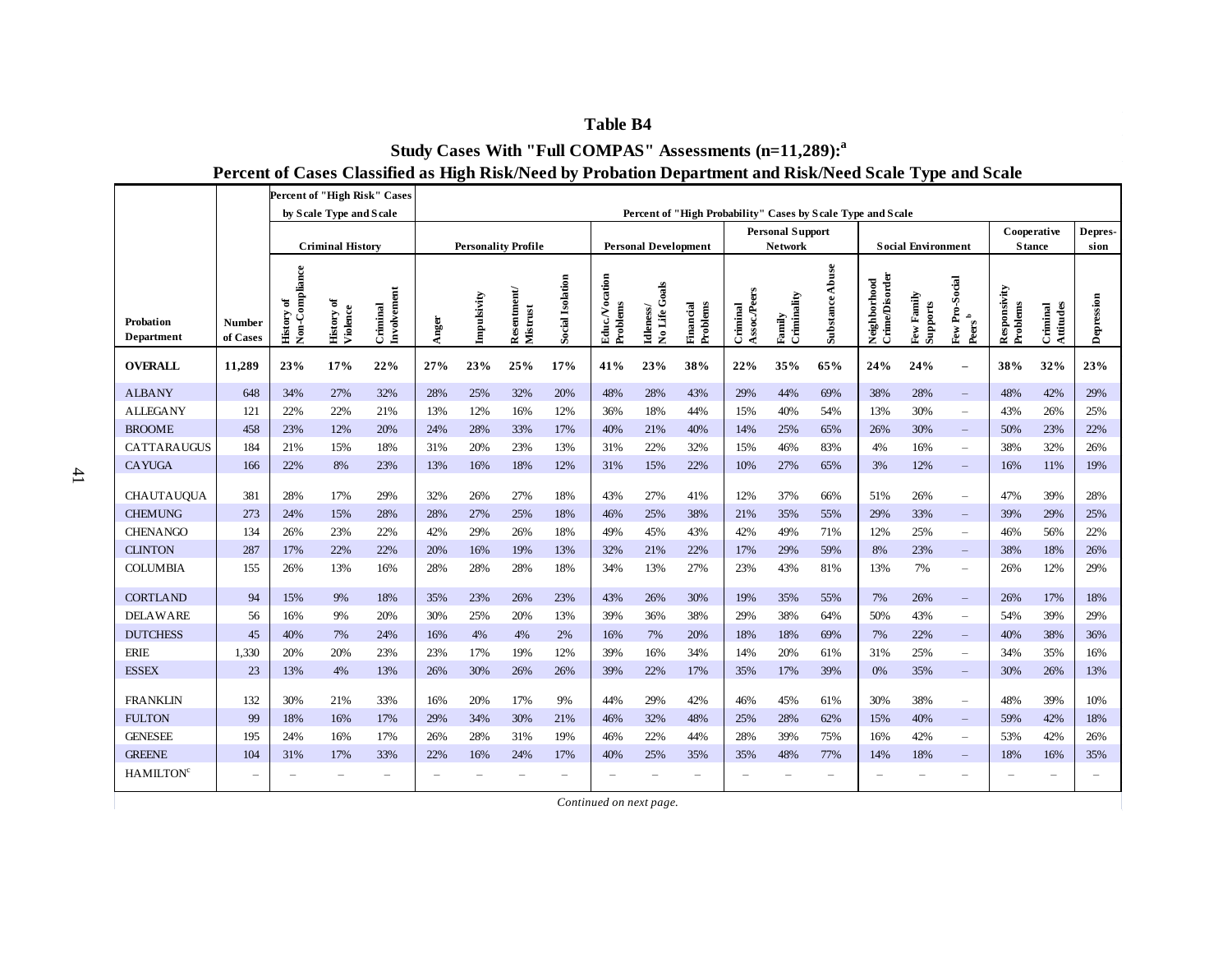|                                |                           |                              |                               | Percent of "High Risk" Cases |       |             |                                         |                         |                                  |                             |                                                             |                          |                         |                 |                                |                           |                                      |                          |                       |            |
|--------------------------------|---------------------------|------------------------------|-------------------------------|------------------------------|-------|-------------|-----------------------------------------|-------------------------|----------------------------------|-----------------------------|-------------------------------------------------------------|--------------------------|-------------------------|-----------------|--------------------------------|---------------------------|--------------------------------------|--------------------------|-----------------------|------------|
|                                |                           |                              | by Scale Type and Scale       |                              |       |             |                                         |                         |                                  |                             | Percent of "High Probability" Cases by Scale Type and Scale |                          |                         |                 |                                |                           |                                      |                          |                       |            |
|                                |                           |                              |                               |                              |       |             |                                         |                         |                                  |                             |                                                             |                          | <b>Personal Support</b> |                 |                                |                           |                                      |                          | Cooperative           | Depres-    |
|                                |                           |                              | <b>Criminal History</b>       |                              |       |             | <b>Personality Profile</b>              |                         |                                  | <b>Personal Development</b> |                                                             |                          | <b>Network</b>          |                 |                                | <b>Social Environment</b> |                                      |                          | <b>Stance</b>         | sion       |
| Probation<br><b>Department</b> | <b>Number</b><br>of Cases | History of<br>Non-Compliance | <b>History of</b><br>Violence | Criminal<br>Involvement      | Anger | Impulsivity | ${\bf Resentment} \atop {\bf Mistrust}$ | <b>Social Isolation</b> | $\frac{Educ.Vocation}{Problems}$ | Idleness/<br>No Life Goals  | Financial<br>Problems                                       | Assoc./Peers<br>Criminal | Family<br>Criminality   | Substance Abuse | Neighborhood<br>Crime/Disorder | Few Family<br>Supports    | Few Pro-Social<br>Peers <sup>b</sup> | Responsivity<br>Problems | Criminal<br>Attitudes | Depression |
| <b>HERKIMER</b>                | 53                        | 11%                          | 23%                           | 11%                          | 32%   | 32%         | 38%                                     | 23%                     | 55%                              | 42%                         | 57%                                                         | 34%                      | 47%                     | 72%             | 4%                             | 17%                       | $\overline{\phantom{m}}$             | 26%                      | 28%                   | 36%        |
| <b>JEFFERSON</b>               | 365                       | 23%                          | 17%                           | 16%                          | 22%   | 24%         | 22%                                     | 13%                     | 34%                              | 19%                         | 27%                                                         | 29%                      | 39%                     | 70%             | 10%                            | 17%                       | $\overline{\phantom{a}}$             | 21%                      | 15%                   | 28%        |
| <b>LEWIS</b>                   | 44                        | 16%                          | 7%                            | 16%                          | 18%   | 25%         | 30%                                     | 20%                     | 20%                              | 16%                         | 30%                                                         | 43%                      | 20%                     | 64%             | 11%                            | 11%                       | $\overline{\phantom{m}}$             | 34%                      | 43%                   | 16%        |
| <b>LIVINGSTON</b>              | 140                       | 19%                          | 5%                            | 19%                          | 22%   | 17%         | 20%                                     | 11%                     | 36%                              | 25%                         | 39%                                                         | 17%                      | 25%                     | 58%             | 8%                             | 24%                       | $\overline{\phantom{m}}$             | 59%                      | 38%                   | 24%        |
| <b>MADISON</b>                 | 145                       | 30%                          | 12%                           | 24%                          | 30%   | 34%         | 29%                                     | 16%                     | 56%                              | 28%                         | 51%                                                         | 23%                      | 34%                     | 70%             | 3%                             | 16%                       | $\overline{\phantom{m}}$             | 29%                      | 30%                   | 20%        |
|                                |                           |                              |                               |                              |       |             |                                         |                         |                                  |                             |                                                             |                          |                         |                 |                                |                           |                                      |                          |                       |            |
| <b>MONROE</b>                  | 109                       | 28%                          | 13%                           | 17%                          | 26%   | 24%         | 31%                                     | 25%                     | 41%                              | 27%                         | 50%                                                         | 12%                      | 36%                     | 65%             | 24%                            | 30%                       | $\overline{\phantom{a}}$             | 39%                      | 33%                   | 28%        |
| <b>MONTGOMERY</b>              | 95                        | 17%                          | 16%                           | 20%                          | 33%   | 17%         | 31%                                     | 19%                     | 46%                              | 18%                         | 40%                                                         | 35%                      | 46%                     | 66%             | 35%                            | 23%                       | $\overline{\phantom{m}}$             | 31%                      | 45%                   | 17%        |
| <b>NASSAU</b>                  | 21                        | 29%                          | 14%                           | 19%                          | 29%   | 43%         | 38%                                     | 10%                     | 38%                              | 29%                         | 29%                                                         | 10%                      | 24%                     | 67%             | 19%                            | 14%                       | $\overline{\phantom{a}}$             | 33%                      | 10%                   | 10%        |
| <b>NIAGARA</b>                 | 487                       | 22%                          | 18%                           | 17%                          | 23%   | 17%         | 18%                                     | 12%                     | 39%                              | 16%                         | 38%                                                         | 18%                      | 36%                     | 75%             | 29%                            | 28%                       | $\qquad \qquad -$                    | 42%                      | 32%                   | 21%        |
| <b>ONEIDA</b>                  | 453                       | 12%                          | 12%                           | 16%                          | 35%   | 27%         | 28%                                     | 22%                     | 48%                              | 32%                         | 42%                                                         | 17%                      | 31%                     | 53%             | 36%                            | 27%                       | $\overline{\phantom{a}}$             | 38%                      | 28%                   | 19%        |
| <b>ONONDAGA</b>                | 624                       | 34%                          | 26%                           | 31%                          | 28%   | 29%         | 34%                                     | 20%                     | 50%                              | 27%                         | 42%                                                         | 30%                      | 37%                     | 65%             | 42%                            | 27%                       | $\overline{\phantom{m}}$             | 42%                      | 27%                   | 22%        |
| <b>ONTARIO</b>                 | 252                       | 15%                          | 10%                           | 15%                          | 28%   | 25%         | 31%                                     | 20%                     | 46%                              | 29%                         | 39%                                                         | 18%                      | 45%                     | 71%             | 21%                            | 21%                       | $\overline{\phantom{a}}$             | 51%                      | 34%                   | 33%        |
| ORANGE                         | 255                       | 21%                          | 9%                            | 15%                          | 20%   | 15%         | 21%                                     | 19%                     | 34%                              | 18%                         | 33%                                                         | 24%                      | 33%                     | 65%             | 27%                            | 17%                       | $\overline{\phantom{m}}$             | 27%                      | 33%                   | 29%        |
| <b>ORLEANS</b>                 | 119                       | 21%                          | 9%                            | 11%                          | 39%   | 29%         | 29%                                     | 24%                     | 40%                              | 23%                         | 50%                                                         | 31%                      | 34%                     | 61%             | 33%                            | 31%                       | $\overline{\phantom{m}}$             | 51%                      | 63%                   | 17%        |
| <b>OSWEGO</b>                  | 276                       | 24%                          | 16%                           | 20%                          | 35%   | 27%         | 26%                                     | 18%                     | 43%                              | 24%                         | 44%                                                         | 29%                      | 45%                     | 72%             | 4%                             | 17%                       | $\qquad \qquad -$                    | 40%                      | 29%                   | 24%        |
| <b>OTSEGO</b>                  | 69                        | 22%                          | 9%                            | 22%                          | 45%   | 28%         | 36%                                     | 25%                     | 42%                              | 29%                         | 55%                                                         | 42%                      | 42%                     | 65%             | 13%                            | 26%                       | $\overline{\phantom{m}}$             | 45%                      | 26%                   | 23%        |
| <b>PUTNAM</b>                  | 84                        | 14%                          | 4%                            | 8%                           | 18%   | 11%         | 13%                                     | 15%                     | 23%                              | 15%                         | 35%                                                         | 27%                      | 20%                     | 73%             | 10%                            | 12%                       | $\overline{\phantom{m}}$             | 44%                      | 25%                   | 25%        |
| <b>RENSSELAER</b>              | 369                       | 30%                          | 28%                           | 24%                          | 24%   | 25%         | 31%                                     | 17%                     | 41%                              | 22%                         | 37%                                                         | 20%                      | 56%                     | 69%             | 17%                            | 18%                       | $\overline{\phantom{a}}$             | 42%                      | 48%                   | 27%        |
| <b>ROCKLAND</b>                | 210                       | 16%                          | 14%                           | 13%                          | 21%   | 15%         | 20%                                     | 14%                     | 42%                              | 20%                         | 37%                                                         | 19%                      | 29%                     | 46%             | 15%                            | 21%                       | $\overline{\phantom{m}}$             | 24%                      | 26%                   | 19%        |
| <b>ST LAWRENCE</b>             | 122                       | 25%                          | 16%                           | 29%                          | 25%   | 21%         | 25%                                     | 14%                     | 50%                              | 28%                         | 29%                                                         | 35%                      | 41%                     | 78%             | 14%                            | 20%                       | $\overline{\phantom{a}}$             | 20%                      | 21%                   | 26%        |
|                                |                           |                              |                               |                              |       |             |                                         |                         | Continued on next page.          |                             |                                                             |                          |                         |                 |                                |                           |                                      |                          |                       |            |
|                                |                           |                              |                               |                              |       |             |                                         |                         |                                  |                             |                                                             |                          |                         |                 |                                |                           |                                      |                          |                       |            |
|                                |                           |                              |                               |                              |       |             |                                         |                         |                                  |                             |                                                             |                          |                         |                 |                                |                           |                                      |                          |                       |            |
|                                |                           |                              |                               |                              |       |             |                                         |                         |                                  |                             |                                                             |                          |                         |                 |                                |                           |                                      |                          |                       |            |
|                                |                           |                              |                               |                              |       |             |                                         |                         |                                  |                             |                                                             |                          |                         |                 |                                |                           |                                      |                          |                       |            |
|                                |                           |                              |                               |                              |       |             |                                         |                         |                                  |                             |                                                             |                          |                         |                 |                                |                           |                                      |                          |                       |            |
|                                |                           |                              |                               |                              |       |             |                                         |                         |                                  |                             |                                                             |                          |                         |                 |                                |                           |                                      |                          |                       |            |

**Table B4 –** *Continued*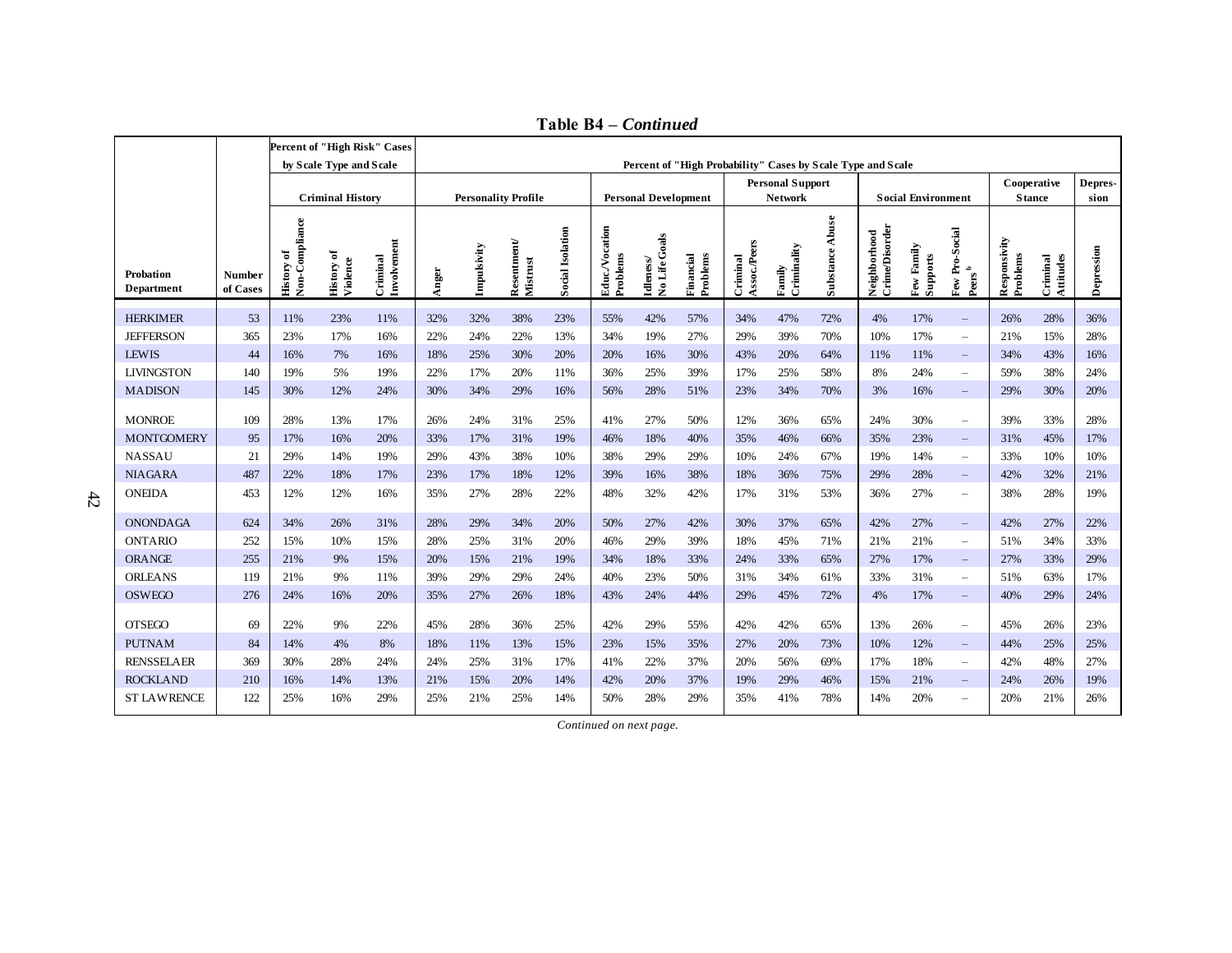| Percent of "High Probability" Cases by Scale Type and Scale<br>by Scale Type and Scale<br><b>Personal Support</b><br>Cooperative<br><b>Criminal History</b><br><b>Personality Profile</b><br><b>Personal Development</b><br><b>Social Environment</b><br><b>Network</b><br><b>Stance</b><br>sion<br>Non-Compliance<br><b>Substance Abuse</b><br>Neighborhood<br>Crime/Disorder<br><b>Social Isolation</b><br>Educ./Vocation<br>Few Pro-Social<br>No Life Goals<br>Involvement<br>Assoc./Peers<br>Responsivity<br>${\bf Resentment} \label{def:resentment}$ Mistrust<br>Criminality<br>Few Family<br>Impulsivity<br>Depression<br>ð<br><b>History of</b><br>Violence<br>Problems<br>Problems<br>Financial<br>Problems<br>Criminal<br>Criminal<br>Supports<br>Criminal<br>Attitudes<br>Idleness/<br><b>History</b><br>Family<br>$\mathbf{Pers}^{\mathrm{b}}$<br>Anger<br><b>Probation</b><br><b>Number</b><br><b>Department</b><br>of Cases<br><b>SARATOGA</b><br>21%<br>19%<br>23%<br>10%<br>23%<br>318<br>22%<br>29%<br>22%<br>15%<br>30%<br>21%<br>36%<br>22%<br>24%<br>65%<br>35%<br>34%<br>27%<br>$\overline{\phantom{m}}$<br><b>SCHENECTADY</b><br>20%<br>40%<br>294<br>13%<br>19%<br>25%<br>21%<br>26%<br>18%<br>41%<br>20%<br>43%<br>26%<br>41%<br>60%<br>33%<br>19%<br>29%<br>26%<br>$\overline{\phantom{a}}$<br><b>SCHOHARIE</b><br>30%<br>60<br>32%<br>7%<br>22%<br>27%<br>28%<br>20%<br>12%<br>42%<br>20%<br>42%<br>17%<br>37%<br>80%<br>8%<br>23%<br>27%<br>18%<br>$\overline{\phantom{m}}$<br><b>SCHUYLER</b><br>11%<br>$8\%$<br>13%<br>36%<br>34%<br>68%<br>32%<br>53<br>15%<br>15%<br>15%<br>17%<br>25%<br>13%<br>9%<br>2%<br>19%<br>42%<br>36%<br>$\overline{\phantom{a}}$<br><b>SENECA</b><br>47<br>79%<br>40%<br>21%<br>11%<br>32%<br>28%<br>36%<br>23%<br>28%<br>36%<br>34%<br>36%<br>30%<br>19%<br>13%<br>36%<br>55%<br>17%<br>$\overline{\phantom{m}}$<br><b>STEUBEN</b><br>25%<br>15%<br>44%<br>16%<br>43%<br>68<br>19%<br>31%<br>18%<br>31%<br>21%<br>16%<br>34%<br>51%<br>7%<br>19%<br>44%<br>22%<br>22%<br>$\overline{\phantom{m}}$<br><b>SULLIVAN</b><br>19%<br>23%<br>17%<br>24%<br>43%<br>37%<br>48%<br>39%<br>30%<br>161<br>19%<br>24%<br>17%<br>32%<br>41%<br>29%<br>59%<br>30%<br>14%<br>$\overline{\phantom{m}}$<br>$\textsc{SUFFOLK}^\mathrm{c}$<br>$\equiv$<br>$\equiv$<br>$\equiv$<br>$\overline{\phantom{a}}$<br>$\equiv$<br>$\overline{\phantom{a}}$<br>$\overline{\phantom{a}}$<br>$\overline{\phantom{a}}$<br>$\overline{\phantom{a}}$<br>$\overline{\phantom{a}}$<br>$\equiv$<br>$\overline{\phantom{a}}$<br>$\overline{\phantom{a}}$<br>$\equiv$<br>$\overline{\phantom{0}}$<br>$\overline{\phantom{a}}$<br>$\overline{\phantom{a}}$<br>$\overline{\phantom{a}}$<br>$\!-$<br>$\overline{\phantom{0}}$<br><b>TIOGA</b><br>80<br>14%<br>34%<br>38%<br>19%<br>10%<br>19%<br>24%<br>30%<br>24%<br>24%<br>39%<br>38%<br>61%<br>5%<br>8%<br>15%<br>16%<br>29%<br>$\overline{\phantom{a}}$<br><b>TOMPKINS</b><br>25%<br>52%<br>150<br>25%<br>26%<br>39%<br>35%<br>31%<br>43%<br>39%<br>45%<br>32%<br>38%<br>68%<br>18%<br>36%<br>39%<br>55%<br>26%<br>$\overline{\phantom{m}}$<br><b>ULSTER</b><br>35%<br>23%<br>37%<br>19%<br>118<br>24%<br>11%<br>23%<br>16%<br>25%<br>17%<br>22%<br>36%<br>15%<br>68%<br>24%<br>32%<br>31%<br>24%<br>$\overline{\phantom{m}}$<br><b>WARREN</b><br>196<br>16%<br>29%<br>27%<br>16%<br>35%<br>69%<br>40%<br>36%<br>26%<br>20%<br>19%<br>26%<br>30%<br>27%<br>29%<br>41%<br>13%<br>28%<br>$\equiv$<br><b>WASHINGTON</b><br>89<br>18%<br>10%<br>20%<br>35%<br>28%<br>38%<br>24%<br>33%<br>17%<br>73%<br>3%<br>31%<br>37%<br>27%<br>26%<br>16%<br>31%<br>21%<br>$\overline{\phantom{m}}$<br><b>WAYNE</b><br>190<br>26%<br>29%<br>29%<br>27%<br>10%<br>47%<br>34%<br>43%<br>58%<br>26%<br>13%<br>21%<br>26%<br>25%<br>6%<br>32%<br>36%<br>24%<br>$\overline{\phantom{m}}$<br><b>WESTCHESTER</b><br>221<br>18%<br>23%<br>14%<br>25%<br>21%<br>16%<br>26%<br>12%<br>40%<br>18%<br>35%<br>23%<br>26%<br>58%<br>34%<br>11%<br>26%<br>13%<br>$\overline{\phantom{m}}$<br><b>WYOMING</b><br>23<br>48%<br>26%<br>17%<br>22%<br>13%<br>13%<br>4%<br>39%<br>4%<br>35%<br>9%<br>39%<br>22%<br>30%<br>26%<br>22%<br>26%<br>4%<br>$\overline{\phantom{a}}$<br>44<br><b>YATES</b><br>16%<br>7%<br>9%<br>34%<br>27%<br>27%<br>11%<br>36%<br>16%<br>32%<br>23%<br>32%<br>0%<br>20%<br>36%<br>34%<br>66%<br>41%<br>Note: Percentages may not add correctly due to rounding.<br><sup>a</sup> Cases with Screener Input Only or Violence and Recidivism assessments were excluded from the analysis presented in this table because they do not assess all risks/needs.<br><sup>b</sup> The Few Pro-Social Peers needs scale has only two need levels - "unlikely" and "probable". It does not have a "highly probable" need level.<br><sup>c</sup> Suffolk Probation Department was excluded from the study because it had not fully implemented COMPAS-Probation as of 2009 and accounted for a substantial number of<br>admission cases statewide. None of the Hamiltion Probation Department's four 2009 admission cases met the selection critiera for inclusion in the study.<br>Data Sources: NYS Division of Criminal Justice Services, IPRS, COMPAS-Probation and CCH databases.<br>Source: NYS Division of Criminal Justice Services, New York State COMPAS-Probation Risk and Needs Assessment Study (2012). |  | Percent of "High Risk" Cases |  |  |  |  |  |  |  |  |  |  |  |  |  |  |  |         |
|---------------------------------------------------------------------------------------------------------------------------------------------------------------------------------------------------------------------------------------------------------------------------------------------------------------------------------------------------------------------------------------------------------------------------------------------------------------------------------------------------------------------------------------------------------------------------------------------------------------------------------------------------------------------------------------------------------------------------------------------------------------------------------------------------------------------------------------------------------------------------------------------------------------------------------------------------------------------------------------------------------------------------------------------------------------------------------------------------------------------------------------------------------------------------------------------------------------------------------------------------------------------------------------------------------------------------------------------------------------------------------------------------------------------------------------------------------------------------------------------------------------------------------------------------------------------------------------------------------------------------------------------------------------------------------------------------------------------------------------------------------------------------------------------------------------------------------------------------------------------------------------------------------------------------------------------------------------------------------------------------------------------------------------------------------------------------------------------------------------------------------------------------------------------------------------------------------------------------------------------------------------------------------------------------------------------------------------------------------------------------------------------------------------------------------------------------------------------------------------------------------------------------------------------------------------------------------------------------------------------------------------------------------------------------------------------------------------------------------------------------------------------------------------------------------------------------------------------------------------------------------------------------------------------------------------------------------------------------------------------------------------------------------------------------------------------------------------------------------------------------------------------------------------------------------------------------------------------------------------------------------------------------------------------------------------------------------------------------------------------------------------------------------------------------------------------------------------------------------------------------------------------------------------------------------------------------------------------------------------------------------------------------------------------------------------------------------------------------------------------------------------------------------------------------------------------------------------------------------------------------------------------------------------------------------------------------------------------------------------------------------------------------------------------------------------------------------------------------------------------------------------------------------------------------------------------------------------------------------------------------------------------------------------------------------------------------------------------------------------------------------------------------------------------------------------------------------------------------------------------------------------------------------------------------------------------------------------------------------------------------------------------------------------------------------------------------------------------------------------------------------------------------------------------------------------------------------------------------------------------------------------------------------------------------------------------------------------------------------------------------------------------------------------------------------------------------------------------------------------------------------------------------------------------------------------------------------------------------------------------------------------------------------------------------------------------------------------------------------------------|--|------------------------------|--|--|--|--|--|--|--|--|--|--|--|--|--|--|--|---------|
|                                                                                                                                                                                                                                                                                                                                                                                                                                                                                                                                                                                                                                                                                                                                                                                                                                                                                                                                                                                                                                                                                                                                                                                                                                                                                                                                                                                                                                                                                                                                                                                                                                                                                                                                                                                                                                                                                                                                                                                                                                                                                                                                                                                                                                                                                                                                                                                                                                                                                                                                                                                                                                                                                                                                                                                                                                                                                                                                                                                                                                                                                                                                                                                                                                                                                                                                                                                                                                                                                                                                                                                                                                                                                                                                                                                                                                                                                                                                                                                                                                                                                                                                                                                                                                                                                                                                                                                                                                                                                                                                                                                                                                                                                                                                                                                                                                                                                                                                                                                                                                                                                                                                                                                                                                                                                                                                                                     |  |                              |  |  |  |  |  |  |  |  |  |  |  |  |  |  |  |         |
|                                                                                                                                                                                                                                                                                                                                                                                                                                                                                                                                                                                                                                                                                                                                                                                                                                                                                                                                                                                                                                                                                                                                                                                                                                                                                                                                                                                                                                                                                                                                                                                                                                                                                                                                                                                                                                                                                                                                                                                                                                                                                                                                                                                                                                                                                                                                                                                                                                                                                                                                                                                                                                                                                                                                                                                                                                                                                                                                                                                                                                                                                                                                                                                                                                                                                                                                                                                                                                                                                                                                                                                                                                                                                                                                                                                                                                                                                                                                                                                                                                                                                                                                                                                                                                                                                                                                                                                                                                                                                                                                                                                                                                                                                                                                                                                                                                                                                                                                                                                                                                                                                                                                                                                                                                                                                                                                                                     |  |                              |  |  |  |  |  |  |  |  |  |  |  |  |  |  |  | Depres- |
|                                                                                                                                                                                                                                                                                                                                                                                                                                                                                                                                                                                                                                                                                                                                                                                                                                                                                                                                                                                                                                                                                                                                                                                                                                                                                                                                                                                                                                                                                                                                                                                                                                                                                                                                                                                                                                                                                                                                                                                                                                                                                                                                                                                                                                                                                                                                                                                                                                                                                                                                                                                                                                                                                                                                                                                                                                                                                                                                                                                                                                                                                                                                                                                                                                                                                                                                                                                                                                                                                                                                                                                                                                                                                                                                                                                                                                                                                                                                                                                                                                                                                                                                                                                                                                                                                                                                                                                                                                                                                                                                                                                                                                                                                                                                                                                                                                                                                                                                                                                                                                                                                                                                                                                                                                                                                                                                                                     |  |                              |  |  |  |  |  |  |  |  |  |  |  |  |  |  |  |         |
|                                                                                                                                                                                                                                                                                                                                                                                                                                                                                                                                                                                                                                                                                                                                                                                                                                                                                                                                                                                                                                                                                                                                                                                                                                                                                                                                                                                                                                                                                                                                                                                                                                                                                                                                                                                                                                                                                                                                                                                                                                                                                                                                                                                                                                                                                                                                                                                                                                                                                                                                                                                                                                                                                                                                                                                                                                                                                                                                                                                                                                                                                                                                                                                                                                                                                                                                                                                                                                                                                                                                                                                                                                                                                                                                                                                                                                                                                                                                                                                                                                                                                                                                                                                                                                                                                                                                                                                                                                                                                                                                                                                                                                                                                                                                                                                                                                                                                                                                                                                                                                                                                                                                                                                                                                                                                                                                                                     |  |                              |  |  |  |  |  |  |  |  |  |  |  |  |  |  |  |         |
|                                                                                                                                                                                                                                                                                                                                                                                                                                                                                                                                                                                                                                                                                                                                                                                                                                                                                                                                                                                                                                                                                                                                                                                                                                                                                                                                                                                                                                                                                                                                                                                                                                                                                                                                                                                                                                                                                                                                                                                                                                                                                                                                                                                                                                                                                                                                                                                                                                                                                                                                                                                                                                                                                                                                                                                                                                                                                                                                                                                                                                                                                                                                                                                                                                                                                                                                                                                                                                                                                                                                                                                                                                                                                                                                                                                                                                                                                                                                                                                                                                                                                                                                                                                                                                                                                                                                                                                                                                                                                                                                                                                                                                                                                                                                                                                                                                                                                                                                                                                                                                                                                                                                                                                                                                                                                                                                                                     |  |                              |  |  |  |  |  |  |  |  |  |  |  |  |  |  |  |         |
|                                                                                                                                                                                                                                                                                                                                                                                                                                                                                                                                                                                                                                                                                                                                                                                                                                                                                                                                                                                                                                                                                                                                                                                                                                                                                                                                                                                                                                                                                                                                                                                                                                                                                                                                                                                                                                                                                                                                                                                                                                                                                                                                                                                                                                                                                                                                                                                                                                                                                                                                                                                                                                                                                                                                                                                                                                                                                                                                                                                                                                                                                                                                                                                                                                                                                                                                                                                                                                                                                                                                                                                                                                                                                                                                                                                                                                                                                                                                                                                                                                                                                                                                                                                                                                                                                                                                                                                                                                                                                                                                                                                                                                                                                                                                                                                                                                                                                                                                                                                                                                                                                                                                                                                                                                                                                                                                                                     |  |                              |  |  |  |  |  |  |  |  |  |  |  |  |  |  |  |         |
|                                                                                                                                                                                                                                                                                                                                                                                                                                                                                                                                                                                                                                                                                                                                                                                                                                                                                                                                                                                                                                                                                                                                                                                                                                                                                                                                                                                                                                                                                                                                                                                                                                                                                                                                                                                                                                                                                                                                                                                                                                                                                                                                                                                                                                                                                                                                                                                                                                                                                                                                                                                                                                                                                                                                                                                                                                                                                                                                                                                                                                                                                                                                                                                                                                                                                                                                                                                                                                                                                                                                                                                                                                                                                                                                                                                                                                                                                                                                                                                                                                                                                                                                                                                                                                                                                                                                                                                                                                                                                                                                                                                                                                                                                                                                                                                                                                                                                                                                                                                                                                                                                                                                                                                                                                                                                                                                                                     |  |                              |  |  |  |  |  |  |  |  |  |  |  |  |  |  |  |         |
|                                                                                                                                                                                                                                                                                                                                                                                                                                                                                                                                                                                                                                                                                                                                                                                                                                                                                                                                                                                                                                                                                                                                                                                                                                                                                                                                                                                                                                                                                                                                                                                                                                                                                                                                                                                                                                                                                                                                                                                                                                                                                                                                                                                                                                                                                                                                                                                                                                                                                                                                                                                                                                                                                                                                                                                                                                                                                                                                                                                                                                                                                                                                                                                                                                                                                                                                                                                                                                                                                                                                                                                                                                                                                                                                                                                                                                                                                                                                                                                                                                                                                                                                                                                                                                                                                                                                                                                                                                                                                                                                                                                                                                                                                                                                                                                                                                                                                                                                                                                                                                                                                                                                                                                                                                                                                                                                                                     |  |                              |  |  |  |  |  |  |  |  |  |  |  |  |  |  |  |         |
|                                                                                                                                                                                                                                                                                                                                                                                                                                                                                                                                                                                                                                                                                                                                                                                                                                                                                                                                                                                                                                                                                                                                                                                                                                                                                                                                                                                                                                                                                                                                                                                                                                                                                                                                                                                                                                                                                                                                                                                                                                                                                                                                                                                                                                                                                                                                                                                                                                                                                                                                                                                                                                                                                                                                                                                                                                                                                                                                                                                                                                                                                                                                                                                                                                                                                                                                                                                                                                                                                                                                                                                                                                                                                                                                                                                                                                                                                                                                                                                                                                                                                                                                                                                                                                                                                                                                                                                                                                                                                                                                                                                                                                                                                                                                                                                                                                                                                                                                                                                                                                                                                                                                                                                                                                                                                                                                                                     |  |                              |  |  |  |  |  |  |  |  |  |  |  |  |  |  |  |         |
|                                                                                                                                                                                                                                                                                                                                                                                                                                                                                                                                                                                                                                                                                                                                                                                                                                                                                                                                                                                                                                                                                                                                                                                                                                                                                                                                                                                                                                                                                                                                                                                                                                                                                                                                                                                                                                                                                                                                                                                                                                                                                                                                                                                                                                                                                                                                                                                                                                                                                                                                                                                                                                                                                                                                                                                                                                                                                                                                                                                                                                                                                                                                                                                                                                                                                                                                                                                                                                                                                                                                                                                                                                                                                                                                                                                                                                                                                                                                                                                                                                                                                                                                                                                                                                                                                                                                                                                                                                                                                                                                                                                                                                                                                                                                                                                                                                                                                                                                                                                                                                                                                                                                                                                                                                                                                                                                                                     |  |                              |  |  |  |  |  |  |  |  |  |  |  |  |  |  |  |         |
|                                                                                                                                                                                                                                                                                                                                                                                                                                                                                                                                                                                                                                                                                                                                                                                                                                                                                                                                                                                                                                                                                                                                                                                                                                                                                                                                                                                                                                                                                                                                                                                                                                                                                                                                                                                                                                                                                                                                                                                                                                                                                                                                                                                                                                                                                                                                                                                                                                                                                                                                                                                                                                                                                                                                                                                                                                                                                                                                                                                                                                                                                                                                                                                                                                                                                                                                                                                                                                                                                                                                                                                                                                                                                                                                                                                                                                                                                                                                                                                                                                                                                                                                                                                                                                                                                                                                                                                                                                                                                                                                                                                                                                                                                                                                                                                                                                                                                                                                                                                                                                                                                                                                                                                                                                                                                                                                                                     |  |                              |  |  |  |  |  |  |  |  |  |  |  |  |  |  |  |         |
|                                                                                                                                                                                                                                                                                                                                                                                                                                                                                                                                                                                                                                                                                                                                                                                                                                                                                                                                                                                                                                                                                                                                                                                                                                                                                                                                                                                                                                                                                                                                                                                                                                                                                                                                                                                                                                                                                                                                                                                                                                                                                                                                                                                                                                                                                                                                                                                                                                                                                                                                                                                                                                                                                                                                                                                                                                                                                                                                                                                                                                                                                                                                                                                                                                                                                                                                                                                                                                                                                                                                                                                                                                                                                                                                                                                                                                                                                                                                                                                                                                                                                                                                                                                                                                                                                                                                                                                                                                                                                                                                                                                                                                                                                                                                                                                                                                                                                                                                                                                                                                                                                                                                                                                                                                                                                                                                                                     |  |                              |  |  |  |  |  |  |  |  |  |  |  |  |  |  |  |         |
|                                                                                                                                                                                                                                                                                                                                                                                                                                                                                                                                                                                                                                                                                                                                                                                                                                                                                                                                                                                                                                                                                                                                                                                                                                                                                                                                                                                                                                                                                                                                                                                                                                                                                                                                                                                                                                                                                                                                                                                                                                                                                                                                                                                                                                                                                                                                                                                                                                                                                                                                                                                                                                                                                                                                                                                                                                                                                                                                                                                                                                                                                                                                                                                                                                                                                                                                                                                                                                                                                                                                                                                                                                                                                                                                                                                                                                                                                                                                                                                                                                                                                                                                                                                                                                                                                                                                                                                                                                                                                                                                                                                                                                                                                                                                                                                                                                                                                                                                                                                                                                                                                                                                                                                                                                                                                                                                                                     |  |                              |  |  |  |  |  |  |  |  |  |  |  |  |  |  |  |         |
|                                                                                                                                                                                                                                                                                                                                                                                                                                                                                                                                                                                                                                                                                                                                                                                                                                                                                                                                                                                                                                                                                                                                                                                                                                                                                                                                                                                                                                                                                                                                                                                                                                                                                                                                                                                                                                                                                                                                                                                                                                                                                                                                                                                                                                                                                                                                                                                                                                                                                                                                                                                                                                                                                                                                                                                                                                                                                                                                                                                                                                                                                                                                                                                                                                                                                                                                                                                                                                                                                                                                                                                                                                                                                                                                                                                                                                                                                                                                                                                                                                                                                                                                                                                                                                                                                                                                                                                                                                                                                                                                                                                                                                                                                                                                                                                                                                                                                                                                                                                                                                                                                                                                                                                                                                                                                                                                                                     |  |                              |  |  |  |  |  |  |  |  |  |  |  |  |  |  |  |         |
|                                                                                                                                                                                                                                                                                                                                                                                                                                                                                                                                                                                                                                                                                                                                                                                                                                                                                                                                                                                                                                                                                                                                                                                                                                                                                                                                                                                                                                                                                                                                                                                                                                                                                                                                                                                                                                                                                                                                                                                                                                                                                                                                                                                                                                                                                                                                                                                                                                                                                                                                                                                                                                                                                                                                                                                                                                                                                                                                                                                                                                                                                                                                                                                                                                                                                                                                                                                                                                                                                                                                                                                                                                                                                                                                                                                                                                                                                                                                                                                                                                                                                                                                                                                                                                                                                                                                                                                                                                                                                                                                                                                                                                                                                                                                                                                                                                                                                                                                                                                                                                                                                                                                                                                                                                                                                                                                                                     |  |                              |  |  |  |  |  |  |  |  |  |  |  |  |  |  |  |         |
|                                                                                                                                                                                                                                                                                                                                                                                                                                                                                                                                                                                                                                                                                                                                                                                                                                                                                                                                                                                                                                                                                                                                                                                                                                                                                                                                                                                                                                                                                                                                                                                                                                                                                                                                                                                                                                                                                                                                                                                                                                                                                                                                                                                                                                                                                                                                                                                                                                                                                                                                                                                                                                                                                                                                                                                                                                                                                                                                                                                                                                                                                                                                                                                                                                                                                                                                                                                                                                                                                                                                                                                                                                                                                                                                                                                                                                                                                                                                                                                                                                                                                                                                                                                                                                                                                                                                                                                                                                                                                                                                                                                                                                                                                                                                                                                                                                                                                                                                                                                                                                                                                                                                                                                                                                                                                                                                                                     |  |                              |  |  |  |  |  |  |  |  |  |  |  |  |  |  |  |         |
|                                                                                                                                                                                                                                                                                                                                                                                                                                                                                                                                                                                                                                                                                                                                                                                                                                                                                                                                                                                                                                                                                                                                                                                                                                                                                                                                                                                                                                                                                                                                                                                                                                                                                                                                                                                                                                                                                                                                                                                                                                                                                                                                                                                                                                                                                                                                                                                                                                                                                                                                                                                                                                                                                                                                                                                                                                                                                                                                                                                                                                                                                                                                                                                                                                                                                                                                                                                                                                                                                                                                                                                                                                                                                                                                                                                                                                                                                                                                                                                                                                                                                                                                                                                                                                                                                                                                                                                                                                                                                                                                                                                                                                                                                                                                                                                                                                                                                                                                                                                                                                                                                                                                                                                                                                                                                                                                                                     |  |                              |  |  |  |  |  |  |  |  |  |  |  |  |  |  |  |         |
|                                                                                                                                                                                                                                                                                                                                                                                                                                                                                                                                                                                                                                                                                                                                                                                                                                                                                                                                                                                                                                                                                                                                                                                                                                                                                                                                                                                                                                                                                                                                                                                                                                                                                                                                                                                                                                                                                                                                                                                                                                                                                                                                                                                                                                                                                                                                                                                                                                                                                                                                                                                                                                                                                                                                                                                                                                                                                                                                                                                                                                                                                                                                                                                                                                                                                                                                                                                                                                                                                                                                                                                                                                                                                                                                                                                                                                                                                                                                                                                                                                                                                                                                                                                                                                                                                                                                                                                                                                                                                                                                                                                                                                                                                                                                                                                                                                                                                                                                                                                                                                                                                                                                                                                                                                                                                                                                                                     |  |                              |  |  |  |  |  |  |  |  |  |  |  |  |  |  |  |         |
|                                                                                                                                                                                                                                                                                                                                                                                                                                                                                                                                                                                                                                                                                                                                                                                                                                                                                                                                                                                                                                                                                                                                                                                                                                                                                                                                                                                                                                                                                                                                                                                                                                                                                                                                                                                                                                                                                                                                                                                                                                                                                                                                                                                                                                                                                                                                                                                                                                                                                                                                                                                                                                                                                                                                                                                                                                                                                                                                                                                                                                                                                                                                                                                                                                                                                                                                                                                                                                                                                                                                                                                                                                                                                                                                                                                                                                                                                                                                                                                                                                                                                                                                                                                                                                                                                                                                                                                                                                                                                                                                                                                                                                                                                                                                                                                                                                                                                                                                                                                                                                                                                                                                                                                                                                                                                                                                                                     |  |                              |  |  |  |  |  |  |  |  |  |  |  |  |  |  |  |         |
|                                                                                                                                                                                                                                                                                                                                                                                                                                                                                                                                                                                                                                                                                                                                                                                                                                                                                                                                                                                                                                                                                                                                                                                                                                                                                                                                                                                                                                                                                                                                                                                                                                                                                                                                                                                                                                                                                                                                                                                                                                                                                                                                                                                                                                                                                                                                                                                                                                                                                                                                                                                                                                                                                                                                                                                                                                                                                                                                                                                                                                                                                                                                                                                                                                                                                                                                                                                                                                                                                                                                                                                                                                                                                                                                                                                                                                                                                                                                                                                                                                                                                                                                                                                                                                                                                                                                                                                                                                                                                                                                                                                                                                                                                                                                                                                                                                                                                                                                                                                                                                                                                                                                                                                                                                                                                                                                                                     |  |                              |  |  |  |  |  |  |  |  |  |  |  |  |  |  |  |         |
|                                                                                                                                                                                                                                                                                                                                                                                                                                                                                                                                                                                                                                                                                                                                                                                                                                                                                                                                                                                                                                                                                                                                                                                                                                                                                                                                                                                                                                                                                                                                                                                                                                                                                                                                                                                                                                                                                                                                                                                                                                                                                                                                                                                                                                                                                                                                                                                                                                                                                                                                                                                                                                                                                                                                                                                                                                                                                                                                                                                                                                                                                                                                                                                                                                                                                                                                                                                                                                                                                                                                                                                                                                                                                                                                                                                                                                                                                                                                                                                                                                                                                                                                                                                                                                                                                                                                                                                                                                                                                                                                                                                                                                                                                                                                                                                                                                                                                                                                                                                                                                                                                                                                                                                                                                                                                                                                                                     |  |                              |  |  |  |  |  |  |  |  |  |  |  |  |  |  |  |         |
|                                                                                                                                                                                                                                                                                                                                                                                                                                                                                                                                                                                                                                                                                                                                                                                                                                                                                                                                                                                                                                                                                                                                                                                                                                                                                                                                                                                                                                                                                                                                                                                                                                                                                                                                                                                                                                                                                                                                                                                                                                                                                                                                                                                                                                                                                                                                                                                                                                                                                                                                                                                                                                                                                                                                                                                                                                                                                                                                                                                                                                                                                                                                                                                                                                                                                                                                                                                                                                                                                                                                                                                                                                                                                                                                                                                                                                                                                                                                                                                                                                                                                                                                                                                                                                                                                                                                                                                                                                                                                                                                                                                                                                                                                                                                                                                                                                                                                                                                                                                                                                                                                                                                                                                                                                                                                                                                                                     |  |                              |  |  |  |  |  |  |  |  |  |  |  |  |  |  |  |         |
|                                                                                                                                                                                                                                                                                                                                                                                                                                                                                                                                                                                                                                                                                                                                                                                                                                                                                                                                                                                                                                                                                                                                                                                                                                                                                                                                                                                                                                                                                                                                                                                                                                                                                                                                                                                                                                                                                                                                                                                                                                                                                                                                                                                                                                                                                                                                                                                                                                                                                                                                                                                                                                                                                                                                                                                                                                                                                                                                                                                                                                                                                                                                                                                                                                                                                                                                                                                                                                                                                                                                                                                                                                                                                                                                                                                                                                                                                                                                                                                                                                                                                                                                                                                                                                                                                                                                                                                                                                                                                                                                                                                                                                                                                                                                                                                                                                                                                                                                                                                                                                                                                                                                                                                                                                                                                                                                                                     |  |                              |  |  |  |  |  |  |  |  |  |  |  |  |  |  |  |         |

**Table B4 –** *Continued*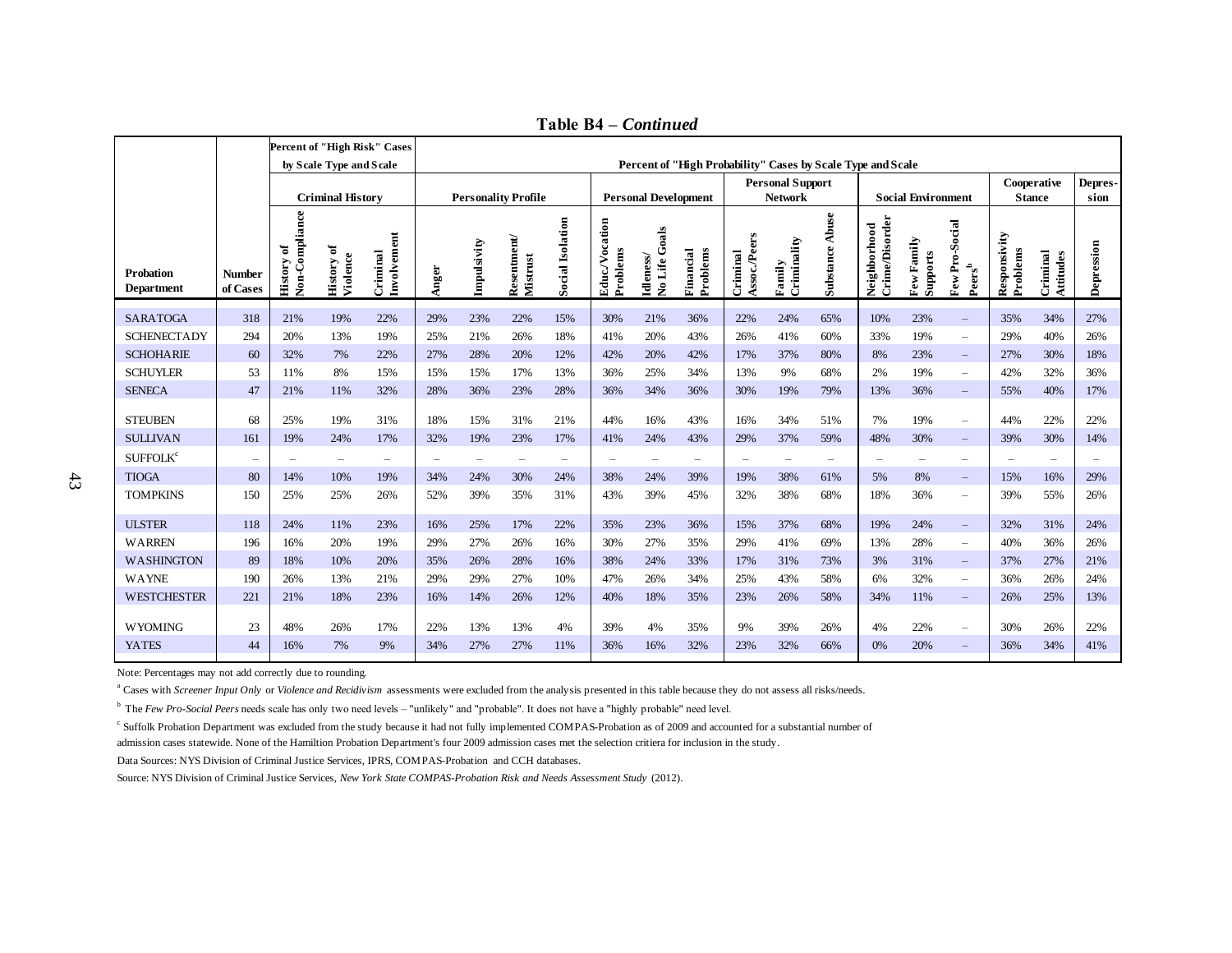### **Table B5**

### **Pearson Correlations for ANY Rearrest at Two Years, Recidivism Scale and Base Risk/Need Scales Study Cases With "Full COMPAS" Assessments (n=11,289):<sup>a</sup>**

|                                                   |              | COMPAS-Prob.   |              |                         | <b>COMPAS-Probation Base Risk/Need Categories and Scales</b> |              |              |                            |              |
|---------------------------------------------------|--------------|----------------|--------------|-------------------------|--------------------------------------------------------------|--------------|--------------|----------------------------|--------------|
|                                                   |              | Overall Risk:  |              | Criminal History        |                                                              |              |              | <b>Personality Profile</b> |              |
|                                                   | Any Rearrest | DecileScore.Re | DecileScore. | DecileScore.            | DecileScore.                                                 | DecileScore. | DecileScore. | DecileScore.               | DecileScore. |
| Data Elements                                     | at 2 Years   | cidivism       | NonComp      | <b>HistVio</b>          | CrimInv                                                      | Anger        | Impluse      | ResMistrust                | SocIso       |
| Any Rearrest at 2 Years<br>DecileScore.Recidivism | 1.000        | $.322**$       | $.214**$     | $.142**$                | .097**                                                       | $.167**$     | $.164**$     | $.135**$                   | $.103**$     |
|                                                   | $.322**$     | 1.000          | .522**       | .318**                  | $.416**$                                                     | .309**       | $.363**$     | $.266**$                   | .230**       |
| DecileScore.NonComp                               | $.214**$     | $.522**$       | 1.000        | .414**                  | $.705**$                                                     | $.118**$     | .192**       | $.092**$                   | .079**       |
| DecileScore.HistVio                               | $.142**$     | .318**         | $.414**$     | 1.000                   | .455**                                                       | $.111**$     | $.107**$     | $.085**$                   | $.053**$     |
| DecileScore.CrimInv                               | .097**       | $.416**$       | .705**       | .455**                  | 1.000                                                        | 0.001        | $.076**$     | $-0.013$                   | 0.004        |
| DecileScore.Anger                                 | $.167**$     | $.309**$       | $.118**$     | $.111**$                | 0.001                                                        | 1.000        | .581**       | $.620**$                   | .469**       |
| DecileScore.Impulse                               | $.164**$     | $.363**$       | $.192**$     | $.107**$                | $.076**$                                                     | .581**       | 1.000        | .479**                     | .470**       |
| DecileScore.ResMistrust                           | $.135**$     | $.266**$       | $.092**$     | $.085**$                | $-0.013$                                                     | $.620**$     | .479**       | 1.000                      | $.522**$     |
| DecileScore.SocIso                                | $.103**$     | $.230**$       | .079**       | $.053**$                | 0.004                                                        | .469**       | .470**       | $.522**$                   | 1.000        |
| DecileScore.VocEd                                 | .208**       | .588**         | .149**       | $.105**$                | $-0.012$                                                     | $.361**$     | .339**       | $.363**$                   | .330**       |
| DecileScore.LifeGoals                             | $.147**$     | $.358**$       | $.081**$     | $.031**$                | $-.030**$                                                    | $.355**$     | $.362**$     | $.316**$                   | .359**       |
| DecileScore.FinProb                               | $.137**$     | .394 **        | $.131**$     | .079**                  | 0.013                                                        | .319**       | $.344**$     | .366**                     | .378**       |
| DecileScore.CrimAssoc                             | $.169**$     | .386**         | $.236**$     | .139**                  | $.117**$                                                     | .196**       | .280**       | $.183**$                   | $.172**$     |
| DecileScore.FamCrim                               | $.121**$     | $.251**$       | $.167**$     | $.139**$                | $.100**$                                                     | .191**       | .191**       | .192**                     | $.172**$     |
| DecileScore.SubstAbuse                            | .090**       | $.253**$       | .277**       | $.126**$                | .284**                                                       | $.134**$     | $.247**$     | $.092**$                   | $.122**$     |
| DecileScore.Neighborhood                          | $.114**$     | $.233**$       | $.127**$     | $.160**$                | $.094**$                                                     | .139**       | $.143**$     | .159**                     | $.129**$     |
| DecileScore.FamSup                                | .070**       | $.124**$       | $.174**$     | $.159**$                | $.185**$                                                     | $.112**$     | $.130**$     | $.137**$                   | $.126**$     |
| DecileScore.SocPeers                              | $.132**$     | $.264**$       | $.132**$     | $.110**$                | $.087**$                                                     | .177**       | $.201**$     | $.153**$                   | $.135**$     |
| DecileScore.RespProb                              | .093**       | $.130**$       | $.107**$     | $.137**$                | $.080**$                                                     | $.081**$     | $.076**$     | $.108**$                   | $.050**$     |
| DecileScore.CrimAtt                               | $.092**$     | $.101**$       | $.117**$     | $.160**$                | $.069**$                                                     | .091**       | $.076**$     | $.142**$                   | $.070**$     |
| DecileScore.Depression                            | $.044**$     | $.062**$       | $.105**$     | $.049**$                | $.075**$                                                     | $.203**$     | .179**       | $.185**$                   | $.208**$     |
|                                                   |              |                |              | Continued on next page. |                                                              |              |              |                            |              |
|                                                   |              |                |              |                         |                                                              |              |              |                            |              |
|                                                   |              |                |              |                         |                                                              |              |              |                            |              |
|                                                   |              |                |              |                         |                                                              |              |              |                            |              |
|                                                   |              |                |              |                         |                                                              |              |              |                            |              |
|                                                   |              |                |              |                         |                                                              |              |              |                            |              |
|                                                   |              |                |              |                         |                                                              |              |              |                            |              |
|                                                   |              |                |              |                         |                                                              |              |              |                            |              |
|                                                   |              |                |              |                         |                                                              |              |              |                            |              |
|                                                   |              |                |              |                         |                                                              |              |              |                            |              |
|                                                   |              |                |              |                         |                                                              |              |              |                            |              |
|                                                   |              |                |              |                         |                                                              |              |              |                            |              |
|                                                   |              |                |              |                         |                                                              |              |              |                            |              |
|                                                   |              |                |              |                         |                                                              |              |              |                            |              |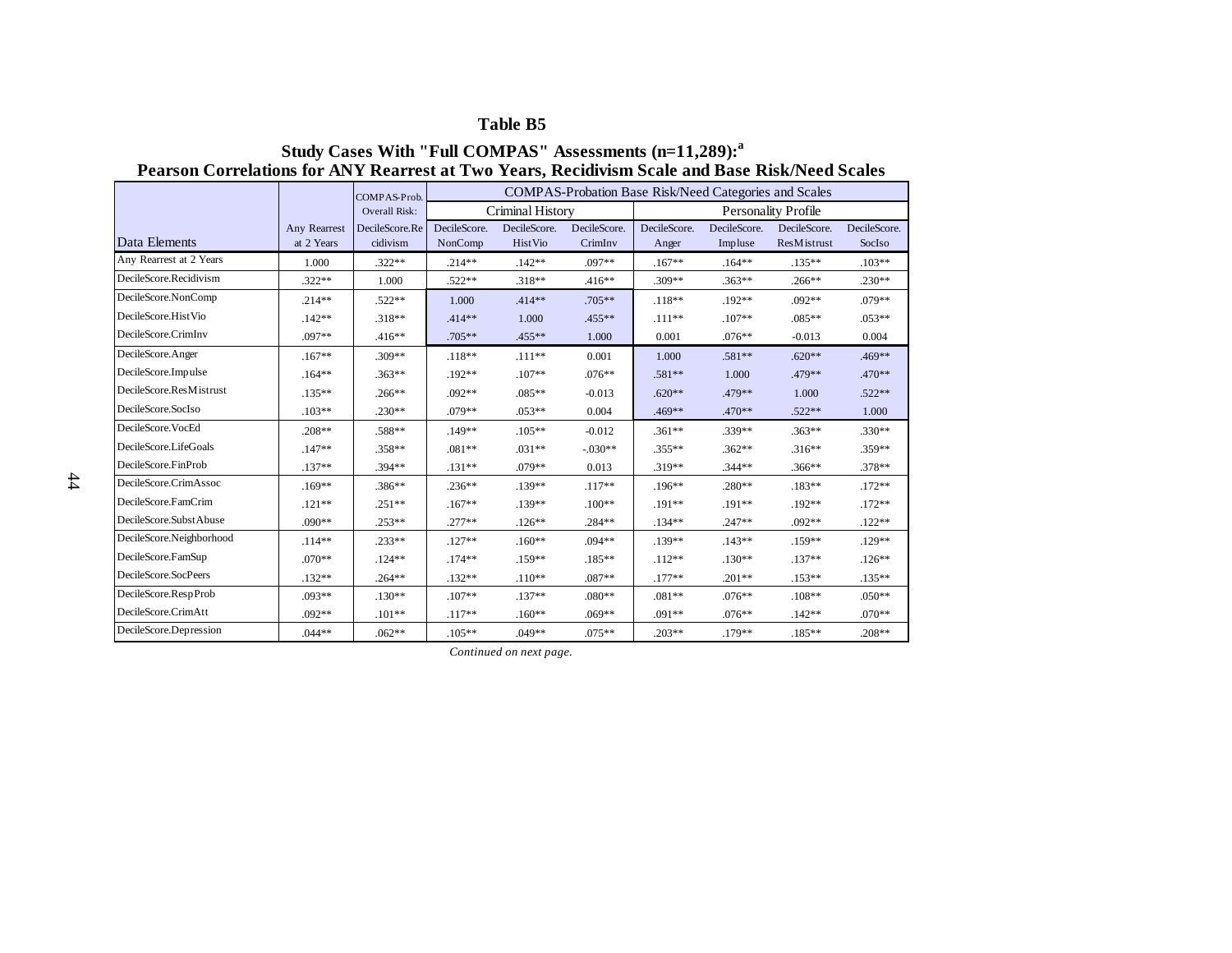|                          |              |                      |              |              |                          |              | <b>COMPAS-Probation Base Risk/Need Categories and Scales</b> |                    |               |                    |              |              |
|--------------------------|--------------|----------------------|--------------|--------------|--------------------------|--------------|--------------------------------------------------------------|--------------------|---------------|--------------------|--------------|--------------|
|                          |              | Personal Development |              |              | Personal Support Network |              |                                                              | Social Environment |               | Cooperative Stance |              | Depression   |
|                          | DecileScore. | DecileScore.         | DecileScore. | DecileScore. | DecileScore.             | DecileScore. | DecileScore.                                                 | DecileScore.       | DecileScore.S | DecileScore.       | DecileScore. | DecileScore. |
| Data Elements            | VocEd        | LifeGoals            | FinProb      | CrimAssoc    | FamCrim                  | SubstAbuse   | Neighborhood                                                 | FamSup             | ocPeers       | RespProb           | CrimAtt      | Depression   |
| Any Rearrest at 2 Years  | $.208**$     | $.147**$             | $.137**$     | $.169**$     | $.121**$                 | $.090**$     | $.114**$                                                     | $.070**$           | $.132**$      | $.093**$           | $.092**$     | $.044**$     |
| DecileScore.Recidivism   | .588**       | $.358**$             | .394**       | .386**       | $.251**$                 | $.253**$     | $.233**$                                                     | $.124**$           | $.264**$      | $.130**$           | $.101**$     | $.062**$     |
| DecileScore.NonComp      | .149**       | $.081**$             | $.131**$     | $.236**$     | $.167**$                 | $.277**$     | $.127**$                                                     | $.174**$           | $.132**$      | $.107**$           | $.117**$     | $.105**$     |
| DecileScore.HistVio      | $.105**$     | $.031**$             | .079**       | .139**       | $.139**$                 | $.126**$     | $.160**$                                                     | $.159**$           | $.110**$      | $.137**$           | $.160**$     | $.049**$     |
| DecileScore.CrimInv      | $-0.012$     | $-.030**$            | 0.013        | $.117**$     | $.100**$                 | .284**       | .094**                                                       | $.185***$          | .087**        | $.080**$           | $.069**$     | $.075**$     |
| DecileScore.Anger        | $.361**$     | $.355**$             | $.319**$     | $.196**$     | $.191**$                 | $.134**$     | .139**                                                       | $.112**$           | $.177**$      | $.081**$           | $.091**$     | $.203**$     |
| DecileScore.Impulse      | .339**       | $.362**$             | $.344**$     | .280**       | $.191**$                 | $.247**$     | $.143**$                                                     | $.130**$           | $.201**$      | $.076**$           | $.076**$     | $.179**$     |
| DecileScore.ResMistrust  | $.363**$     | $.316**$             | $.366**$     | $.183**$     | $.192**$                 | $.092**$     | $.159**$                                                     | $.137**$           | $.153**$      | $.108**$           | $.142**$     | $.185**$     |
| DecileScore.SocIso       | $.330**$     | .359**               | .378**       | $.172**$     | $.172**$                 | $.122**$     | .129**                                                       | $.126**$           | $.135***$     | $.050**$           | $.070**$     | $.208**$     |
| DecileScore.VocEd        | 1.000        | .497**               | $.681**$     | .286**       | $.240**$                 | $.114**$     | $.260**$                                                     | $.164**$           | $.278**$      | $.150**$           | $.123**$     | $.147**$     |
| DecileScore.LifeGoals    | .497**       | 1.000                | $.393**$     | .238**       | $.146**$                 | $.132**$     | $.149**$                                                     | $.138**$           | $.229**$      | $.132**$           | $.096**$     | $.112**$     |
| DecileScore.FinProb      | $.681**$     | $.393**$             | 1.000        | .227**       | $.195**$                 | $.118**$     | $.234**$                                                     | $.194**$           | $.244**$      | $.152**$           | $.139**$     | $.144**$     |
| DecileScore.CrimAssoc    | .286**       | $.238**$             | $.227**$     | 1.000        | $.291**$                 | $.294**$     | $.233**$                                                     | $.153**$           | $.138**$      | $.104**$           | $.147**$     | $.037**$     |
| DecileScore.FamCrim      | $.240**$     | $.146**$             | $.195**$     | $.291**$     | 1.000                    | $.218**$     | .129**                                                       | $.210**$           | $.100**$      | $.061**$           | $.103**$     | $.184**$     |
| DecileScore.SubstAbuse   | $.114**$     | $.132**$             | $.118**$     | $.294**$     | $.218**$                 | 1.000        | $.025**$                                                     | $.077**$           | $.051**$      | $-0.003$           | $.028**$     | $.180**$     |
| DecileScore.Neighborhood | $.260**$     | $.149**$             | $.234**$     | $.233**$     | .129**                   | $.025**$     | 1.000                                                        | $.276***$          | $.455***$     | $.306**$           | $.172**$     | $-0.017$     |
| DecileScore.FamSup       | $.164**$     | $.138**$             | .194**       | $.153**$     | $.210**$                 | $.077**$     | $.276**$                                                     | 1.000              | $.291**$      | $.250**$           | $.182**$     | $.084**$     |
| DecileScore.SocPeers     | .278**       | $.229**$             | $.244**$     | .138**       | $.100**$                 | $.051**$     | .455**                                                       | .291**             | 1.000         | $.330**$           | $.151**$     | $.042**$     |
| DecileScore.RespProb     | $.150**$     | $.132**$             | $.152**$     | $.104**$     | $.061**$                 | $-0.003$     | $.306**$                                                     | $.250**$           | $.330**$      | 1.000              | $.513**$     | $-.029**$    |
| DecileScore.CrimAtt      | $.123**$     | $.096**$             | .139**       | $.147**$     | $.103**$                 | $.028**$     | $.172**$                                                     | $.182**$           | $.151**$      | $.513**$           | 1.000        | $.028**$     |
| DecileScore.Depression   | $.147**$     | $.112**$             | $.144**$     | $.037**$     | $.184**$                 | $.180**$     | $-0.017$                                                     | $.084**$           | $.042**$      | $-.029**$          | $.028**$     | 1.000        |

**Table B5 -** *Continued*

Note: \*Correlation is statistically significant at the 0.05 level (two tailed). \*\*Correlation is statistically significant at the 0.01 level (two tailed).

<sup>a</sup> Cases with Screener Input Only or Violence and Recidivism assessments were excluded from the analysis presented in this table because they do not assess all risks/needs.

Data Sources: NYS Division of Criminal Justice Services, IPRS, COMPAS-Probation and CCH databases.

Source: NYS Division of Criminal Justice Services, *NYS COMPAS-Probation Risk and Needs Assessment Study* (2012).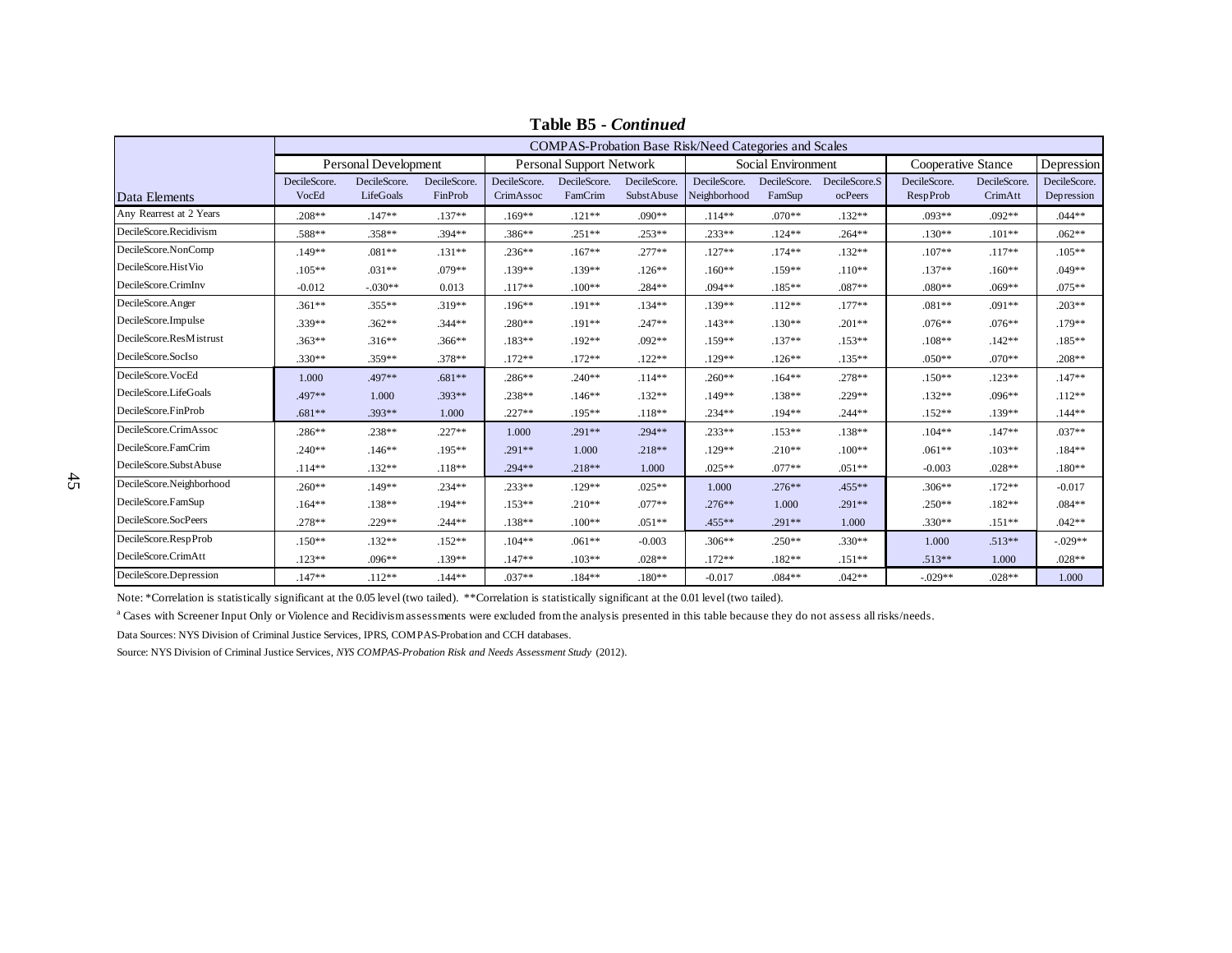|                   |                | <b>Rearrest Rates for ANY Offense by Age at Assessment</b><br><b>Rates for ANY Rearrest</b> |                       |                                               |  |  |  |  |  |
|-------------------|----------------|---------------------------------------------------------------------------------------------|-----------------------|-----------------------------------------------|--|--|--|--|--|
| Age at            | Number of      |                                                                                             |                       |                                               |  |  |  |  |  |
| <b>Assessment</b> | Cases          | Actual                                                                                      | Expected <sup>a</sup> | <b>Difference</b>                             |  |  |  |  |  |
| 16                | 444            | 57.7%                                                                                       | 48.1%                 | $9.6\%$ b                                     |  |  |  |  |  |
| 17<br>18          | 945            | 52.2%<br>51.4%                                                                              | 46.7%<br>44.4%        | 5.5% b<br>$7.0\%$ b                           |  |  |  |  |  |
| 19                | 1,025<br>927   | 46.1%                                                                                       | 43.5%                 | 2.6%                                          |  |  |  |  |  |
| 20                | 715            | 46.3%                                                                                       | 42.4%                 | $3.9\%$                                       |  |  |  |  |  |
| 21                | 709            | 42.0%                                                                                       | 40.5%                 | 1.5%                                          |  |  |  |  |  |
| 22                | 673            | 39.1%                                                                                       | 39.5%                 | $-0.5%$                                       |  |  |  |  |  |
| 23                | 607            | 34.6%                                                                                       | 37.2%                 | $-2.6%$                                       |  |  |  |  |  |
| 24                | 588            | 35.2%                                                                                       | 36.8%                 | $-1.6%$                                       |  |  |  |  |  |
| 25                | 549            | 37.9%                                                                                       | 34.6%                 | 3.3%                                          |  |  |  |  |  |
| 26                | 531            | 30.5%                                                                                       | 34.5%                 | $-4.0\%$ b                                    |  |  |  |  |  |
| 27                | 489            | 31.1%                                                                                       | 35.3%                 | $-4.2%$                                       |  |  |  |  |  |
| 28                | 466            | 31.8%                                                                                       | 33.5%                 | $-1.7%$                                       |  |  |  |  |  |
| 29                | 454            | 31.7%                                                                                       | 31.0%                 | 0.7%                                          |  |  |  |  |  |
| 30                | 401            | 30.7%                                                                                       | 30.6%                 | 0.0%                                          |  |  |  |  |  |
| 31                | 381            | 32.5%                                                                                       | 30.4%                 | 2.1%                                          |  |  |  |  |  |
| 32                | 364            | 30.5%                                                                                       | 30.7%                 | $-0.2%$                                       |  |  |  |  |  |
| 33                | 345            | 29.3%                                                                                       | 30.5%                 | $-1.3%$                                       |  |  |  |  |  |
| 34                | 294            | 26.5%                                                                                       | 29.0%                 | $-2.4%$                                       |  |  |  |  |  |
| 35                | 282            | 29.4%                                                                                       | 28.7%                 | 0.7%                                          |  |  |  |  |  |
| 36                | 280            | 24.6%                                                                                       | 26.8%                 | $-2.2%$                                       |  |  |  |  |  |
| 37                | 289            | 23.9%                                                                                       | 27.9%                 | $-4.0%$                                       |  |  |  |  |  |
| 38                | 297            | 30.3%                                                                                       | 27.1%                 | 3.2%                                          |  |  |  |  |  |
| 39                | 295            | 28.8%                                                                                       | 27.8%                 | 1.1%                                          |  |  |  |  |  |
| 40<br>41          | 252            | 32.1%                                                                                       | 27.9%<br>27.0%        | 4.2%                                          |  |  |  |  |  |
| 42                | 273<br>273     | 28.2%<br>26.0%                                                                              |                       | 1.2%<br>$-0.6%$                               |  |  |  |  |  |
| 43                | 256            | 22.3%                                                                                       | 26.6%<br>25.0%        | $-2.7%$                                       |  |  |  |  |  |
| 44                | 323            | 19.5%                                                                                       | 24.5%                 | $-5.0\%$                                      |  |  |  |  |  |
| 45                | 284            | 19.4%                                                                                       | 24.5%                 | $-5.1\%$                                      |  |  |  |  |  |
| 46                | 269            | 23.8%                                                                                       | 25.5%                 | $-1.7%$                                       |  |  |  |  |  |
| 47                | 235            | 26.8%                                                                                       | 24.6%                 | 2.2%                                          |  |  |  |  |  |
| 48                | 210            | 17.6%                                                                                       | 25.1%                 | $-7.5%$                                       |  |  |  |  |  |
| 49                | 191            | 13.1%                                                                                       | 24.6%                 | $-11.5%$                                      |  |  |  |  |  |
| 50                | 202            | 19.3%                                                                                       | 22.9%                 | $-3.6%$                                       |  |  |  |  |  |
| 51                | 216            | 13.9%                                                                                       | 22.5%                 | $-8.7\%$                                      |  |  |  |  |  |
| 52                | 160            | 13.8%                                                                                       | 21.9%                 | $-8.2%$                                       |  |  |  |  |  |
| 53                | 104            | 15.4%                                                                                       | 23.4%                 | $-8.0\%$                                      |  |  |  |  |  |
| 54                | 97             | 20.6%                                                                                       | 21.5%                 | $-0.8%$                                       |  |  |  |  |  |
| 55                | 92             | 10.9%                                                                                       | 19.7%                 | $-8.8\%$ b                                    |  |  |  |  |  |
| 56                | 87             | 5.7%                                                                                        | 18.1%                 | $-12.4%$ <sup>b</sup>                         |  |  |  |  |  |
| 57                | 66             | 9.1%                                                                                        | 21.5%                 | $-12.4%$                                      |  |  |  |  |  |
| 58                | 59             | 15.3%                                                                                       | 24.3%                 | $-9.0%$                                       |  |  |  |  |  |
| 59                | 48             | 14.6%                                                                                       | 19.6%                 | $-5.0%$                                       |  |  |  |  |  |
| 60                | 54             | 13.0%                                                                                       | 18.0%                 | $-5.1%$                                       |  |  |  |  |  |
| 61                | 31             | 6.5%                                                                                        | 16.3%                 | $-9.9%$                                       |  |  |  |  |  |
| 62                | 27             | 7.4%                                                                                        | 17.4%                 | $-10.0\%$ <sup>b</sup>                        |  |  |  |  |  |
| 63                | 28             | 3.6%                                                                                        | 15.3%                 | $-11.7%$                                      |  |  |  |  |  |
| 64                | 13             | 15.4%                                                                                       | 12.0%                 | $3.4\%$ $\degree$                             |  |  |  |  |  |
| 65                | 21             | 4.8%                                                                                        | 16.0%                 | $-11.2\%$ <sup>c</sup><br>$-12.5\%$ $\degree$ |  |  |  |  |  |
| 66<br>67          | 15<br>10       | 6.7%<br>20.0%                                                                               | 19.2%<br>16.3%        | $3.7\%$ $\degree$                             |  |  |  |  |  |
| 68                | 11             | 9.1%                                                                                        | 14.4%                 | $-5.3\%$                                      |  |  |  |  |  |
| 69                | 11             | 9.1%                                                                                        | 13.3%                 | $-4.2\%$                                      |  |  |  |  |  |
| 70                | 6              | 0.0%                                                                                        | 12.6%                 | $-12.6\%$                                     |  |  |  |  |  |
| 71                | 5              | 0.0%                                                                                        | 13.6%                 | $-13.6\%$ $\degree$                           |  |  |  |  |  |
| 72                | $\overline{4}$ | 0.0%                                                                                        | 14.9%                 | $-14.9\%$ <sup>c</sup>                        |  |  |  |  |  |
| 73                | $\overline{c}$ | 0.0%                                                                                        | 10.2%                 | $-10.2\%$ <sup>c</sup>                        |  |  |  |  |  |
| 74                | 3              | 0.0%                                                                                        | 10.2%                 | $-10.2\%$                                     |  |  |  |  |  |
| 75                | 5              | 0.0%                                                                                        | 10.2%                 | $-10.2\%$                                     |  |  |  |  |  |
| 76                | $\overline{c}$ | 0.0%                                                                                        | 10.2%                 | $-10.2\%$ <sup>c</sup>                        |  |  |  |  |  |
| 77                | $\mathbf{1}$   | 0.0%                                                                                        | 10.8%                 | -10.8% $^{\circ}$                             |  |  |  |  |  |
| 78                | $\mathbf{1}$   | 0.0%                                                                                        | 10.8%                 | $-10.8\%$ <sup>c</sup>                        |  |  |  |  |  |
| 79                | $\mathbf{1}$   | 0.0%                                                                                        | 10.2%                 | $-10.2\%$ $\degree$                           |  |  |  |  |  |
| 80                | 1              | 100.0%                                                                                      | 39.5%                 | $60.5\%$ $^\circ$                             |  |  |  |  |  |
| 77                | $\overline{1}$ | 0.0%                                                                                        | 10.8%                 | $-10.8\%$ $\degree$                           |  |  |  |  |  |
| 78                | 1              | 0.0%                                                                                        | 25.1%                 | $-25.1\%$ <sup>c</sup>                        |  |  |  |  |  |
| 79                | $\mathbf{1}$   | 0.0%                                                                                        | 10.2%                 | $-10.2\%$ <sup>c</sup>                        |  |  |  |  |  |
| Overall           | 16,302         | 32.3%                                                                                       | 32.3%                 | $0.0\%$                                       |  |  |  |  |  |

| Table B6 |  |  |  |           |  |  |  |  |  |                                                          |  |
|----------|--|--|--|-----------|--|--|--|--|--|----------------------------------------------------------|--|
|          |  |  |  |           |  |  |  |  |  | <b>COMPAS-Probation Study Cases: Actual and Expected</b> |  |
|          |  |  |  | 1.7777200 |  |  |  |  |  |                                                          |  |

Note: Percentages may not add to 100% due to rounding.

Note: Percentages may not add to 100% due to rounding<br>
<sup>a</sup> Expected rates were calculated by regressing Recidivism Scale decile scores on the binary rearrest<br>
<sup>b</sup> Actual and expected rates differed significantly (p<.05).<br>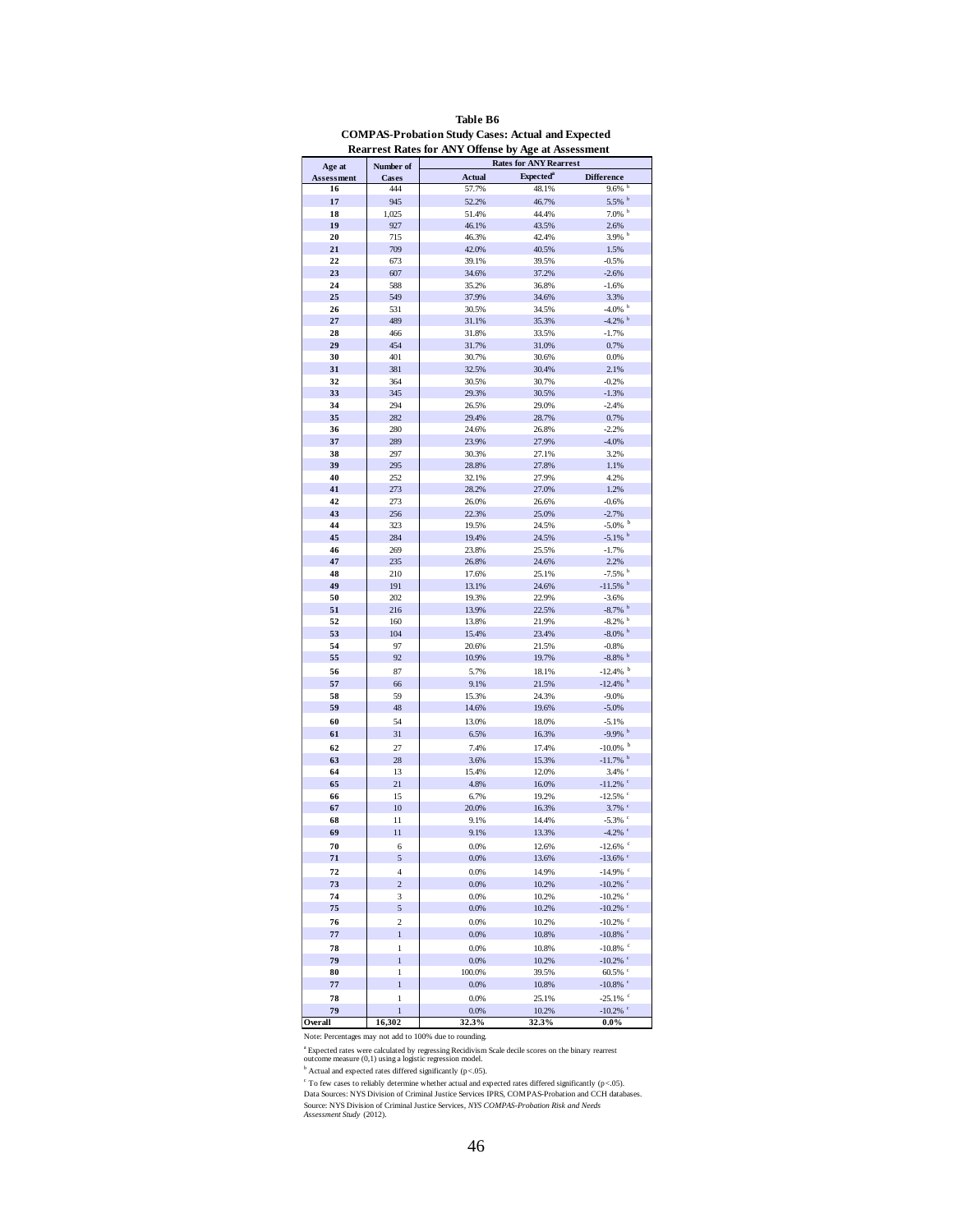|                 |                      |           |               | <b>All COMPAS-Probation Cases</b> |                    |
|-----------------|----------------------|-----------|---------------|-----------------------------------|--------------------|
|                 | Recidivism Scale     | Number of |               | <b>Full-Case Model</b>            |                    |
|                 | <b>Decile Scores</b> | Cases     | <b>Actual</b> | <b>Expected</b>                   | <b>Difference</b>  |
|                 | D1                   | 1,634     | 9.1%          | 10.8%                             | $-1.7\%$ *         |
| $_{\text{Low}}$ | D2                   | 1,156     | 16.1%         | 13.8%                             | ∗<br>2.3%          |
|                 | D <sub>3</sub>       | 1,513     | 19.1%         | 17.5%                             | 1.6%               |
|                 | D <sub>4</sub>       | 1,757     | 22.8%         | 21.9%                             | 0.8%               |
|                 | D <sub>5</sub>       | 1,465     | 28.1%         | 27.1%                             | 1.0%               |
| Med.            | D6                   | 1,595     | 33.1%         | 33.0%                             | 0.1%               |
|                 | D7                   | 1,661     | 36.4%         | 39.5%                             | $\ast$<br>$-3.2\%$ |
|                 | D <sub>8</sub>       | 1.694     | 42.6%         | 46.4%                             | $\ast$<br>$-3.8\%$ |
| High            | D <sub>9</sub>       | 1,797     | 52.6%         | 53.4%                             | $-0.8%$            |
|                 | D <sub>10</sub>      | 2,031     | 64.1%         | 60.3%                             | $\ast$<br>3.8%     |
| Overall         |                      | 16.303    |               |                                   |                    |

### **Recidivism Scale Decile Scores and Law Type Table B7 COMPAS-Probation Study Cases: Actual and Expected Rearrest Rates for ANY Offense by**

|                 |                  |              | Penal Law Cases = 72% of All Cases |                        |                   |
|-----------------|------------------|--------------|------------------------------------|------------------------|-------------------|
|                 | Recidivism Scale | Number of    |                                    | <b>Full-Case Model</b> |                   |
|                 | Decile Scores    | <b>Cases</b> | <b>Actual</b>                      | <b>Expected</b>        | <b>Difference</b> |
|                 | D1               | 814          | 12.7%                              | 10.8%                  | 1.9%              |
| $_{\text{Low}}$ | D <sub>2</sub>   | 594          | 19.9%                              | 13.8%                  | $6.1\%$ *         |
|                 | D <sub>3</sub>   | 814          | 25.2%                              | 17.5%                  | $7.7\%$ *         |
|                 |                  | 1,092        | 29.4%                              | 21.9%                  | $7.5\%$ *         |
|                 | D <sub>5</sub>   | 1,047        | 33.0%                              | 27.1%                  | 5.8% *            |
| Med.            | D6               | 1,228        | 37.8%                              | 33.0%                  | 4.8% *            |
|                 | D7               | 1,319        | 40.9%                              | 39.5%                  | 1.4%              |
|                 | D <sub>8</sub>   | 1,416        | 45.8%                              | 46.4%                  | $-0.6%$           |
| High            | D9               | 1,575        | 54.0%                              | 53.4%                  | 0.5%              |
|                 | D10              | 1,863        | 65.4%                              | 60.3%                  | $5.1\%$ *         |
| Overall         |                  | 11.762       |                                    |                        |                   |

|                         |                 |              | VTL Cases $= 28\%$ of All Cases |                 |                   |  |  |
|-------------------------|-----------------|--------------|---------------------------------|-----------------|-------------------|--|--|
| <b>Recidivism Scale</b> |                 | Number of    | <b>Full-Case Model</b>          |                 |                   |  |  |
| <b>Decile Scores</b>    |                 | <b>Cases</b> | <b>Actual</b>                   | <b>Expected</b> | <b>Difference</b> |  |  |
| $_{\rm Low}$            | D <sub>1</sub>  | 820          | 5.5%                            | 10.8%           | $-5.3\%$ *        |  |  |
|                         | D2              | 562          | 12.1%                           | 13.8%           | $-1.7\%$          |  |  |
|                         | D <sub>3</sub>  | 699          | 12.0%                           | 17.5%           | $-5.5\%$ *        |  |  |
|                         | D <sub>4</sub>  | 665          | 11.9%                           | 21.9%           | $-10.0\%$ *       |  |  |
| Med.                    | D <sub>5</sub>  | 418          | 16.0%                           | 27.1%           | $-11.1\%$ *       |  |  |
|                         | D <sub>6</sub>  | 367          | 17.4%                           | 33.0%           | $-15.6\%$ *       |  |  |
|                         | D7              | 342          | 18.7%                           | 39.5%           | $-20.8\%$ *       |  |  |
|                         | D <sub>8</sub>  | 278          | 26.3%                           | 46.4%           | $-20.1\%$ *       |  |  |
| High                    | D <sup>9</sup>  | 222          | 43.2%                           | 53.4%           | $-10.2\%$ *       |  |  |
|                         | D <sub>10</sub> | 168          | 50.0%                           | 60.3%           | $-10.3\%$ *       |  |  |
| Overall                 |                 | 4.541        |                                 |                 |                   |  |  |

Note: Percentages may not add to 100% due to rounding. The asterisk (\*) indicates that actual and expected rates differ significantly (p<.05).

<sup>a</sup> Expected rates were calculated by regressing Recidivism Scale decile scores on the binary rearrest outcome measure (0,1) using a logistic regression model.

Data Sources: NYS Division of Criminal Justice Services IPRS,

COMPAS-Probation and CCH databases.

Source: NYS Division of Criminal Justice Services, *NYS COMPAS-Probation Risk and Needs Assessment Study (* 2012).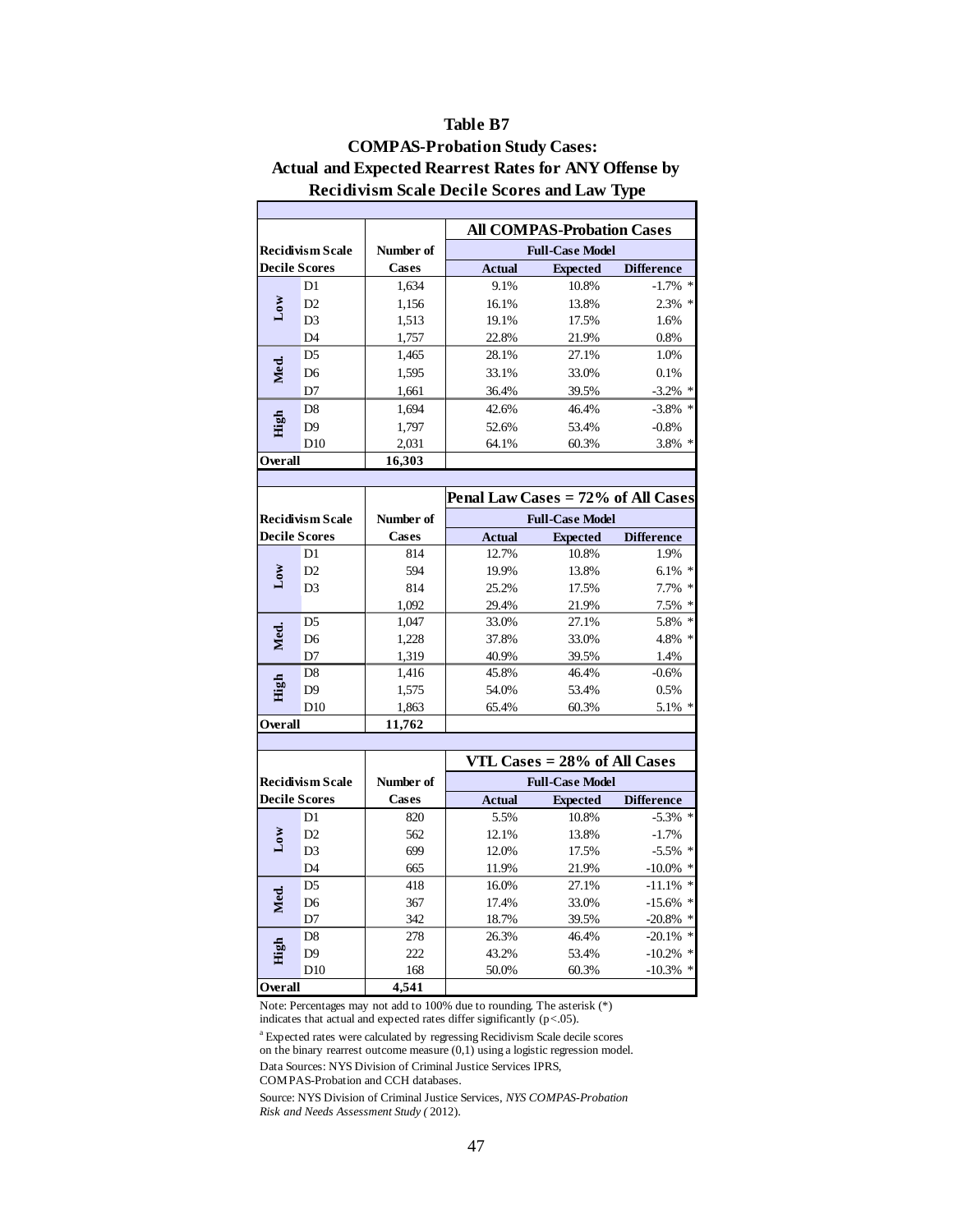# **Appendix C: Additional Figure**



**Figure C1 All COMPAS-Probation Study Cases: Recidivism Scale Frequency Distributions by Law Type and Seriousness**